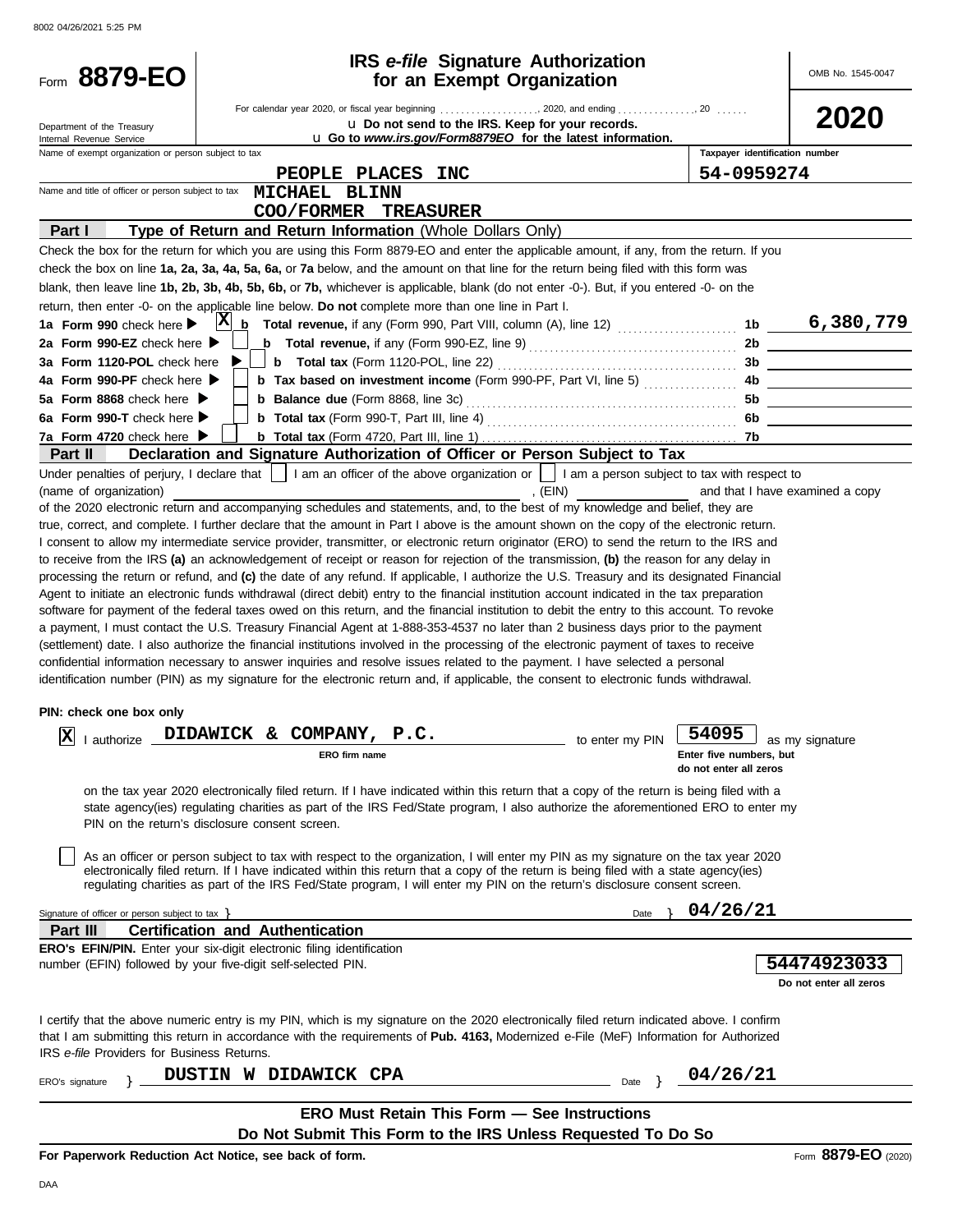### **Return of Organization Exempt From Income Tax**

Internal Revenue Service u **Go to** *www.irs.gov/Form990* **for instructions and the latest information. u** Do not enter social security numbers on this form as it may be made public. **Under section 501(c), 527, or 4947(a)(1) of the Internal Revenue Code (except private foundations)** OMB No. 1545-0047

| ZUZU                  |
|-----------------------|
| <b>Open to Public</b> |
| <b>Inspection</b>     |

|                                |                             | Department of the Treasury<br>Internal Revenue Service | <b>u</b> Do not enter social security numbers on this form as it may be made public.<br><b>u</b> Go to www.irs.gov/Form990 for instructions and the latest information.                                                                                                                                                  |            |                                                 |                              | <b>Open to Public</b><br>Inspection      |  |
|--------------------------------|-----------------------------|--------------------------------------------------------|--------------------------------------------------------------------------------------------------------------------------------------------------------------------------------------------------------------------------------------------------------------------------------------------------------------------------|------------|-------------------------------------------------|------------------------------|------------------------------------------|--|
|                                |                             |                                                        | For the 2020 calendar year, or tax year beginning<br>, and ending                                                                                                                                                                                                                                                        |            |                                                 |                              |                                          |  |
| в                              | Check if applicable:        |                                                        | C Name of organization                                                                                                                                                                                                                                                                                                   |            |                                                 |                              | D Employer identification number         |  |
|                                | Address change              |                                                        | PEOPLE PLACES INC                                                                                                                                                                                                                                                                                                        |            |                                                 |                              |                                          |  |
|                                | Name change                 |                                                        | Doing business as<br>PEOPLE PLACES,<br><b>INCORPORATED</b>                                                                                                                                                                                                                                                               |            |                                                 |                              | 54-0959274                               |  |
|                                |                             |                                                        | Number and street (or P.O. box if mail is not delivered to street address)                                                                                                                                                                                                                                               |            | Room/suite                                      | E Telephone number           |                                          |  |
|                                | Initial return              |                                                        | <b>1215 NORTH AUGUSTA STREET</b>                                                                                                                                                                                                                                                                                         |            |                                                 |                              | 540-885-8841                             |  |
|                                | Final return/<br>terminated |                                                        | City or town, state or province, country, and ZIP or foreign postal code                                                                                                                                                                                                                                                 |            |                                                 |                              |                                          |  |
|                                | Amended return              |                                                        | VA 24401<br><b>STAUNTON</b><br>F Name and address of principal officer:                                                                                                                                                                                                                                                  |            |                                                 | G Gross receipts \$          | 6,695,718                                |  |
|                                |                             | Application pending                                    |                                                                                                                                                                                                                                                                                                                          |            | $H(a)$ is this a group return for subordinates? |                              | $ \mathbf{X} $ No<br>Yes                 |  |
|                                |                             |                                                        | MICHAEL BLINN                                                                                                                                                                                                                                                                                                            |            |                                                 |                              | <b>No</b><br>Yes                         |  |
|                                |                             |                                                        | 1215 NORTH AUGUSTA ST                                                                                                                                                                                                                                                                                                    |            | H(b) Are all subordinates included?             |                              | If "No," attach a list. See instructions |  |
|                                |                             |                                                        | <b>STAUNTON</b><br><b>VA 24401</b>                                                                                                                                                                                                                                                                                       |            |                                                 |                              |                                          |  |
|                                |                             | Tax-exempt status:                                     | $\overline{\mathbf{X}}$ 501(c)(3)<br>) $t$ (insert no.)<br>$501(c)$ (<br>4947(a)(1) or<br>527<br>WWW.PEOPLEPLACES.ORG                                                                                                                                                                                                    |            |                                                 |                              |                                          |  |
|                                | Website: U                  |                                                        |                                                                                                                                                                                                                                                                                                                          |            | H(c) Group exemption number LI                  |                              |                                          |  |
| κ                              |                             | Form of organization:                                  | $ \mathbf{X} $ Corporation<br>Trust<br>Association<br>Other <b>u</b>                                                                                                                                                                                                                                                     |            | L Year of formation: $1973$                     |                              | M State of legal domicile: VA            |  |
|                                | Part I                      | <b>Summary</b>                                         |                                                                                                                                                                                                                                                                                                                          |            |                                                 |                              |                                          |  |
|                                |                             |                                                        |                                                                                                                                                                                                                                                                                                                          |            |                                                 |                              |                                          |  |
|                                |                             |                                                        | OUR MISSION IS TO FOSTER RESILIENCE IN CHILDREN & FAMILIES SO THEY CAN                                                                                                                                                                                                                                                   |            |                                                 |                              |                                          |  |
|                                |                             | <b>THRIVE.</b>                                         |                                                                                                                                                                                                                                                                                                                          |            |                                                 |                              |                                          |  |
| Governance                     |                             |                                                        |                                                                                                                                                                                                                                                                                                                          |            |                                                 |                              |                                          |  |
|                                |                             |                                                        | 2 Check this box $\mathbf{u}$   if the organization discontinued its operations or disposed of more than 25% of its net assets.                                                                                                                                                                                          |            |                                                 |                              | 5                                        |  |
| ಯ                              |                             |                                                        | 3 Number of voting members of the governing body (Part VI, line 1a)                                                                                                                                                                                                                                                      |            |                                                 | 3<br>$\overline{\mathbf{4}}$ | $\overline{5}$                           |  |
|                                |                             |                                                        | Number of independent voting members of the governing body (Part VI, line 1b) [[[[[[[[[[[[[[[[[[[[[[[[[[[[[[[                                                                                                                                                                                                            |            |                                                 | 5                            | 98                                       |  |
| <b>Activities</b>              |                             |                                                        |                                                                                                                                                                                                                                                                                                                          |            |                                                 | 6                            | 5                                        |  |
|                                |                             |                                                        | 6 Total number of volunteers (estimate if necessary)                                                                                                                                                                                                                                                                     |            |                                                 | 7a                           | 0                                        |  |
|                                |                             |                                                        |                                                                                                                                                                                                                                                                                                                          |            |                                                 | 7b                           | 0                                        |  |
|                                |                             |                                                        |                                                                                                                                                                                                                                                                                                                          |            | Prior Year                                      |                              | Current Year                             |  |
|                                |                             |                                                        |                                                                                                                                                                                                                                                                                                                          |            |                                                 | 16,908                       | 19,636                                   |  |
| Revenue                        |                             |                                                        |                                                                                                                                                                                                                                                                                                                          |            |                                                 | 7,287,690                    | 6,304,711                                |  |
|                                |                             |                                                        |                                                                                                                                                                                                                                                                                                                          |            |                                                 | 87,882                       | 56,191                                   |  |
|                                |                             |                                                        | 11 Other revenue (Part VIII, column (A), lines 5, 6d, 8c, 9c, 10c, and 11e)                                                                                                                                                                                                                                              |            |                                                 | 1,087                        | 241                                      |  |
|                                |                             |                                                        | 12 Total revenue - add lines 8 through 11 (must equal Part VIII, column (A), line 12)                                                                                                                                                                                                                                    |            |                                                 | 7,393,567                    | 6,380,779                                |  |
|                                |                             |                                                        | 13 Grants and similar amounts paid (Part IX, column (A), lines 1-3)                                                                                                                                                                                                                                                      |            |                                                 |                              |                                          |  |
|                                |                             |                                                        |                                                                                                                                                                                                                                                                                                                          |            |                                                 |                              |                                          |  |
|                                |                             |                                                        | 15 Salaries, other compensation, employee benefits (Part IX, column (A), lines 5-10)                                                                                                                                                                                                                                     |            |                                                 | 3,815,117                    | 3,794,975                                |  |
| <b>Ses</b>                     |                             |                                                        | 16 Determined, Suite, School fundraising fees (Part IX, column (A), line 11e)<br>(C) line 25 and an IX and the CEN and the CEN and the CEN and the CEN and the CEN and the CEN and the CEN and the CEN and the CEN and the CEN a                                                                                         |            |                                                 |                              |                                          |  |
| Expen                          |                             |                                                        |                                                                                                                                                                                                                                                                                                                          |            |                                                 |                              |                                          |  |
|                                |                             |                                                        |                                                                                                                                                                                                                                                                                                                          |            |                                                 | 2,811,892                    | 2,396,829                                |  |
|                                |                             |                                                        | 18 Total expenses. Add lines 13-17 (must equal Part IX, column (A), line 25)                                                                                                                                                                                                                                             |            | 6,627,009                                       |                              | 6,191,804                                |  |
|                                |                             |                                                        |                                                                                                                                                                                                                                                                                                                          |            |                                                 | 766,558                      | 188,975                                  |  |
| Net Assets or<br>Fund Balances |                             |                                                        |                                                                                                                                                                                                                                                                                                                          |            | Beginning of Current Year                       |                              | End of Year                              |  |
|                                |                             |                                                        | <b>20</b> Total assets (Part X, line 16)                                                                                                                                                                                                                                                                                 |            | 8,130,273                                       |                              | 8,469,390                                |  |
|                                |                             |                                                        | 21 Total liabilities (Part X, line 26)                                                                                                                                                                                                                                                                                   |            |                                                 | 501,534<br>7,628,739         | 485,481                                  |  |
|                                |                             |                                                        |                                                                                                                                                                                                                                                                                                                          |            |                                                 |                              | 7,983,909                                |  |
|                                | Part II                     |                                                        | <b>Signature Block</b>                                                                                                                                                                                                                                                                                                   |            |                                                 |                              |                                          |  |
|                                |                             |                                                        | Under penalties of perjury, I declare that I have examined this return, including accompanying schedules and statements, and to the best of my knowledge and belief, it is<br>true, correct, and complete. Declaration of preparer (other than officer) is based on all information of which preparer has any knowledge. |            |                                                 |                              |                                          |  |
|                                |                             |                                                        |                                                                                                                                                                                                                                                                                                                          |            |                                                 |                              |                                          |  |
|                                | Sign                        |                                                        | Signature of officer                                                                                                                                                                                                                                                                                                     |            |                                                 | Date                         |                                          |  |
|                                | Here                        |                                                        | <b>MICHAEL</b><br><b>BLINN</b>                                                                                                                                                                                                                                                                                           | COO/FORMER |                                                 | <b>TREASURER</b>             |                                          |  |
|                                |                             |                                                        | Type or print name and title                                                                                                                                                                                                                                                                                             |            |                                                 |                              |                                          |  |
|                                |                             | Print/Type preparer's name                             | Preparer's signature                                                                                                                                                                                                                                                                                                     |            | Date                                            | Check                        | PTIN                                     |  |
| Paid                           |                             |                                                        | DUSTIN W DIDAWICK CPA<br>DUSTIN W DIDAWICK CPA                                                                                                                                                                                                                                                                           |            | 04/26/21                                        | self-employed                | P01338204                                |  |
|                                | Preparer                    |                                                        | DIDAWICK & COMPANY,<br>P.C.                                                                                                                                                                                                                                                                                              |            |                                                 |                              | 54-1384711                               |  |
|                                | <b>Use Only</b>             | Firm's name                                            | P.O. BOX 2976                                                                                                                                                                                                                                                                                                            |            |                                                 | Firm's $EIN$ }               |                                          |  |
|                                |                             |                                                        | 24402<br><b>STAUNTON,</b><br>VA                                                                                                                                                                                                                                                                                          |            |                                                 |                              | 540-885-0855                             |  |
|                                |                             | Firm's address                                         | May the IRS discuss this return with the preparer shown above? See instructions                                                                                                                                                                                                                                          |            |                                                 | Phone no.                    | $ \mathbf{X} $ Yes<br>No                 |  |
|                                |                             |                                                        |                                                                                                                                                                                                                                                                                                                          |            |                                                 |                              |                                          |  |

| Sign<br>Here | Signature of officer<br><b>MICHAEL</b><br><b>BLINN</b><br>Type or print name and title | COO/FORMER                                    |           | Date<br><b>TREASURER</b>          |                                      |  |
|--------------|----------------------------------------------------------------------------------------|-----------------------------------------------|-----------|-----------------------------------|--------------------------------------|--|
| Paid         | Print/Type preparer's name<br>DUSTIN W DIDAWICK CPA                                    | Preparer's signature<br>DUSTIN W DIDAWICK CPA | Date      | Check<br>$04/26/21$ self-employed | <b>PTIN</b><br>P01338204             |  |
| Preparer     | DIDAWICK &<br>COMPANY, P.C.<br>Firm's name                                             |                                               |           | 54-1384711<br>Firm's EIN Y        |                                      |  |
| Use Only     | P.O. BOX 2976<br>24402<br>VA.<br><b>STAUNTON,</b><br>Firm's address                    |                                               | Phone no. |                                   | 540-885-0855                         |  |
|              | May the IRS discuss this return with the preparer shown above? See instructions        |                                               |           |                                   | $ \mathbf{X} $ Yes<br>l No<br>$\sim$ |  |

**For Paperwork Reduction Act Notice, see the separate instructions.**<br>DAA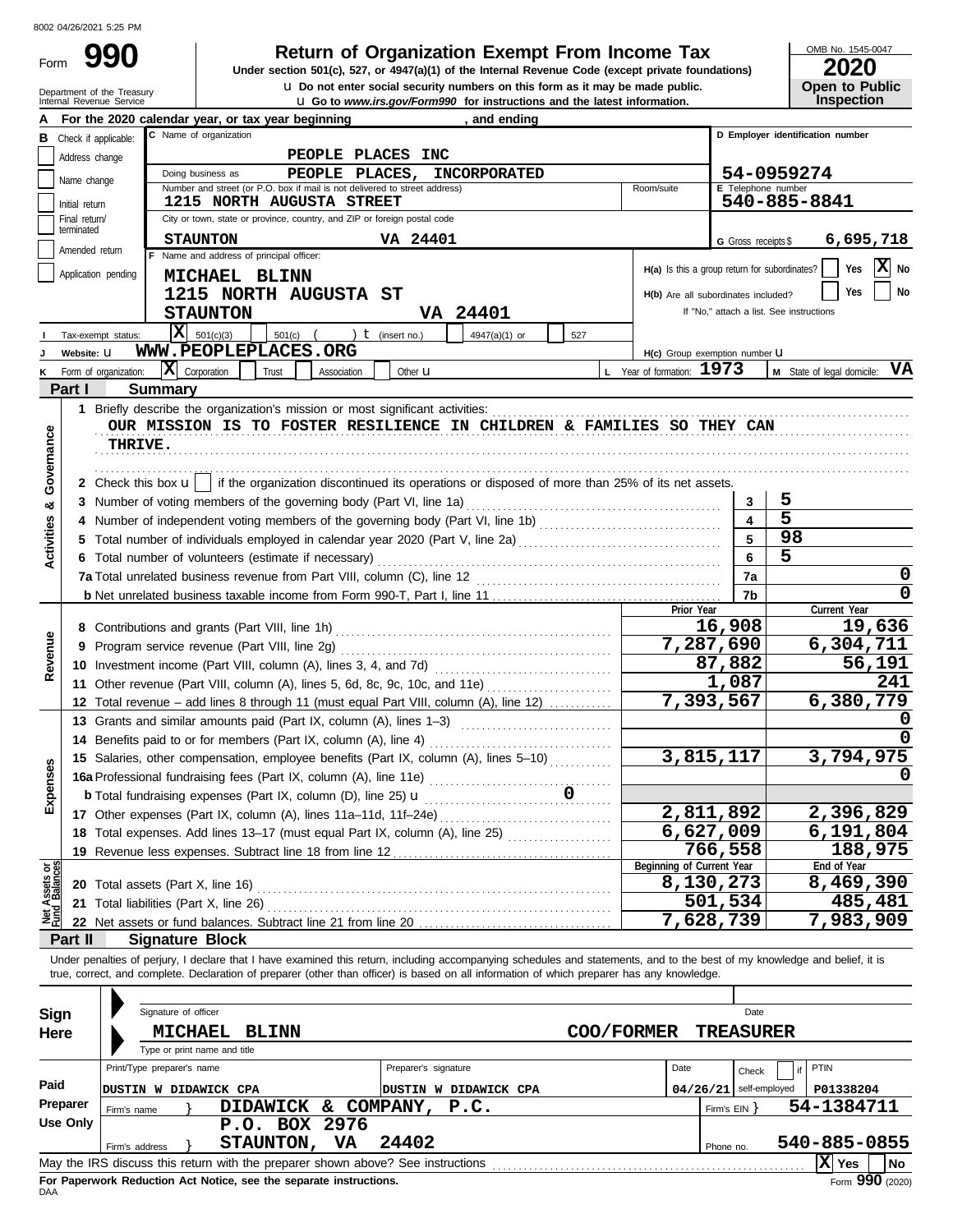|                | Form 990 (2020) PEOPLE PLACES INC                                                 |                                                                                                                                                               | 54-0959274                                                                                                                                                                                                                                                                        |                          | Page 2                |
|----------------|-----------------------------------------------------------------------------------|---------------------------------------------------------------------------------------------------------------------------------------------------------------|-----------------------------------------------------------------------------------------------------------------------------------------------------------------------------------------------------------------------------------------------------------------------------------|--------------------------|-----------------------|
| Part III       |                                                                                   | <b>Statement of Program Service Accomplishments</b>                                                                                                           |                                                                                                                                                                                                                                                                                   |                          | $ \mathbf{x} $        |
| THRIVE.        | 1 Briefly describe the organization's mission:                                    |                                                                                                                                                               | OUR MISSION IS TO FOSTER RESILIENCE IN CHILDREN & FAMILIES SO THEY CAN                                                                                                                                                                                                            |                          |                       |
|                |                                                                                   |                                                                                                                                                               |                                                                                                                                                                                                                                                                                   |                          |                       |
| $\mathbf{2}$   | prior Form 990 or 990-EZ?<br>If "Yes," describe these new services on Schedule O. |                                                                                                                                                               | Did the organization undertake any significant program services during the year which were not listed on the                                                                                                                                                                      |                          | Yes $ \mathbf{X} $ No |
| 3<br>services? |                                                                                   | Did the organization cease conducting, or make significant changes in how it conducts, any program                                                            |                                                                                                                                                                                                                                                                                   |                          | Yes $\overline{X}$ No |
|                | If "Yes," describe these changes on Schedule O.                                   | the total expenses, and revenue, if any, for each program service reported.                                                                                   | Describe the organization's program service accomplishments for each of its three largest program services, as measured by<br>expenses. Section 501(c)(3) and 501(c)(4) organizations are required to report the amount of grants and allocations to others,                      |                          |                       |
| 4a (Code:      |                                                                                   | ) (Expenses $$3,997,220$ including grants of \$<br>INSTITUTIONALIZING THOSE ENTRUSTED BY SOCIAL SERVICE<br>AGENCIES AND COURT SYSTEMS FOR CARE AND TREATMENT. | FOSTER CARE AND CASE MANAGEMENT - PROVIDES A COMMUNITY<br>BASED HOME-LIKE ATMOSPHERE FOR WARDS OF THE STATE, AS OPPOSED TO                                                                                                                                                        | ) (Revenue \$ 5,595,391) |                       |
|                |                                                                                   |                                                                                                                                                               |                                                                                                                                                                                                                                                                                   |                          |                       |
|                |                                                                                   |                                                                                                                                                               |                                                                                                                                                                                                                                                                                   |                          |                       |
|                |                                                                                   |                                                                                                                                                               |                                                                                                                                                                                                                                                                                   |                          |                       |
|                |                                                                                   |                                                                                                                                                               |                                                                                                                                                                                                                                                                                   |                          |                       |
|                |                                                                                   |                                                                                                                                                               |                                                                                                                                                                                                                                                                                   |                          |                       |
| 4b (Code:      | ) (Expenses \$                                                                    | $483,546$ including grants of \$                                                                                                                              | SPECIAL EDUCATION DAY SCHOOL AUTHORIZED BY THE VIRGINIA BOARD OF<br>EDUCATION TO SERVE STUDENTS FROM GRADE ONE THROUGH EIGHT WHO HAVE BEEN<br>IDENTIFIED AS EMOTIONAL DISTURBED AND WHO MAY HAVE A SECONDARY DISABILITY<br>OF LEARNING DISABLED OR MENTALLY HANDICAPPED/IMPAIRED. | ) (Revenue \$            | 313,641               |
|                |                                                                                   |                                                                                                                                                               |                                                                                                                                                                                                                                                                                   |                          |                       |
|                |                                                                                   |                                                                                                                                                               |                                                                                                                                                                                                                                                                                   |                          |                       |
|                |                                                                                   |                                                                                                                                                               |                                                                                                                                                                                                                                                                                   |                          |                       |
|                |                                                                                   |                                                                                                                                                               |                                                                                                                                                                                                                                                                                   |                          |                       |
|                |                                                                                   |                                                                                                                                                               |                                                                                                                                                                                                                                                                                   |                          |                       |
| 4c (Code:      |                                                                                   | ) (Expenses $$$ 136,737 including grants of \$                                                                                                                |                                                                                                                                                                                                                                                                                   | ) (Revenue \$            | $114,489$ )           |
|                | YOUTH REQUIRING MORE<br>REINFORCING IDENTIFIED                                    | <b>INTENSIVE</b><br>TREATMENT GOALS.                                                                                                                          | THERAPEUTIC MENTORING - PROVISION OF ONE-ON-ONE SUPERVISION TO CHILDREN OR<br>INDIVIDUAL GUIDANCE<br>IN THE FOSTER HOME SETTING, SCHOOL, OR COMMUNITY, WHILE SUPPORTING AND                                                                                                       | TO SUCCESSFULLY ADJUST   |                       |
|                |                                                                                   |                                                                                                                                                               |                                                                                                                                                                                                                                                                                   |                          |                       |
|                |                                                                                   |                                                                                                                                                               |                                                                                                                                                                                                                                                                                   |                          |                       |
|                |                                                                                   |                                                                                                                                                               |                                                                                                                                                                                                                                                                                   |                          |                       |
|                |                                                                                   |                                                                                                                                                               |                                                                                                                                                                                                                                                                                   |                          |                       |
|                |                                                                                   |                                                                                                                                                               |                                                                                                                                                                                                                                                                                   |                          |                       |
|                |                                                                                   |                                                                                                                                                               |                                                                                                                                                                                                                                                                                   |                          |                       |
|                | 4d Other program services (Describe on Schedule O.)                               |                                                                                                                                                               |                                                                                                                                                                                                                                                                                   |                          |                       |
| (Expenses \$   | 204,007                                                                           | including grants of \$<br>4,821,510                                                                                                                           | (Revenue \$                                                                                                                                                                                                                                                                       | 281,190                  |                       |
|                | 4e Total program service expenses u                                               |                                                                                                                                                               |                                                                                                                                                                                                                                                                                   |                          | nnn                   |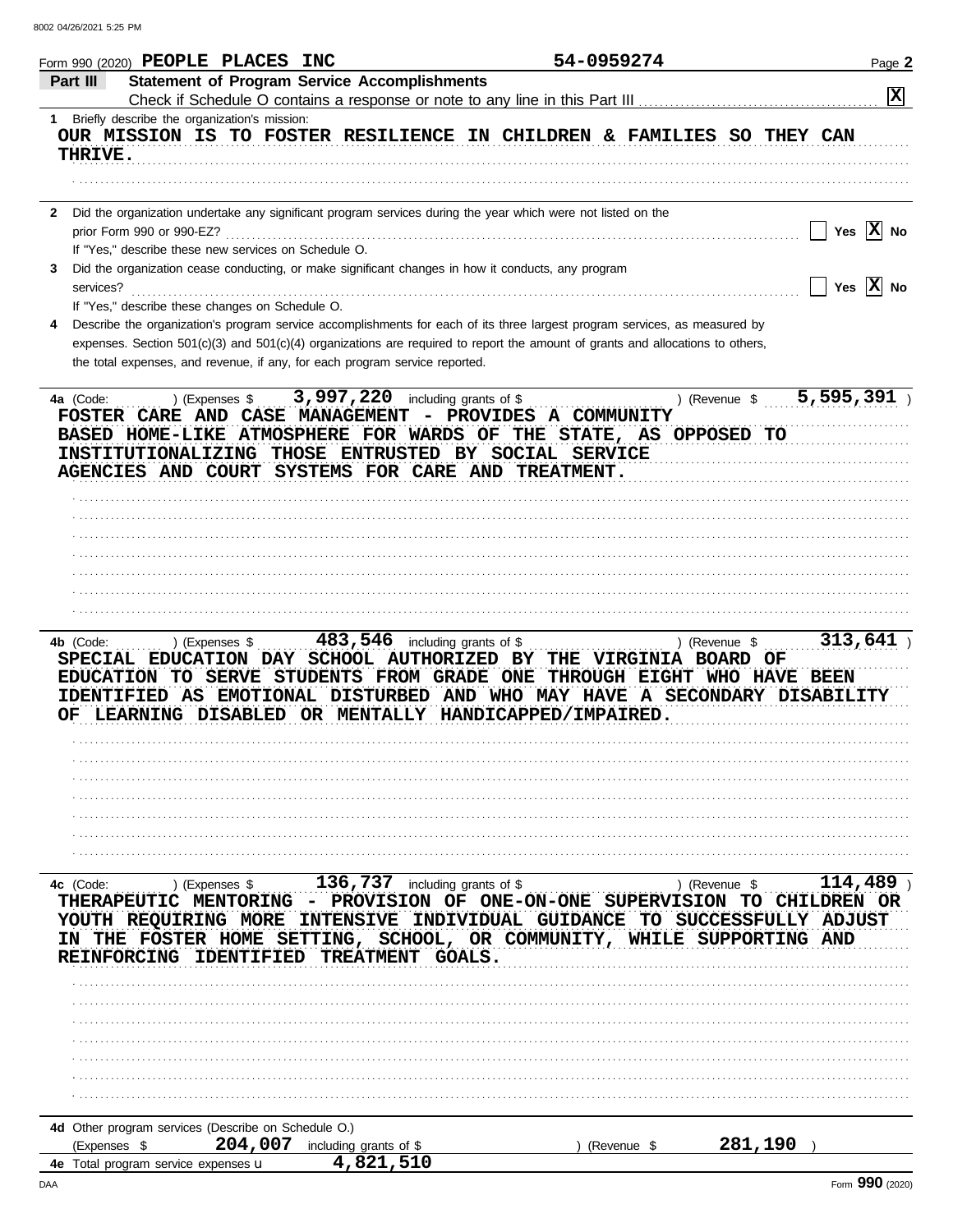8002 04/26/2021 5:25 PM

|         |         |                                    | Form 990 (2020) PEOPLE PLACES INC                                   | 54-0959274                                                                                                                                                                                                                  |                   |                  | Page 3 |
|---------|---------|------------------------------------|---------------------------------------------------------------------|-----------------------------------------------------------------------------------------------------------------------------------------------------------------------------------------------------------------------------|-------------------|------------------|--------|
|         | Part IV |                                    | <b>Checklist of Required Schedules</b>                              |                                                                                                                                                                                                                             |                   |                  |        |
|         |         |                                    |                                                                     |                                                                                                                                                                                                                             |                   | Yes              | No     |
| 1.      |         |                                    |                                                                     | Is the organization described in section $501(c)(3)$ or $4947(a)(1)$ (other than a private foundation)? If "Yes,"                                                                                                           |                   |                  |        |
|         |         | complete Schedule A                |                                                                     |                                                                                                                                                                                                                             | 1                 | X<br>$\mathbf x$ |        |
| 2       |         |                                    |                                                                     | Is the organization required to complete Schedule B, Schedule of Contributors (see instructions)?                                                                                                                           | $\mathbf{2}$      |                  |        |
| 3       |         |                                    |                                                                     | Did the organization engage in direct or indirect political campaign activities on behalf of or in opposition to                                                                                                            |                   |                  | X      |
| 4       |         |                                    | candidates for public office? If "Yes," complete Schedule C, Part I | Section 501(c)(3) organizations. Did the organization engage in lobbying activities, or have a section 501(h)                                                                                                               | 3                 |                  |        |
|         |         |                                    |                                                                     | election in effect during the tax year? If "Yes," complete Schedule C, Part II                                                                                                                                              | 4                 |                  | X      |
| 5       |         |                                    |                                                                     | Is the organization a section $501(c)(4)$ , $501(c)(5)$ , or $501(c)(6)$ organization that receives membership dues,                                                                                                        |                   |                  |        |
|         |         |                                    |                                                                     | assessments, or similar amounts as defined in Revenue Procedure 98-19? If "Yes," complete Schedule C, Part III                                                                                                              | 5                 |                  | X      |
| 6       |         |                                    |                                                                     | Did the organization maintain any donor advised funds or any similar funds or accounts for which donors                                                                                                                     |                   |                  |        |
|         |         |                                    |                                                                     | have the right to provide advice on the distribution or investment of amounts in such funds or accounts? If                                                                                                                 |                   |                  |        |
|         |         | "Yes," complete Schedule D, Part I |                                                                     |                                                                                                                                                                                                                             | 6                 |                  | X      |
| 7       |         |                                    |                                                                     | Did the organization receive or hold a conservation easement, including easements to preserve open space,                                                                                                                   |                   |                  |        |
|         |         |                                    |                                                                     | the environment, historic land areas, or historic structures? If "Yes," complete Schedule D, Part II                                                                                                                        | 7                 |                  | X      |
| 8       |         |                                    |                                                                     | Did the organization maintain collections of works of art, historical treasures, or other similar assets? If "Yes,"                                                                                                         |                   |                  |        |
|         |         | complete Schedule D, Part III      |                                                                     |                                                                                                                                                                                                                             | 8                 |                  | X      |
| 9       |         |                                    |                                                                     | Did the organization report an amount in Part X, line 21, for escrow or custodial account liability, serve as a                                                                                                             |                   |                  |        |
|         |         |                                    |                                                                     | custodian for amounts not listed in Part X; or provide credit counseling, debt management, credit repair, or                                                                                                                |                   |                  |        |
|         |         |                                    | debt negotiation services? If "Yes," complete Schedule D, Part IV   |                                                                                                                                                                                                                             | 9                 |                  | X      |
| 10      |         |                                    |                                                                     | Did the organization, directly or through a related organization, hold assets in donor-restricted endowments                                                                                                                |                   |                  |        |
|         |         |                                    | or in quasi endowments? If "Yes," complete Schedule D, Part V       |                                                                                                                                                                                                                             | 10                |                  | X      |
| 11      |         |                                    |                                                                     | If the organization's answer to any of the following questions is "Yes," then complete Schedule D, Parts VI,                                                                                                                |                   |                  |        |
|         |         | VII, VIII, IX, or X as applicable. |                                                                     |                                                                                                                                                                                                                             |                   |                  |        |
| а       |         |                                    |                                                                     | Did the organization report an amount for land, buildings, and equipment in Part X, line 10? If "Yes,"                                                                                                                      |                   |                  |        |
|         |         | complete Schedule D, Part VI       |                                                                     |                                                                                                                                                                                                                             | 11a               | X                |        |
|         |         |                                    |                                                                     | <b>b</b> Did the organization report an amount for investments—other securities in Part X, line 12, that is 5% or more                                                                                                      |                   |                  |        |
|         |         |                                    |                                                                     | of its total assets reported in Part X, line 16? If "Yes," complete Schedule D, Part VII                                                                                                                                    | 11b               |                  | X      |
| c       |         |                                    |                                                                     | Did the organization report an amount for investments—program related in Part X, line 13, that is 5% or more                                                                                                                |                   |                  | X      |
|         |         |                                    |                                                                     | of its total assets reported in Part X, line 16? If "Yes," complete Schedule D, Part VIII                                                                                                                                   | 11c               |                  |        |
| d       |         |                                    | reported in Part X, line 16? If "Yes," complete Schedule D, Part IX | Did the organization report an amount for other assets in Part X, line 15, that is 5% or more of its total assets                                                                                                           | 11d               |                  | X      |
| е       |         |                                    |                                                                     | Did the organization report an amount for other liabilities in Part X, line 25? If "Yes," complete Schedule D, Part X                                                                                                       | 11e               |                  | x      |
| f       |         |                                    |                                                                     | Did the organization's separate or consolidated financial statements for the tax year include a footnote that addresses                                                                                                     |                   |                  |        |
|         |         |                                    |                                                                     | the organization's liability for uncertain tax positions under FIN 48 (ASC 740)? If "Yes," complete Schedule D, Part X                                                                                                      | 11f               |                  | X      |
|         |         |                                    |                                                                     | 12a Did the organization obtain separate, independent audited financial statements for the tax year? If "Yes," complete                                                                                                     |                   |                  |        |
|         |         | Schedule D, Parts XI and XII       |                                                                     |                                                                                                                                                                                                                             | 12a               | X                |        |
|         |         |                                    |                                                                     | <b>b</b> Was the organization included in consolidated, independent audited financial statements for the tax year? If                                                                                                       |                   |                  |        |
|         |         |                                    |                                                                     | "Yes," and if the organization answered "No" to line 12a, then completing Schedule D, Parts XI and XII is optional                                                                                                          | 12 <sub>b</sub>   |                  | X      |
| 13      |         |                                    |                                                                     |                                                                                                                                                                                                                             | 13                | $\mathbf x$      |        |
| 14a     |         |                                    |                                                                     | Did the organization maintain an office, employees, or agents outside of the United States?                                                                                                                                 | 14a               |                  | X      |
| b       |         |                                    |                                                                     | Did the organization have aggregate revenues or expenses of more than \$10,000 from grantmaking,                                                                                                                            |                   |                  |        |
|         |         |                                    |                                                                     | fundraising, business, investment, and program service activities outside the United States, or aggregate                                                                                                                   |                   |                  |        |
|         |         |                                    |                                                                     | foreign investments valued at \$100,000 or more? If "Yes," complete Schedule F, Parts I and IV                                                                                                                              | 14b               |                  | X      |
| 15      |         |                                    |                                                                     | Did the organization report on Part IX, column (A), line 3, more than \$5,000 of grants or other assistance to or                                                                                                           |                   |                  |        |
|         |         |                                    |                                                                     | for any foreign organization? If "Yes," complete Schedule F, Parts II and IV                                                                                                                                                | 15                |                  | X      |
| 16      |         |                                    |                                                                     | Did the organization report on Part IX, column (A), line 3, more than \$5,000 of aggregate grants or other                                                                                                                  |                   |                  |        |
|         |         |                                    |                                                                     | assistance to or for foreign individuals? If "Yes," complete Schedule F, Parts III and IV                                                                                                                                   | 16                |                  | X      |
| 17      |         |                                    |                                                                     | Did the organization report a total of more than \$15,000 of expenses for professional fundraising services on                                                                                                              |                   |                  |        |
|         |         |                                    |                                                                     |                                                                                                                                                                                                                             | 17                |                  | X      |
| 18      |         |                                    |                                                                     | Did the organization report more than \$15,000 total of fundraising event gross income and contributions on                                                                                                                 |                   |                  |        |
|         |         |                                    | Part VIII, lines 1c and 8a? If "Yes," complete Schedule G, Part II  |                                                                                                                                                                                                                             | 18                |                  | X      |
| 19      |         |                                    |                                                                     | Did the organization report more than \$15,000 of gross income from gaming activities on Part VIII, line 9a?                                                                                                                |                   |                  |        |
|         |         |                                    |                                                                     |                                                                                                                                                                                                                             | 19                |                  | х<br>x |
| 20a     |         |                                    |                                                                     | Did the organization operate one or more hospital facilities? If "Yes," complete Schedule H                                                                                                                                 | <b>20a</b><br>20b |                  |        |
| b<br>21 |         |                                    |                                                                     | If "Yes" to line 20a, did the organization attach a copy of its audited financial statements to this return?<br>Did the organization report more than \$5,000 of grants or other assistance to any domestic organization or |                   |                  |        |
|         |         |                                    |                                                                     |                                                                                                                                                                                                                             | 21                |                  | x      |
|         |         |                                    |                                                                     |                                                                                                                                                                                                                             |                   |                  |        |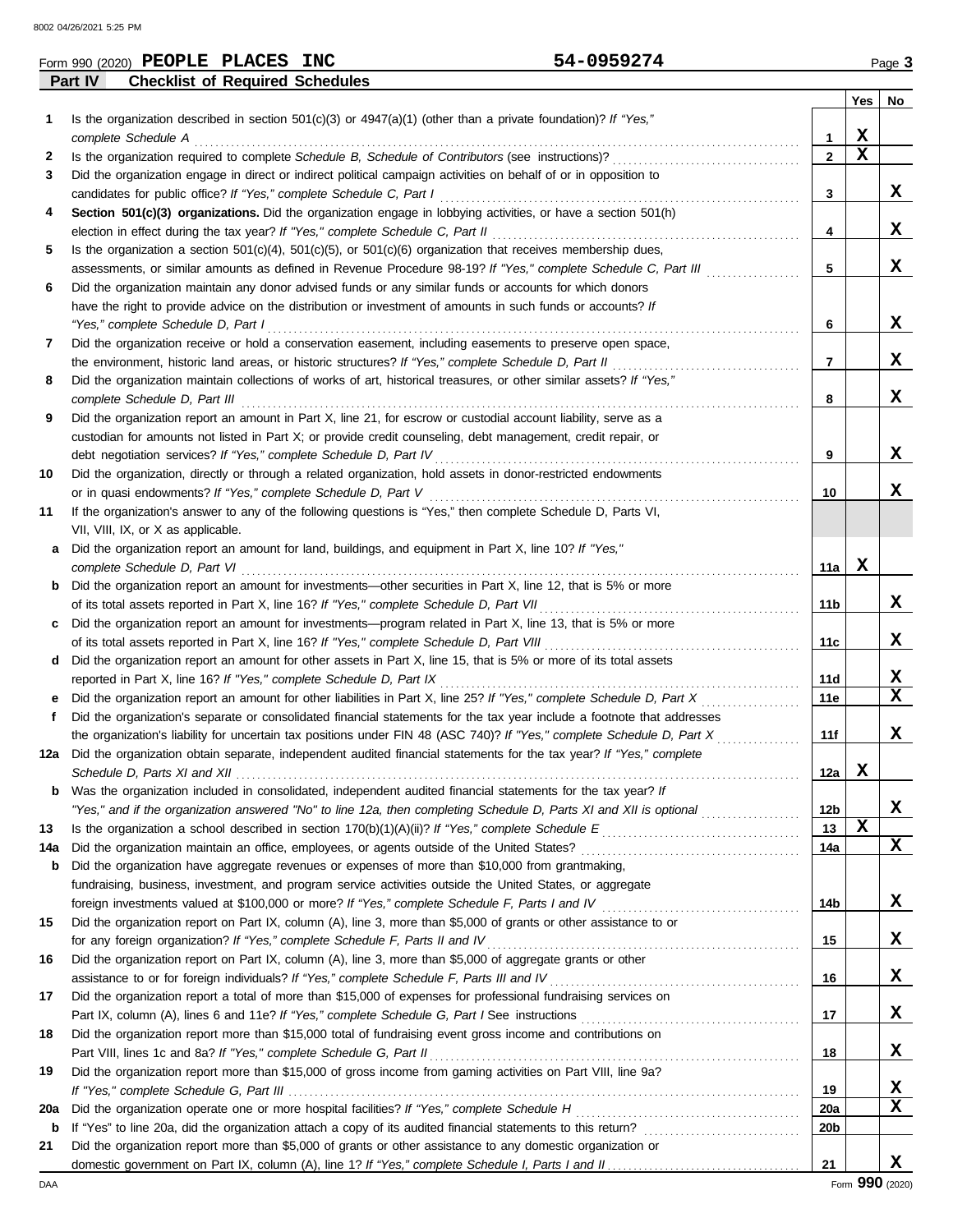|     | <b>Checklist of Required Schedules (continued)</b><br>Part IV                                                                                                                   |                |             |  |                 |                 |    |  |  |  |  |
|-----|---------------------------------------------------------------------------------------------------------------------------------------------------------------------------------|----------------|-------------|--|-----------------|-----------------|----|--|--|--|--|
|     |                                                                                                                                                                                 |                |             |  |                 | Yes             | No |  |  |  |  |
| 22  | Did the organization report more than \$5,000 of grants or other assistance to or for domestic individuals on                                                                   |                |             |  |                 |                 |    |  |  |  |  |
|     | Part IX, column (A), line 2? If "Yes," complete Schedule I, Parts I and III                                                                                                     |                |             |  | 22              |                 | x  |  |  |  |  |
| 23  | Did the organization answer "Yes" to Part VII, Section A, line 3, 4, or 5 about compensation of the                                                                             |                |             |  |                 |                 |    |  |  |  |  |
|     | organization's current and former officers, directors, trustees, key employees, and highest compensated                                                                         |                |             |  |                 |                 |    |  |  |  |  |
|     | employees? If "Yes," complete Schedule J                                                                                                                                        |                |             |  | 23              | X               |    |  |  |  |  |
|     | 24a Did the organization have a tax-exempt bond issue with an outstanding principal amount of more than                                                                         |                |             |  |                 |                 |    |  |  |  |  |
|     | \$100,000 as of the last day of the year, that was issued after December 31, 2002? If "Yes," answer lines 24b                                                                   |                |             |  |                 |                 |    |  |  |  |  |
|     | through 24d and complete Schedule K. If "No," go to line 25a                                                                                                                    |                |             |  |                 |                 | X  |  |  |  |  |
|     |                                                                                                                                                                                 |                |             |  | 24a             |                 |    |  |  |  |  |
|     |                                                                                                                                                                                 |                |             |  | 24 <sub>b</sub> |                 |    |  |  |  |  |
|     | Did the organization maintain an escrow account other than a refunding escrow at any time during the year                                                                       |                |             |  |                 |                 |    |  |  |  |  |
|     | to defease any tax-exempt bonds?                                                                                                                                                |                |             |  | 24c<br>24d      |                 |    |  |  |  |  |
| d   |                                                                                                                                                                                 |                |             |  |                 |                 |    |  |  |  |  |
|     | 25a Section 501(c)(3), 501(c)(4), and 501(c)(29) organizations. Did the organization engage in an excess benefit                                                                |                |             |  |                 |                 |    |  |  |  |  |
|     | transaction with a disqualified person during the year? If "Yes," complete Schedule L, Part I                                                                                   |                |             |  | 25a             |                 | x  |  |  |  |  |
| b   | Is the organization aware that it engaged in an excess benefit transaction with a disqualified person in a prior                                                                |                |             |  |                 |                 |    |  |  |  |  |
|     | year, and that the transaction has not been reported on any of the organization's prior Forms 990 or 990-EZ?                                                                    |                |             |  |                 |                 |    |  |  |  |  |
|     | If "Yes," complete Schedule L, Part I                                                                                                                                           |                |             |  | 25b             |                 | X  |  |  |  |  |
| 26  | Did the organization report any amount on Part X, line 5 or 22, for receivables from or payables to any current                                                                 |                |             |  |                 |                 |    |  |  |  |  |
|     | or former officer, director, trustee, key employee, creator or founder, substantial contributor, or 35%                                                                         |                |             |  |                 |                 |    |  |  |  |  |
|     | controlled entity or family member of any of these persons? If "Yes," complete Schedule L, Part II                                                                              |                |             |  | 26              |                 | X  |  |  |  |  |
| 27  | Did the organization provide a grant or other assistance to any current or former officer, director, trustee, key                                                               |                |             |  |                 |                 |    |  |  |  |  |
|     | employee, creator or founder, substantial contributor or employee thereof, a grant selection committee                                                                          |                |             |  |                 |                 |    |  |  |  |  |
|     | member, or to a 35% controlled entity (including an employee thereof) or family member of any of these                                                                          |                |             |  |                 |                 |    |  |  |  |  |
|     | persons? If "Yes," complete Schedule L, Part III                                                                                                                                |                |             |  | 27              |                 | x  |  |  |  |  |
| 28  | Was the organization a party to a business transaction with one of the following parties (see Schedule L, Part                                                                  |                |             |  |                 |                 |    |  |  |  |  |
|     | IV instructions, for applicable filing thresholds, conditions, and exceptions):                                                                                                 |                |             |  |                 |                 |    |  |  |  |  |
| а   | A current or former officer, director, trustee, key employee, creator or founder, or substantial contributor? If                                                                |                |             |  |                 |                 |    |  |  |  |  |
|     | "Yes," complete Schedule L, Part IV                                                                                                                                             |                |             |  | 28a             |                 | X  |  |  |  |  |
| b   | A family member of any individual described in line 28a? If "Yes," complete Schedule L, Part IV                                                                                 |                |             |  | 28b             |                 | X  |  |  |  |  |
| c   | A 35% controlled entity of one or more individuals and/or organizations described in lines 28a or 28b? If                                                                       |                |             |  |                 |                 |    |  |  |  |  |
|     | "Yes," complete Schedule L, Part IV                                                                                                                                             |                |             |  | 28c             |                 | X  |  |  |  |  |
| 29  |                                                                                                                                                                                 |                |             |  | 29              |                 | X  |  |  |  |  |
| 30  |                                                                                                                                                                                 |                |             |  |                 |                 |    |  |  |  |  |
|     | Did the organization receive contributions of art, historical treasures, or other similar assets, or qualified                                                                  |                |             |  | 30              |                 | X  |  |  |  |  |
|     | conservation contributions? If "Yes," complete Schedule M<br>Did the organization liquidate, terminate, or dissolve and cease operations? If "Yes," complete Schedule N, Part I |                |             |  | 31              |                 | X  |  |  |  |  |
| 31  |                                                                                                                                                                                 |                |             |  |                 |                 |    |  |  |  |  |
| 32  | Did the organization sell, exchange, dispose of, or transfer more than 25% of its net assets? If "Yes,"                                                                         |                |             |  |                 |                 |    |  |  |  |  |
|     | complete Schedule N, Part II                                                                                                                                                    |                |             |  | 32              |                 | X  |  |  |  |  |
| 33  | Did the organization own 100% of an entity disregarded as separate from the organization under Regulations                                                                      |                |             |  |                 |                 |    |  |  |  |  |
|     | sections 301.7701-2 and 301.7701-3? If "Yes," complete Schedule R, Part I                                                                                                       |                |             |  | 33              |                 | X  |  |  |  |  |
| 34  | Was the organization related to any tax-exempt or taxable entity? If "Yes," complete Schedule R, Part II, III,                                                                  |                |             |  |                 |                 |    |  |  |  |  |
|     | or IV, and Part V, line 1                                                                                                                                                       |                |             |  | 34              |                 | x  |  |  |  |  |
| 35a | Did the organization have a controlled entity within the meaning of section 512(b)(13)?                                                                                         |                |             |  | 35a             |                 | X  |  |  |  |  |
| b   | If "Yes" to line 35a, did the organization receive any payment from or engage in any transaction with a                                                                         |                |             |  |                 |                 |    |  |  |  |  |
|     | controlled entity within the meaning of section 512(b)(13)? If "Yes," complete Schedule R, Part V, line 2                                                                       |                |             |  | 35b             |                 |    |  |  |  |  |
| 36  | Section 501(c)(3) organizations. Did the organization make any transfers to an exempt non-charitable                                                                            |                |             |  |                 |                 |    |  |  |  |  |
|     | related organization? If "Yes," complete Schedule R, Part V, line 2                                                                                                             |                |             |  | 36              |                 | X  |  |  |  |  |
| 37  | Did the organization conduct more than 5% of its activities through an entity that is not a related organization                                                                |                |             |  |                 |                 |    |  |  |  |  |
|     | and that is treated as a partnership for federal income tax purposes? If "Yes," complete Schedule R, Part VI                                                                    |                |             |  | 37              |                 | x  |  |  |  |  |
| 38  | Did the organization complete Schedule O and provide explanations in Schedule O for Part VI, lines 11b and                                                                      |                |             |  |                 |                 |    |  |  |  |  |
|     | 19? Note: All Form 990 filers are required to complete Schedule O.                                                                                                              |                |             |  | 38              | X               |    |  |  |  |  |
|     | Statements Regarding Other IRS Filings and Tax Compliance<br>Part V                                                                                                             |                |             |  |                 |                 |    |  |  |  |  |
|     | Check if Schedule O contains a response or note to any line in this Part V                                                                                                      |                |             |  |                 |                 |    |  |  |  |  |
|     |                                                                                                                                                                                 |                |             |  |                 | Yes             | No |  |  |  |  |
| 1a  | Enter the number reported in Box 3 of Form 1096. Enter -0- if not applicable                                                                                                    | 1а             | 35          |  |                 |                 |    |  |  |  |  |
| b   | Enter the number of Forms W-2G included in line 1a. Enter -0- if not applicable                                                                                                 | 1 <sub>b</sub> | $\mathbf 0$ |  |                 |                 |    |  |  |  |  |
| с   | Did the organization comply with backup withholding rules for reportable payments to vendors and                                                                                |                |             |  |                 |                 |    |  |  |  |  |
|     |                                                                                                                                                                                 |                |             |  | 1c              | X               |    |  |  |  |  |
| DAA |                                                                                                                                                                                 |                |             |  |                 | Form 990 (2020) |    |  |  |  |  |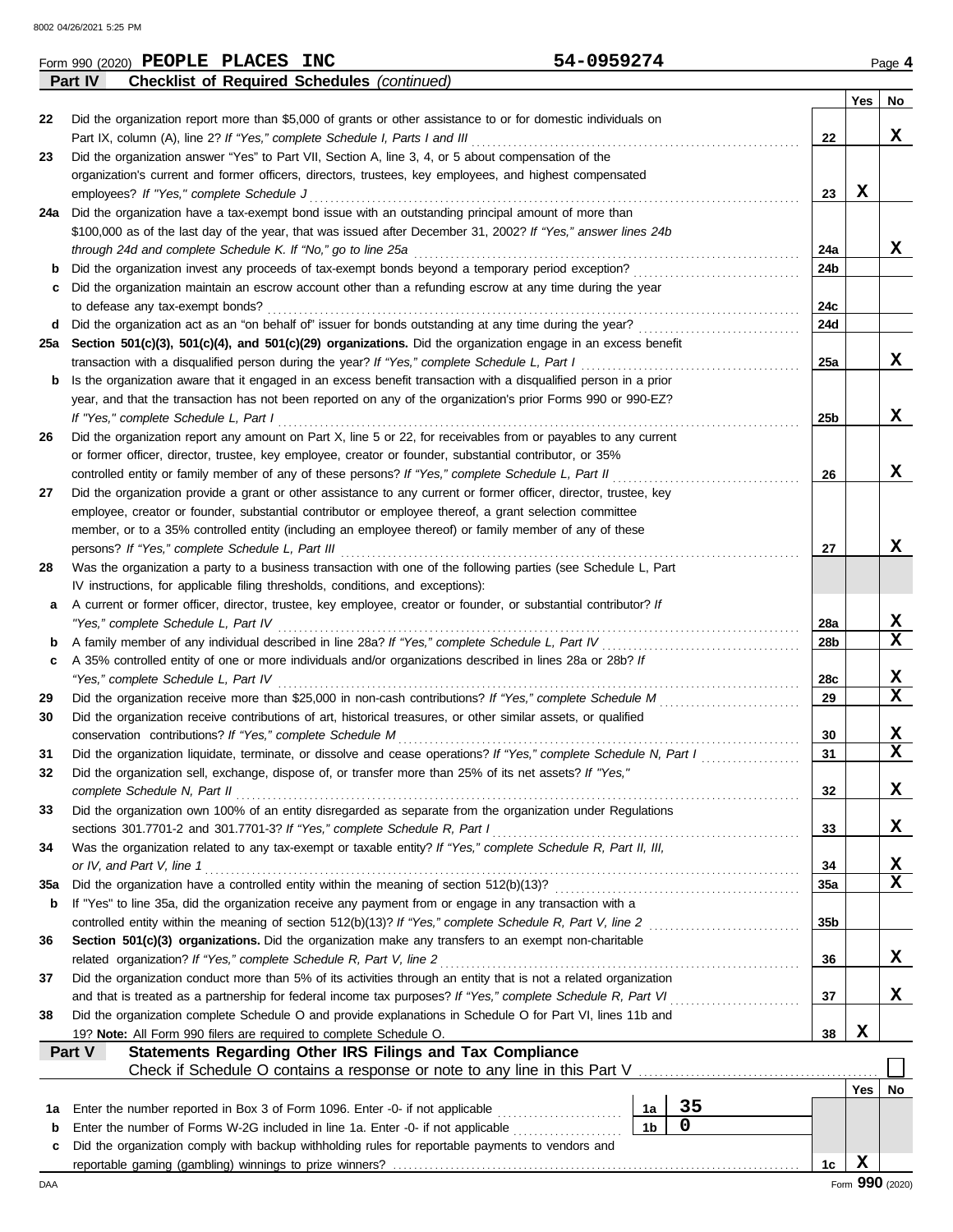8002 04/26/2021 5:25 PM

|             | 54-0959274<br>Form 990 (2020) PEOPLE PLACES INC                                                                                    |                 |    |     |     | Page 5           |  |  |  |  |  |  |
|-------------|------------------------------------------------------------------------------------------------------------------------------------|-----------------|----|-----|-----|------------------|--|--|--|--|--|--|
|             | Statements Regarding Other IRS Filings and Tax Compliance (continued)<br>Part V                                                    |                 |    |     |     |                  |  |  |  |  |  |  |
|             |                                                                                                                                    |                 |    |     | Yes | No               |  |  |  |  |  |  |
|             | 2a Enter the number of employees reported on Form W-3, Transmittal of Wage and Tax                                                 |                 |    |     |     |                  |  |  |  |  |  |  |
|             | Statements, filed for the calendar year ending with or within the year covered by this return                                      | 2a              | 98 |     |     |                  |  |  |  |  |  |  |
| b           | If at least one is reported on line 2a, did the organization file all required federal employment tax returns?                     |                 |    | 2b  | X   |                  |  |  |  |  |  |  |
|             | Note: If the sum of lines 1a and 2a is greater than 250, you may be required to e-file (see instructions)                          |                 |    |     |     |                  |  |  |  |  |  |  |
| За          | Did the organization have unrelated business gross income of \$1,000 or more during the year?                                      |                 |    | 3a  |     | x                |  |  |  |  |  |  |
| b           | If "Yes," has it filed a Form 990-T for this year? If "No" to line 3b, provide an explanation on Schedule O                        |                 |    | 3b  |     |                  |  |  |  |  |  |  |
| 4a          | At any time during the calendar year, did the organization have an interest in, or a signature or other authority over,            |                 |    |     |     |                  |  |  |  |  |  |  |
|             | a financial account in a foreign country (such as a bank account, securities account, or other financial account)?                 |                 |    | 4a  |     | x                |  |  |  |  |  |  |
| b           | If "Yes," enter the name of the foreign country u                                                                                  |                 |    |     |     |                  |  |  |  |  |  |  |
|             | See instructions for filing requirements for FinCEN Form 114, Report of Foreign Bank and Financial Accounts (FBAR).                |                 |    |     |     |                  |  |  |  |  |  |  |
| 5a          | Was the organization a party to a prohibited tax shelter transaction at any time during the tax year?                              |                 |    | 5a  |     | X<br>$\mathbf x$ |  |  |  |  |  |  |
| b           | Did any taxable party notify the organization that it was or is a party to a prohibited tax shelter transaction?                   |                 |    |     |     |                  |  |  |  |  |  |  |
| c           | If "Yes" to line 5a or 5b, did the organization file Form 8886-T?                                                                  |                 |    |     |     |                  |  |  |  |  |  |  |
| 6а          | Does the organization have annual gross receipts that are normally greater than \$100,000, and did the                             |                 |    |     |     |                  |  |  |  |  |  |  |
|             | organization solicit any contributions that were not tax deductible as charitable contributions?                                   |                 |    | 6a  |     | x                |  |  |  |  |  |  |
| b           | If "Yes," did the organization include with every solicitation an express statement that such contributions or                     |                 |    |     |     |                  |  |  |  |  |  |  |
|             | gifts were not tax deductible?                                                                                                     |                 |    | 6b  |     |                  |  |  |  |  |  |  |
| 7           | Organizations that may receive deductible contributions under section 170(c).                                                      |                 |    |     |     |                  |  |  |  |  |  |  |
| а           | Did the organization receive a payment in excess of \$75 made partly as a contribution and partly for goods                        |                 |    |     |     |                  |  |  |  |  |  |  |
|             | and services provided to the payor?                                                                                                |                 |    | 7a  |     |                  |  |  |  |  |  |  |
| $\mathbf b$ |                                                                                                                                    |                 |    | 7b  |     |                  |  |  |  |  |  |  |
| с           | Did the organization sell, exchange, or otherwise dispose of tangible personal property for which it was                           |                 |    |     |     |                  |  |  |  |  |  |  |
|             |                                                                                                                                    |                 |    | 7c  |     |                  |  |  |  |  |  |  |
| d           |                                                                                                                                    | 7d              |    |     |     |                  |  |  |  |  |  |  |
| е           | Did the organization receive any funds, directly or indirectly, to pay premiums on a personal benefit contract?                    |                 |    | 7e  |     |                  |  |  |  |  |  |  |
| f           | Did the organization, during the year, pay premiums, directly or indirectly, on a personal benefit contract?                       |                 |    | 7f  |     |                  |  |  |  |  |  |  |
| g           | If the organization received a contribution of qualified intellectual property, did the organization file Form 8899 as required?   |                 |    |     |     |                  |  |  |  |  |  |  |
| h           | If the organization received a contribution of cars, boats, airplanes, or other vehicles, did the organization file a Form 1098-C? |                 |    | 7h  |     |                  |  |  |  |  |  |  |
| 8           | Sponsoring organizations maintaining donor advised funds. Did a donor advised fund maintained by the                               |                 |    |     |     |                  |  |  |  |  |  |  |
|             |                                                                                                                                    |                 |    | 8   |     |                  |  |  |  |  |  |  |
| 9           | Sponsoring organizations maintaining donor advised funds.                                                                          |                 |    |     |     |                  |  |  |  |  |  |  |
| а           | Did the sponsoring organization make any taxable distributions under section 4966?                                                 |                 |    | 9a  |     |                  |  |  |  |  |  |  |
| b           |                                                                                                                                    |                 |    | 9b  |     |                  |  |  |  |  |  |  |
| 10          | Section 501(c)(7) organizations. Enter:                                                                                            |                 |    |     |     |                  |  |  |  |  |  |  |
|             |                                                                                                                                    | 10a             |    |     |     |                  |  |  |  |  |  |  |
| b           | Gross receipts, included on Form 990, Part VIII, line 12, for public use of club facilities                                        | 10 <sub>b</sub> |    |     |     |                  |  |  |  |  |  |  |
| 11          | Section 501(c)(12) organizations. Enter:                                                                                           |                 |    |     |     |                  |  |  |  |  |  |  |
| а           | Gross income from members or shareholders                                                                                          | 11a             |    |     |     |                  |  |  |  |  |  |  |
| b           | Gross income from other sources (Do not net amounts due or paid to other sources                                                   |                 |    |     |     |                  |  |  |  |  |  |  |
|             | against amounts due or received from them.)                                                                                        | 11 <sub>b</sub> |    |     |     |                  |  |  |  |  |  |  |
| 12a         | Section 4947(a)(1) non-exempt charitable trusts. Is the organization filing Form 990 in lieu of Form 1041?                         |                 |    | 12a |     |                  |  |  |  |  |  |  |
| b           | If "Yes," enter the amount of tax-exempt interest received or accrued during the year                                              | 12b             |    |     |     |                  |  |  |  |  |  |  |
| 13          | Section 501(c)(29) qualified nonprofit health insurance issuers.                                                                   |                 |    |     |     |                  |  |  |  |  |  |  |
| а           | Is the organization licensed to issue qualified health plans in more than one state?                                               |                 |    | 13а |     |                  |  |  |  |  |  |  |
|             | Note: See the instructions for additional information the organization must report on Schedule O.                                  |                 |    |     |     |                  |  |  |  |  |  |  |
| b           | Enter the amount of reserves the organization is required to maintain by the states in which                                       |                 |    |     |     |                  |  |  |  |  |  |  |
|             |                                                                                                                                    | 13b             |    |     |     |                  |  |  |  |  |  |  |
| c           | Enter the amount of reserves on hand                                                                                               | 13 <sub>c</sub> |    |     |     |                  |  |  |  |  |  |  |
| 14a         | Did the organization receive any payments for indoor tanning services during the tax year?                                         |                 |    | 14a |     | X                |  |  |  |  |  |  |
| b           |                                                                                                                                    |                 |    | 14b |     |                  |  |  |  |  |  |  |
| 15          | Is the organization subject to the section 4960 tax on payment(s) of more than \$1,000,000 in remuneration or                      |                 |    |     |     |                  |  |  |  |  |  |  |
|             | excess parachute payment(s) during the year?                                                                                       |                 |    | 15  |     | x                |  |  |  |  |  |  |
|             | If "Yes," see instructions and file Form 4720, Schedule N.                                                                         |                 |    |     |     |                  |  |  |  |  |  |  |
| 16          | Is the organization an educational institution subject to the section 4968 excise tax on net investment income?                    |                 |    | 16  |     | X                |  |  |  |  |  |  |
|             | If "Yes," complete Form 4720, Schedule O.                                                                                          |                 |    |     |     |                  |  |  |  |  |  |  |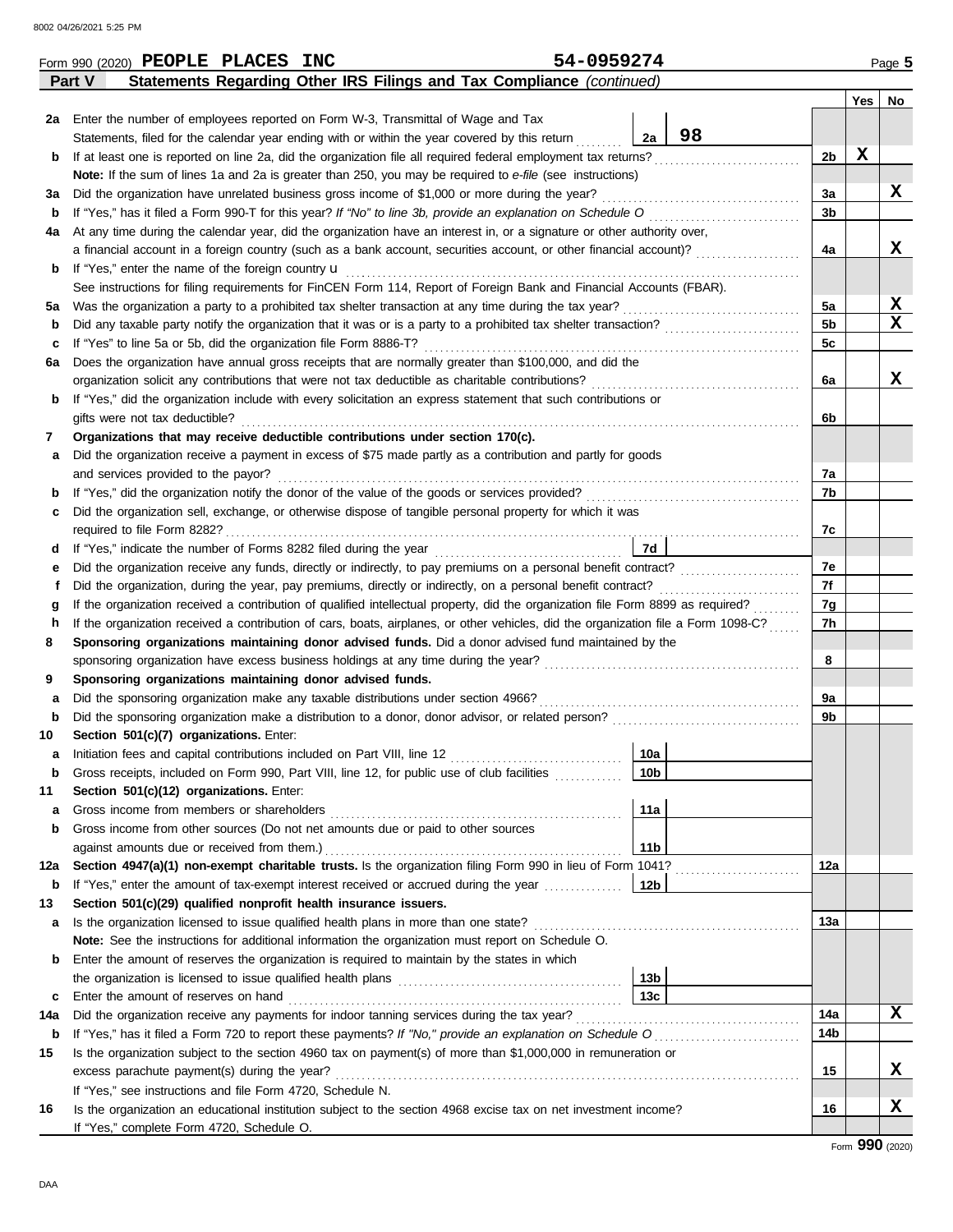|     | 54-0959274<br>Form 990 (2020) PEOPLE PLACES INC                                                                                     |                 |             | Page 6          |
|-----|-------------------------------------------------------------------------------------------------------------------------------------|-----------------|-------------|-----------------|
|     | Part VI<br>Governance, Management, and Disclosure For each "Yes" response to lines 2 through 7b below, and for a "No"               |                 |             |                 |
|     | response to line 8a, 8b, or 10b below, describe the circumstances, processes, or changes on Schedule O. See instructions.           |                 |             |                 |
|     |                                                                                                                                     |                 |             | ΙXΙ             |
|     | Section A. Governing Body and Management                                                                                            |                 |             |                 |
|     |                                                                                                                                     |                 | Yes         | No              |
| 1а  | 5<br>1a<br>Enter the number of voting members of the governing body at the end of the tax year                                      |                 |             |                 |
|     | If there are material differences in voting rights among members of the governing body, or                                          |                 |             |                 |
|     | if the governing body delegated broad authority to an executive committee or similar                                                |                 |             |                 |
|     | committee, explain on Schedule O.                                                                                                   |                 |             |                 |
| b   | 5<br>1 <sub>b</sub><br>Enter the number of voting members included on line 1a, above, who are independent                           |                 |             |                 |
| 2   | Did any officer, director, trustee, or key employee have a family relationship or a business relationship with                      |                 |             |                 |
|     | any other officer, director, trustee, or key employee?                                                                              | 2               |             | X               |
| 3   | Did the organization delegate control over management duties customarily performed by or under the direct                           |                 |             |                 |
|     | supervision of officers, directors, trustees, or key employees to a management company or other person?                             | 3               |             | X               |
| 4   | Did the organization make any significant changes to its governing documents since the prior Form 990 was filed?                    | 4               |             | $\mathbf x$     |
| 5   | Did the organization become aware during the year of a significant diversion of the organization's assets?                          | 5               |             | $\mathbf x$     |
| 6   | Did the organization have members or stockholders?                                                                                  | 6               |             | $\mathbf x$     |
| 7a  | Did the organization have members, stockholders, or other persons who had the power to elect or appoint                             |                 |             |                 |
|     | one or more members of the governing body?                                                                                          | 7a              |             | X               |
| b   | Are any governance decisions of the organization reserved to (or subject to approval by) members,                                   |                 |             |                 |
|     | stockholders, or persons other than the governing body?                                                                             | 7b              |             | x               |
|     | Did the organization contemporaneously document the meetings held or written actions undertaken during the year by the following:   |                 |             |                 |
| 8   |                                                                                                                                     |                 | X           |                 |
| а   | The governing body?                                                                                                                 | 8a              | X           |                 |
| b   | Each committee with authority to act on behalf of the governing body?                                                               | 8b              |             |                 |
| 9   | Is there any officer, director, trustee, or key employee listed in Part VII, Section A, who cannot be reached at                    |                 |             | x               |
|     |                                                                                                                                     | 9               |             |                 |
|     | <b>Section B. Policies</b> (This Section B requests information about policies not required by the Internal Revenue Code.)          |                 |             |                 |
|     |                                                                                                                                     |                 | Yes         | No<br>X         |
| 10a | Did the organization have local chapters, branches, or affiliates?                                                                  | 10a             |             |                 |
| b   | If "Yes," did the organization have written policies and procedures governing the activities of such chapters,                      |                 |             |                 |
|     | affiliates, and branches to ensure their operations are consistent with the organization's exempt purposes?                         | 10b             |             | $\mathbf x$     |
| 11a | Has the organization provided a complete copy of this Form 990 to all members of its governing body before filing the form?         | 11a             |             |                 |
| b   | Describe in Schedule O the process, if any, used by the organization to review this Form 990.                                       |                 |             |                 |
| 12a | Did the organization have a written conflict of interest policy? If "No," go to line 13                                             | 12a             | X           |                 |
| b   | Were officers, directors, or trustees, and key employees required to disclose annually interests that could give rise to conflicts? | 12b             | X           |                 |
| с   | Did the organization regularly and consistently monitor and enforce compliance with the policy? If "Yes,"                           |                 |             |                 |
|     | describe in Schedule O how this was done                                                                                            | 12 <sub>c</sub> |             | ▵               |
| 13  | Did the organization have a written whistleblower policy?                                                                           | 13              | X           |                 |
| 14  | Did the organization have a written document retention and destruction policy?                                                      | 14              | х           |                 |
| 15  | Did the process for determining compensation of the following persons include a review and approval by                              |                 |             |                 |
|     | independent persons, comparability data, and contemporaneous substantiation of the deliberation and decision?                       |                 |             |                 |
| a   | The organization's CEO, Executive Director, or top management official                                                              | 15a             | $\mathbf x$ |                 |
| b   | Other officers or key employees of the organization                                                                                 | 15b             |             | X               |
|     | If "Yes" to line 15a or 15b, describe the process in Schedule O (see instructions).                                                 |                 |             |                 |
| 16a | Did the organization invest in, contribute assets to, or participate in a joint venture or similar arrangement                      |                 |             |                 |
|     | with a taxable entity during the year?                                                                                              | 16a             |             | х               |
| b.  | If "Yes," did the organization follow a written policy or procedure requiring the organization to evaluate its                      |                 |             |                 |
|     | participation in joint venture arrangements under applicable federal tax law, and take steps to safeguard the                       |                 |             |                 |
|     |                                                                                                                                     | 16b             |             |                 |
|     | <b>Section C. Disclosure</b>                                                                                                        |                 |             |                 |
| 17  | List the states with which a copy of this Form 990 is required to be filed $\mathbf{u}$ NY                                          |                 |             |                 |
| 18  | Section 6104 requires an organization to make its Forms 1023 (1024 or 1024-A, if applicable), 990, and 990-T (Section 501(c)        |                 |             |                 |
|     | (3)s only) available for public inspection. Indicate how you made these available. Check all that apply.                            |                 |             |                 |
|     | Another's website $ \mathbf{X} $ Upon request<br>Other (explain on Schedule O)<br>Own website                                       |                 |             |                 |
| 19  | Describe on Schedule O whether (and if so, how) the organization made its governing documents, conflict of interest policy, and     |                 |             |                 |
|     | financial statements available to the public during the tax year.                                                                   |                 |             |                 |
| 20  | State the name, address, and telephone number of the person who possesses the organization's books and records u                    |                 |             |                 |
|     | 1215 N. AUGUSTA ST.<br>PEOPLE PLACES, INC.                                                                                          |                 |             |                 |
|     | VA 24401<br><b>STAUNTON</b>                                                                                                         | 540-885-8841    |             |                 |
| DAA |                                                                                                                                     |                 |             | Form 990 (2020) |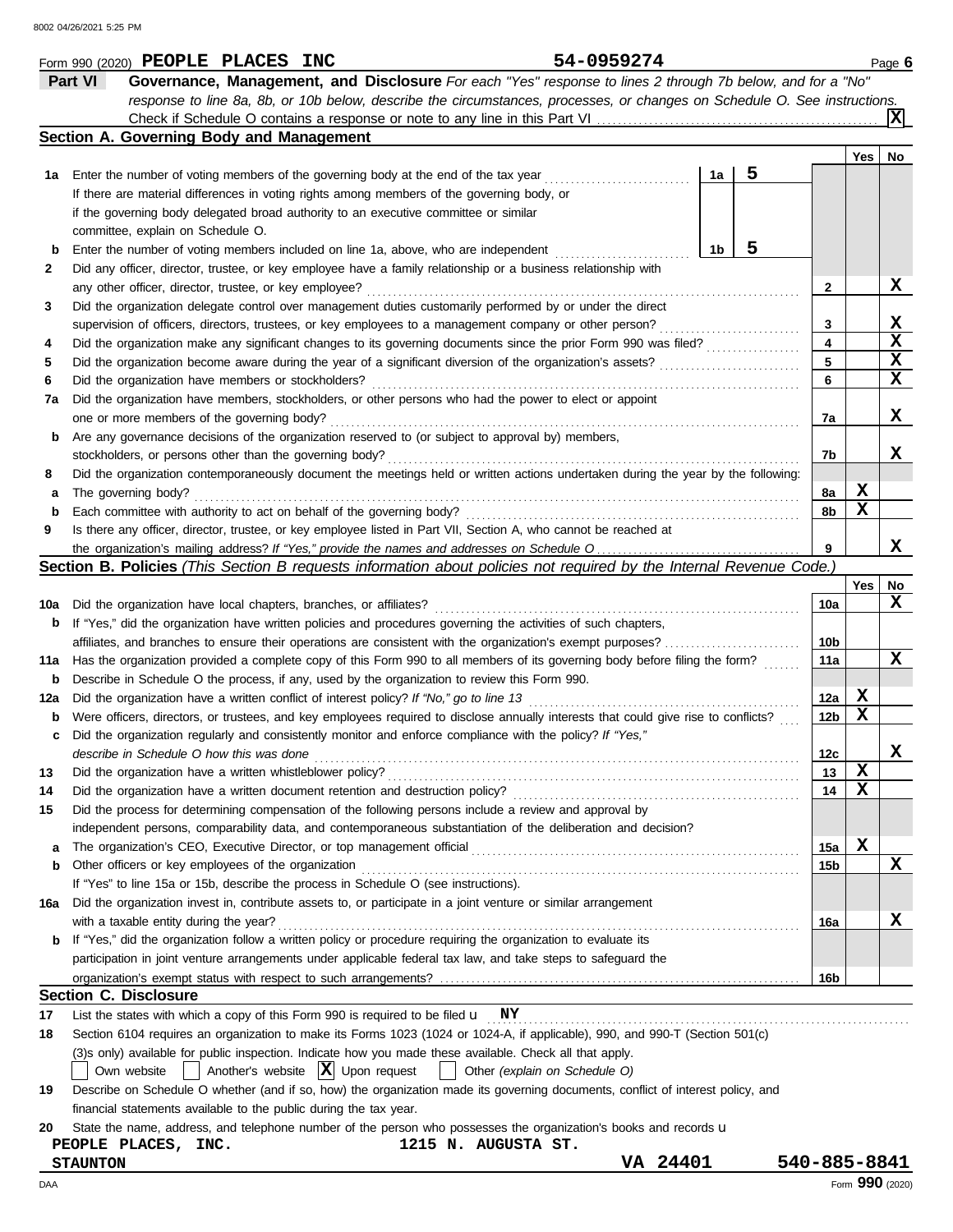|                          | Form 990 (2020) PEOPLE PLACES INC                                                         | 54-0959274                                                                                                                                    | Page 7 |
|--------------------------|-------------------------------------------------------------------------------------------|-----------------------------------------------------------------------------------------------------------------------------------------------|--------|
| Part VII                 |                                                                                           | Compensation of Officers, Directors, Trustees, Key Employees, Highest Compensated Employees, and                                              |        |
|                          | <b>Independent Contractors</b>                                                            |                                                                                                                                               |        |
|                          |                                                                                           | Check if Schedule O contains a response or note to any line in this Part VII                                                                  |        |
| Section A.               |                                                                                           | Officers, Directors, Trustees, Key Employees, and Highest Compensated Employees                                                               |        |
| organization's tax year. |                                                                                           | 1a Complete this table for all persons required to be listed. Report compensation for the calendar year ending with or within the             |        |
|                          | compensation. Enter -0- in columns $(D)$ , $(E)$ , and $(F)$ if no compensation was paid. | • List all of the organization's <b>current</b> officers, directors, trustees (whether individuals or organizations), regardless of amount of |        |
|                          |                                                                                           | • List all of the organization's current key employees, if any. See instructions for definition of "key employee."                            |        |
|                          |                                                                                           | • List the organization's five current highest compensated employees (other than an officer, director, trustee, or key employee)              |        |
|                          |                                                                                           | who received reportable compensation (Box 5 of Form W-2 and/or Box 7 of Form 1099-MISC) of more than \$100,000 from the                       |        |
|                          | organization and any related organizations.                                               |                                                                                                                                               |        |

List all of the organization's **former** officers, key employees, and highest compensated employees who received more than • List all of the organization's **former** officers, key employees, and highest compensate \$100,000 of reportable compensation from the organization and any related organizations.

List all of the organization's **former directors or trustees** that received, in the capacity as a former director or trustee of the organization, more than \$10,000 of reportable compensation from the organization and any related organizations. See instructions for the order in which to list the persons above. **•**

Check this box if neither the organization nor any related organization compensated any current officer, director, or trustee.

| (A)<br>Name and title           | (B)<br>Average<br>hours<br>per week<br>(list any<br>hours for |                                   |                       |             | (C)<br>Position | (do not check more than one<br>box, unless person is both an<br>officer and a director/trustee) |               | (D)<br>Reportable<br>compensation<br>from the<br>organization<br>(W-2/1099-MISC) | (E)<br>Reportable<br>compensation<br>from related<br>organizations<br>(W-2/1099-MISC) | (F)<br>Estimated amount<br>of other<br>compensation<br>from the<br>organization and |
|---------------------------------|---------------------------------------------------------------|-----------------------------------|-----------------------|-------------|-----------------|-------------------------------------------------------------------------------------------------|---------------|----------------------------------------------------------------------------------|---------------------------------------------------------------------------------------|-------------------------------------------------------------------------------------|
|                                 | related<br>organizations<br>below<br>dotted line)             | Individual trustee<br>or director | Institutional trustee | Officer     | Key employee    | Highest compensated<br>employee                                                                 | <b>Former</b> |                                                                                  |                                                                                       | related organizations                                                               |
| (1) ERIN GARCIA                 | 1.50                                                          |                                   |                       |             |                 |                                                                                                 |               |                                                                                  |                                                                                       |                                                                                     |
| <b>CHAIR</b>                    | 0.00                                                          | $\mathbf x$                       |                       | $\mathbf x$ |                 |                                                                                                 |               | 0                                                                                | 0                                                                                     | $\mathbf 0$                                                                         |
| (2) CHARLIE ROGERS              |                                                               |                                   |                       |             |                 |                                                                                                 |               |                                                                                  |                                                                                       |                                                                                     |
|                                 | 1.50                                                          |                                   |                       |             |                 |                                                                                                 |               |                                                                                  |                                                                                       |                                                                                     |
| <b>VICE-CHAIR</b>               | 0.00                                                          | $\mathbf x$                       |                       | $\mathbf x$ |                 |                                                                                                 |               | 0                                                                                | 0                                                                                     | $\mathbf 0$                                                                         |
| (3) LAURA DESPORTES             | 1.50                                                          |                                   |                       |             |                 |                                                                                                 |               |                                                                                  |                                                                                       |                                                                                     |
| <b>SECRETARY</b>                | 0.00                                                          | $\mathbf x$                       |                       | $\mathbf x$ |                 |                                                                                                 |               | 0                                                                                | 0                                                                                     | $\mathbf 0$                                                                         |
| (4) BRANDON<br><b>TANKESLEY</b> |                                                               |                                   |                       |             |                 |                                                                                                 |               |                                                                                  |                                                                                       |                                                                                     |
|                                 | 1.50                                                          |                                   |                       |             |                 |                                                                                                 |               |                                                                                  |                                                                                       |                                                                                     |
| <b>TREASURER</b>                | 0.00                                                          | $\mathbf x$                       |                       | $\mathbf x$ |                 |                                                                                                 |               | 0                                                                                | $\mathbf 0$                                                                           | $\mathbf 0$                                                                         |
| <b>SIMMONS</b><br>(5) REBECCA   |                                                               |                                   |                       |             |                 |                                                                                                 |               |                                                                                  |                                                                                       |                                                                                     |
|                                 | 1.50                                                          |                                   |                       |             |                 |                                                                                                 |               |                                                                                  |                                                                                       |                                                                                     |
| <b>DIRECTOR</b>                 | 0.00                                                          | $\mathbf x$                       |                       |             |                 |                                                                                                 |               | 0                                                                                | 0                                                                                     | $\mathbf 0$                                                                         |
| (6) NANCY STRANG                |                                                               |                                   |                       |             |                 |                                                                                                 |               |                                                                                  |                                                                                       |                                                                                     |
|                                 | 40.00                                                         |                                   |                       |             |                 |                                                                                                 |               |                                                                                  |                                                                                       |                                                                                     |
| EXECUTIVE DIRECTOR              | 0.00                                                          |                                   |                       | $\mathbf x$ |                 |                                                                                                 |               | 135,588                                                                          | 0                                                                                     | 19,546                                                                              |
| (7) MICHAEL<br><b>BLINN</b>     |                                                               |                                   |                       |             |                 |                                                                                                 |               |                                                                                  |                                                                                       |                                                                                     |
|                                 | 40.00                                                         |                                   |                       |             |                 |                                                                                                 |               |                                                                                  |                                                                                       |                                                                                     |
| COO/FORMER TREASURER            | 0.00                                                          |                                   |                       |             |                 |                                                                                                 | $\mathbf x$   | 120,551                                                                          | 0                                                                                     | 14,397                                                                              |
| (8)                             |                                                               |                                   |                       |             |                 |                                                                                                 |               |                                                                                  |                                                                                       |                                                                                     |
|                                 |                                                               |                                   |                       |             |                 |                                                                                                 |               |                                                                                  |                                                                                       |                                                                                     |
| (9)                             |                                                               |                                   |                       |             |                 |                                                                                                 |               |                                                                                  |                                                                                       |                                                                                     |
|                                 |                                                               |                                   |                       |             |                 |                                                                                                 |               |                                                                                  |                                                                                       |                                                                                     |
|                                 |                                                               |                                   |                       |             |                 |                                                                                                 |               |                                                                                  |                                                                                       |                                                                                     |
| (10)                            |                                                               |                                   |                       |             |                 |                                                                                                 |               |                                                                                  |                                                                                       |                                                                                     |
|                                 |                                                               |                                   |                       |             |                 |                                                                                                 |               |                                                                                  |                                                                                       |                                                                                     |
| (11)                            |                                                               |                                   |                       |             |                 |                                                                                                 |               |                                                                                  |                                                                                       |                                                                                     |
|                                 |                                                               |                                   |                       |             |                 |                                                                                                 |               |                                                                                  |                                                                                       |                                                                                     |
|                                 |                                                               |                                   |                       |             |                 |                                                                                                 |               |                                                                                  |                                                                                       |                                                                                     |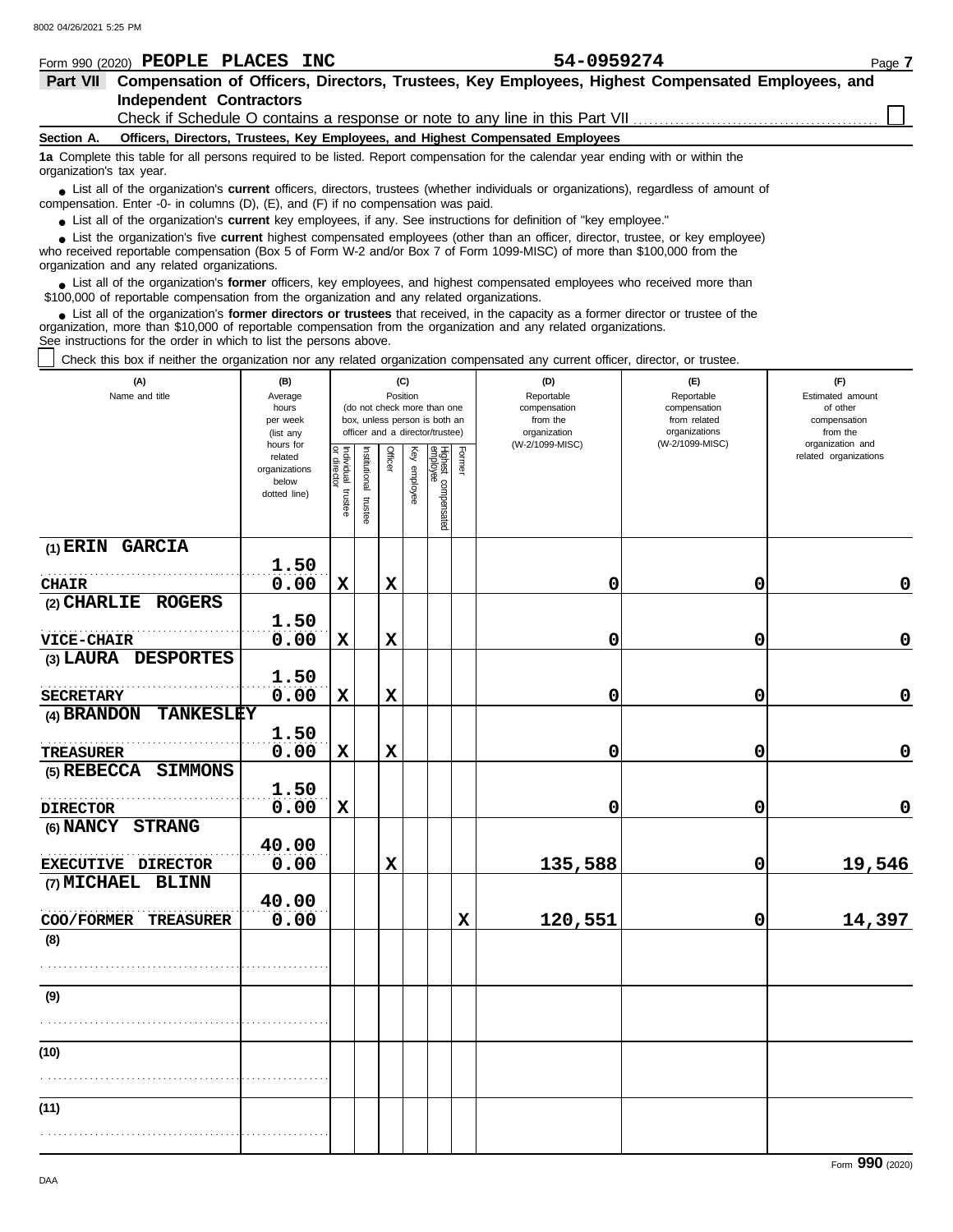|                 | 8002 04/26/2021 5:25 PM<br>Form 990 (2020) PEOPLE PLACES INC                                                                                                                                                         |                                                                                                                                                                                                                                               |                                                                                                                    |                                           |  |  |  |                   | 54-0959274                                                                                                                                                              |                                                                                                                                  |                                                                 |                     | Page 8 |
|-----------------|----------------------------------------------------------------------------------------------------------------------------------------------------------------------------------------------------------------------|-----------------------------------------------------------------------------------------------------------------------------------------------------------------------------------------------------------------------------------------------|--------------------------------------------------------------------------------------------------------------------|-------------------------------------------|--|--|--|-------------------|-------------------------------------------------------------------------------------------------------------------------------------------------------------------------|----------------------------------------------------------------------------------------------------------------------------------|-----------------------------------------------------------------|---------------------|--------|
| <b>Part VII</b> | (A)<br>Name and title                                                                                                                                                                                                | (B)<br>Average<br>hours<br>per week<br>(list any                                                                                                                                                                                              | (C)<br>Position<br>(do not check more than one<br>box, unless person is both an<br>officer and a director/trustee) |                                           |  |  |  |                   | Section A. Officers, Directors, Trustees, Key Employees, and Highest Compensated Employees (continued)<br>(D)<br>Reportable<br>compensation<br>from the<br>organization | (E)<br>Reportable<br>compensation<br>from related<br>organizations                                                               | (F)<br>Estimated amount<br>of other<br>compensation<br>from the |                     |        |
|                 |                                                                                                                                                                                                                      | (W-2/1099-MISC)<br>(W-2/1099-MISC)<br>hours for<br>Individual<br>or director<br>Officer<br>Highest compensated<br>employee<br>Former<br>Key employee<br>Institutional trustee<br>related<br>organizations<br>below<br>trustee<br>dotted line) |                                                                                                                    | organization and<br>related organizations |  |  |  |                   |                                                                                                                                                                         |                                                                                                                                  |                                                                 |                     |        |
|                 |                                                                                                                                                                                                                      |                                                                                                                                                                                                                                               |                                                                                                                    |                                           |  |  |  |                   |                                                                                                                                                                         |                                                                                                                                  |                                                                 |                     |        |
|                 |                                                                                                                                                                                                                      |                                                                                                                                                                                                                                               |                                                                                                                    |                                           |  |  |  |                   |                                                                                                                                                                         |                                                                                                                                  |                                                                 |                     |        |
|                 |                                                                                                                                                                                                                      |                                                                                                                                                                                                                                               |                                                                                                                    |                                           |  |  |  |                   |                                                                                                                                                                         |                                                                                                                                  |                                                                 |                     |        |
|                 |                                                                                                                                                                                                                      |                                                                                                                                                                                                                                               |                                                                                                                    |                                           |  |  |  |                   |                                                                                                                                                                         |                                                                                                                                  |                                                                 |                     |        |
|                 |                                                                                                                                                                                                                      |                                                                                                                                                                                                                                               |                                                                                                                    |                                           |  |  |  |                   |                                                                                                                                                                         |                                                                                                                                  |                                                                 |                     |        |
|                 |                                                                                                                                                                                                                      |                                                                                                                                                                                                                                               |                                                                                                                    |                                           |  |  |  |                   |                                                                                                                                                                         |                                                                                                                                  |                                                                 |                     |        |
|                 |                                                                                                                                                                                                                      |                                                                                                                                                                                                                                               |                                                                                                                    |                                           |  |  |  |                   |                                                                                                                                                                         |                                                                                                                                  |                                                                 |                     |        |
|                 |                                                                                                                                                                                                                      |                                                                                                                                                                                                                                               |                                                                                                                    |                                           |  |  |  |                   |                                                                                                                                                                         |                                                                                                                                  |                                                                 |                     |        |
| 1b.             | Total from continuation sheets to Part VII, Section A                                                                                                                                                                |                                                                                                                                                                                                                                               |                                                                                                                    |                                           |  |  |  | u                 | 256,139                                                                                                                                                                 |                                                                                                                                  |                                                                 | 33,943              |        |
| d               |                                                                                                                                                                                                                      |                                                                                                                                                                                                                                               |                                                                                                                    |                                           |  |  |  | u<br>$\mathbf{u}$ | 256,139                                                                                                                                                                 |                                                                                                                                  |                                                                 | 33,943              |        |
| 2               | Total number of individuals (including but not limited to those listed above) who received more than \$100,000 of<br>reportable compensation from the organization $\mathbf{u}$ 2                                    |                                                                                                                                                                                                                                               |                                                                                                                    |                                           |  |  |  |                   |                                                                                                                                                                         |                                                                                                                                  |                                                                 |                     |        |
|                 |                                                                                                                                                                                                                      |                                                                                                                                                                                                                                               |                                                                                                                    |                                           |  |  |  |                   |                                                                                                                                                                         |                                                                                                                                  |                                                                 | Yes                 | No     |
| 3               | Did the organization list any former officer, director, trustee, key employee, or highest compensated                                                                                                                |                                                                                                                                                                                                                                               |                                                                                                                    |                                           |  |  |  |                   |                                                                                                                                                                         |                                                                                                                                  | 3                                                               | х                   |        |
| 4               | For any individual listed on line 1a, is the sum of reportable compensation and other compensation from the<br>organization and related organizations greater than \$150,000? If "Yes," complete Schedule J for such |                                                                                                                                                                                                                                               |                                                                                                                    |                                           |  |  |  |                   |                                                                                                                                                                         |                                                                                                                                  |                                                                 |                     |        |
|                 |                                                                                                                                                                                                                      |                                                                                                                                                                                                                                               |                                                                                                                    |                                           |  |  |  |                   |                                                                                                                                                                         |                                                                                                                                  | 4                                                               | x                   |        |
| 5               | Did any person listed on line 1a receive or accrue compensation from any unrelated organization or individual                                                                                                        |                                                                                                                                                                                                                                               |                                                                                                                    |                                           |  |  |  |                   |                                                                                                                                                                         |                                                                                                                                  | 5                                                               |                     | X      |
|                 | Section B. Independent Contractors                                                                                                                                                                                   |                                                                                                                                                                                                                                               |                                                                                                                    |                                           |  |  |  |                   |                                                                                                                                                                         |                                                                                                                                  |                                                                 |                     |        |
| 1               | Complete this table for your five highest compensated independent contractors that received more than \$100,000 of                                                                                                   |                                                                                                                                                                                                                                               |                                                                                                                    |                                           |  |  |  |                   |                                                                                                                                                                         | compensation from the organization. Report compensation for the calendar year ending with or within the organization's tax year. |                                                                 |                     |        |
|                 |                                                                                                                                                                                                                      | (A)<br>Name and business address                                                                                                                                                                                                              |                                                                                                                    |                                           |  |  |  |                   |                                                                                                                                                                         | (B)<br>Description of services                                                                                                   |                                                                 | (C)<br>Compensation |        |
|                 |                                                                                                                                                                                                                      |                                                                                                                                                                                                                                               |                                                                                                                    |                                           |  |  |  |                   |                                                                                                                                                                         |                                                                                                                                  |                                                                 |                     |        |
|                 |                                                                                                                                                                                                                      |                                                                                                                                                                                                                                               |                                                                                                                    |                                           |  |  |  |                   |                                                                                                                                                                         |                                                                                                                                  |                                                                 |                     |        |
|                 |                                                                                                                                                                                                                      |                                                                                                                                                                                                                                               |                                                                                                                    |                                           |  |  |  |                   |                                                                                                                                                                         |                                                                                                                                  |                                                                 |                     |        |
|                 |                                                                                                                                                                                                                      |                                                                                                                                                                                                                                               |                                                                                                                    |                                           |  |  |  |                   |                                                                                                                                                                         |                                                                                                                                  |                                                                 |                     |        |
| $\mathbf{2}$    | Total number of independent contractors (including but not limited to those listed above) who<br>received more than \$100,000 of compensation from the organization u                                                |                                                                                                                                                                                                                                               |                                                                                                                    |                                           |  |  |  |                   |                                                                                                                                                                         | 0                                                                                                                                |                                                                 |                     |        |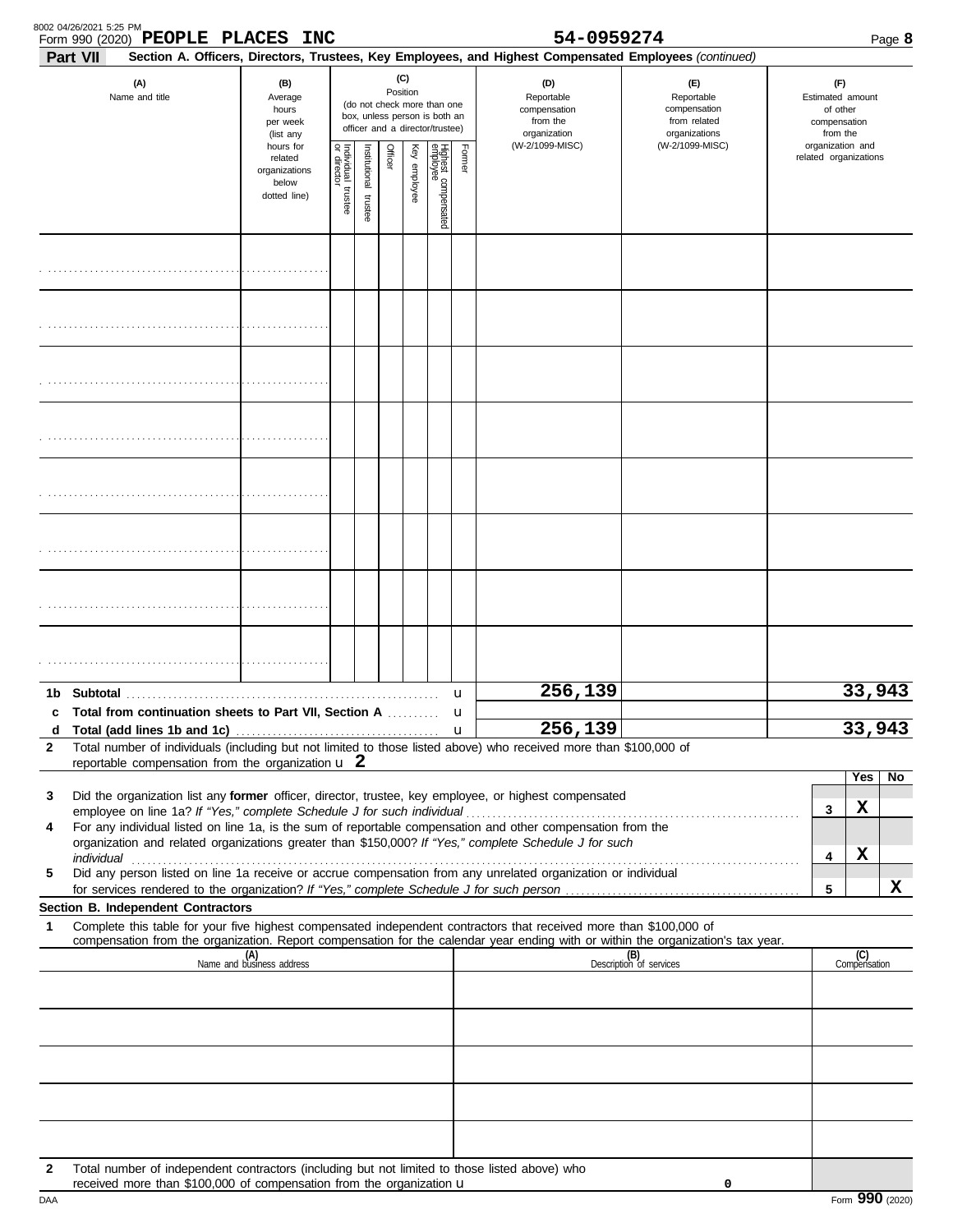### **Form 990 (2020) PEOPLE PLACES INC**  $54-0959274$  Page 9

|                                                                                                | Part VIII<br><b>Statement of Revenue</b><br>Check if Schedule O contains a response or note to any line in this Part VIII |                                                                                                                                                                                                                                                                                                                                                                         |                |                           |                                                                                |  |                                                |                      |                                              |                                      |                                                               |
|------------------------------------------------------------------------------------------------|---------------------------------------------------------------------------------------------------------------------------|-------------------------------------------------------------------------------------------------------------------------------------------------------------------------------------------------------------------------------------------------------------------------------------------------------------------------------------------------------------------------|----------------|---------------------------|--------------------------------------------------------------------------------|--|------------------------------------------------|----------------------|----------------------------------------------|--------------------------------------|---------------------------------------------------------------|
|                                                                                                |                                                                                                                           |                                                                                                                                                                                                                                                                                                                                                                         |                |                           |                                                                                |  |                                                | (A)<br>Total revenue | (B)<br>Related or exempt<br>function revenue | (C)<br>Unrelated<br>business revenue | (D)<br>Revenue excluded<br>from tax under<br>sections 512-514 |
| <b>Contributions, Gifts, Grants</b><br>and Other Similar Amounts<br>Program Service<br>Revenue | 2a<br>b<br>c<br>d                                                                                                         | 1a Federated campaigns<br><b>b</b> Membership dues <i>[[[[[[[[[[[[[[[[[[[[[[[[[[[]]]</i> ]]]<br>c Fundraising events<br>d Related organizations<br><b>e</b> Government grants (contributions)<br>f All other contributions, gifts, grants,<br>and similar amounts not included above<br><b>g</b> Noncash contributions included in lines 1a-1f<br><b>GOVERNMENT FEE</b> |                |                           | 1a<br>1 <sub>b</sub><br>1 <sub>c</sub><br>1 <sub>d</sub><br>1e<br>1f<br>1g ∣\$ |  | 19,636<br>$\mathbf{u}$<br><b>Business Code</b> | 19,636<br>6,304,711  | 6,304,711                                    |                                      |                                                               |
|                                                                                                | е                                                                                                                         | f All other program service revenue                                                                                                                                                                                                                                                                                                                                     |                |                           |                                                                                |  |                                                |                      |                                              |                                      |                                                               |
|                                                                                                |                                                                                                                           |                                                                                                                                                                                                                                                                                                                                                                         |                |                           |                                                                                |  | u                                              | 6,304,711            |                                              |                                      |                                                               |
|                                                                                                | 3<br>4<br>5                                                                                                               | Investment income (including dividends, interest, and<br>Income from investment of tax-exempt bond proceeds                                                                                                                                                                                                                                                             |                |                           |                                                                                |  | u<br>u<br>u                                    | 46,618               |                                              |                                      | 46,618                                                        |
|                                                                                                |                                                                                                                           | 6a Gross rents<br><b>b</b> Less: rental expenses<br>C Rental inc. or (loss)                                                                                                                                                                                                                                                                                             | 6a<br>6b<br>6с | (i) Real                  |                                                                                |  | (ii) Personal                                  |                      |                                              |                                      |                                                               |
|                                                                                                |                                                                                                                           | <b>7a</b> Gross amount from<br>sales of assets                                                                                                                                                                                                                                                                                                                          |                | (i) Securities<br>324,512 |                                                                                |  | u<br>(ii) Other                                |                      |                                              |                                      |                                                               |
| Revenue                                                                                        |                                                                                                                           | other than inventory<br><b>b</b> Less: cost or other<br>basis and sales exps.<br>c Gain or (loss)                                                                                                                                                                                                                                                                       | 7a<br>7b<br>7c | 314,939                   | 9,573                                                                          |  |                                                |                      |                                              |                                      |                                                               |
| <u>br</u><br>δ                                                                                 |                                                                                                                           | 8a Gross income from fundraising events<br>(not including $\quad \quad \text{\$} \quad \quad \quad \dots \quad \dots \quad \dots \quad \dots \quad \dots \quad \dots$<br>of contributions reported on line 1c).<br>See Part IV, line 18                                                                                                                                 |                |                           | 8а                                                                             |  | u                                              | 9,573                |                                              |                                      | 9,573                                                         |
|                                                                                                |                                                                                                                           | <b>b</b> Less: direct expenses<br>c Net income or (loss) from fundraising events                                                                                                                                                                                                                                                                                        |                |                           | 8b                                                                             |  |                                                |                      |                                              |                                      |                                                               |
|                                                                                                |                                                                                                                           | 9a Gross income from gaming activities.                                                                                                                                                                                                                                                                                                                                 |                |                           |                                                                                |  | u                                              |                      |                                              |                                      |                                                               |
|                                                                                                |                                                                                                                           | <b>b</b> Less: direct expenses                                                                                                                                                                                                                                                                                                                                          |                |                           | 9а<br>9 <sub>b</sub>                                                           |  |                                                |                      |                                              |                                      |                                                               |
|                                                                                                |                                                                                                                           | c Net income or (loss) from gaming activities<br>10a Gross sales of inventory, less<br>returns and allowances<br><b>b</b> Less: cost of goods sold                                                                                                                                                                                                                      |                |                           | 10a<br>10 <sub>b</sub>                                                         |  | u                                              |                      |                                              |                                      |                                                               |
|                                                                                                |                                                                                                                           | <b>c</b> Net income or (loss) from sales of inventory                                                                                                                                                                                                                                                                                                                   |                |                           |                                                                                |  | $\mathbf{u}$                                   |                      |                                              |                                      |                                                               |
| Miscellaneous<br>Revenue                                                                       | 11a<br>b                                                                                                                  | MISCELLANEOUS INCOME                                                                                                                                                                                                                                                                                                                                                    |                |                           |                                                                                |  | <b>Business Code</b>                           | 241                  | 241                                          |                                      |                                                               |
|                                                                                                |                                                                                                                           |                                                                                                                                                                                                                                                                                                                                                                         |                |                           |                                                                                |  |                                                |                      |                                              |                                      |                                                               |
|                                                                                                |                                                                                                                           |                                                                                                                                                                                                                                                                                                                                                                         |                |                           |                                                                                |  |                                                |                      |                                              |                                      |                                                               |
|                                                                                                |                                                                                                                           |                                                                                                                                                                                                                                                                                                                                                                         |                |                           |                                                                                |  | u                                              | 241                  |                                              |                                      |                                                               |
|                                                                                                |                                                                                                                           |                                                                                                                                                                                                                                                                                                                                                                         |                |                           |                                                                                |  | $\mathbf{u}$                                   | 6,380,779            | 6,304,952                                    | $\Omega$                             | 56,191                                                        |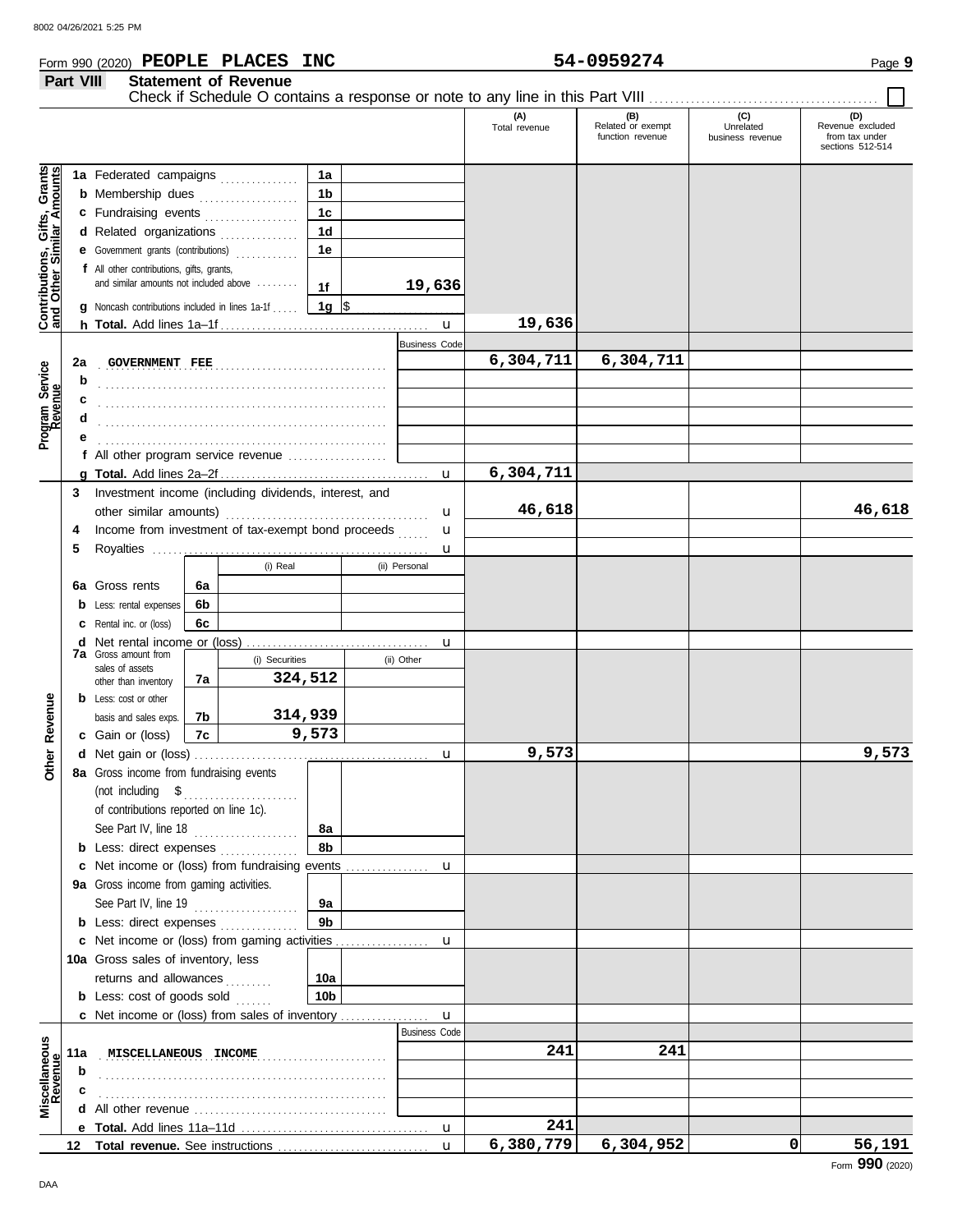### **Form 990 (2020) PEOPLE PLACES INC 54-0959274** Page 10 **Part IX Statement of Functional Expenses** *Section 501(c)(3) and 501(c)(4) organizations must complete all columns. All other organizations must complete column (A).* Check if Schedule O contains a response or note to any line in this Part IX . . . . . . . . . . . . . . . . . . . . . . . . . . . . . . . . . . . . . . . . . . . . . . . . . . . . . . . . . . . . . . . . **(A) (B) (C) (D)** *Do not include amounts reported on lines 6b,* Total expenses Program service Management and Fundraising *7b, 8b, 9b, and 10b of Part VIII.* expenses and a general expenses expenses **1** Grants and other assistance to domestic organizations and domestic governments. See Part IV, line 21 . . . . . . . . . . . **2** Grants and other assistance to domestic individuals. See Part IV, line 22  $\ldots$ ......... **3** Grants and other assistance to foreign organizations, foreign governments, and foreign individuals. See Part IV, lines 15 and 16  $\ldots$ **4** Benefits paid to or for members .............

| 002 04/26/2021 5:25 PM |  |
|------------------------|--|
|                        |  |

|              | Check if Schedule O contains a response or note to any line in this Part IX                                                                                                                                                                                                                                                                                                                                                                                                                                                 |                       |                                    |                                    |                                |  |  |  |  |
|--------------|-----------------------------------------------------------------------------------------------------------------------------------------------------------------------------------------------------------------------------------------------------------------------------------------------------------------------------------------------------------------------------------------------------------------------------------------------------------------------------------------------------------------------------|-----------------------|------------------------------------|------------------------------------|--------------------------------|--|--|--|--|
|              | Do not include amounts reported on lines 6b,<br>7b, 8b, 9b, and 10b of Part VIII.                                                                                                                                                                                                                                                                                                                                                                                                                                           | (A)<br>Total expenses | (B)<br>Program service<br>expenses | Management and<br>general expenses | (D)<br>Fundraising<br>expenses |  |  |  |  |
| $\mathbf 1$  | Grants and other assistance to domestic organizations                                                                                                                                                                                                                                                                                                                                                                                                                                                                       |                       |                                    |                                    |                                |  |  |  |  |
|              | and domestic governments. See Part IV, line 21                                                                                                                                                                                                                                                                                                                                                                                                                                                                              |                       |                                    |                                    |                                |  |  |  |  |
| $\mathbf{2}$ | Grants and other assistance to domestic                                                                                                                                                                                                                                                                                                                                                                                                                                                                                     |                       |                                    |                                    |                                |  |  |  |  |
|              | individuals. See Part IV, line 22                                                                                                                                                                                                                                                                                                                                                                                                                                                                                           |                       |                                    |                                    |                                |  |  |  |  |
| 3            | Grants and other assistance to foreign                                                                                                                                                                                                                                                                                                                                                                                                                                                                                      |                       |                                    |                                    |                                |  |  |  |  |
|              | organizations, foreign governments, and foreign                                                                                                                                                                                                                                                                                                                                                                                                                                                                             |                       |                                    |                                    |                                |  |  |  |  |
|              | individuals. See Part IV, lines 15 and 16                                                                                                                                                                                                                                                                                                                                                                                                                                                                                   |                       |                                    |                                    |                                |  |  |  |  |
|              | Benefits paid to or for members                                                                                                                                                                                                                                                                                                                                                                                                                                                                                             |                       |                                    |                                    |                                |  |  |  |  |
| 5            | Compensation of current officers, directors,                                                                                                                                                                                                                                                                                                                                                                                                                                                                                |                       |                                    |                                    |                                |  |  |  |  |
|              | trustees, and key employees                                                                                                                                                                                                                                                                                                                                                                                                                                                                                                 | 155,134               | 116,350                            | 38,784                             |                                |  |  |  |  |
| 6            | Compensation not included above to disqualified                                                                                                                                                                                                                                                                                                                                                                                                                                                                             |                       |                                    |                                    |                                |  |  |  |  |
|              | persons (as defined under section 4958(f)(1)) and                                                                                                                                                                                                                                                                                                                                                                                                                                                                           |                       |                                    |                                    |                                |  |  |  |  |
|              | persons described in section 4958(c)(3)(B)                                                                                                                                                                                                                                                                                                                                                                                                                                                                                  | 134,948               | 101,211                            | 33,737                             |                                |  |  |  |  |
| 7            | Other salaries and wages                                                                                                                                                                                                                                                                                                                                                                                                                                                                                                    | 2,665,626             | 2,002,932                          | 662,694                            |                                |  |  |  |  |
| 8            | Pension plan accruals and contributions (include                                                                                                                                                                                                                                                                                                                                                                                                                                                                            |                       |                                    |                                    |                                |  |  |  |  |
|              | section 401(k) and 403(b) employer contributions)                                                                                                                                                                                                                                                                                                                                                                                                                                                                           | 98,951                | 73,174                             | 25,777                             |                                |  |  |  |  |
| 9            | Other employee benefits                                                                                                                                                                                                                                                                                                                                                                                                                                                                                                     | 613,224               | 479,673                            | 133,551                            |                                |  |  |  |  |
| 10           |                                                                                                                                                                                                                                                                                                                                                                                                                                                                                                                             | 127,092               | 116,620                            | 10,472                             |                                |  |  |  |  |
| 11           | Fees for services (nonemployees):                                                                                                                                                                                                                                                                                                                                                                                                                                                                                           |                       |                                    |                                    |                                |  |  |  |  |
| а            | Management                                                                                                                                                                                                                                                                                                                                                                                                                                                                                                                  |                       |                                    |                                    |                                |  |  |  |  |
| b            |                                                                                                                                                                                                                                                                                                                                                                                                                                                                                                                             |                       |                                    |                                    |                                |  |  |  |  |
| c            |                                                                                                                                                                                                                                                                                                                                                                                                                                                                                                                             |                       |                                    |                                    |                                |  |  |  |  |
| d            | Lobbying                                                                                                                                                                                                                                                                                                                                                                                                                                                                                                                    |                       |                                    |                                    |                                |  |  |  |  |
| е            | Professional fundraising services. See Part IV, line 17                                                                                                                                                                                                                                                                                                                                                                                                                                                                     |                       |                                    |                                    |                                |  |  |  |  |
| f            | Investment management fees                                                                                                                                                                                                                                                                                                                                                                                                                                                                                                  | 22,587                |                                    | 22,587                             |                                |  |  |  |  |
| q            | Other. (If line 11g amount exceeds 10% of line 25, column                                                                                                                                                                                                                                                                                                                                                                                                                                                                   |                       |                                    |                                    |                                |  |  |  |  |
|              | (A) amount, list line 11g expenses on Schedule O.)                                                                                                                                                                                                                                                                                                                                                                                                                                                                          |                       |                                    |                                    |                                |  |  |  |  |
| 12           | Advertising and promotion                                                                                                                                                                                                                                                                                                                                                                                                                                                                                                   | 81,519                | 80,558                             | 961                                |                                |  |  |  |  |
| 13           |                                                                                                                                                                                                                                                                                                                                                                                                                                                                                                                             |                       |                                    |                                    |                                |  |  |  |  |
| 14           | Information technology                                                                                                                                                                                                                                                                                                                                                                                                                                                                                                      |                       |                                    |                                    |                                |  |  |  |  |
| 15           |                                                                                                                                                                                                                                                                                                                                                                                                                                                                                                                             |                       |                                    |                                    |                                |  |  |  |  |
| 16           |                                                                                                                                                                                                                                                                                                                                                                                                                                                                                                                             | 206,960               | 37,815                             | 169,145                            |                                |  |  |  |  |
| 17           | $\begin{minipage}[c]{0.9\linewidth} \begin{tabular}{l} \textbf{Travel} \end{tabular} \end{minipage} \end{minipage} \begin{minipage}[c]{0.9\linewidth} \begin{tabular}{l} \textbf{True} \end{tabular} \end{minipage} \end{minipage} \begin{minipage}[c]{0.9\linewidth} \begin{tabular}{l} \textbf{True} \end{tabular} \end{minipage} \end{minipage} \begin{minipage}[c]{0.9\linewidth} \begin{tabular}{l} \textbf{True} \end{tabular} \end{minipage} \end{minipage} \begin{minipage}[c]{0.9\linewidth} \begin{tabular}{l} \$ | 67,511                | 52,956                             | 14,555                             |                                |  |  |  |  |
| 18           | Payments of travel or entertainment expenses                                                                                                                                                                                                                                                                                                                                                                                                                                                                                |                       |                                    |                                    |                                |  |  |  |  |
|              | for any federal, state, or local public officials                                                                                                                                                                                                                                                                                                                                                                                                                                                                           |                       |                                    |                                    |                                |  |  |  |  |
| 19           | Conferences, conventions, and meetings                                                                                                                                                                                                                                                                                                                                                                                                                                                                                      |                       |                                    |                                    |                                |  |  |  |  |
| 20           | Interest                                                                                                                                                                                                                                                                                                                                                                                                                                                                                                                    |                       |                                    |                                    |                                |  |  |  |  |
| 21           |                                                                                                                                                                                                                                                                                                                                                                                                                                                                                                                             |                       |                                    |                                    |                                |  |  |  |  |
| 22           | Depreciation, depletion, and amortization                                                                                                                                                                                                                                                                                                                                                                                                                                                                                   | 65,205                |                                    | 65,205                             |                                |  |  |  |  |
| 23           | Insurance <b>International Contract Contract Contract Contract Contract Contract Contract Contract Contract Contract Contract Contract Contract Contract Contract Contract Contract Contract Contract Contract Contract Contract</b>                                                                                                                                                                                                                                                                                        |                       |                                    |                                    |                                |  |  |  |  |
| 24           | Other expenses. Itemize expenses not covered                                                                                                                                                                                                                                                                                                                                                                                                                                                                                |                       |                                    |                                    |                                |  |  |  |  |
|              | above (List miscellaneous expenses on line 24e. If                                                                                                                                                                                                                                                                                                                                                                                                                                                                          |                       |                                    |                                    |                                |  |  |  |  |
|              | line 24e amount exceeds 10% of line 25, column                                                                                                                                                                                                                                                                                                                                                                                                                                                                              |                       |                                    |                                    |                                |  |  |  |  |
|              | (A) amount, list line 24e expenses on Schedule O.)                                                                                                                                                                                                                                                                                                                                                                                                                                                                          |                       |                                    |                                    |                                |  |  |  |  |
| a            | CONTRACTUAL FEES                                                                                                                                                                                                                                                                                                                                                                                                                                                                                                            | 1,628,010             | 1,613,796                          | 14,214                             |                                |  |  |  |  |
| b            | EQUIPMENT EXPENSES                                                                                                                                                                                                                                                                                                                                                                                                                                                                                                          | 95,440                | 26,070                             | 69,370                             |                                |  |  |  |  |
| c            | SPECIFIC CLIENT ASSIST.                                                                                                                                                                                                                                                                                                                                                                                                                                                                                                     | 64,380                | 64,380                             |                                    |                                |  |  |  |  |
| d            | STAFF/TEACHING PARENT DEV                                                                                                                                                                                                                                                                                                                                                                                                                                                                                                   | 58,057                | 26,391                             | 31,666                             |                                |  |  |  |  |
| е            | All other expenses                                                                                                                                                                                                                                                                                                                                                                                                                                                                                                          | 107,160               | 29,584                             | 77,576                             |                                |  |  |  |  |
| 25           | Total functional expenses. Add lines 1 through 24e                                                                                                                                                                                                                                                                                                                                                                                                                                                                          | 6,191,804             | 4,821,510                          | 1,370,294                          | $\mathbf 0$                    |  |  |  |  |
| 26           | Joint costs. Complete this line only if the                                                                                                                                                                                                                                                                                                                                                                                                                                                                                 |                       |                                    |                                    |                                |  |  |  |  |

fundraising solicitation. Check here  $\mathbf{u}$  | if organization reported in column (B) joint costs from a combined educational campaign and

following SOP 98-2 (ASC 958-720)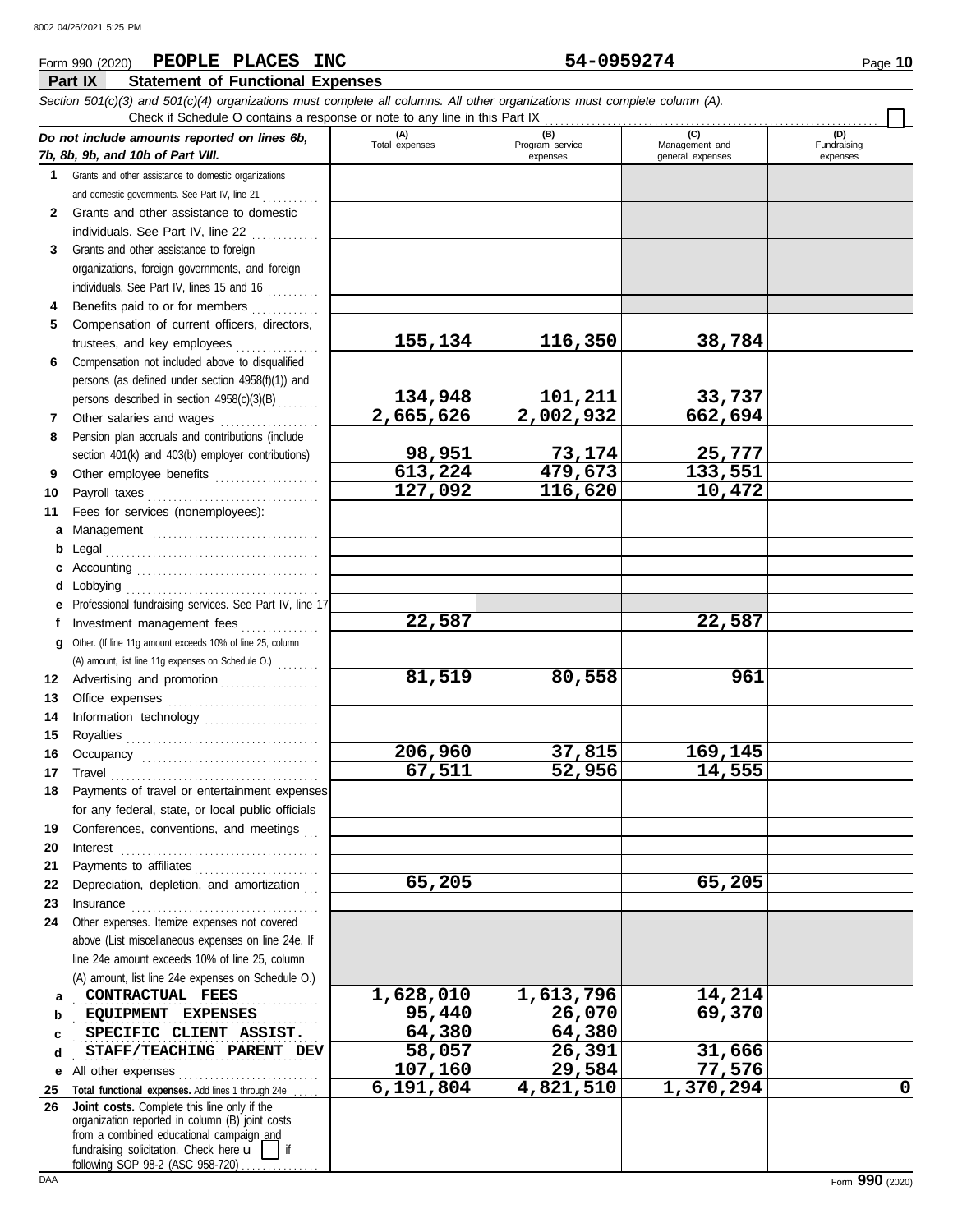**Part X Balance Sheet**

### **Form 990 (2020) PEOPLE PLACES INC 54-0959274** Page 11

### Check if Schedule O contains a response or note to any line in this Part X **(A) (B)** Beginning of year | | End of year Cash—non-interest-bearing . . . . . . . . . . . . . . . . . . . . . . . . . . . . . . . . . . . . . . . . . . . . . . . . . . . . . . . . . . . . . . **2,962,902 2,261,961 1 1 264,680 266,410 2 2** Savings and temporary cash investments . . . . . . . . . . . . . . . . . . . . . . . . . . . . . . . . . . . . . . . . . . . . . . . **3 3** Pledges and grants receivable, net . . . . . . . . . . . . . . . . . . . . . . . . . . . . . . . . . . . . . . . . . . . . . . . . . . . . . . **780,710 909,767 4 4** Accounts receivable, net . . . . . . . . . . . . . . . . . . . . . . . . . . . . . . . . . . . . . . . . . . . . . . . . . . . . . . . . . . . . . . . . . **5** Loans and other receivables from any current or former officer, director, trustee, key employee, creator or founder, substantial contributor, or 35% controlled entity or family member of any of these persons **5 6** Loans and other receivables from other disqualified persons (as defined **6** under section  $4958(f)(1)$ , and persons described in section  $4958(c)(3)(B)$  ............. **Assets 7 7** Notes and loans receivable, net . . . . . . . . . . . . . . . . . . . . . . . . . . . . . . . . . . . . . . . . . . . . . . . . . . . . . . . . . . **5,746 4,434 8 8** Inventories for sale or use . . . . . . . . . . . . . . . . . . . . . . . . . . . . . . . . . . . . . . . . . . . . . . . . . . . . . . . . . . . . . . . . Prepaid expenses and deferred charges . . . . . . . . . . . . . . . . . . . . . . . . . . . . . . . . . . . . . . . . . . . . . . . . . **20,642 49,138 9 9 10a** Land, buildings, and equipment: cost or other **2,983,932** basis. Complete Part VI of Schedule D . . . . . . . . . . . . 10a **814,306 1,284,089 2,169,626 10c b** Less: accumulated depreciation . . . . . . . . . . . . . . . . . . . . . . . **10b** Investments—publicly traded securities . . . . . . . . . . . . . . . . . . . . . . . . . . . . . . . . . . . . . . . . . . . . . . . . . . **2,581,214 2,741,577 11 11 12 12** Investments—other securities. See Part IV, line 11 . . . . . . . . . . . . . . . . . . . . . . . . . . . . . . . . . . . . . **13 13** Investments—program-related. See Part IV, line 11 . . . . . . . . . . . . . . . . . . . . . . . . . . . . . . . . . . . . . 14 Intangible assets Intangible assets . . . . . . . . . . . . . . . . . . . . . . . . . . . . . . . . . . . . . . . . . . . . . . . . . . . . . . . . . . . . . . . . . . . . . . . . . **14 230,290** 15<br>130,273 16 8,469,390 **15 15** Other assets. See Part IV, line 11 . . . . . . . . . . . . . . . . . . . . . . . . . . . . . . . . . . . . . . . . . . . . . . . . . . . . . . . **Total assets.** Add lines 1 through 15 (must equal line 33) . . . . . . . . . . . . . . . . . . . . . . . . . . . . . . **8,130,273** 16 8,469,390<br>501,534 17 485,481 **16 16 501,534 485,481 17** Accounts payable and accrued expenses . . . . . . . . . . . . . . . . . . . . . . . . . . . . . . . . . . . . . . . . . . . . . . . . **17 18** Grants payable . . . . . . . . . . . . . . . . . . . . . . . . . . . . . . . . . . . . . . . . . . . . . . . . . . . . . . . . . . . . . . . . . . . . . . . . . . . **18 19 19** Deferred revenue . . . . . . . . . . . . . . . . . . . . . . . . . . . . . . . . . . . . . . . . . . . . . . . . . . . . . . . . . . . . . . . . . . . . . . . . . Tax-exempt bond liabilities . . . . . . . . . . . . . . . . . . . . . . . . . . . . . . . . . . . . . . . . . . . . . . . . . . . . . . . . . . . . . . . **20 20 21** Escrow or custodial account liability. Complete Part IV of Schedule D . . . . . . . . . . . . . . . . . . **21 22** Loans and other payables to any current or former officer, director, **Liabilities** trustee, key employee, creator or founder, substantial contributor, or 35% **22** controlled entity or family member of any of these persons Secured mortgages and notes payable to unrelated third parties . . . . . . . . . . . . . . . . . . . . . . . . **23 23 24** Unsecured notes and loans payable to unrelated third parties ........................... **24 25** Other liabilities (including federal income tax, payables to related third parties, and other liabilities not included on lines 17-24). Complete Part X of Schedule D . . . . . . . . . . . . . . . . . . . . . . . . . . . . . . . . . . . . . . . . . . . . . . . . . . . . . . . . . . . . . . . . . . . . . . . . . . . . **25 501,534 485,481 26** Total liabilities. Add lines 17 through 25 **26 Organizations that follow FASB ASC 958, check here** u **X** Net Assets or Fund Balances **Net Assets or Fund Balances and complete lines 27, 28, 32, and 33. 27** Net assets without donor restrictions . . . . . . . . . . . . . . . . . . . . . . . . . . . . . . . . . . . . . . . . . . . . . . . . . . . . **7,616,100 7,973,024 27 12,639 10,885 28 28** Net assets with donor restrictions . . . . . . . . . . . . . . . . . . . . . . . . . . . . . . . . . . . . . . . . . . . . . . . . . . . . . . . . **Organizations that do not follow FASB ASC 958, check here** u **and complete lines 29 through 33.** Capital stock or trust principal, or current funds . . . . . . . . . . . . . . . . . . . . . . . . . . . . . . . . . . . . . . . . . . **29 29** Paid-in or capital surplus, or land, building, or equipment fund ........................... **30 30 31** Retained earnings, endowment, accumulated income, or other funds . . . . . . . . . . . . . . . . . . . **31 7,628,739 7,983,909** Total net assets or fund balances . . . . . . . . . . . . . . . . . . . . . . . . . . . . . . . . . . . . . . . . . . . . . . . . . . . . . . . . **32 32 33** Total liabilities and net assets/fund balances .. **8,130,273 8,469,390 33**

Form **990** (2020)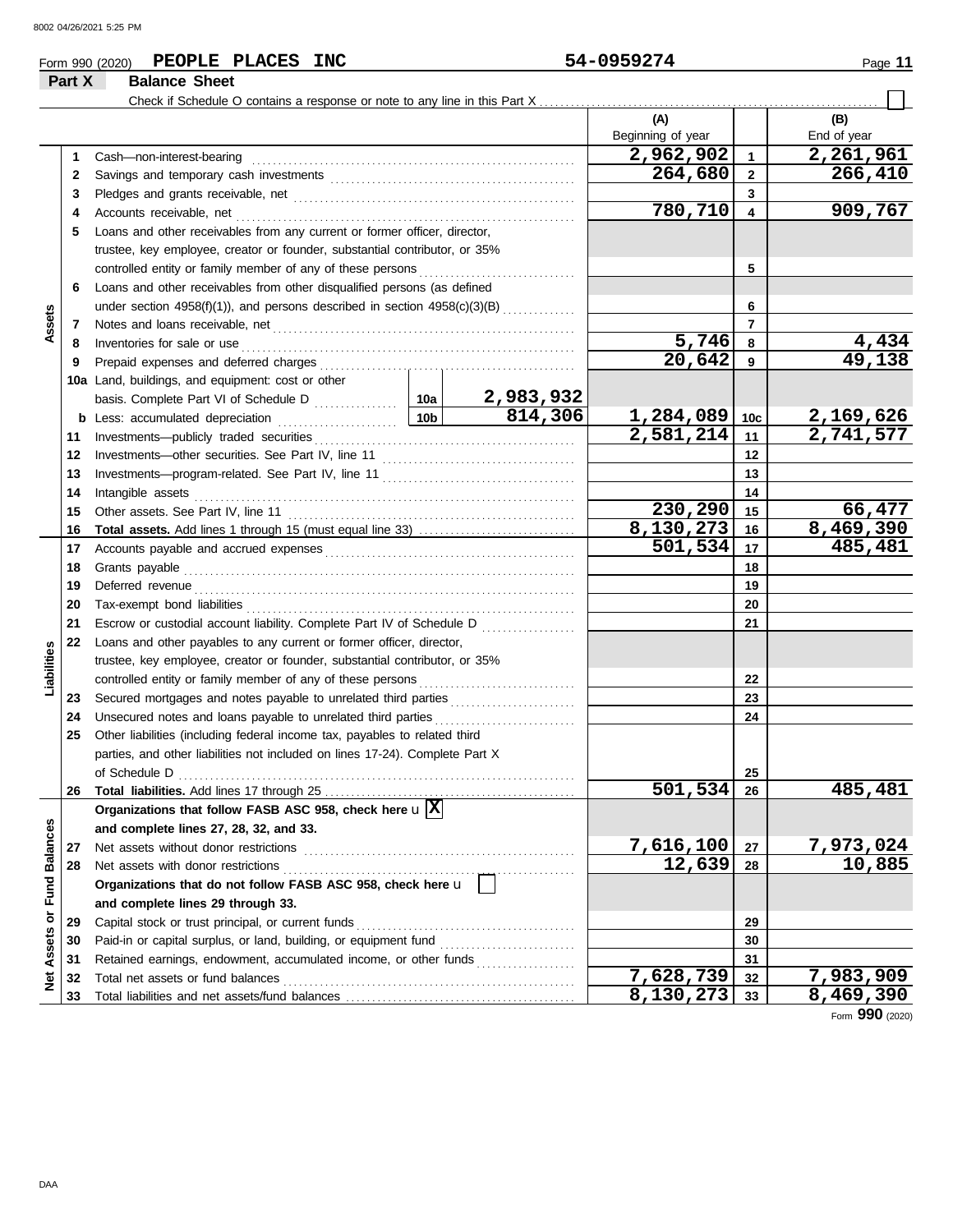8002 04/26/2021 5:25 PM

|    | 54-0959274<br>Form 990 (2020) PEOPLE PLACES INC                                                                       |                         |           |            | Page 12 |
|----|-----------------------------------------------------------------------------------------------------------------------|-------------------------|-----------|------------|---------|
|    | <b>Reconciliation of Net Assets</b><br>Part XI                                                                        |                         |           |            |         |
|    |                                                                                                                       |                         |           |            |         |
| 1  |                                                                                                                       |                         | 6,380,779 |            |         |
| 2  |                                                                                                                       | $\overline{2}$          | 6,191,804 |            |         |
| 3  | Revenue less expenses. Subtract line 2 from line 1                                                                    | $\overline{\mathbf{3}}$ |           | 188,975    |         |
| 4  |                                                                                                                       | $\overline{4}$          | 7,628,739 |            |         |
| 5  |                                                                                                                       | 5                       |           | 166,195    |         |
| 6  |                                                                                                                       | 6                       |           |            |         |
| 7  | Investment expenses                                                                                                   | $\overline{7}$          |           |            |         |
| 8  |                                                                                                                       | 8                       |           |            |         |
| 9  |                                                                                                                       | 9                       |           |            |         |
| 10 | Net assets or fund balances at end of year. Combine lines 3 through 9 (must equal Part X, line                        |                         |           |            |         |
|    |                                                                                                                       | 10                      | 7,983,909 |            |         |
|    | <b>Financial Statements and Reporting</b><br>Part XII                                                                 |                         |           |            |         |
|    |                                                                                                                       |                         |           |            |         |
|    |                                                                                                                       |                         |           | <b>Yes</b> | No      |
| 1. | $ \mathbf{X} $ Accrual<br>Accounting method used to prepare the Form 990:<br>Cash<br>Other                            |                         |           |            |         |
|    | If the organization changed its method of accounting from a prior year or checked "Other," explain in                 |                         |           |            |         |
|    | Schedule O.                                                                                                           |                         |           |            |         |
|    | 2a Were the organization's financial statements compiled or reviewed by an independent accountant?                    |                         | 2a        |            | x       |
|    | If "Yes," check a box below to indicate whether the financial statements for the year were compiled or                |                         |           |            |         |
|    | reviewed on a separate basis, consolidated basis, or both:                                                            |                         |           |            |         |
|    | Separate basis<br>  Consolidated basis     Both consolidated and separate basis                                       |                         |           |            |         |
|    | b Were the organization's financial statements audited by an independent accountant?                                  |                         | 2b        | X          |         |
|    | If "Yes," check a box below to indicate whether the financial statements for the year were audited on a               |                         |           |            |         |
|    | separate basis, consolidated basis, or both:                                                                          |                         |           |            |         |
|    | $ \mathbf{X} $ Separate basis<br>Consolidated basis<br>  Both consolidated and separate basis                         |                         |           |            |         |
|    | c If "Yes" to line 2a or 2b, does the organization have a committee that assumes responsibility for oversight of      |                         |           |            |         |
|    | the audit, review, or compilation of its financial statements and selection of an independent accountant?             |                         | 2c        | x          |         |
|    | If the organization changed either its oversight process or selection process during the tax year, explain on         |                         |           |            |         |
|    | Schedule O.                                                                                                           |                         |           |            |         |
|    | 3a As a result of a federal award, was the organization required to undergo an audit or audits as set forth in the    |                         |           |            |         |
|    | Single Audit Act and OMB Circular A-133?                                                                              |                         | За        |            | X       |
|    | <b>b</b> If "Yes," did the organization undergo the required audit or audits? If the organization did not undergo the |                         |           |            |         |
|    | required audit or audits, explain why on Schedule O and describe any steps taken to undergo such audits               |                         | 3b        |            |         |

Form **990** (2020)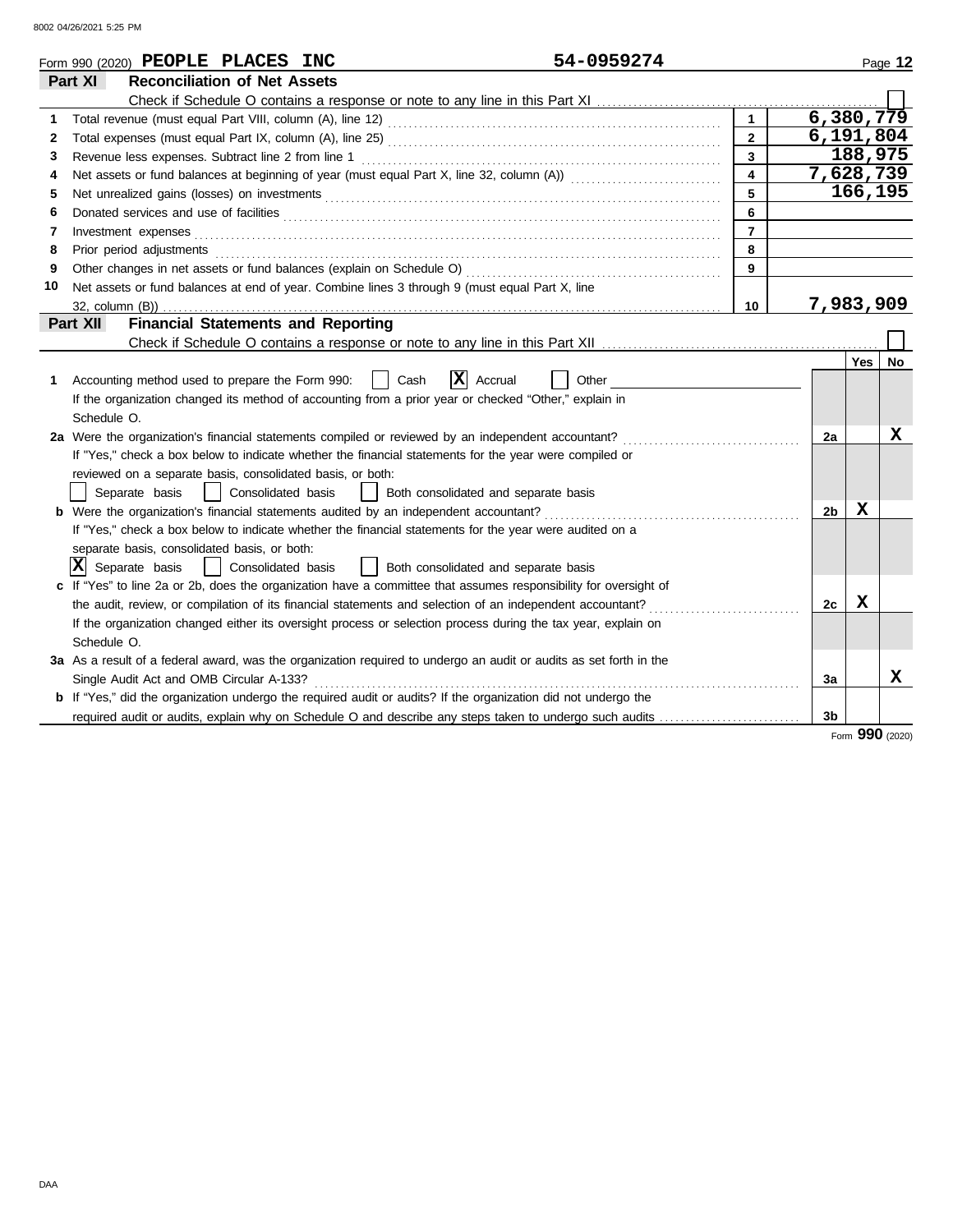FYE: 12/31/2020

2007

2003

 $2007$ 

2015

| Statement 1 - Form 4562, Line 26 - Property Used More Than 50% in a Qualified Business |                  |                   |  |            |  |            |        |             |                  |    |             |
|----------------------------------------------------------------------------------------|------------------|-------------------|--|------------|--|------------|--------|-------------|------------------|----|-------------|
|                                                                                        | Property<br>Type |                   |  |            |  |            |        |             |                  |    |             |
|                                                                                        | Date             | <b>Business %</b> |  | Cost       |  | Depr Basis | Period | Method      | <b>Deduction</b> |    | Section 179 |
| CHRYSLER<br>SPORT                                                                      | VAN              |                   |  |            |  |            |        |             |                  |    |             |
|                                                                                        | 4/18/13          | $100.00$ \$       |  | $7,600$ \$ |  | 7,600      |        | $5.0 S/L -$ | \$               | \$ |             |
| FORD VAN                                                                               |                  |                   |  |            |  |            |        |             |                  |    |             |
|                                                                                        | 6/21/07          | 100.00            |  | 10,032     |  | 10,032     |        | 5.0 200DBHY |                  |    |             |
| SIENNA CE<br>TOYOTA                                                                    | VAN              |                   |  |            |  |            |        |             |                  |    |             |
|                                                                                        | 5/15/07          | 100.00            |  | 23,198     |  | 23,198     | 5.0    | 200DBHY     |                  |    |             |
| SONATA<br>HYUNDAI                                                                      |                  |                   |  |            |  |            |        |             |                  |    |             |
|                                                                                        | 11/08/18         | 100.00            |  | 15,500     |  | 15,500     | 5.0    | 200DBMQ     | 3,534            |    |             |
| TOTAL                                                                                  |                  |                   |  | 56,330 \$  |  | 56,330     |        |             | 3,534 \$         |    | 0           |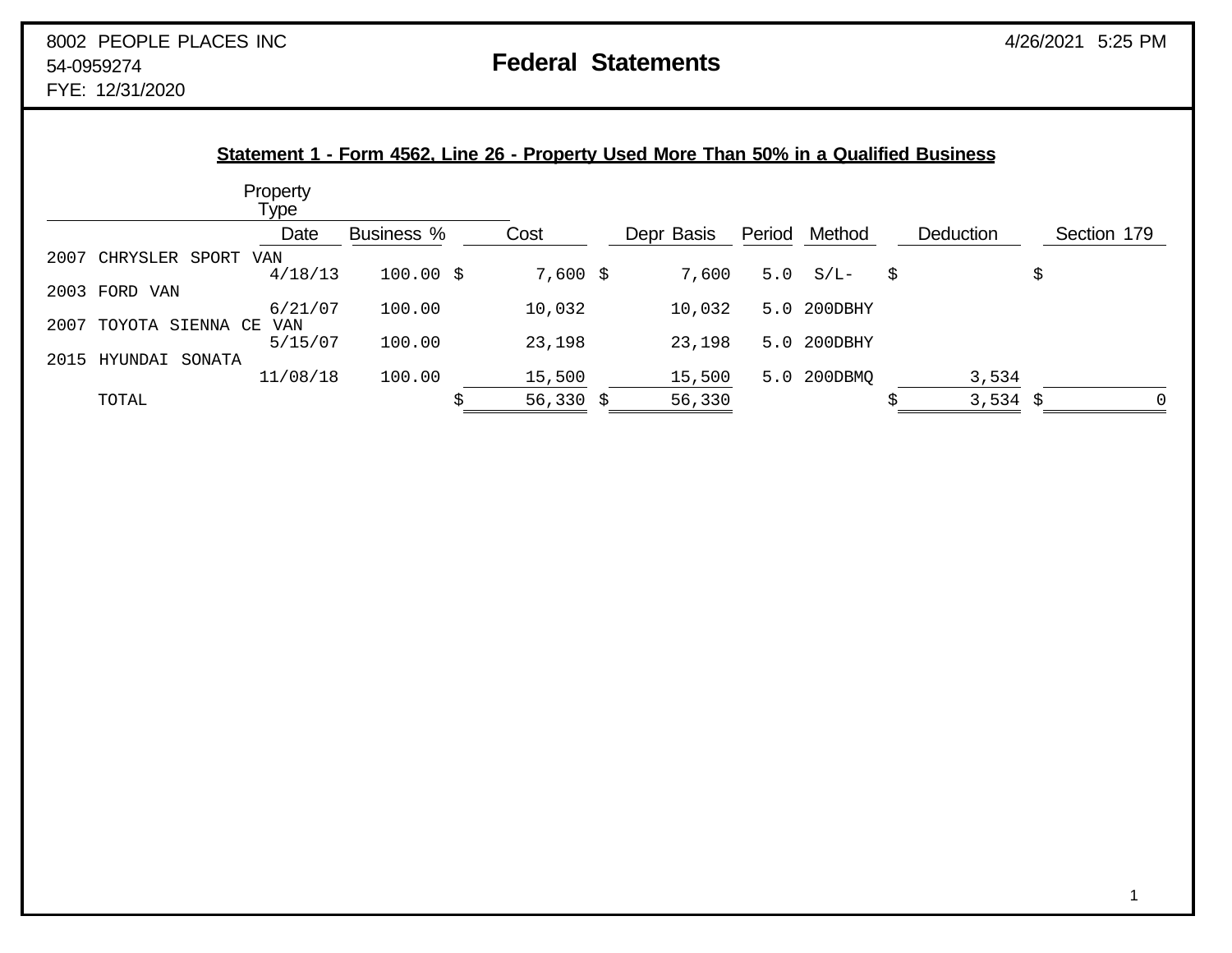8002

| <b>Public Charity Status and Public Support</b><br><b>SCHEDULE A</b> |                                                                                                                                                                                                                                                                                                                                                                                                                                                                                                                                                              |                                                                                                                                                                                                                                                                                                                                                                                                                                                                                                                                                                        |     |                                                                   |                                                         | OMB No. 1545-0047                                     |  |  |  |
|----------------------------------------------------------------------|--------------------------------------------------------------------------------------------------------------------------------------------------------------------------------------------------------------------------------------------------------------------------------------------------------------------------------------------------------------------------------------------------------------------------------------------------------------------------------------------------------------------------------------------------------------|------------------------------------------------------------------------------------------------------------------------------------------------------------------------------------------------------------------------------------------------------------------------------------------------------------------------------------------------------------------------------------------------------------------------------------------------------------------------------------------------------------------------------------------------------------------------|-----|-------------------------------------------------------------------|---------------------------------------------------------|-------------------------------------------------------|--|--|--|
| (Form 990 or 990-EZ)                                                 |                                                                                                                                                                                                                                                                                                                                                                                                                                                                                                                                                              | Complete if the organization is a section $501(c)(3)$ organization or a section $4947(a)(1)$ nonexempt charitable trust.                                                                                                                                                                                                                                                                                                                                                                                                                                               |     |                                                                   |                                                         |                                                       |  |  |  |
| Department of the Treasury                                           |                                                                                                                                                                                                                                                                                                                                                                                                                                                                                                                                                              | La Attach to Form 990 or Form 990-EZ.                                                                                                                                                                                                                                                                                                                                                                                                                                                                                                                                  |     |                                                                   |                                                         | Open to Public                                        |  |  |  |
| Internal Revenue Service                                             |                                                                                                                                                                                                                                                                                                                                                                                                                                                                                                                                                              | <b>u</b> Go to www.irs.gov/Form990 for instructions and the latest information.                                                                                                                                                                                                                                                                                                                                                                                                                                                                                        |     |                                                                   |                                                         | Inspection                                            |  |  |  |
| Name of the organization                                             |                                                                                                                                                                                                                                                                                                                                                                                                                                                                                                                                                              |                                                                                                                                                                                                                                                                                                                                                                                                                                                                                                                                                                        |     |                                                                   |                                                         | Employer identification number                        |  |  |  |
|                                                                      | PEOPLE PLACES INC                                                                                                                                                                                                                                                                                                                                                                                                                                                                                                                                            |                                                                                                                                                                                                                                                                                                                                                                                                                                                                                                                                                                        |     |                                                                   | 54-0959274                                              |                                                       |  |  |  |
| Part I                                                               |                                                                                                                                                                                                                                                                                                                                                                                                                                                                                                                                                              | Reason for Public Charity Status. (All organizations must complete this part.) See instructions.                                                                                                                                                                                                                                                                                                                                                                                                                                                                       |     |                                                                   |                                                         |                                                       |  |  |  |
| 1<br>2<br>3<br>4<br>city, and state:                                 |                                                                                                                                                                                                                                                                                                                                                                                                                                                                                                                                                              | The organization is not a private foundation because it is: (For lines 1 through 12, check only one box.)<br>A church, convention of churches, or association of churches described in <b>section 170(b)(1)(A)(i).</b><br>A school described in section 170(b)(1)(A)(ii). (Attach Schedule E (Form 990 or 990-EZ).)<br>A hospital or a cooperative hospital service organization described in section 170(b)(1)(A)(iii).<br>A medical research organization operated in conjunction with a hospital described in section 170(b)(1)(A)(iii). Enter the hospital's name, |     |                                                                   |                                                         |                                                       |  |  |  |
| 5<br>6<br>7<br>8                                                     | An organization operated for the benefit of a college or university owned or operated by a governmental unit described in<br>section 170(b)(1)(A)(iv). (Complete Part II.)<br>A federal, state, or local government or governmental unit described in section 170(b)(1)(A)(v).<br>An organization that normally receives a substantial part of its support from a governmental unit or from the general public<br>described in section 170(b)(1)(A)(vi). (Complete Part II.)<br>A community trust described in section 170(b)(1)(A)(vi). (Complete Part II.) |                                                                                                                                                                                                                                                                                                                                                                                                                                                                                                                                                                        |     |                                                                   |                                                         |                                                       |  |  |  |
| 9<br>university:<br> X<br>10                                         |                                                                                                                                                                                                                                                                                                                                                                                                                                                                                                                                                              | An agricultural research organization described in section 170(b)(1)(A)(ix) operated in conjunction with a land-grant college<br>or university or a non-land-grant college of agriculture (see instructions). Enter the name, city, and state of the college or<br>An organization that normally receives: (1) more than 33 1/3% of its support from contributions, membership fees, and gross                                                                                                                                                                         |     |                                                                   |                                                         |                                                       |  |  |  |
|                                                                      |                                                                                                                                                                                                                                                                                                                                                                                                                                                                                                                                                              | receipts from activities related to its exempt functions, subject to certain exceptions; and (2) no more than 331/3% of its<br>support from gross investment income and unrelated business taxable income (less section 511 tax) from businesses<br>acquired by the organization after June 30, 1975. See section 509(a)(2). (Complete Part III.)                                                                                                                                                                                                                      |     |                                                                   |                                                         |                                                       |  |  |  |
| 11<br>12                                                             |                                                                                                                                                                                                                                                                                                                                                                                                                                                                                                                                                              | An organization organized and operated exclusively to test for public safety. See section 509(a)(4).<br>An organization organized and operated exclusively for the benefit of, to perform the functions of, or to carry out the purposes<br>of one or more publicly supported organizations described in section 509(a)(1) or section 509(a)(2). See section 509(a)(3).<br>Check the box in lines 12a through 12d that describes the type of supporting organization and complete lines 12e, 12f, and 12g.                                                             |     |                                                                   |                                                         |                                                       |  |  |  |
| a                                                                    |                                                                                                                                                                                                                                                                                                                                                                                                                                                                                                                                                              | Type I. A supporting organization operated, supervised, or controlled by its supported organization(s), typically by giving<br>the supported organization(s) the power to regularly appoint or elect a majority of the directors or trustees of the<br>supporting organization. You must complete Part IV, Sections A and B.                                                                                                                                                                                                                                           |     |                                                                   |                                                         |                                                       |  |  |  |
| b                                                                    |                                                                                                                                                                                                                                                                                                                                                                                                                                                                                                                                                              | Type II. A supporting organization supervised or controlled in connection with its supported organization(s), by having<br>control or management of the supporting organization vested in the same persons that control or manage the supported<br>organization(s). You must complete Part IV, Sections A and C.                                                                                                                                                                                                                                                       |     |                                                                   |                                                         |                                                       |  |  |  |
| c                                                                    |                                                                                                                                                                                                                                                                                                                                                                                                                                                                                                                                                              | Type III functionally integrated. A supporting organization operated in connection with, and functionally integrated with,<br>its supported organization(s) (see instructions). You must complete Part IV, Sections A, D, and E.                                                                                                                                                                                                                                                                                                                                       |     |                                                                   |                                                         |                                                       |  |  |  |
| d                                                                    | Type III non-functionally integrated. A supporting organization operated in connection with its supported organization(s)<br>that is not functionally integrated. The organization generally must satisfy a distribution requirement and an attentiveness<br>requirement (see instructions). You must complete Part IV, Sections A and D, and Part V.                                                                                                                                                                                                        |                                                                                                                                                                                                                                                                                                                                                                                                                                                                                                                                                                        |     |                                                                   |                                                         |                                                       |  |  |  |
| е                                                                    | Check this box if the organization received a written determination from the IRS that it is a Type I, Type II, Type III<br>functionally integrated, or Type III non-functionally integrated supporting organization.                                                                                                                                                                                                                                                                                                                                         |                                                                                                                                                                                                                                                                                                                                                                                                                                                                                                                                                                        |     |                                                                   |                                                         |                                                       |  |  |  |
| f<br>g                                                               | Enter the number of supported organizations<br>Provide the following information about the supported organization(s).                                                                                                                                                                                                                                                                                                                                                                                                                                        |                                                                                                                                                                                                                                                                                                                                                                                                                                                                                                                                                                        |     |                                                                   |                                                         |                                                       |  |  |  |
| (i) Name of supported<br>organization                                | (ii) EIN                                                                                                                                                                                                                                                                                                                                                                                                                                                                                                                                                     | (iii) Type of organization<br>(described on lines 1-10<br>above (see instructions))                                                                                                                                                                                                                                                                                                                                                                                                                                                                                    |     | (iv) Is the organization<br>listed in your governing<br>document? | (v) Amount of monetary<br>support (see<br>instructions) | (vi) Amount of<br>other support (see<br>instructions) |  |  |  |
|                                                                      |                                                                                                                                                                                                                                                                                                                                                                                                                                                                                                                                                              |                                                                                                                                                                                                                                                                                                                                                                                                                                                                                                                                                                        | Yes | No                                                                |                                                         |                                                       |  |  |  |
| (A)                                                                  |                                                                                                                                                                                                                                                                                                                                                                                                                                                                                                                                                              |                                                                                                                                                                                                                                                                                                                                                                                                                                                                                                                                                                        |     |                                                                   |                                                         |                                                       |  |  |  |
| (B)                                                                  |                                                                                                                                                                                                                                                                                                                                                                                                                                                                                                                                                              |                                                                                                                                                                                                                                                                                                                                                                                                                                                                                                                                                                        |     |                                                                   |                                                         |                                                       |  |  |  |

**For Paperwork Reduction Act Notice, see the Instructions for Form 990 or 990-EZ.**

**Schedule A (Form 990 or 990-EZ) 2020**

**Total**

**(E)**

**(D)**

**(C)**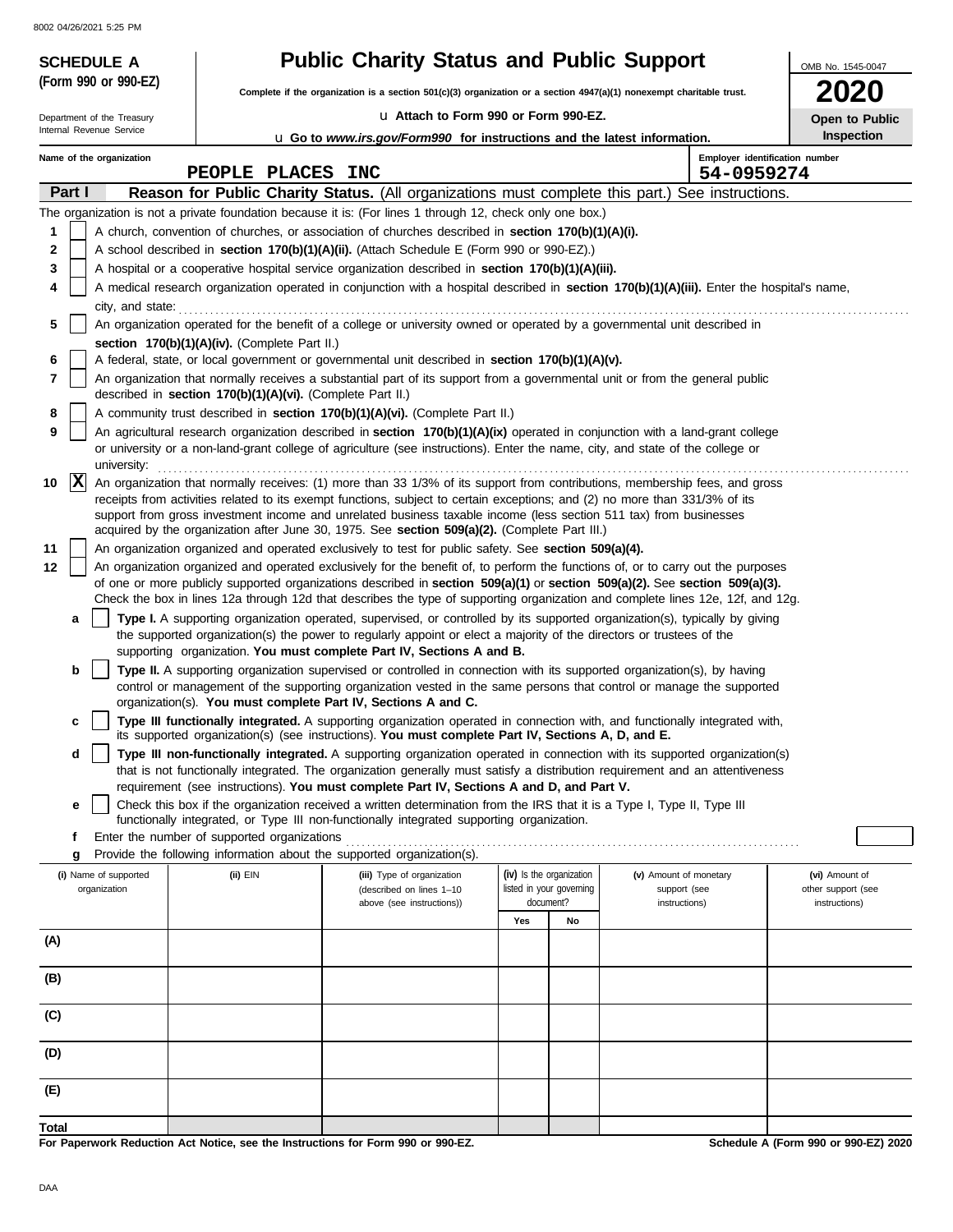|     | Schedule A (Form 990 or 990-EZ) 2020                                                                                                                                                                                                              | PEOPLE PLACES INC |          |            |            | 54-0959274 | Page 2                               |
|-----|---------------------------------------------------------------------------------------------------------------------------------------------------------------------------------------------------------------------------------------------------|-------------------|----------|------------|------------|------------|--------------------------------------|
|     | Support Schedule for Organizations Described in Sections 170(b)(1)(A)(iv) and 170(b)(1)(A)(vi)<br>Part II                                                                                                                                         |                   |          |            |            |            |                                      |
|     | (Complete only if you checked the box on line 5, 7, or 8 of Part I or if the organization failed to qualify under                                                                                                                                 |                   |          |            |            |            |                                      |
|     | Part III. If the organization fails to qualify under the tests listed below, please complete Part III.)                                                                                                                                           |                   |          |            |            |            |                                      |
|     | Section A. Public Support                                                                                                                                                                                                                         |                   |          |            |            |            |                                      |
|     | Calendar year (or fiscal year beginning in)<br>$\mathbf{u}$                                                                                                                                                                                       | (a) 2016          | (b) 2017 | $(c)$ 2018 | $(d)$ 2019 | (e) $2020$ | (f) Total                            |
| 1   | Gifts, grants, contributions, and<br>membership fees received. (Do not<br>include any "unusual grants.")                                                                                                                                          |                   |          |            |            |            |                                      |
| 2   | Tax revenues levied for the<br>organization's benefit and either paid<br>to or expended on its behalf                                                                                                                                             |                   |          |            |            |            |                                      |
| 3   | The value of services or facilities<br>furnished by a governmental unit to the<br>organization without charge                                                                                                                                     |                   |          |            |            |            |                                      |
| 4   | Total. Add lines 1 through 3                                                                                                                                                                                                                      |                   |          |            |            |            |                                      |
| 5   | The portion of total contributions by<br>each person (other than a<br>governmental unit or publicly<br>supported organization) included on<br>line 1 that exceeds 2% of the amount<br>shown on line 11, column (f)<br>.                           |                   |          |            |            |            |                                      |
|     | Public support. Subtract line 5 from line 4                                                                                                                                                                                                       |                   |          |            |            |            |                                      |
|     | <b>Section B. Total Support</b>                                                                                                                                                                                                                   |                   |          |            |            |            |                                      |
|     | Calendar year (or fiscal year beginning in) <b>u</b>                                                                                                                                                                                              | (a) 2016          | (b) 2017 | $(c)$ 2018 | $(d)$ 2019 | (e) $2020$ | (f) Total                            |
| 7   | Amounts from line 4                                                                                                                                                                                                                               |                   |          |            |            |            |                                      |
| 8   | Gross income from interest, dividends,<br>payments received on securities loans,<br>rents, royalties, and income from<br>similar sources                                                                                                          |                   |          |            |            |            |                                      |
| 9   | Net income from unrelated business<br>activities, whether or not the business<br>is regularly carried on                                                                                                                                          |                   |          |            |            |            |                                      |
| 10  | Other income. Do not include gain or<br>loss from the sale of capital assets<br>(Explain in Part VI.)                                                                                                                                             |                   |          |            |            |            |                                      |
| 11  | Total support. Add lines 7 through 10                                                                                                                                                                                                             |                   |          |            |            |            |                                      |
| 12  |                                                                                                                                                                                                                                                   |                   |          |            |            | 12         |                                      |
| 13  | First 5 years. If the Form 990 is for the organization's first, second, third, fourth, or fifth tax year as a section 501(c)(3)                                                                                                                   |                   |          |            |            |            |                                      |
|     | organization, check this box and stop here                                                                                                                                                                                                        |                   |          |            |            |            |                                      |
|     | Section C. Computation of Public Support Percentage                                                                                                                                                                                               |                   |          |            |            |            |                                      |
| 14  | Public support percentage for 2020 (line 6, column (f) divided by line 11, column (f)) [[[[[[[[[[[[[[[[[[[[[[                                                                                                                                     |                   |          |            |            | 14         | %                                    |
| 15  | Public support percentage from 2019 Schedule A, Part II, line 14                                                                                                                                                                                  |                   |          |            |            | 15         | %                                    |
| 16a | 33 1/3% support test-2020. If the organization did not check the box on line 13, and line 14 is 33 1/3% or more, check this                                                                                                                       |                   |          |            |            |            |                                      |
|     | box and stop here. The organization qualifies as a publicly supported organization                                                                                                                                                                |                   |          |            |            |            |                                      |
| b   | 33 1/3% support test-2019. If the organization did not check a box on line 13 or 16a, and line 15 is 33 1/3% or more, check                                                                                                                       |                   |          |            |            |            |                                      |
|     | this box and stop here. The organization qualifies as a publicly supported organization                                                                                                                                                           |                   |          |            |            |            |                                      |
| 17а | 10%-facts-and-circumstances test-2020. If the organization did not check a box on line 13, 16a, or 16b, and line 14 is<br>10% or more, and if the organization meets the "facts-and-circumstances" test, check this box and stop here. Explain in |                   |          |            |            |            |                                      |
|     | Part VI how the organization meets the "facts-and-circumstances" test. The organization qualifies as a publicly supported<br>organization                                                                                                         |                   |          |            |            |            |                                      |
| b   | 10%-facts-and-circumstances test-2019. If the organization did not check a box on line 13, 16a, 16b, or 17a, and line                                                                                                                             |                   |          |            |            |            |                                      |
|     | 15 is 10% or more, and if the organization meets the "facts-and-circumstances" test, check this box and stop here. Explain                                                                                                                        |                   |          |            |            |            |                                      |
|     | in Part VI how the organization meets the "facts-and-circumstances" test. The organization qualifies as a publicly supported                                                                                                                      |                   |          |            |            |            |                                      |
|     | organization                                                                                                                                                                                                                                      |                   |          |            |            |            |                                      |
| 18  | Private foundation. If the organization did not check a box on line 13, 16a, 16b, 17a, or 17b, check this box and see                                                                                                                             |                   |          |            |            |            |                                      |
|     | instructions                                                                                                                                                                                                                                      |                   |          |            |            |            |                                      |
|     |                                                                                                                                                                                                                                                   |                   |          |            |            |            | Schedule A (Form 990 or 990-EZ) 2020 |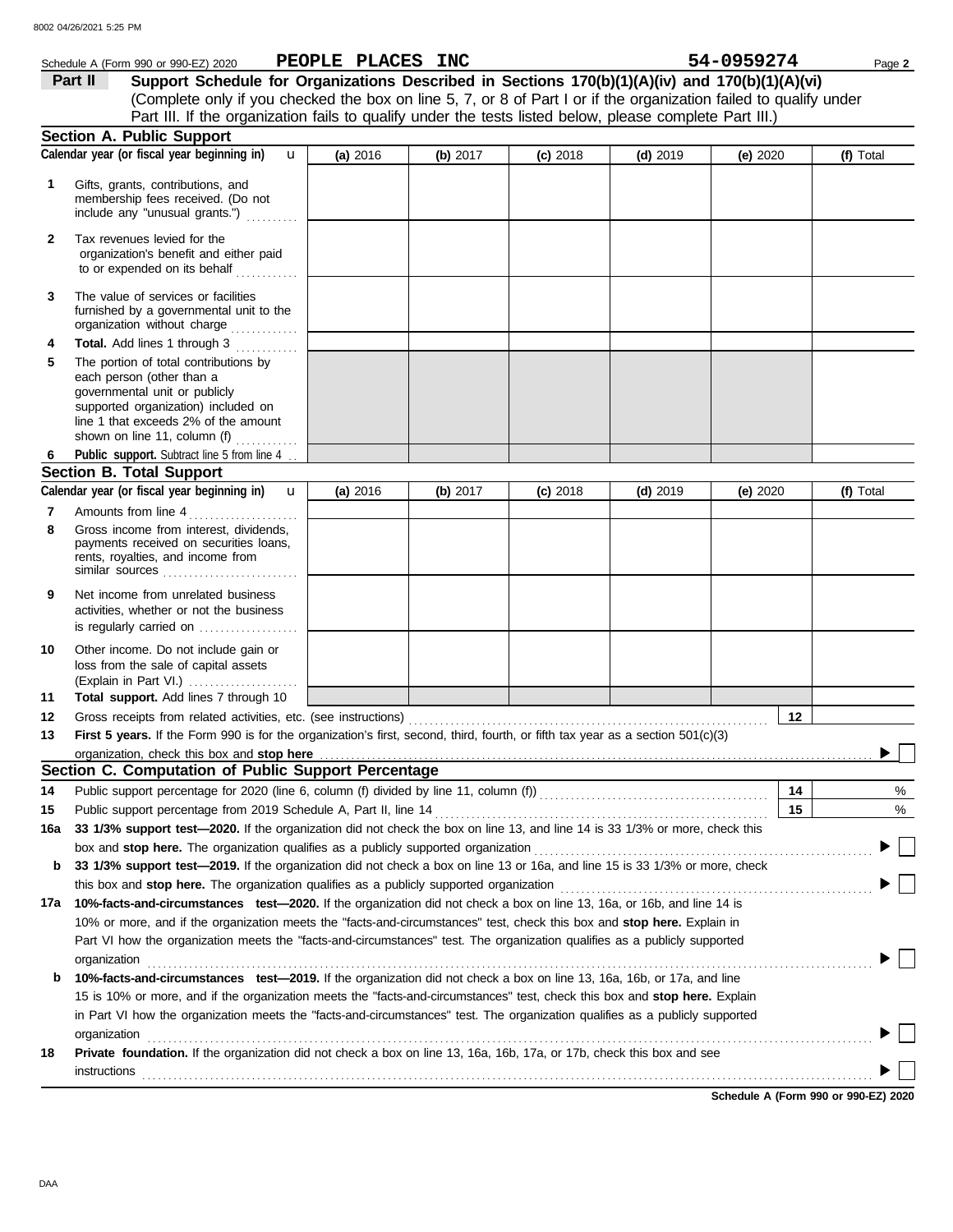|              | Schedule A (Form 990 or 990-EZ) 2020                                                                                                                                                                               | PEOPLE PLACES INC |           |            |            | 54-0959274 | Page 3     |
|--------------|--------------------------------------------------------------------------------------------------------------------------------------------------------------------------------------------------------------------|-------------------|-----------|------------|------------|------------|------------|
|              | Support Schedule for Organizations Described in Section 509(a)(2)<br>Part III                                                                                                                                      |                   |           |            |            |            |            |
|              | (Complete only if you checked the box on line 10 of Part I or if the organization failed to qualify under Part II.<br>If the organization fails to qualify under the tests listed below, please complete Part II.) |                   |           |            |            |            |            |
|              | <b>Section A. Public Support</b>                                                                                                                                                                                   |                   |           |            |            |            |            |
|              | Calendar year (or fiscal year beginning in)<br>$\mathbf{u}$                                                                                                                                                        | (a) 2016          | (b) 2017  | $(c)$ 2018 | $(d)$ 2019 | (e) 2020   | (f) Total  |
| 1            | Gifts, grants, contributions, and membership fees                                                                                                                                                                  |                   |           |            |            |            |            |
|              | received. (Do not include any "unusual grants.")                                                                                                                                                                   | 20,042            | 12,657    | 19,611     | 16,908     | 19,636     | 88,854     |
| $\mathbf{2}$ | Gross receipts from admissions, merchandise<br>sold or services performed, or facilities<br>furnished in any activity that is related to the<br>organization's tax-exempt purpose                                  | 7,032,112         | 6,647,749 | 7,269,300  | 7,288,777  | 6,304,952  | 34,542,890 |
| 3            | Gross receipts from activities that are not an<br>unrelated trade or business under section 513                                                                                                                    |                   |           |            |            |            |            |
| 4            | Tax revenues levied for the<br>organization's benefit and either paid<br>to or expended on its behalf<br>.                                                                                                         |                   |           |            |            |            |            |
| 5            | The value of services or facilities<br>furnished by a governmental unit to the<br>organization without charge                                                                                                      |                   |           |            |            |            |            |
| 6            | Total. Add lines 1 through 5                                                                                                                                                                                       | 7,052,154         | 6,660,406 | 7,288,911  | 7,305,685  | 6,324,588  | 34,631,744 |
| 7a           | Amounts included on lines 1, 2, and 3<br>received from disqualified persons                                                                                                                                        |                   |           |            |            |            |            |
| b            | Amounts included on lines 2 and 3<br>received from other than disqualified<br>persons that exceed the greater of \$5,000<br>or 1% of the amount on line 13 for the year $\ldots$                                   |                   |           |            |            |            |            |
| C            | Add lines 7a and 7b                                                                                                                                                                                                |                   |           |            |            |            |            |
| 8            | Public support. (Subtract line 7c from                                                                                                                                                                             |                   |           |            |            |            |            |
|              | line $6.$ )                                                                                                                                                                                                        |                   |           |            |            |            | 34,631,744 |
|              | <b>Section B. Total Support</b>                                                                                                                                                                                    |                   |           |            |            |            |            |
|              | Calendar year (or fiscal year beginning in)<br>$\mathbf{u}$                                                                                                                                                        | (a) 2016          | (b) 2017  | $(c)$ 2018 | $(d)$ 2019 | (e) 2020   | (f) Total  |
| 9            | Amounts from line 6<br><u> 1999 - Johann Stoff, Amerikaansk kanton (</u>                                                                                                                                           | 7,052,154         | 6,660,406 | 7,288,911  | 7,305,685  | 6,324,588  | 34,631,744 |
| 10a          | Gross income from interest, dividends,<br>payments received on securities loans, rents,                                                                                                                            |                   |           |            |            |            |            |
|              | royalties, and income from similar sources                                                                                                                                                                         | 50,760            | 38,510    | 41,147     | 60,247     | 46,618     | 237,282    |
| b            | Unrelated business taxable income (less<br>section 511 taxes) from businesses<br>acquired after June 30, 1975                                                                                                      |                   |           |            |            |            |            |
| c            | Add lines 10a and 10b                                                                                                                                                                                              | 50,760            | 38,510    | 41,147     | 60,247     | 46,618     | 237,282    |
| 11           | Net income from unrelated business<br>activities not included in line 10b, whether<br>or not the business is regularly carried on                                                                                  |                   |           |            |            |            |            |
| 12           | Other income. Do not include gain or<br>loss from the sale of capital assets<br>(Explain in Part VI.)                                                                                                              |                   |           |            |            |            |            |
| 13           | Total support. (Add lines 9, 10c, 11,<br>and 12.)                                                                                                                                                                  | 7,102,914         | 6,698,916 | 7,330,058  | 7,365,932  | 6,371,206  | 34,869,026 |
| 14           | First 5 years. If the Form 990 is for the organization's first, second, third, fourth, or fifth tax year as a section 501(c)(3)                                                                                    |                   |           |            |            |            |            |
|              | organization, check this box and stop here                                                                                                                                                                         |                   |           |            |            |            |            |
|              | Section C. Computation of Public Support Percentage                                                                                                                                                                |                   |           |            |            |            |            |
| 15           |                                                                                                                                                                                                                    |                   |           |            |            | 15         | 99.32%     |
| 16           | Section D. Computation of Investment Income Percentage                                                                                                                                                             |                   |           |            |            | 16         | 99.34 %    |
| 17           | Investment income percentage for 2020 (line 10c, column (f), divided by line 13, column (f)) [[[[[[[[[[[[[[[[[                                                                                                     |                   |           |            |            | 17         | $1\%$      |
| 18           | Investment income percentage from 2019 Schedule A, Part III, line 17                                                                                                                                               |                   |           |            |            | 18         | $1\%$      |
|              | 33 1/3% support tests—2020. If the organization did not check the box on line 14, and line 15 is more than 33 1/3%, and line                                                                                       |                   |           |            |            |            |            |

**b 33 1/3% support tests—2019.** If the organization did not check a box on line 14 or line 19a, and line 16 is more than 33 1/3%, and line 18 is not more than 33 1/3%, check this box and **stop here.** The organization qualifies as a publicly supported organization . . . . . . . . . . . . . . . . .

**20 Private foundation.** If the organization did not check a box on line 14, 19a, or 19b, check this box and see instructions . . . . . . . . . . . . . . . . . . . . . . . . .

**Schedule A (Form 990 or 990-EZ) 2020**

 $\blacktriangleright$  $\blacktriangleright$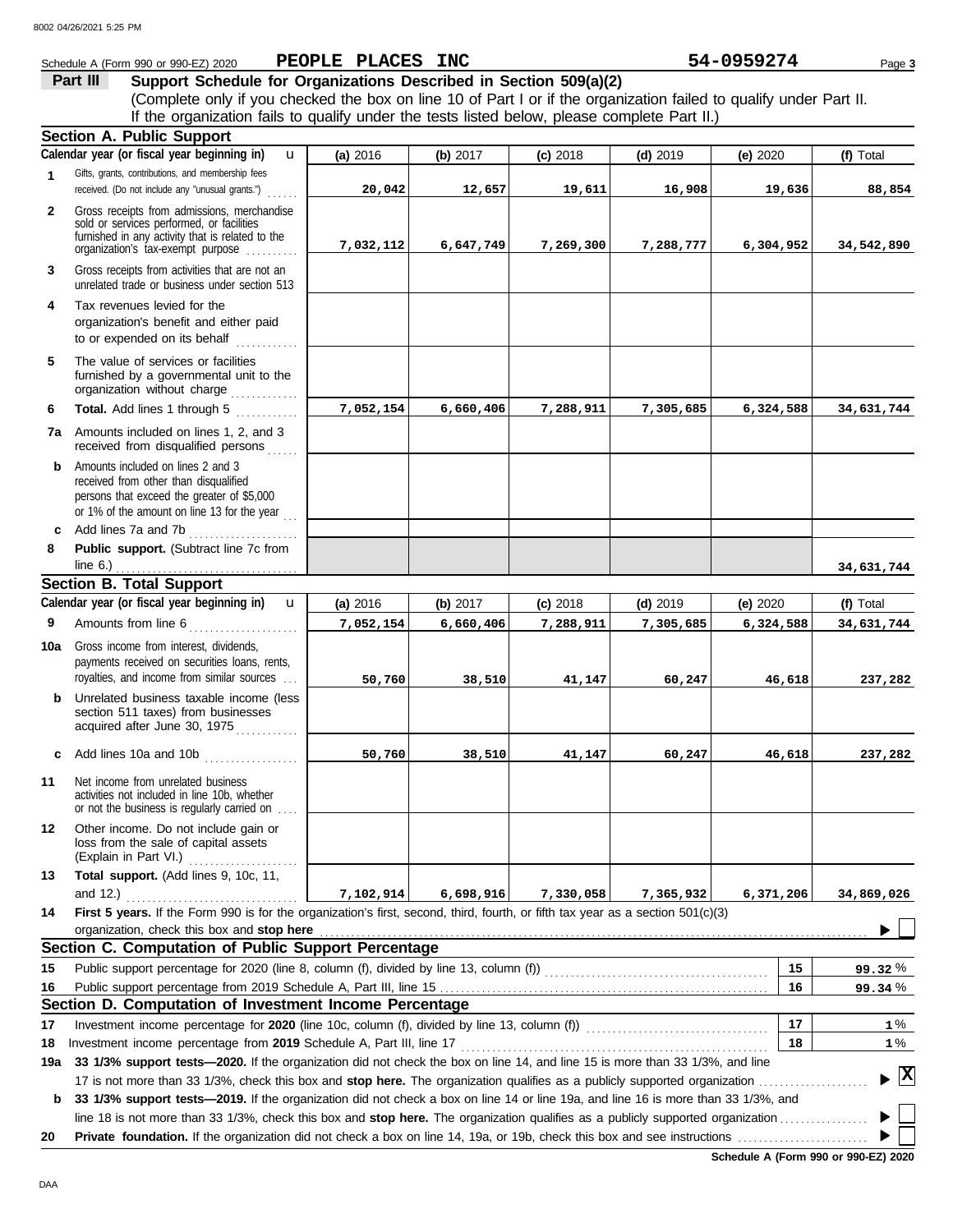|              | PEOPLE PLACES INC<br>Schedule A (Form 990 or 990-EZ) 2020                                                           | 54-0959274                           | Page 4    |
|--------------|---------------------------------------------------------------------------------------------------------------------|--------------------------------------|-----------|
|              | Part IV<br><b>Supporting Organizations</b>                                                                          |                                      |           |
|              | (Complete only if you checked a box in line 12 on Part I. If you checked box 12a, Part I, complete Sections A       |                                      |           |
|              | and B. If you checked box 12b, Part I, complete Sections A and C. If you checked box 12c, Part I, complete          |                                      |           |
|              | Sections A, D, and E. If you checked box 12d, Part I, complete Sections A and D, and complete Part V.)              |                                      |           |
|              | Section A. All Supporting Organizations                                                                             |                                      |           |
|              |                                                                                                                     |                                      | Yes<br>No |
| 1            | Are all of the organization's supported organizations listed by name in the organization's governing                |                                      |           |
|              | documents? If "No," describe in Part VI how the supported organizations are designated. If designated by            |                                      |           |
|              | class or purpose, describe the designation. If historic and continuing relationship, explain.                       | 1                                    |           |
| $\mathbf{2}$ | Did the organization have any supported organization that does not have an IRS determination of status              |                                      |           |
|              | under section 509(a)(1) or (2)? If "Yes," explain in Part VI how the organization determined that the supported     |                                      |           |
|              | organization was described in section 509(a)(1) or (2).                                                             | $\mathbf{2}$                         |           |
| За           | Did the organization have a supported organization described in section $501(c)(4)$ , (5), or (6)? If "Yes," answer |                                      |           |
|              | lines 3b and 3c below.                                                                                              | 3a                                   |           |
| b            | Did the organization confirm that each supported organization qualified under section 501(c)(4), (5), or (6) and    |                                      |           |
|              | satisfied the public support tests under section 509(a)(2)? If "Yes," describe in Part VI when and how the          |                                      |           |
|              | organization made the determination.                                                                                | 3b                                   |           |
| c            | Did the organization ensure that all support to such organizations was used exclusively for section $170(c)(2)(B)$  |                                      |           |
|              | purposes? If "Yes," explain in Part VI what controls the organization put in place to ensure such use.              | 3c                                   |           |
| 4a           | Was any supported organization not organized in the United States ("foreign supported organization")? If            |                                      |           |
|              | "Yes," and if you checked 12a or 12b in Part I, answer (b) and (c) below.                                           | 4a                                   |           |
| b            | Did the organization have ultimate control and discretion in deciding whether to make grants to the foreign         |                                      |           |
|              | supported organization? If "Yes," describe in Part VI how the organization had such control and discretion          |                                      |           |
|              | despite being controlled or supervised by or in connection with its supported organizations.                        | 4b                                   |           |
| c            | Did the organization support any foreign supported organization that does not have an IRS determination             |                                      |           |
|              | under sections $501(c)(3)$ and $509(a)(1)$ or (2)? If "Yes," explain in Part VI what controls the organization used |                                      |           |
|              | to ensure that all support to the foreign supported organization was used exclusively for section $170(c)(2)(B)$    |                                      |           |
|              | purposes.                                                                                                           | 4c                                   |           |
| 5a           | Did the organization add, substitute, or remove any supported organizations during the tax year? If "Yes,"          |                                      |           |
|              | answer lines 5b and 5c below (if applicable). Also, provide detail in Part VI, including (i) the names and EIN      |                                      |           |
|              | numbers of the supported organizations added, substituted, or removed; (ii) the reasons for each such action;       |                                      |           |
|              | (iii) the authority under the organization's organizing document authorizing such action; and (iv) how the action   |                                      |           |
|              | was accomplished (such as by amendment to the organizing document).                                                 | 5a                                   |           |
| b            | Type I or Type II only. Was any added or substituted supported organization part of a class already                 |                                      |           |
|              | designated in the organization's organizing document?                                                               | 5b                                   |           |
| с            | Substitutions only. Was the substitution the result of an event beyond the organization's control?                  | 5c                                   |           |
| 6            | Did the organization provide support (whether in the form of grants or the provision of services or facilities) to  |                                      |           |
|              | anyone other than (i) its supported organizations, (ii) individuals that are part of the charitable class benefited |                                      |           |
|              | by one or more of its supported organizations, or (iii) other supporting organizations that also support or         |                                      |           |
|              | benefit one or more of the filing organization's supported organizations? If "Yes," provide detail in Part VI.      | 6                                    |           |
| 7            | Did the organization provide a grant, loan, compensation, or other similar payment to a substantial contributor     |                                      |           |
|              | (as defined in section 4958(c)(3)(C)), a family member of a substantial contributor, or a 35% controlled entity     |                                      |           |
|              | with regard to a substantial contributor? If "Yes," complete Part I of Schedule L (Form 990 or 990-EZ).             | 7                                    |           |
| 8            | Did the organization make a loan to a disqualified person (as defined in section 4958) not described in line 7?     |                                      |           |
|              | If "Yes," complete Part I of Schedule L (Form 990 or 990-EZ).                                                       | 8                                    |           |
| 9а           | Was the organization controlled directly or indirectly at any time during the tax year by one or more               |                                      |           |
|              | disqualified persons, as defined in section 4946 (other than foundation managers and organizations                  |                                      |           |
|              | described in section 509(a)(1) or (2))? If "Yes," provide detail in Part VI.                                        | 9а                                   |           |
| b            | Did one or more disqualified persons (as defined in line 9a) hold a controlling interest in any entity in which     |                                      |           |
|              | the supporting organization had an interest? If "Yes," provide detail in Part VI.                                   | 9b                                   |           |
| c            | Did a disqualified person (as defined in line 9a) have an ownership interest in, or derive any personal benefit     |                                      |           |
|              | from, assets in which the supporting organization also had an interest? If "Yes," provide detail in Part VI.        | 9c                                   |           |
| 10a          | Was the organization subject to the excess business holdings rules of section 4943 because of section               |                                      |           |
|              | 4943(f) (regarding certain Type II supporting organizations, and all Type III non-functionally integrated           |                                      |           |
|              | supporting organizations)? If "Yes," answer line 10b below.                                                         | 10a                                  |           |
| b            | Did the organization have any excess business holdings in the tax year? (Use Schedule C, Form 4720, to              |                                      |           |
|              | determine whether the organization had excess business holdings.)                                                   | 10b                                  |           |
|              |                                                                                                                     | Schedule A (Form 990 or 990-F7) 2020 |           |

**Schedule A (Form 990 or 990-EZ) 2020**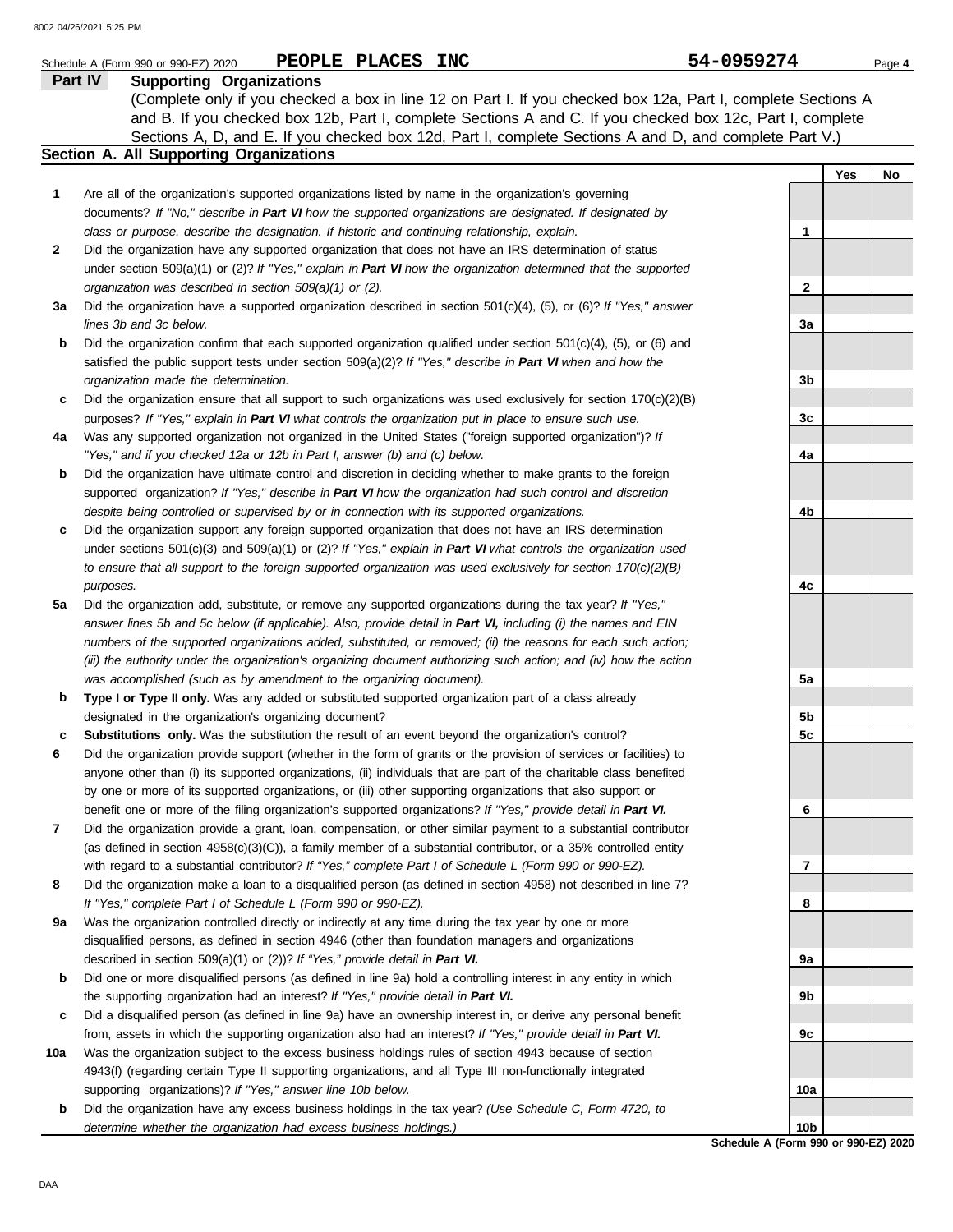|         | 54-0959274<br>PEOPLE PLACES<br><b>INC</b><br>Schedule A (Form 990 or 990-EZ) 2020                                              |                 |     | Page 5 |
|---------|--------------------------------------------------------------------------------------------------------------------------------|-----------------|-----|--------|
| Part IV | <b>Supporting Organizations (continued)</b>                                                                                    |                 |     |        |
|         |                                                                                                                                |                 | Yes | No     |
| 11      | Has the organization accepted a gift or contribution from any of the following persons?                                        |                 |     |        |
| a       | A person who directly or indirectly controls, either alone or together with persons described in lines 11b and                 |                 |     |        |
|         | 11c below, the governing body of a supported organization?                                                                     | 11a             |     |        |
|         | <b>b</b> A family member of a person described in line 11a above?                                                              | 11 <sub>b</sub> |     |        |
|         | c A 35% controlled entity of a person described in line 11a or 11b above? If "Yes" to line 11a, 11b, or 11c, provide           |                 |     |        |
|         | detail in Part VI.<br>Section B. Type I Supporting Organizations                                                               | 11c             |     |        |
|         |                                                                                                                                |                 | Yes |        |
|         |                                                                                                                                |                 |     | No     |
| 1       | Did the governing body, members of the governing body, officers acting in their official capacity, or membership of one or     |                 |     |        |
|         | more supported organizations have the power to regularly appoint or elect at least a majority of the organization's officers,  |                 |     |        |
|         | directors, or trustees at all times during the tax year? If "No," describe in Part VI how the supported organization(s)        |                 |     |        |
|         | effectively operated, supervised, or controlled the organization's activities. If the organization had more than one supported |                 |     |        |
|         | organization, describe how the powers to appoint and/or remove officers, directors, or trustees were allocated among the       |                 |     |        |
| 2       | supported organizations and what conditions or restrictions, if any, applied to such powers during the tax year.               | 1               |     |        |
|         | Did the organization operate for the benefit of any supported organization other than the supported                            |                 |     |        |
|         | organization(s) that operated, supervised, or controlled the supporting organization? If "Yes," explain in Part                |                 |     |        |
|         | VI how providing such benefit carried out the purposes of the supported organization(s) that operated,                         | 2               |     |        |
|         | supervised, or controlled the supporting organization.<br>Section C. Type II Supporting Organizations                          |                 |     |        |
|         |                                                                                                                                |                 | Yes | No     |
|         | Were a majority of the organization's directors or trustees during the tax year also a majority of the directors               |                 |     |        |
| 1       | or trustees of each of the organization's supported organization(s)? If "No," describe in Part VI how control                  |                 |     |        |
|         | or management of the supporting organization was vested in the same persons that controlled or managed                         |                 |     |        |
|         | the supported organization(s).                                                                                                 | 1               |     |        |
|         | Section D. All Type III Supporting Organizations                                                                               |                 |     |        |
|         |                                                                                                                                |                 | Yes | No     |
|         | Did the organization provide to each of its supported organizations, by the last day of the fifth month of the                 |                 |     |        |
|         | organization's tax year, (i) a written notice describing the type and amount of support provided during the prior tax          |                 |     |        |
|         | year, (ii) a copy of the Form 990 that was most recently filed as of the date of notification, and (iii) copies of the         |                 |     |        |
|         | organization's governing documents in effect on the date of notification, to the extent not previously provided?               |                 |     |        |
| 2       | Were any of the organization's officers, directors, or trustees either (i) appointed or elected by the supported               |                 |     |        |
|         | organization(s) or (ii) serving on the governing body of a supported organization? If "No," explain in Part VI how             |                 |     |        |
|         | the organization maintained a close and continuous working relationship with the supported organization(s).                    | $\mathbf{2}$    |     |        |
|         | By reason of the relationship described in line 2, above, did the organization's supported organizations have                  |                 |     |        |
| 3       | a significant voice in the organization's investment policies and in directing the use of the organization's                   |                 |     |        |
|         | income or assets at all times during the tax year? If "Yes," describe in Part VI the role the organization's                   |                 |     |        |
|         |                                                                                                                                |                 |     |        |
|         | supported organizations played in this regard.                                                                                 | 3               |     |        |

The organization supported a governmental entity. *Describe in Part VI how you supported a governmental entity (see instructions).* **c**

| $\mathbf{2}$ |  | Activities Test. Answer lines 2a and 2b below. |  |
|--------------|--|------------------------------------------------|--|

- **a** Did substantially all of the organization's activities during the tax year directly further the exempt purposes of the supported organization(s) to which the organization was responsive? *If "Yes," then in Part VI identify those supported organizations and explain how these activities directly furthered their exempt purposes, how the organization was responsive to those supported organizations, and how the organization determined that these activities constituted substantially all of its activities.*
- **b** Did the activities described in line 2a, above, constitute activities that, but for the organization's involvement, one or more of the organization's supported organization(s) would have been engaged in? If "Yes," explain in *Part VI the reasons for the organization's position that its supported organization(s) would have engaged in these activities but for the organization's involvement.*
- **3** Parent of Supported Organizations. *Answer lines 3a and 3b below.*
- **a** Did the organization have the power to regularly appoint or elect a majority of the officers, directors, or trustees of each of the supported organizations? *If "Yes" or "No," provide details in Part VI.*
- **b** Did the organization exercise a substantial degree of direction over the policies, programs, and activities of each of its supported organizations? *If "Yes," describe in Part VI the role played by the organization in this regard.*

DAA **Schedule A (Form 990 or 990-EZ) 2020 3b**

**2a**

**2b**

**3a**

**Yes No**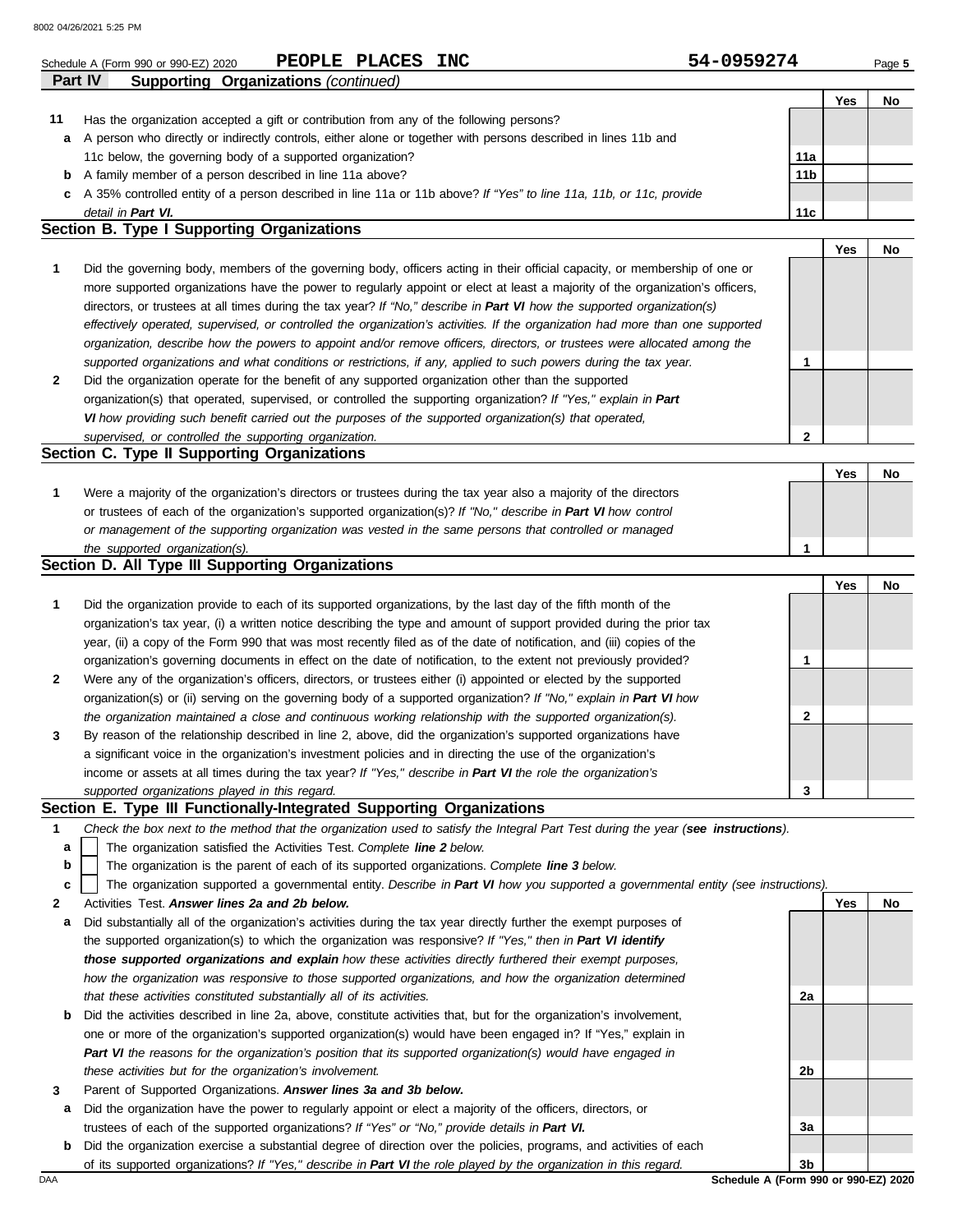|                | PEOPLE PLACES INC<br>Schedule A (Form 990 or 990-EZ) 2020                                                                        |                | 54-0959274     | Page 6                         |
|----------------|----------------------------------------------------------------------------------------------------------------------------------|----------------|----------------|--------------------------------|
| Part V         | Type III Non-Functionally Integrated 509(a)(3) Supporting Organizations                                                          |                |                |                                |
| $\mathbf{1}$   | Check here if the organization satisfied the Integral Part Test as a qualifying trust on Nov. 20, 1970 (explain in Part VI). See |                |                |                                |
|                | instructions. All other Type III non-functionally integrated supporting organizations must complete Sections A through E.        |                |                |                                |
|                | Section A - Adjusted Net Income                                                                                                  |                | (A) Prior Year | (B) Current Year<br>(optional) |
| 1              | Net short-term capital gain                                                                                                      | $\mathbf{1}$   |                |                                |
| $\mathbf{2}$   | Recoveries of prior-year distributions                                                                                           | $\overline{2}$ |                |                                |
| 3              | Other gross income (see instructions)                                                                                            | $\mathbf{3}$   |                |                                |
| 4              | Add lines 1 through 3.                                                                                                           | 4              |                |                                |
| 5              | Depreciation and depletion                                                                                                       | 5              |                |                                |
| 6              | Portion of operating expenses paid or incurred for production or collection of                                                   |                |                |                                |
|                | gross income or for management, conservation, or maintenance of property                                                         |                |                |                                |
|                | held for production of income (see instructions)                                                                                 | 6              |                |                                |
| 7              | Other expenses (see instructions)                                                                                                | $\overline{7}$ |                |                                |
| 8              | Adjusted Net Income (subtract lines 5, 6, and 7 from line 4)                                                                     | 8              |                |                                |
|                | Section B - Minimum Asset Amount                                                                                                 |                | (A) Prior Year | (B) Current Year<br>(optional) |
| 1              | Aggregate fair market value of all non-exempt-use assets (see                                                                    |                |                |                                |
|                | instructions for short tax year or assets held for part of year):                                                                |                |                |                                |
|                | <b>a</b> Average monthly value of securities                                                                                     | 1a             |                |                                |
|                | <b>b</b> Average monthly cash balances                                                                                           | 1 <sub>b</sub> |                |                                |
|                | c Fair market value of other non-exempt-use assets                                                                               | 1 <sub>c</sub> |                |                                |
|                | d Total (add lines 1a, 1b, and 1c)                                                                                               | 1d             |                |                                |
|                | e Discount claimed for blockage or other factors                                                                                 |                |                |                                |
|                | (explain in detail in Part VI):                                                                                                  |                |                |                                |
| $\mathbf{2}$   | Acquisition indebtedness applicable to non-exempt-use assets                                                                     | $\mathbf{2}$   |                |                                |
| 3              | Subtract line 2 from line 1d.                                                                                                    | 3              |                |                                |
| 4              | Cash deemed held for exempt use. Enter 0.015 of line 3 (for greater amount,                                                      |                |                |                                |
|                | see instructions).                                                                                                               | 4              |                |                                |
| 5              | Net value of non-exempt-use assets (subtract line 4 from line 3)                                                                 | 5              |                |                                |
| 6              | Multiply line 5 by 0.035.                                                                                                        | 6              |                |                                |
| $\overline{7}$ | Recoveries of prior-year distributions                                                                                           | $\overline{7}$ |                |                                |
| 8              | Minimum Asset Amount (add line 7 to line 6)                                                                                      | 8              |                |                                |
|                | Section C - Distributable Amount                                                                                                 |                |                | <b>Current Year</b>            |
| 1              | Adjusted net income for prior year (from Section A, line 8, column A)                                                            | $\mathbf{1}$   |                |                                |
| $\mathbf{2}$   | Enter 0.85 of line 1.                                                                                                            | $\mathbf{2}$   |                |                                |
| 3              | Minimum asset amount for prior year (from Section B, line 8, column A)                                                           | 3              |                |                                |
| 4              | Enter greater of line 2 or line 3.                                                                                               | 4              |                |                                |
| 5              | Income tax imposed in prior year                                                                                                 | 5              |                |                                |
| 6              | <b>Distributable Amount.</b> Subtract line 5 from line 4, unless subject to                                                      |                |                |                                |
|                | emergency temporary reduction (see instructions).                                                                                | 6              |                |                                |
|                |                                                                                                                                  |                |                |                                |

**7** | Check here if the current year is the organization's first as a non-functionally integrated Type III supporting organization (see instructions).

**Schedule A (Form 990 or 990-EZ) 2020**

DAA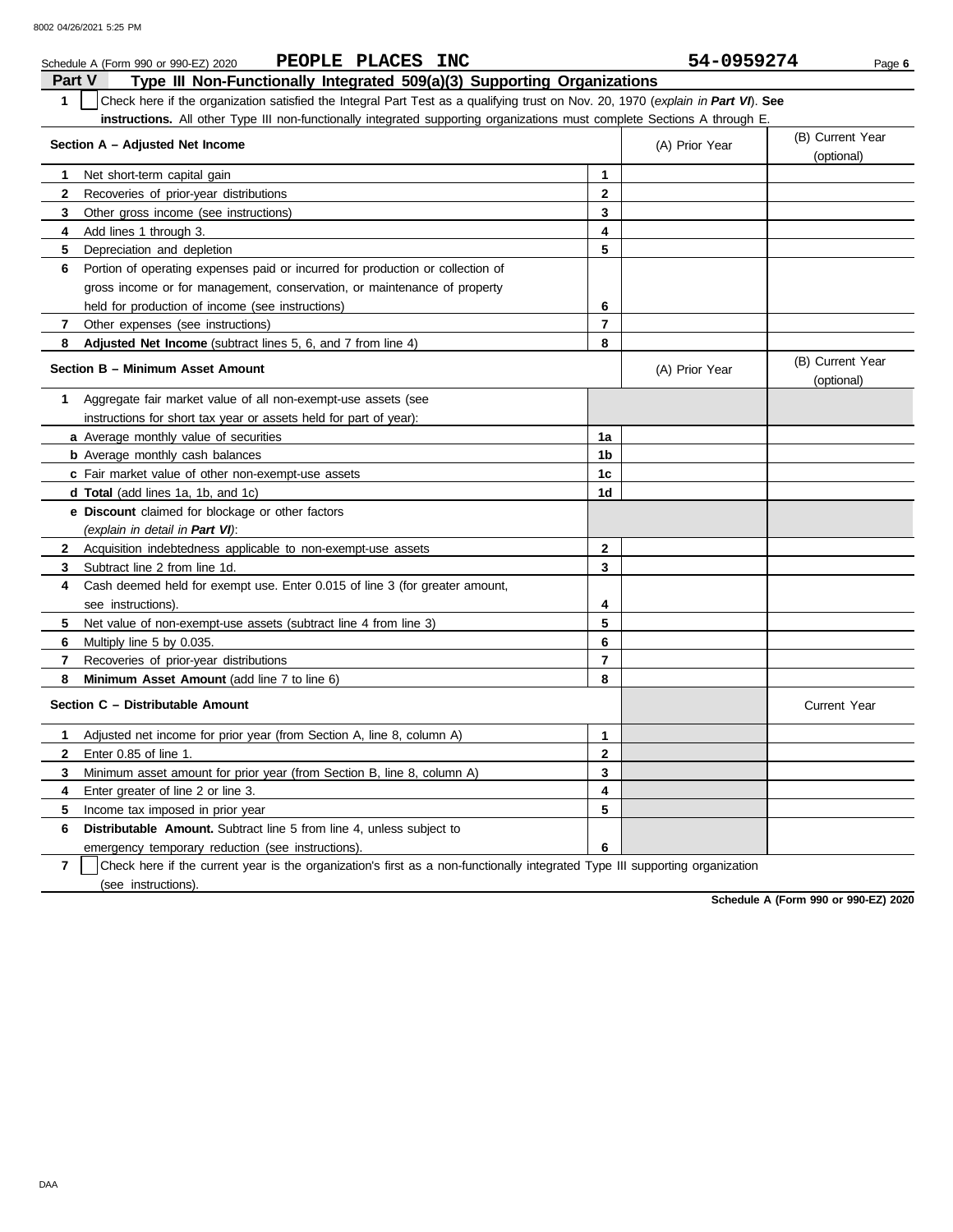|              | PEOPLE PLACES INC<br>Schedule A (Form 990 or 990-EZ) 2020                                  |                                    | 54-0959274                                    | Page 7                                           |
|--------------|--------------------------------------------------------------------------------------------|------------------------------------|-----------------------------------------------|--------------------------------------------------|
| Part V       | Type III Non-Functionally Integrated 509(a)(3) Supporting Organizations (continued)        |                                    |                                               |                                                  |
|              | Section D - Distributions                                                                  |                                    |                                               | <b>Current Year</b>                              |
| 1            | Amounts paid to supported organizations to accomplish exempt purposes                      |                                    |                                               |                                                  |
| $\mathbf{2}$ | Amounts paid to perform activity that directly furthers exempt purposes of supported       |                                    |                                               |                                                  |
|              | organizations, in excess of income from activity                                           |                                    |                                               |                                                  |
| 3            | Administrative expenses paid to accomplish exempt purposes of supported organizations      |                                    |                                               |                                                  |
| 4            | Amounts paid to acquire exempt-use assets                                                  |                                    |                                               |                                                  |
| 5            | Qualified set-aside amounts (prior IRS approval required—provide details in Part VI)       |                                    |                                               |                                                  |
| 6            | Other distributions (describe in Part VI). See instructions.                               |                                    |                                               |                                                  |
| 7            | Total annual distributions. Add lines 1 through 6.                                         |                                    |                                               |                                                  |
| 8            | Distributions to attentive supported organizations to which the organization is responsive |                                    |                                               |                                                  |
|              | (provide details in Part VI). See instructions.                                            |                                    |                                               |                                                  |
| 9            | Distributable amount for 2020 from Section C, line 6                                       |                                    |                                               |                                                  |
| 10           | Line 8 amount divided by line 9 amount                                                     |                                    |                                               |                                                  |
|              | <b>Section E - Distribution Allocations (see instructions)</b>                             | (i)<br><b>Excess Distributions</b> | (ii)<br><b>Underdistributions</b><br>Pre-2020 | (iii)<br><b>Distributable</b><br>Amount for 2020 |
| 1            | Distributable amount for 2020 from Section C, line 6                                       |                                    |                                               |                                                  |
| $\mathbf{2}$ | Underdistributions, if any, for years prior to 2020                                        |                                    |                                               |                                                  |
|              | (reasonable cause required-explain in Part VI). See                                        |                                    |                                               |                                                  |
|              | instructions.                                                                              |                                    |                                               |                                                  |
| 3            | Excess distributions carryover, if any, to 2020                                            |                                    |                                               |                                                  |
|              |                                                                                            |                                    |                                               |                                                  |
|              | b From 2016 <u></u>                                                                        |                                    |                                               |                                                  |
|              |                                                                                            |                                    |                                               |                                                  |
|              |                                                                                            |                                    |                                               |                                                  |
|              |                                                                                            |                                    |                                               |                                                  |
|              | f Total of lines 3a through 3e                                                             |                                    |                                               |                                                  |
|              | g Applied to underdistributions of prior years                                             |                                    |                                               |                                                  |
|              | h Applied to 2020 distributable amount                                                     |                                    |                                               |                                                  |
| L.           | Carryover from 2015 not applied (see instructions)                                         |                                    |                                               |                                                  |
|              | Remainder. Subtract lines 3g, 3h, and 3i from line 3f.                                     |                                    |                                               |                                                  |
| 4            | Distributions for 2020 from                                                                |                                    |                                               |                                                  |
|              | Section D. line 7:<br>\$                                                                   |                                    |                                               |                                                  |
|              | a Applied to underdistributions of prior years                                             |                                    |                                               |                                                  |
|              | <b>b</b> Applied to 2020 distributable amount                                              |                                    |                                               |                                                  |
|              | c Remainder. Subtract lines 4a and 4b from line 4.                                         |                                    |                                               |                                                  |
| 5            | Remaining underdistributions for years prior to 2020, if                                   |                                    |                                               |                                                  |
|              | any. Subtract lines 3g and 4a from line 2. For result                                      |                                    |                                               |                                                  |
|              | greater than zero, explain in Part VI. See instructions.                                   |                                    |                                               |                                                  |
| 6            | Remaining underdistributions for 2020 Subtract lines 3h                                    |                                    |                                               |                                                  |
|              | and 4b from line 1. For result greater than zero, explain in                               |                                    |                                               |                                                  |
|              | Part VI. See instructions.                                                                 |                                    |                                               |                                                  |
| 7            | Excess distributions carryover to 2021. Add lines 3j                                       |                                    |                                               |                                                  |
| 8            | and 4c.<br>Breakdown of line 7:                                                            |                                    |                                               |                                                  |
|              | a Excess from 2016                                                                         |                                    |                                               |                                                  |
|              |                                                                                            |                                    |                                               |                                                  |
|              |                                                                                            |                                    |                                               |                                                  |
|              |                                                                                            |                                    |                                               |                                                  |
|              |                                                                                            |                                    |                                               |                                                  |
|              | e Excess from 2020                                                                         |                                    |                                               |                                                  |

**Schedule A (Form 990 or 990-EZ) 2020**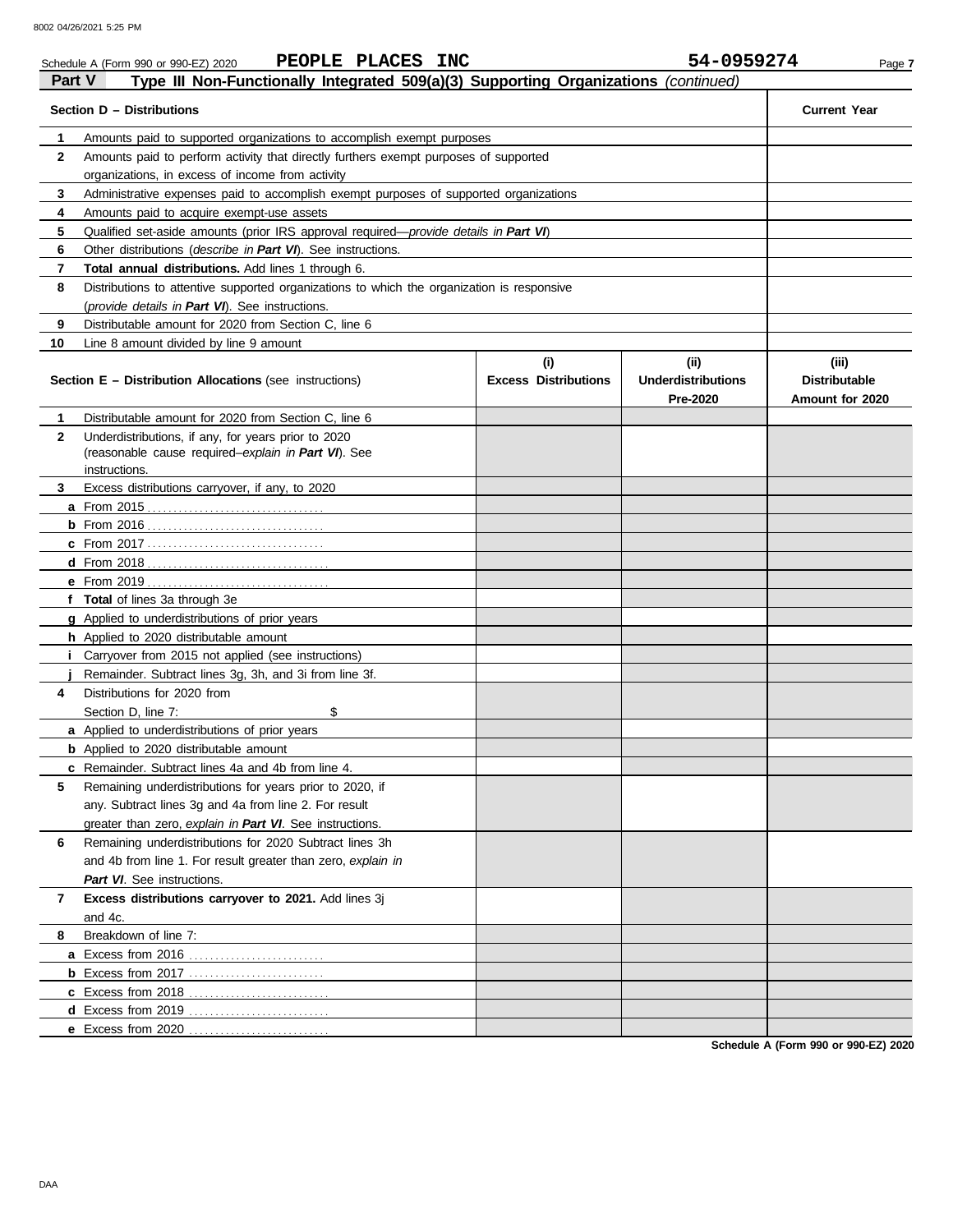|         | Schedule A (Form 990 or 990-EZ) 2020 | PEOPLE PLACES INC |                                                                                                                                                                                                                                                                                                                                                                                                                                                                                                                                                                                             | 54-0959274 | Page 8 |
|---------|--------------------------------------|-------------------|---------------------------------------------------------------------------------------------------------------------------------------------------------------------------------------------------------------------------------------------------------------------------------------------------------------------------------------------------------------------------------------------------------------------------------------------------------------------------------------------------------------------------------------------------------------------------------------------|------------|--------|
| Part VI |                                      |                   | Supplemental Information. Provide the explanations required by Part II, line 10; Part II, line 17a or 17b; Part<br>III, line 12; Part IV, Section A, lines 1, 2, 3b, 3c, 4b, 4c, 5a, 6, 9a, 9b, 9c, 11a, 11b, and 11c; Part IV, Section<br>B, lines 1 and 2; Part IV, Section C, line 1; Part IV, Section D, lines 2 and 3; Part IV, Section E, lines 1c, 2a, 2b,<br>3a, and 3b; Part V, line 1; Part V, Section B, line 1e; Part V, Section D, lines 5, 6, and 8; and Part V, Section E,<br>lines 2, 5, and 6. Also complete this part for any additional information. (See instructions.) |            |        |
|         |                                      |                   |                                                                                                                                                                                                                                                                                                                                                                                                                                                                                                                                                                                             |            |        |
|         |                                      |                   |                                                                                                                                                                                                                                                                                                                                                                                                                                                                                                                                                                                             |            |        |
|         |                                      |                   |                                                                                                                                                                                                                                                                                                                                                                                                                                                                                                                                                                                             |            |        |
|         |                                      |                   |                                                                                                                                                                                                                                                                                                                                                                                                                                                                                                                                                                                             |            |        |
|         |                                      |                   |                                                                                                                                                                                                                                                                                                                                                                                                                                                                                                                                                                                             |            |        |
|         |                                      |                   |                                                                                                                                                                                                                                                                                                                                                                                                                                                                                                                                                                                             |            |        |
|         |                                      |                   |                                                                                                                                                                                                                                                                                                                                                                                                                                                                                                                                                                                             |            |        |
|         |                                      |                   |                                                                                                                                                                                                                                                                                                                                                                                                                                                                                                                                                                                             |            |        |
|         |                                      |                   |                                                                                                                                                                                                                                                                                                                                                                                                                                                                                                                                                                                             |            |        |
|         |                                      |                   |                                                                                                                                                                                                                                                                                                                                                                                                                                                                                                                                                                                             |            |        |
|         |                                      |                   |                                                                                                                                                                                                                                                                                                                                                                                                                                                                                                                                                                                             |            |        |
|         |                                      |                   |                                                                                                                                                                                                                                                                                                                                                                                                                                                                                                                                                                                             |            |        |
|         |                                      |                   |                                                                                                                                                                                                                                                                                                                                                                                                                                                                                                                                                                                             |            |        |
|         |                                      |                   |                                                                                                                                                                                                                                                                                                                                                                                                                                                                                                                                                                                             |            |        |
|         |                                      |                   |                                                                                                                                                                                                                                                                                                                                                                                                                                                                                                                                                                                             |            |        |
|         |                                      |                   |                                                                                                                                                                                                                                                                                                                                                                                                                                                                                                                                                                                             |            |        |
|         |                                      |                   |                                                                                                                                                                                                                                                                                                                                                                                                                                                                                                                                                                                             |            |        |
|         |                                      |                   |                                                                                                                                                                                                                                                                                                                                                                                                                                                                                                                                                                                             |            |        |
|         |                                      |                   |                                                                                                                                                                                                                                                                                                                                                                                                                                                                                                                                                                                             |            |        |
|         |                                      |                   |                                                                                                                                                                                                                                                                                                                                                                                                                                                                                                                                                                                             |            |        |
|         |                                      |                   |                                                                                                                                                                                                                                                                                                                                                                                                                                                                                                                                                                                             |            |        |
|         |                                      |                   |                                                                                                                                                                                                                                                                                                                                                                                                                                                                                                                                                                                             |            |        |
|         |                                      |                   |                                                                                                                                                                                                                                                                                                                                                                                                                                                                                                                                                                                             |            |        |
|         |                                      |                   |                                                                                                                                                                                                                                                                                                                                                                                                                                                                                                                                                                                             |            |        |
|         |                                      |                   |                                                                                                                                                                                                                                                                                                                                                                                                                                                                                                                                                                                             |            |        |
|         |                                      |                   |                                                                                                                                                                                                                                                                                                                                                                                                                                                                                                                                                                                             |            |        |
|         |                                      |                   |                                                                                                                                                                                                                                                                                                                                                                                                                                                                                                                                                                                             |            |        |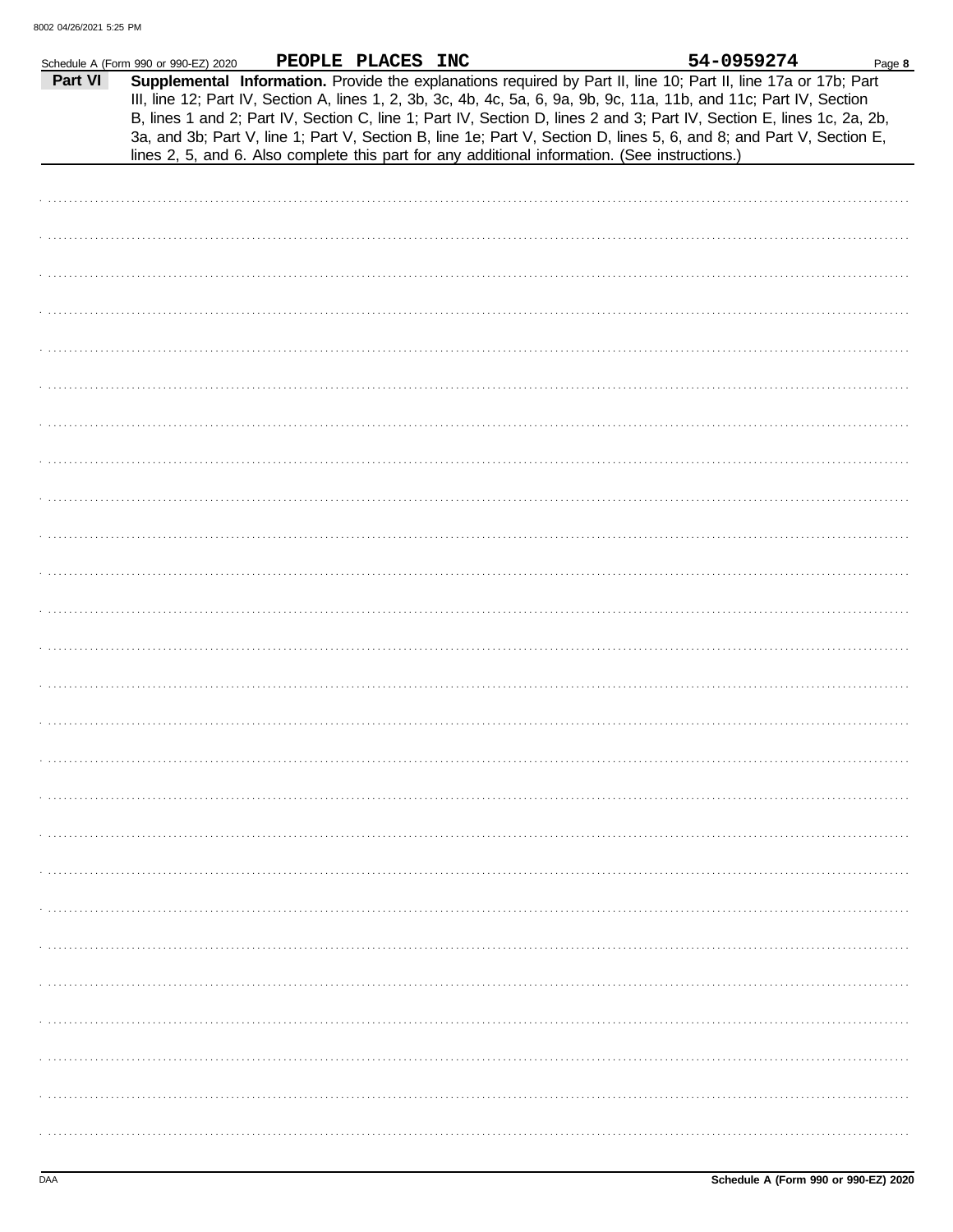### OMB No. 1545-0047 Department of the Treasury Internal Revenue Service Name of the organization **2020 Schedule of Contributors Schedule B (Form 990, 990-EZ, or 990-PF)** u **Attach to Form 990, Form 990-EZ, or Form 990-PF. Employer identification number Organization type** (check one): **Filers of: Section:** Form 990 or 990-F7  $\overline{X}$  501(c)(  $\overline{3}$  ) (enter number) organization u **Go to** *www.irs.gov/Form990* **for the latest information. PEOPLE PLACES INC 54-0959274**  $\overline{\mathbf{X}}$  501(c)(

| LOIIII 990 OI 990-ET | $\left  \mathbf{A} \right $ 30 $\left  \left( \mathbf{C} \right) \right $ $\mathbf{C}$ , einer number) organization                                                                                         |
|----------------------|-------------------------------------------------------------------------------------------------------------------------------------------------------------------------------------------------------------|
|                      | $4947(a)(1)$ nonexempt charitable trust not treated as a private foundation                                                                                                                                 |
|                      | 527 political organization                                                                                                                                                                                  |
| Form 990-PF          | 501(c)(3) exempt private foundation                                                                                                                                                                         |
|                      | 4947(a)(1) nonexempt charitable trust treated as a private foundation                                                                                                                                       |
|                      | 501(c)(3) taxable private foundation                                                                                                                                                                        |
|                      |                                                                                                                                                                                                             |
| instructions.        | Check if your organization is covered by the General Rule or a Special Rule.<br>Note: Only a section 501(c)(7), (8), or (10) organization can check boxes for both the General Rule and a Special Rule. See |

### **General Rule**

For an organization filing Form 990, 990-EZ, or 990-PF that received, during the year, contributions totaling \$5,000 **X** or more (in money or property) from any one contributor. Complete Parts I and II. See instructions for determining a contributor's total contributions.

### **Special Rules**

| For an organization described in section 501(c)(3) filing Form 990 or 990-EZ that met the 33 <sup>1</sup> /3% support test of the |
|-----------------------------------------------------------------------------------------------------------------------------------|
| regulations under sections 509(a)(1) and 170(b)(1)(A)(vi), that checked Schedule A (Form 990 or 990-EZ), Part II, line            |
| 13, 16a, or 16b, and that received from any one contributor, during the year, total contributions of the greater of (1)           |
| \$5,000; or (2) 2% of the amount on (i) Form 990, Part VIII, line 1h; or (ii) Form 990-EZ, line 1. Complete Parts I and II.       |

literary, or educational purposes, or for the prevention of cruelty to children or animals. Complete Parts I (entering For an organization described in section  $501(c)(7)$ , (8), or (10) filing Form 990 or 990-EZ that received from any one contributor, during the year, total contributions of more than \$1,000 *exclusively* for religious, charitable, scientific, "N/A" in column (b) instead of the contributor name and address), II, and III.

For an organization described in section 501(c)(7), (8), or (10) filing Form 990 or 990-EZ that received from any one contributor, during the year, contributions *exclusively* for religious, charitable, etc., purposes, but no such contributions totaled more than \$1,000. If this box is checked, enter here the total contributions that were received during the year for an *exclusively* religious, charitable, etc., purpose. Don't complete any of the parts unless the **General Rule** applies to this organization because it received *nonexclusively* religious, charitable, etc., contributions totaling \$5,000 or more during the year . . . . . . . . . . . . . . . . . . . . . . . . . . . . . . . . . . . . . . . . . . . . . . . . . . . . . . . . . . . . . . . . . . . . . . . . . . . . . . . .

990-EZ, or 990-PF), but it **must** answer "No" on Part IV, line 2, of its Form 990; or check the box on line H of its Form 990-EZ or on its Form 990-PF, Part I, line 2, to certify that it doesn't meet the filing requirements of Schedule B (Form 990, 990-EZ, or 990-PF). **Caution:** An organization that isn't covered by the General Rule and/or the Special Rules doesn't file Schedule B (Form 990,

**For Paperwork Reduction Act Notice, see the instructions for Form 990, 990-EZ, or 990-PF.**

\$ . . . . . . . . . . . . . . . . . . . . . . . . . . .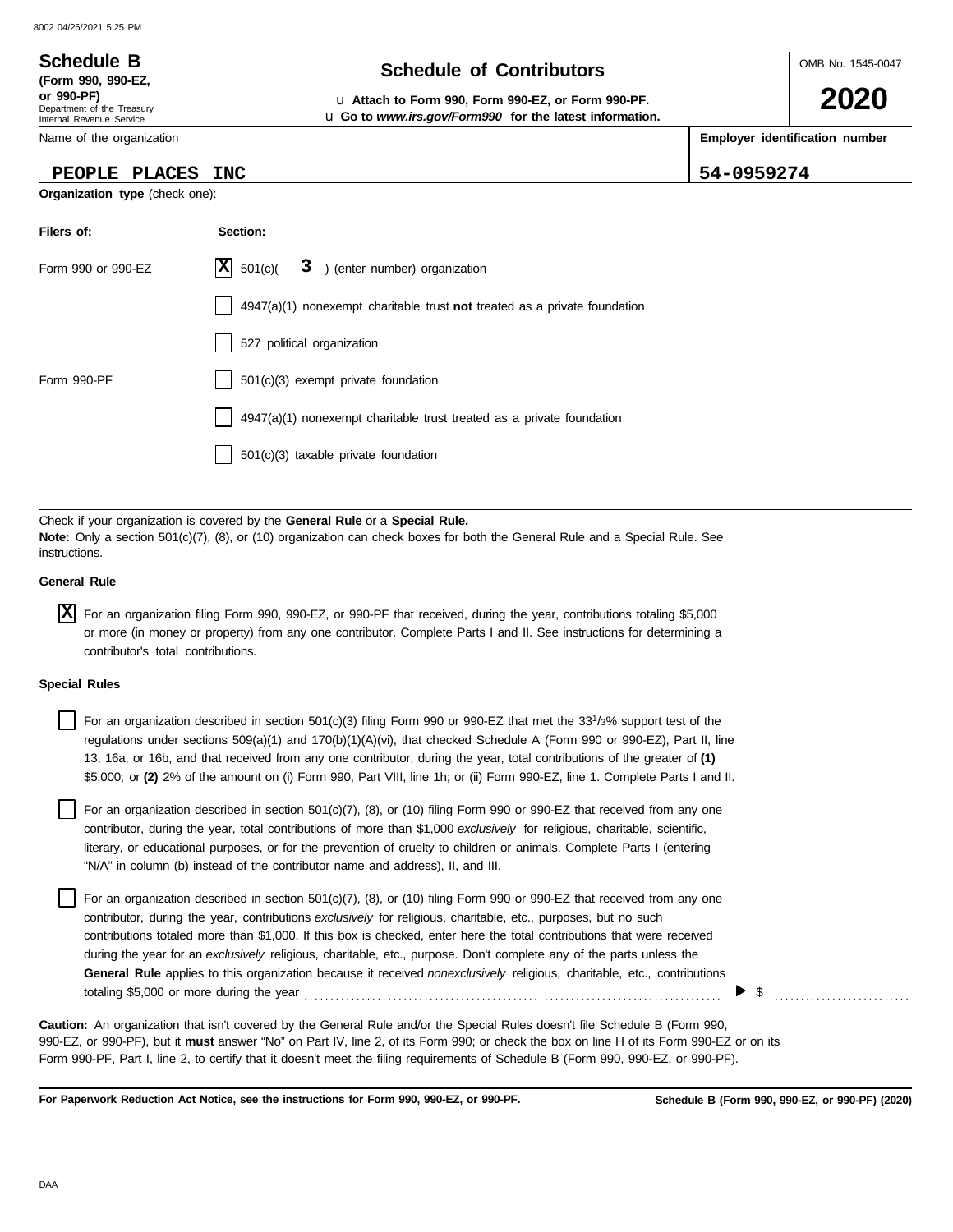| Name of organization | Schedule B (Form 990, 990-EZ, or 990-PF) (2020)<br>PEOPLE PLACES INC                           |                                   | PAGE 1 OF 1<br>Page 2<br>Employer identification number<br>54-0959274                        |
|----------------------|------------------------------------------------------------------------------------------------|-----------------------------------|----------------------------------------------------------------------------------------------|
| Part I               | Contributors (see instructions). Use duplicate copies of Part I if additional space is needed. |                                   |                                                                                              |
| (a)<br>No.           | (b)<br>Name, address, and ZIP + 4                                                              | (c)<br><b>Total contributions</b> | (d)<br>Type of contribution                                                                  |
| $\mathbf{1}$         | <b>TRANSFER</b><br><b>HOUFF</b><br>P O BOX 220<br>VA 24486<br>WEYERS CAVE                      | 8,000<br>\$                       | X<br>Person<br>Payroll<br><b>Noncash</b><br>(Complete Part II for<br>noncash contributions.) |
| (a)<br>No.           | (b)<br>Name, address, and ZIP + 4                                                              | (c)<br><b>Total contributions</b> | (d)<br>Type of contribution                                                                  |
| $\boldsymbol{2}$     | LEIGHTON & KATHRYN EVANS<br>84 OLD MILL RD<br>VA 24401<br><b>STAUNTON</b>                      | 5,000<br>\$                       | X<br>Person<br>Payroll<br><b>Noncash</b><br>(Complete Part II for<br>noncash contributions.) |
| (a)<br>No.           | (b)<br>Name, address, and ZIP + 4                                                              | (c)<br><b>Total contributions</b> | (d)<br>Type of contribution                                                                  |
|                      |                                                                                                | \$                                | Person<br>Payroll<br>Noncash<br>(Complete Part II for<br>noncash contributions.)             |
| (a)<br>No.           | (b)<br>Name, address, and ZIP + 4                                                              | (c)<br><b>Total contributions</b> | (d)<br>Type of contribution                                                                  |
|                      |                                                                                                | \$                                | Person<br>Payroll<br>Noncash<br>(Complete Part II for<br>noncash contributions.)             |
| (a)<br>No.           | (b)<br>Name, address, and ZIP + 4                                                              | (c)<br><b>Total contributions</b> | (d)<br>Type of contribution                                                                  |
|                      |                                                                                                | \$                                | Person<br>Payroll<br>Noncash<br>(Complete Part II for<br>noncash contributions.)             |
| (a)<br>No.           | (b)<br>Name, address, and ZIP + 4                                                              | (c)<br><b>Total contributions</b> | (d)<br>Type of contribution                                                                  |
|                      |                                                                                                |                                   | Person                                                                                       |

\$ . . . . . . . . . . . . . . . . . . . . . . . . . . . .

. . . . . . . . . . . . . . . . . . . . . . . . . . . . . . . . . . . . . . . . . . . . . . . . . . . . . . . . . . . . . . . . . . . . . . . . . . . . .

. . . . . . . . . . . . . . . . . . . . . . . . . . . . . . . . . . . . . . . . . . . . . . . . . . . . . . . . . . . . . . . . . . . . . . . . . . . . .

**Payroll Noncash** (Complete Part II for noncash contributions.)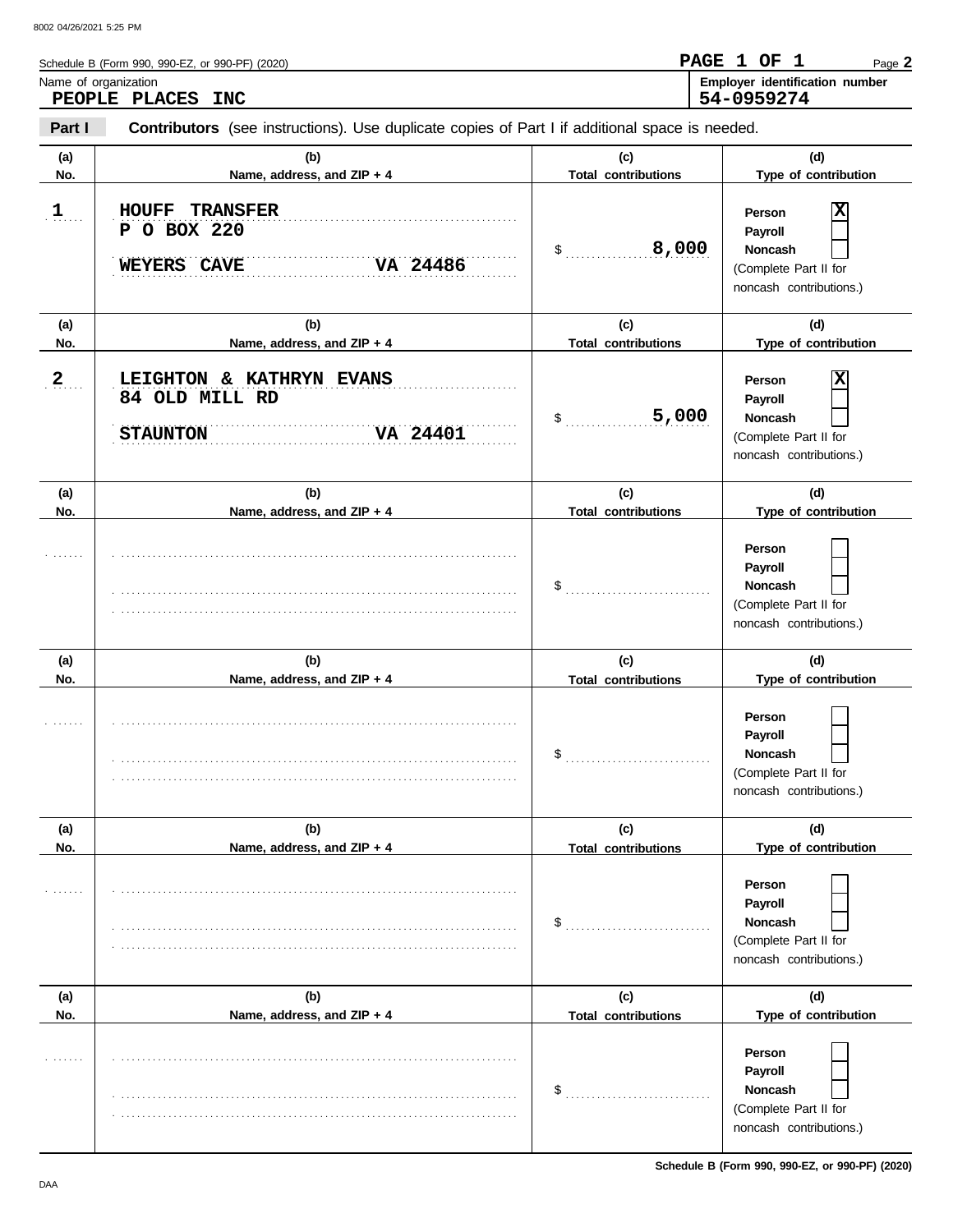Department of the Treasury Internal Revenue Service

**(Form 990)**

## **SCHEDULE D Supplemental Financial Statements**

**Part IV, line 6, 7, 8, 9, 10, 11a, 11b, 11c, 11d, 11e, 11f, 12a, or 12b.** u **Complete if the organization answered "Yes" on Form 990,**

u **Attach to Form 990.** 

u **Go to** *www.irs.gov/Form990* **for instructions and the latest information.**

**Employer identification number Inspection**

**2020**

**Open to Public**

OMB No. 1545-0047

|    | Name of the organization |                                                                                                                                                                |                                                    |    | Employer identification number  |
|----|--------------------------|----------------------------------------------------------------------------------------------------------------------------------------------------------------|----------------------------------------------------|----|---------------------------------|
|    |                          | PEOPLE PLACES INC                                                                                                                                              |                                                    |    | 54-0959274                      |
|    | Part I                   | Organizations Maintaining Donor Advised Funds or Other Similar Funds or Accounts.<br>Complete if the organization answered "Yes" on Form 990, Part IV, line 6. |                                                    |    |                                 |
|    |                          |                                                                                                                                                                | (a) Donor advised funds                            |    | (b) Funds and other accounts    |
| 1. |                          | Total number at end of year                                                                                                                                    |                                                    |    |                                 |
| 2  |                          |                                                                                                                                                                |                                                    |    |                                 |
| 3  |                          |                                                                                                                                                                |                                                    |    |                                 |
| 4  |                          |                                                                                                                                                                |                                                    |    |                                 |
| 5. |                          | Did the organization inform all donors and donor advisors in writing that the assets held in donor advised                                                     |                                                    |    |                                 |
|    |                          |                                                                                                                                                                |                                                    |    | Yes<br>No                       |
| 6  |                          | Did the organization inform all grantees, donors, and donor advisors in writing that grant funds can be used                                                   |                                                    |    |                                 |
|    |                          | only for charitable purposes and not for the benefit of the donor or donor advisor, or for any other purpose                                                   |                                                    |    |                                 |
|    |                          |                                                                                                                                                                |                                                    |    | Yes<br>No                       |
|    | Part II                  | <b>Conservation Easements.</b>                                                                                                                                 |                                                    |    |                                 |
|    |                          | Complete if the organization answered "Yes" on Form 990, Part IV, line 7.                                                                                      |                                                    |    |                                 |
| 1. |                          | Purpose(s) of conservation easements held by the organization (check all that apply).                                                                          |                                                    |    |                                 |
|    |                          | Preservation of land for public use (for example, recreation or education)                                                                                     | Preservation of a historically important land area |    |                                 |
|    |                          | Protection of natural habitat                                                                                                                                  | Preservation of a certified historic structure     |    |                                 |
|    |                          | Preservation of open space                                                                                                                                     |                                                    |    |                                 |
| 2  |                          | Complete lines 2a through 2d if the organization held a qualified conservation contribution in the form of a conservation                                      |                                                    |    |                                 |
|    |                          | easement on the last day of the tax year.                                                                                                                      |                                                    |    | Held at the End of the Tax Year |
| a  |                          |                                                                                                                                                                |                                                    | 2a |                                 |
| b  |                          |                                                                                                                                                                |                                                    | 2b |                                 |
| c  |                          | Number of conservation easements on a certified historic structure included in (a) [[[[[[[[[[[[[[[[[[[[[[[[[]]]]]]]                                            |                                                    | 2c |                                 |
| d  |                          | Number of conservation easements included in (c) acquired after 7/25/06, and not on a                                                                          |                                                    |    |                                 |
|    |                          | historic structure listed in the National Register                                                                                                             |                                                    | 2d |                                 |
| 3  |                          | Number of conservation easements modified, transferred, released, extinguished, or terminated by the organization during the                                   |                                                    |    |                                 |
|    |                          | tax year $\mathbf{u}$                                                                                                                                          |                                                    |    |                                 |
|    |                          | Number of states where property subject to conservation easement is located u                                                                                  |                                                    |    |                                 |
| 5  |                          | Does the organization have a written policy regarding the periodic monitoring, inspection, handling of                                                         |                                                    |    |                                 |
|    |                          |                                                                                                                                                                |                                                    |    | <b>Yes</b><br>No                |
|    |                          | Staff and volunteer hours devoted to monitoring, inspecting, handling of violations, and enforcing conservation easements during the year                      |                                                    |    |                                 |
|    | u                        |                                                                                                                                                                |                                                    |    |                                 |
|    |                          | Amount of expenses incurred in monitoring, inspecting, handling of violations, and enforcing conservation easements during the year                            |                                                    |    |                                 |
|    | $\mathbf{u}$             |                                                                                                                                                                |                                                    |    |                                 |
|    |                          | Does each conservation easement reported on line 2(d) above satisfy the requirements of section 170(h)(4)(B)(i)                                                |                                                    |    | Yes<br>No                       |
|    |                          | In Part XIII, describe how the organization reports conservation easements in its revenue and expense statement and                                            |                                                    |    |                                 |
| 9  |                          | balance sheet, and include, if applicable, the text of the footnote to the organization's financial statements that describes the                              |                                                    |    |                                 |
|    |                          | organization's accounting for conservation easements.                                                                                                          |                                                    |    |                                 |
|    | Part III                 | Organizations Maintaining Collections of Art, Historical Treasures, or Other Similar Assets.                                                                   |                                                    |    |                                 |
|    |                          | Complete if the organization answered "Yes" on Form 990, Part IV, line 8.                                                                                      |                                                    |    |                                 |
|    |                          | 1a If the organization elected, as permitted under FASB ASC 958, not to report in its revenue statement and balance sheet works                                |                                                    |    |                                 |
|    |                          | of art, historical treasures, or other similar assets held for public exhibition, education, or research in furtherance of public                              |                                                    |    |                                 |
|    |                          | service, provide in Part XIII the text of the footnote to its financial statements that describes these items.                                                 |                                                    |    |                                 |
|    |                          | <b>b</b> If the organization elected, as permitted under FASB ASC 958, to report in its revenue statement and balance sheet works of                           |                                                    |    |                                 |
|    |                          | art, historical treasures, or other similar assets held for public exhibition, education, or research in furtherance of public service,                        |                                                    |    |                                 |
|    |                          | provide the following amounts relating to these items:                                                                                                         |                                                    |    |                                 |
|    |                          |                                                                                                                                                                |                                                    |    |                                 |
|    |                          | (ii) Assets included in Form 990, Part X                                                                                                                       |                                                    |    |                                 |
| 2  |                          | If the organization received or held works of art, historical treasures, or other similar assets for financial gain, provide the                               |                                                    |    |                                 |
|    |                          | following amounts required to be reported under FASB ASC 958 relating to these items:                                                                          |                                                    |    |                                 |
| а  |                          |                                                                                                                                                                |                                                    |    |                                 |
|    |                          |                                                                                                                                                                |                                                    |    |                                 |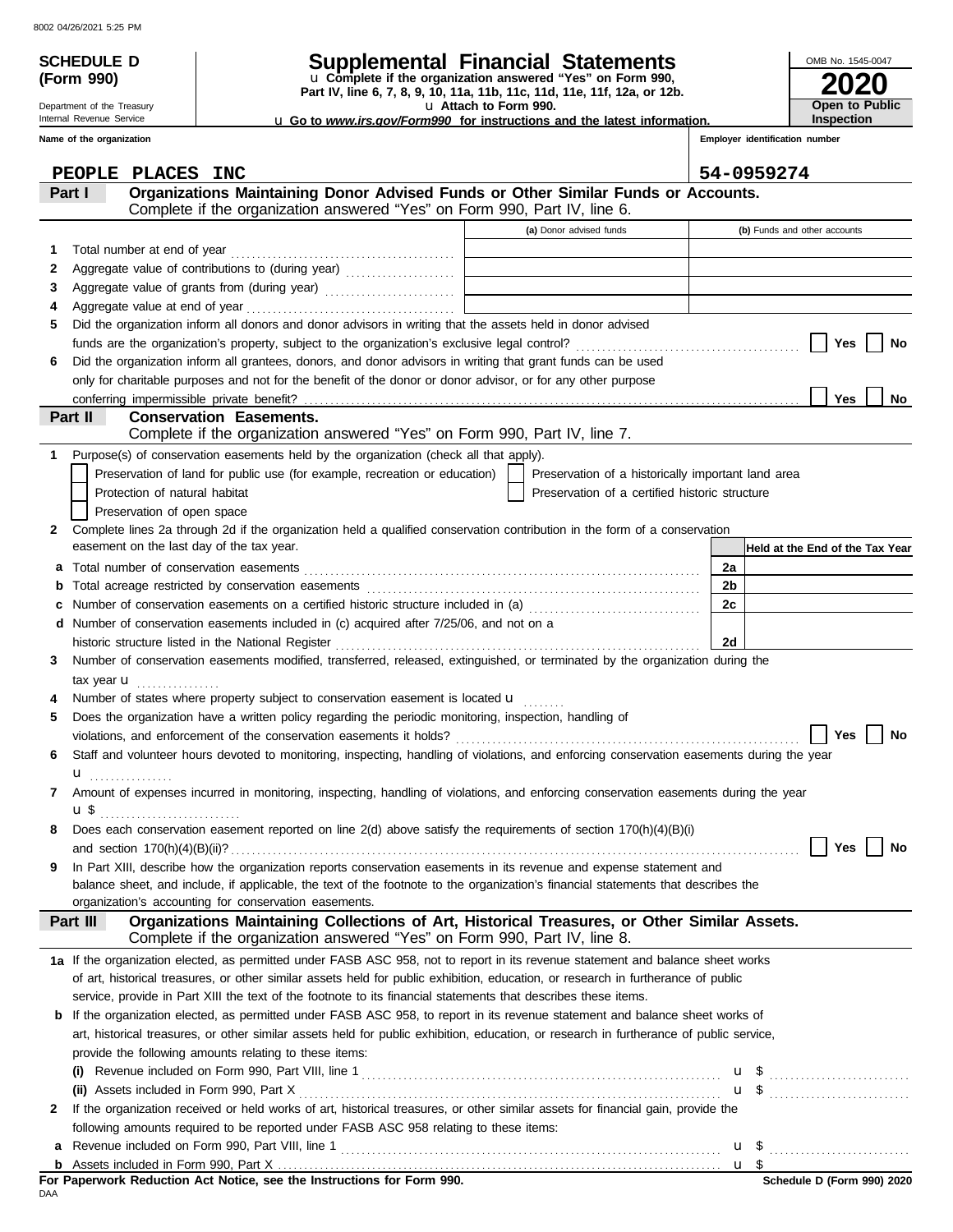8002 04/26/2021 5:25 PM

|    | Schedule D (Form 990) 2020 PEOPLE PLACES INC                                                                                                                                                                                         |                         |                          |                         | 54-0959274      |                      |                | Page 2              |
|----|--------------------------------------------------------------------------------------------------------------------------------------------------------------------------------------------------------------------------------------|-------------------------|--------------------------|-------------------------|-----------------|----------------------|----------------|---------------------|
|    | Organizations Maintaining Collections of Art, Historical Treasures, or Other Similar Assets (continued)<br>Part III                                                                                                                  |                         |                          |                         |                 |                      |                |                     |
| 3  | Using the organization's acquisition, accession, and other records, check any of the following that make significant use of its<br>collection items (check all that apply):                                                          |                         |                          |                         |                 |                      |                |                     |
| a  | Public exhibition                                                                                                                                                                                                                    | d                       | Loan or exchange program |                         |                 |                      |                |                     |
| b  | Scholarly research                                                                                                                                                                                                                   | е                       |                          |                         |                 |                      |                |                     |
| c  | Preservation for future generations                                                                                                                                                                                                  |                         |                          |                         |                 |                      |                |                     |
|    | Provide a description of the organization's collections and explain how they further the organization's exempt purpose in Part<br>XIII.                                                                                              |                         |                          |                         |                 |                      |                |                     |
| 5. | During the year, did the organization solicit or receive donations of art, historical treasures, or other similar                                                                                                                    |                         |                          |                         |                 |                      |                |                     |
|    | assets to be sold to raise funds rather than to be maintained as part of the organization's collection?                                                                                                                              |                         |                          |                         |                 |                      | Yes            | No.                 |
|    | <b>Escrow and Custodial Arrangements.</b><br>Part IV                                                                                                                                                                                 |                         |                          |                         |                 |                      |                |                     |
|    | Complete if the organization answered "Yes" on Form 990, Part IV, line 9, or reported an amount on Form<br>990, Part X, line 21.                                                                                                     |                         |                          |                         |                 |                      |                |                     |
|    | 1a Is the organization an agent, trustee, custodian or other intermediary for contributions or other assets not                                                                                                                      |                         |                          |                         |                 |                      |                |                     |
|    |                                                                                                                                                                                                                                      |                         |                          |                         |                 |                      | Yes            | No                  |
|    | <b>b</b> If "Yes," explain the arrangement in Part XIII and complete the following table:                                                                                                                                            |                         |                          |                         |                 |                      |                |                     |
|    |                                                                                                                                                                                                                                      |                         |                          |                         |                 |                      | Amount         |                     |
|    | c Beginning balance <b>contract to the contract of the set of the contract of the contract of the contract of the contract of the contract of the contract of the contract of the contract of the contract of the contract of th</b> |                         |                          |                         |                 | 1с                   |                |                     |
|    |                                                                                                                                                                                                                                      |                         |                          |                         |                 | 1d                   |                |                     |
| е  |                                                                                                                                                                                                                                      |                         |                          |                         |                 | 1e                   |                |                     |
| f  |                                                                                                                                                                                                                                      |                         |                          |                         |                 | 1f                   |                |                     |
|    | 2a Did the organization include an amount on Form 990, Part X, line 21, for escrow or custodial account liability?                                                                                                                   |                         |                          |                         |                 |                      | Yes            | No                  |
|    |                                                                                                                                                                                                                                      |                         |                          |                         |                 |                      |                |                     |
|    | <b>Endowment Funds.</b><br>Part V                                                                                                                                                                                                    |                         |                          |                         |                 |                      |                |                     |
|    | Complete if the organization answered "Yes" on Form 990, Part IV, line 10.                                                                                                                                                           |                         |                          |                         |                 |                      |                |                     |
|    |                                                                                                                                                                                                                                      | (a) Current year        | (b) Prior year           | (c) Two years back      |                 | (d) Three years back |                | (e) Four years back |
|    | 1a Beginning of year balance                                                                                                                                                                                                         |                         |                          |                         |                 |                      |                |                     |
|    | <b>b</b> Contributions <b>contributions</b>                                                                                                                                                                                          |                         |                          |                         |                 |                      |                |                     |
|    | c Net investment earnings, gains, and                                                                                                                                                                                                |                         |                          |                         |                 |                      |                |                     |
|    |                                                                                                                                                                                                                                      |                         |                          |                         |                 |                      |                |                     |
|    | d Grants or scholarships                                                                                                                                                                                                             |                         |                          |                         |                 |                      |                |                     |
|    | e Other expenditures for facilities and                                                                                                                                                                                              |                         |                          |                         |                 |                      |                |                     |
|    |                                                                                                                                                                                                                                      |                         |                          |                         |                 |                      |                |                     |
|    | f Administrative expenses                                                                                                                                                                                                            |                         |                          |                         |                 |                      |                |                     |
|    | g End of year balance                                                                                                                                                                                                                |                         |                          |                         |                 |                      |                |                     |
|    | 2 Provide the estimated percentage of the current year end balance (line 1g, column (a)) held as:                                                                                                                                    |                         |                          |                         |                 |                      |                |                     |
|    | a Board designated or quasi-endowment u                                                                                                                                                                                              |                         |                          |                         |                 |                      |                |                     |
|    | <b>b</b> Permanent endowment $\mathbf{u}$ %                                                                                                                                                                                          |                         |                          |                         |                 |                      |                |                     |
|    | c Term endowment <b>u</b> %                                                                                                                                                                                                          |                         |                          |                         |                 |                      |                |                     |
|    | The percentages on lines 2a, 2b, and 2c should equal 100%.                                                                                                                                                                           |                         |                          |                         |                 |                      |                |                     |
|    | 3a Are there endowment funds not in the possession of the organization that are held and administered for the                                                                                                                        |                         |                          |                         |                 |                      |                |                     |
|    | organization by:                                                                                                                                                                                                                     |                         |                          |                         |                 |                      |                | Yes<br>No           |
|    |                                                                                                                                                                                                                                      |                         |                          |                         |                 |                      | 3a(i)          |                     |
|    |                                                                                                                                                                                                                                      |                         |                          |                         |                 |                      | 3a(ii)         |                     |
|    |                                                                                                                                                                                                                                      |                         |                          |                         |                 |                      | 3b             |                     |
|    | Describe in Part XIII the intended uses of the organization's endowment funds.                                                                                                                                                       |                         |                          |                         |                 |                      |                |                     |
|    | Land, Buildings, and Equipment.<br>Part VI                                                                                                                                                                                           |                         |                          |                         |                 |                      |                |                     |
|    | Complete if the organization answered "Yes" on Form 990, Part IV, line 11a. See Form 990, Part X, line 10.                                                                                                                           |                         |                          |                         |                 |                      |                |                     |
|    | Description of property                                                                                                                                                                                                              | (a) Cost or other basis |                          | (b) Cost or other basis | (c) Accumulated |                      | (d) Book value |                     |
|    |                                                                                                                                                                                                                                      | (investment)            |                          | (other)                 | depreciation    |                      |                |                     |
|    |                                                                                                                                                                                                                                      |                         |                          | 1,031,799               |                 |                      |                | 1,031,799           |
|    |                                                                                                                                                                                                                                      |                         |                          | 1,727,210               |                 | 617,507              |                | 1,109,703           |
|    | c Leasehold improvements                                                                                                                                                                                                             |                         |                          | 224,923                 |                 | 196,799              |                | 28,124              |
|    |                                                                                                                                                                                                                                      |                         |                          |                         |                 |                      |                |                     |
|    | Total. Add lines 1a through 1e. (Column (d) must equal Form 990, Part X, column (B), line 10c.)                                                                                                                                      |                         |                          |                         |                 |                      |                | 2,169,626           |
|    |                                                                                                                                                                                                                                      |                         |                          |                         |                 | $\mathbf{u}$         |                |                     |

**Schedule D (Form 990) 2020**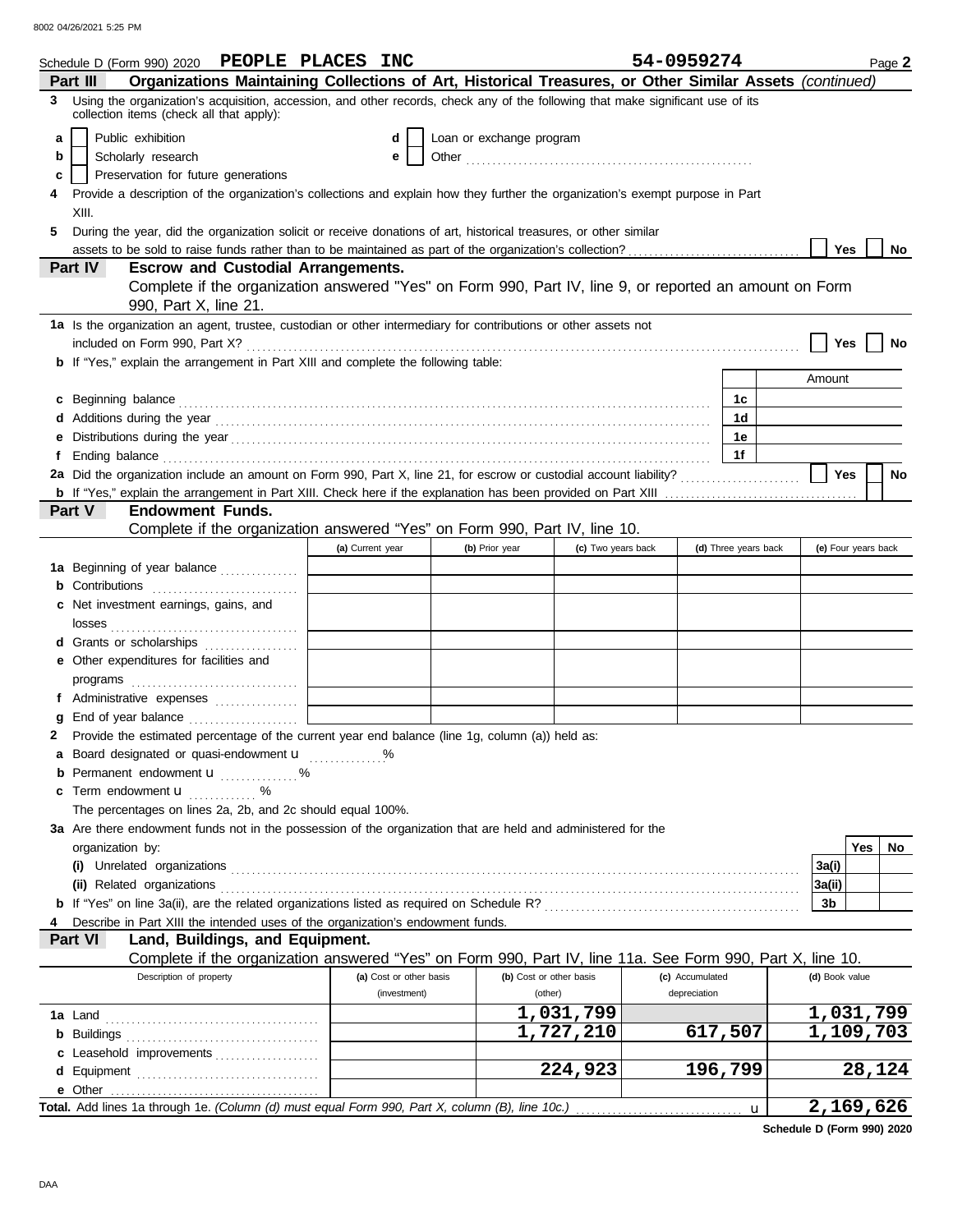|                           | Schedule D (Form 990) 2020 PEOPLE PLACES INC                                                               |                | 54-0959274                       | Page 3         |
|---------------------------|------------------------------------------------------------------------------------------------------------|----------------|----------------------------------|----------------|
| Part VII                  | <b>Investments - Other Securities.</b>                                                                     |                |                                  |                |
|                           | Complete if the organization answered "Yes" on Form 990, Part IV, line 11b. See Form 990, Part X, line 12. |                |                                  |                |
|                           | (a) Description of security or category                                                                    | (b) Book value | (c) Method of valuation:         |                |
|                           | (including name of security)                                                                               |                | Cost or end-of-year market value |                |
| (1) Financial derivatives |                                                                                                            |                |                                  |                |
|                           |                                                                                                            |                |                                  |                |
| $(3)$ Other               |                                                                                                            |                |                                  |                |
| (A)                       |                                                                                                            |                |                                  |                |
| (B)                       |                                                                                                            |                |                                  |                |
| (C)                       |                                                                                                            |                |                                  |                |
| (D)                       |                                                                                                            |                |                                  |                |
| (E)                       |                                                                                                            |                |                                  |                |
| (F)                       |                                                                                                            |                |                                  |                |
| (G)                       |                                                                                                            |                |                                  |                |
| (H)                       |                                                                                                            |                |                                  |                |
| Part VIII                 | Total. (Column (b) must equal Form 990, Part X, col. (B) line 12.)<br>u<br>Investments - Program Related.  |                |                                  |                |
|                           | Complete if the organization answered "Yes" on Form 990, Part IV, line 11c. See Form 990, Part X, line 13. |                |                                  |                |
|                           | (a) Description of investment                                                                              | (b) Book value | (c) Method of valuation:         |                |
|                           |                                                                                                            |                | Cost or end-of-year market value |                |
| (1)                       |                                                                                                            |                |                                  |                |
| (2)                       |                                                                                                            |                |                                  |                |
| (3)                       |                                                                                                            |                |                                  |                |
| (4)                       |                                                                                                            |                |                                  |                |
| (5)                       |                                                                                                            |                |                                  |                |
| (6)                       |                                                                                                            |                |                                  |                |
| (7)                       |                                                                                                            |                |                                  |                |
| (8)                       |                                                                                                            |                |                                  |                |
| (9)                       |                                                                                                            |                |                                  |                |
|                           | Total. (Column (b) must equal Form 990, Part X, col. (B) line 13.)<br>. <b>. u</b>                         |                |                                  |                |
| Part IX                   | <b>Other Assets.</b>                                                                                       |                |                                  |                |
|                           | Complete if the organization answered "Yes" on Form 990, Part IV, line 11d. See Form 990, Part X, line 15. |                |                                  |                |
|                           | (a) Description                                                                                            |                |                                  | (b) Book value |
| (1)                       |                                                                                                            |                |                                  |                |
| (2)                       |                                                                                                            |                |                                  |                |
| (3)                       |                                                                                                            |                |                                  |                |
| (4)                       |                                                                                                            |                |                                  |                |
| (5)                       |                                                                                                            |                |                                  |                |
| (6)<br>(7)                |                                                                                                            |                |                                  |                |
| (8)                       |                                                                                                            |                |                                  |                |
| (9)                       |                                                                                                            |                |                                  |                |
|                           | Total. (Column (b) must equal Form 990, Part X, col. (B) line 15.)                                         |                | u                                |                |
| Part X                    | Other Liabilities.                                                                                         |                |                                  |                |
|                           | Complete if the organization answered "Yes" on Form 990, Part IV, line 11e or 11f. See Form 990, Part X,   |                |                                  |                |
|                           | line $25$ .                                                                                                |                |                                  |                |
| 1.                        | (a) Description of liability                                                                               |                |                                  | (b) Book value |
| (1)                       | Federal income taxes                                                                                       |                |                                  |                |
| (2)                       |                                                                                                            |                |                                  |                |
| (3)                       |                                                                                                            |                |                                  |                |
| (4)                       |                                                                                                            |                |                                  |                |
| (5)                       |                                                                                                            |                |                                  |                |
| (6)                       |                                                                                                            |                |                                  |                |
| (7)                       |                                                                                                            |                |                                  |                |
| (8)                       |                                                                                                            |                |                                  |                |
| (9)                       |                                                                                                            |                |                                  |                |
|                           | Total. (Column (b) must equal Form 990, Part X, col. (B) line 25.)                                         |                | $\mathbf u$                      |                |

Liability for uncertain tax positions. In Part XIII, provide the text of the footnote to the organization's financial statements that reports the **2.**

organization's liability for uncertain tax positions under FASB ASC 740. Check here if the text of the footnote has been provided in Part XIII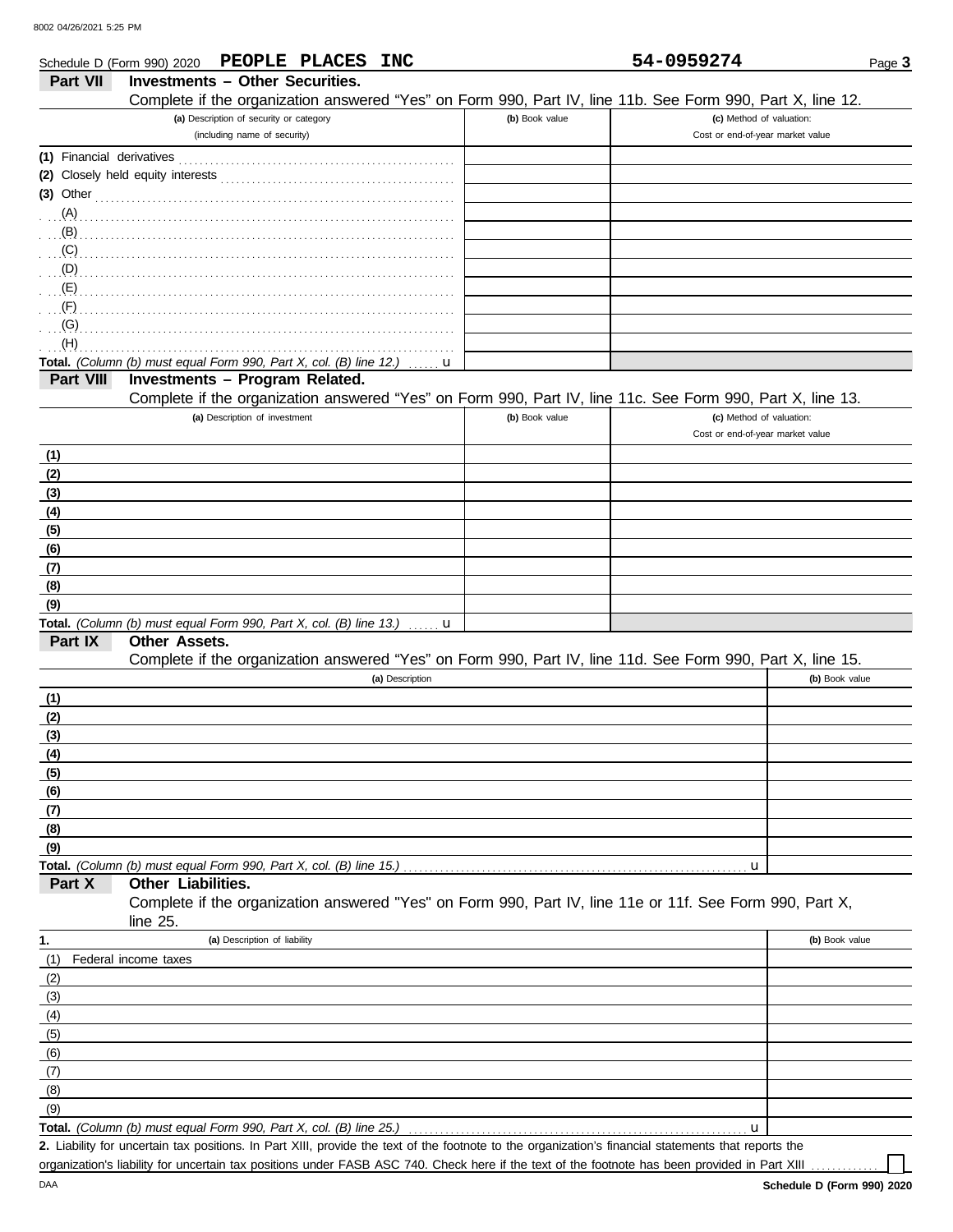|    | Schedule D (Form 990) 2020 PEOPLE PLACES INC                                                                                                                                                                                   |                | 54-0959274 |              | Page 4    |
|----|--------------------------------------------------------------------------------------------------------------------------------------------------------------------------------------------------------------------------------|----------------|------------|--------------|-----------|
|    | Reconciliation of Revenue per Audited Financial Statements With Revenue per Return.<br>Part XI                                                                                                                                 |                |            |              |           |
|    | Complete if the organization answered "Yes" on Form 990, Part IV, line 12a.                                                                                                                                                    |                |            |              |           |
| 1. |                                                                                                                                                                                                                                |                |            | $\mathbf{1}$ | 6,524,387 |
| 2  | Amounts included on line 1 but not on Form 990, Part VIII, line 12:                                                                                                                                                            |                |            |              |           |
|    |                                                                                                                                                                                                                                | 2a             | 166,195    |              |           |
|    |                                                                                                                                                                                                                                | 2 <sub>b</sub> |            |              |           |
|    |                                                                                                                                                                                                                                | 2c             |            |              |           |
|    |                                                                                                                                                                                                                                | 2d             |            |              |           |
| е  | Add lines 2a through 2d [11] Annual Material Material Material Material Material Material Material Material Material Material Material Material Material Material Material Material Material Material Material Material Materi |                |            | 2e           | 166,195   |
| 3  |                                                                                                                                                                                                                                |                |            | $\mathbf{3}$ | 6,358,192 |
| 4  | Amounts included on Form 990, Part VIII, line 12, but not on line 1:                                                                                                                                                           |                |            |              |           |
|    |                                                                                                                                                                                                                                | 4a             | 22,587     |              |           |
|    |                                                                                                                                                                                                                                | 4b             |            |              |           |
|    | c Add lines 4a and 4b                                                                                                                                                                                                          |                |            | 4с           | 22,587    |
| 5  |                                                                                                                                                                                                                                |                |            | 5            | 6,380,779 |
|    | Reconciliation of Expenses per Audited Financial Statements With Expenses per Return.<br>Part XII                                                                                                                              |                |            |              |           |
|    | Complete if the organization answered "Yes" on Form 990, Part IV, line 12a.                                                                                                                                                    |                |            |              |           |
| 1. |                                                                                                                                                                                                                                |                |            | $\mathbf{1}$ | 6,169,217 |
| 2  | Amounts included on line 1 but not on Form 990, Part IX, line 25:                                                                                                                                                              |                |            |              |           |
|    |                                                                                                                                                                                                                                | 2a             |            |              |           |
|    |                                                                                                                                                                                                                                | 2 <sub>b</sub> |            |              |           |
|    |                                                                                                                                                                                                                                | 2c             |            |              |           |
|    |                                                                                                                                                                                                                                | 2d             |            |              |           |
| 3  |                                                                                                                                                                                                                                |                |            | 2e<br>3      | 6,169,217 |
| 4  | Amounts included on Form 990, Part IX, line 25, but not on line 1:                                                                                                                                                             |                |            |              |           |
|    |                                                                                                                                                                                                                                |                |            |              |           |
|    |                                                                                                                                                                                                                                |                |            |              |           |
|    |                                                                                                                                                                                                                                | 4a             | 22,587     |              |           |
|    |                                                                                                                                                                                                                                | 4b             |            |              |           |
|    | c Add lines 4a and 4b                                                                                                                                                                                                          |                |            | 4с<br>5      | 22,587    |
|    |                                                                                                                                                                                                                                |                |            |              | 6,191,804 |
|    | Part XIII Supplemental Information.                                                                                                                                                                                            |                |            |              |           |
|    | Provide the descriptions required for Part II, lines 3, 5, and 9; Part III, lines 1a and 4; Part IV, lines 1b and 2b; Part V, line 4; Part X, line                                                                             |                |            |              |           |
|    | 2; Part XI, lines 2d and 4b; and Part XII, lines 2d and 4b. Also complete this part to provide any additional information.                                                                                                     |                |            |              |           |
|    |                                                                                                                                                                                                                                |                |            |              |           |
|    |                                                                                                                                                                                                                                |                |            |              |           |
|    |                                                                                                                                                                                                                                |                |            |              |           |
|    |                                                                                                                                                                                                                                |                |            |              |           |
|    |                                                                                                                                                                                                                                |                |            |              |           |
|    |                                                                                                                                                                                                                                |                |            |              |           |
|    |                                                                                                                                                                                                                                |                |            |              |           |
|    |                                                                                                                                                                                                                                |                |            |              |           |
|    |                                                                                                                                                                                                                                |                |            |              |           |
|    |                                                                                                                                                                                                                                |                |            |              |           |
|    |                                                                                                                                                                                                                                |                |            |              |           |
|    |                                                                                                                                                                                                                                |                |            |              |           |
|    |                                                                                                                                                                                                                                |                |            |              |           |
|    |                                                                                                                                                                                                                                |                |            |              |           |
|    |                                                                                                                                                                                                                                |                |            |              |           |
|    |                                                                                                                                                                                                                                |                |            |              |           |
|    |                                                                                                                                                                                                                                |                |            |              |           |
|    |                                                                                                                                                                                                                                |                |            |              |           |
|    |                                                                                                                                                                                                                                |                |            |              |           |
|    |                                                                                                                                                                                                                                |                |            |              |           |
|    |                                                                                                                                                                                                                                |                |            |              |           |
|    |                                                                                                                                                                                                                                |                |            |              |           |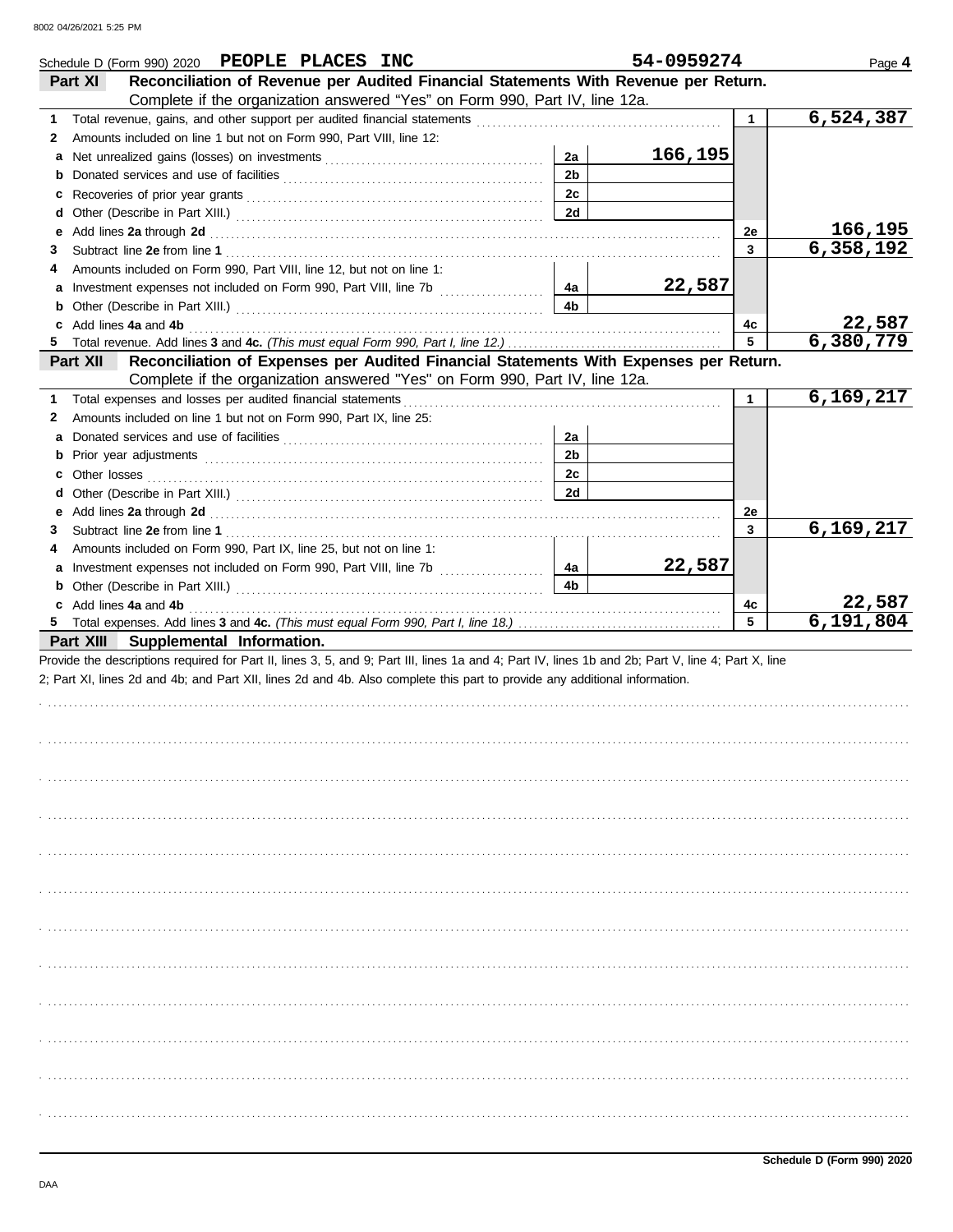| Schedule D (Form 990) 2020                     | PEOPLE PLACES INC |  |  | 54-0959274 | Page 5 |
|------------------------------------------------|-------------------|--|--|------------|--------|
| Part XIII Supplemental Information (continued) |                   |  |  |            |        |
|                                                |                   |  |  |            |        |
|                                                |                   |  |  |            |        |
|                                                |                   |  |  |            |        |
|                                                |                   |  |  |            |        |
|                                                |                   |  |  |            |        |
|                                                |                   |  |  |            |        |
|                                                |                   |  |  |            |        |
|                                                |                   |  |  |            |        |
|                                                |                   |  |  |            |        |
|                                                |                   |  |  |            |        |
|                                                |                   |  |  |            |        |
|                                                |                   |  |  |            |        |
|                                                |                   |  |  |            |        |
|                                                |                   |  |  |            |        |
|                                                |                   |  |  |            |        |
|                                                |                   |  |  |            |        |
|                                                |                   |  |  |            |        |
|                                                |                   |  |  |            |        |
|                                                |                   |  |  |            |        |
|                                                |                   |  |  |            |        |
|                                                |                   |  |  |            |        |
|                                                |                   |  |  |            |        |
|                                                |                   |  |  |            |        |
|                                                |                   |  |  |            |        |
|                                                |                   |  |  |            |        |
|                                                |                   |  |  |            |        |
|                                                |                   |  |  |            |        |
|                                                |                   |  |  |            |        |
|                                                |                   |  |  |            |        |
|                                                |                   |  |  |            |        |
|                                                |                   |  |  |            |        |
|                                                |                   |  |  |            |        |
|                                                |                   |  |  |            |        |
|                                                |                   |  |  |            |        |
|                                                |                   |  |  |            |        |
|                                                |                   |  |  |            |        |
|                                                |                   |  |  |            |        |
|                                                |                   |  |  |            |        |
|                                                |                   |  |  |            |        |
|                                                |                   |  |  |            |        |
|                                                |                   |  |  |            |        |
|                                                |                   |  |  |            |        |
|                                                |                   |  |  |            |        |
|                                                |                   |  |  |            |        |
|                                                |                   |  |  |            |        |
|                                                |                   |  |  |            |        |
|                                                |                   |  |  |            |        |
|                                                |                   |  |  |            |        |
|                                                |                   |  |  |            |        |
|                                                |                   |  |  |            |        |
|                                                |                   |  |  |            |        |
|                                                |                   |  |  |            |        |
|                                                |                   |  |  |            |        |
|                                                |                   |  |  |            |        |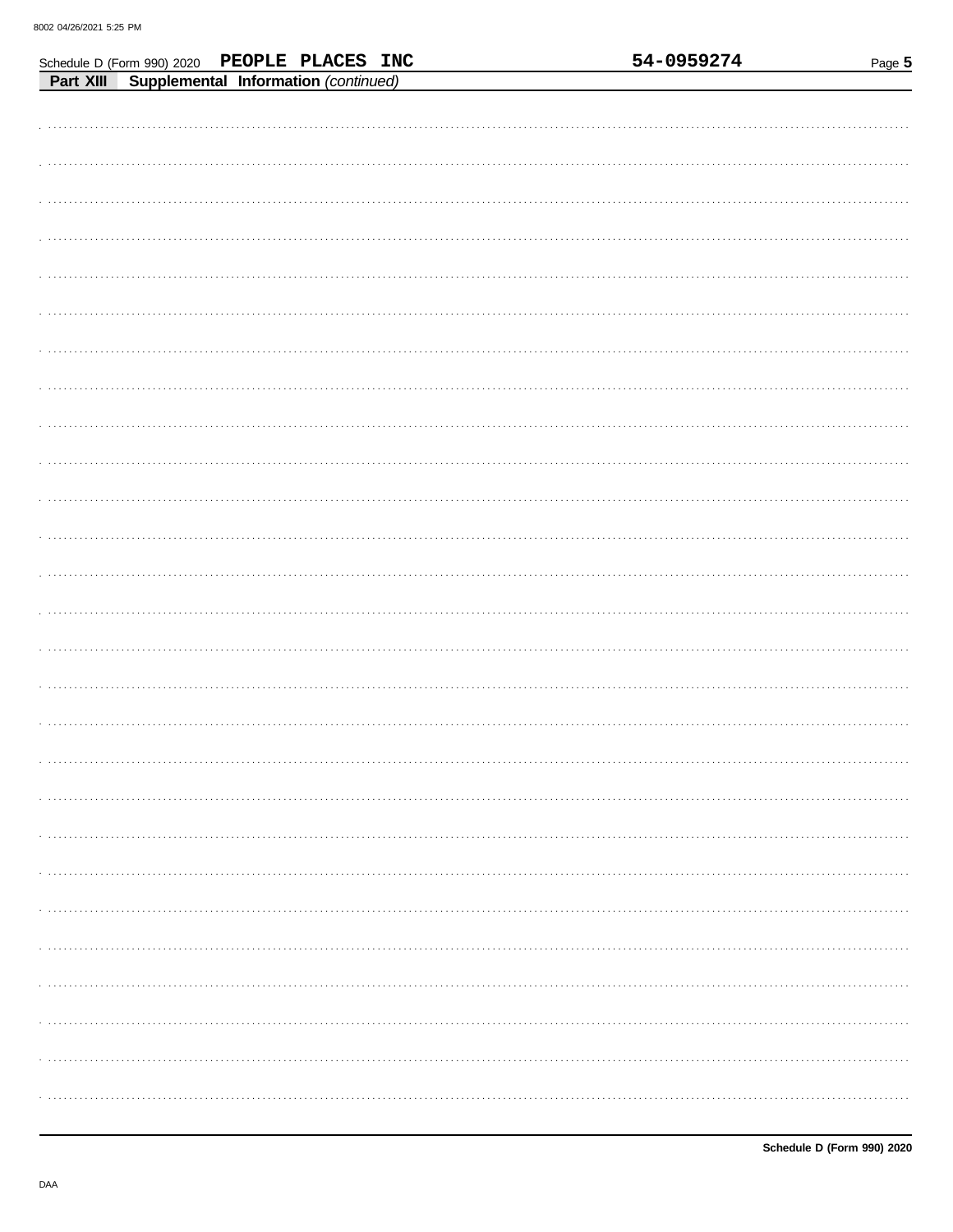| <b>Schools</b><br><b>SCHEDULE E</b><br>u Complete if the organization answered "Yes" on Form 990,<br>(Form 990 or 990-EZ)<br>Part IV, line 13, or Form 990-EZ, Part VI, line 48. |                                                        |                                                                                                                                                                                                                                                                                                                                                                                                                                                                                                                                                                                                                                                                      | OMB No. 1545-0047                            |                                            |                 |           |
|----------------------------------------------------------------------------------------------------------------------------------------------------------------------------------|--------------------------------------------------------|----------------------------------------------------------------------------------------------------------------------------------------------------------------------------------------------------------------------------------------------------------------------------------------------------------------------------------------------------------------------------------------------------------------------------------------------------------------------------------------------------------------------------------------------------------------------------------------------------------------------------------------------------------------------|----------------------------------------------|--------------------------------------------|-----------------|-----------|
|                                                                                                                                                                                  | Department of the Treasury<br>Internal Revenue Service | u Attach to Form 990 or Form 990-EZ.<br>u Go to www.irs.gov/Form990 for the latest information.                                                                                                                                                                                                                                                                                                                                                                                                                                                                                                                                                                      |                                              | <b>Open to Public</b><br><b>Inspection</b> |                 |           |
|                                                                                                                                                                                  | Name of the organization                               | PEOPLE PLACES INC                                                                                                                                                                                                                                                                                                                                                                                                                                                                                                                                                                                                                                                    | Employer identification number<br>54-0959274 |                                            |                 |           |
|                                                                                                                                                                                  | Part I                                                 |                                                                                                                                                                                                                                                                                                                                                                                                                                                                                                                                                                                                                                                                      |                                              |                                            |                 |           |
| 1                                                                                                                                                                                |                                                        | Does the organization have a racially nondiscriminatory policy toward students by statement in its charter,                                                                                                                                                                                                                                                                                                                                                                                                                                                                                                                                                          |                                              | $\mathbf 1$                                | <b>YES</b><br>X | <b>NO</b> |
| $\mathbf{2}$                                                                                                                                                                     |                                                        | Does the organization include a statement of its racially nondiscriminatory policy toward students in all its brochures,<br>catalogues, and other written communications with the public dealing with student admissions, programs, and scholarships?                                                                                                                                                                                                                                                                                                                                                                                                                |                                              | $\mathbf{2}$                               | X               |           |
| 3                                                                                                                                                                                |                                                        | Has the organization publicized its racially nondiscriminatory policy on its primary publicly accessible Internet<br>homepage at all times during its taxable year in a manner reasonably expected to be noticed by visitors to the<br>homepage, or through newspaper or broadcast media during the period of solicitation for students, or during the<br>registration period if it has no solicitation program, in a way that makes the policy known to all parts of the general<br>community it serves? If "Yes," please describe. If "No," please explain. If you need more space, use Part II<br>ALL EMPLOYMENT NOTICES, PUBLICATIONS OR OTHER NEWSPAPER ADS FOR |                                              | 3                                          | X               |           |
|                                                                                                                                                                                  |                                                        | TRAINING DO COMPLY.                                                                                                                                                                                                                                                                                                                                                                                                                                                                                                                                                                                                                                                  |                                              |                                            |                 |           |
| 4                                                                                                                                                                                |                                                        | Does the organization maintain the following?                                                                                                                                                                                                                                                                                                                                                                                                                                                                                                                                                                                                                        |                                              |                                            | X               |           |
| a<br>b                                                                                                                                                                           |                                                        | Records documenting that scholarships and other financial assistance are awarded on a racially                                                                                                                                                                                                                                                                                                                                                                                                                                                                                                                                                                       |                                              | 4a<br>4b                                   | X               |           |
| C                                                                                                                                                                                |                                                        | Copies of all catalogues, brochures, announcements, and other written communications to the public dealing                                                                                                                                                                                                                                                                                                                                                                                                                                                                                                                                                           |                                              |                                            |                 |           |
| d                                                                                                                                                                                |                                                        |                                                                                                                                                                                                                                                                                                                                                                                                                                                                                                                                                                                                                                                                      |                                              | 4c<br>4d                                   | х<br>X          |           |
|                                                                                                                                                                                  |                                                        | If you answered "No" to any of the above, please explain. If you need more space, use Part II.                                                                                                                                                                                                                                                                                                                                                                                                                                                                                                                                                                       |                                              |                                            |                 |           |
| 5<br>a                                                                                                                                                                           |                                                        | Does the organization discriminate by race in any way with respect to:                                                                                                                                                                                                                                                                                                                                                                                                                                                                                                                                                                                               |                                              | 5a                                         |                 | x         |
|                                                                                                                                                                                  |                                                        |                                                                                                                                                                                                                                                                                                                                                                                                                                                                                                                                                                                                                                                                      |                                              | 5b                                         |                 | x         |
| c                                                                                                                                                                                |                                                        |                                                                                                                                                                                                                                                                                                                                                                                                                                                                                                                                                                                                                                                                      |                                              | 5c                                         |                 | x         |
| d                                                                                                                                                                                |                                                        |                                                                                                                                                                                                                                                                                                                                                                                                                                                                                                                                                                                                                                                                      |                                              | 5d                                         |                 | x         |
| е                                                                                                                                                                                |                                                        |                                                                                                                                                                                                                                                                                                                                                                                                                                                                                                                                                                                                                                                                      |                                              | 5e                                         |                 | X         |
| f                                                                                                                                                                                |                                                        |                                                                                                                                                                                                                                                                                                                                                                                                                                                                                                                                                                                                                                                                      |                                              | 5f                                         |                 | X         |
| g                                                                                                                                                                                |                                                        |                                                                                                                                                                                                                                                                                                                                                                                                                                                                                                                                                                                                                                                                      |                                              | 5g                                         |                 | X         |
| h.                                                                                                                                                                               | Other extracurricular activities?                      | If you answered "Yes" to any of the above, please explain. If you need more space, use Part II.                                                                                                                                                                                                                                                                                                                                                                                                                                                                                                                                                                      |                                              | 5h                                         |                 | x         |
|                                                                                                                                                                                  |                                                        |                                                                                                                                                                                                                                                                                                                                                                                                                                                                                                                                                                                                                                                                      |                                              |                                            |                 |           |
| 6а                                                                                                                                                                               |                                                        |                                                                                                                                                                                                                                                                                                                                                                                                                                                                                                                                                                                                                                                                      |                                              | 6а                                         |                 | X         |
| b                                                                                                                                                                                |                                                        |                                                                                                                                                                                                                                                                                                                                                                                                                                                                                                                                                                                                                                                                      |                                              | 6b                                         |                 | X         |
| 7                                                                                                                                                                                |                                                        | If you answered "Yes" on either line 6a or line 6b, explain on Part II.<br>Does the organization certify that it has complied with the applicable requirements of sections 4.01 through                                                                                                                                                                                                                                                                                                                                                                                                                                                                              |                                              | $\overline{7}$                             | x               |           |

**For Paperwork Reduction Act Notice, see the Instructions for Form 990 or Form 990-EZ.**

**Schedule E (Form 990 or 990-EZ) 2020**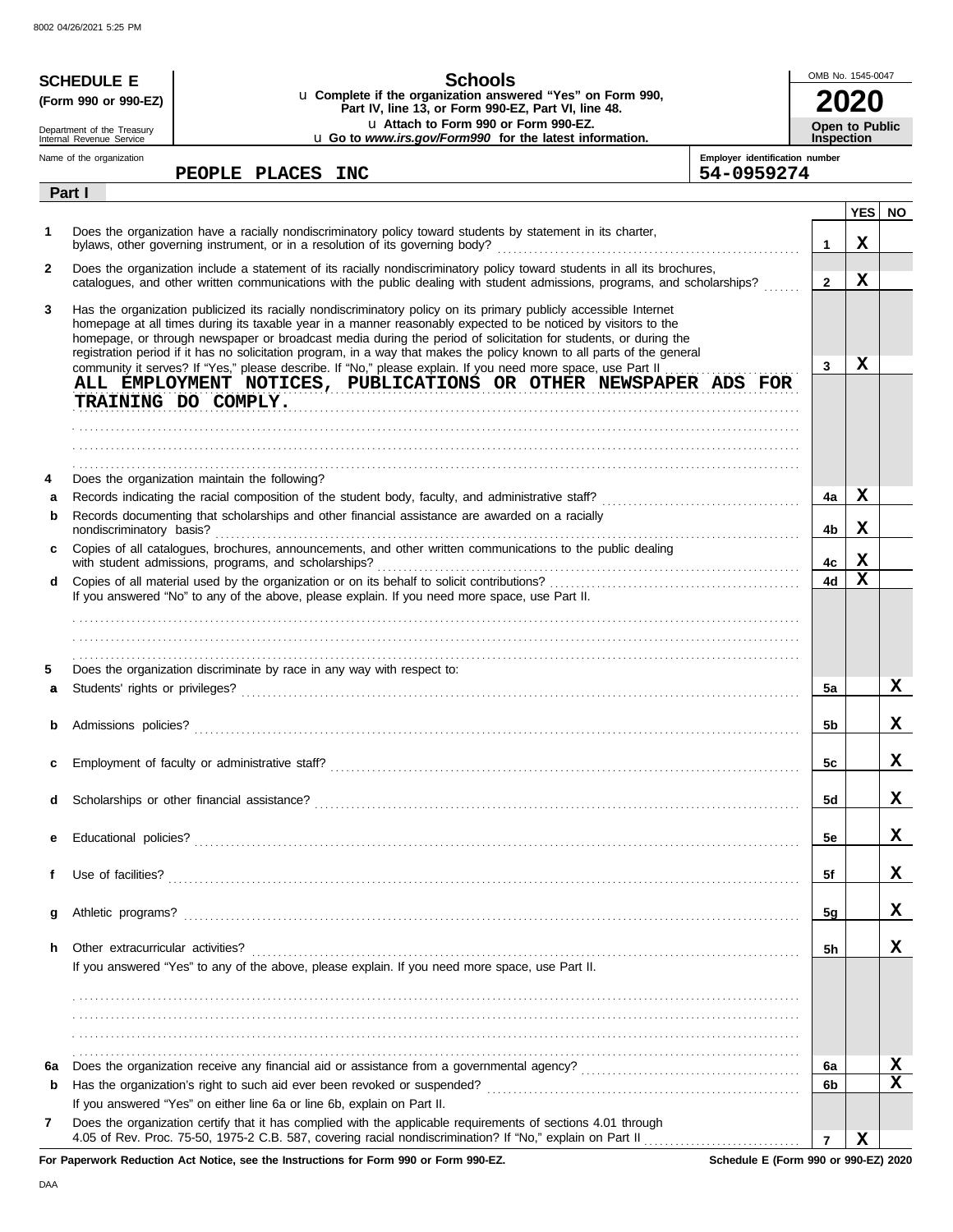|         | Schedule E (Form 990 or 990-EZ) 2020                                         |  | PEOPLE PLACES INC |                                                                                                       | 54-0959274 | Page 2 |
|---------|------------------------------------------------------------------------------|--|-------------------|-------------------------------------------------------------------------------------------------------|------------|--------|
| Part II | applicable. Also provide any other additional information. See instructions. |  |                   | Supplemental Information. Provide the explanations required by Part I, lines 3, 4d, 5h, 6b, and 7, as |            |        |
|         |                                                                              |  |                   |                                                                                                       |            |        |
|         |                                                                              |  |                   |                                                                                                       |            |        |
|         |                                                                              |  |                   |                                                                                                       |            |        |
|         |                                                                              |  |                   |                                                                                                       |            |        |
|         |                                                                              |  |                   |                                                                                                       |            |        |
|         |                                                                              |  |                   |                                                                                                       |            |        |
|         |                                                                              |  |                   |                                                                                                       |            |        |
|         |                                                                              |  |                   |                                                                                                       |            |        |
|         |                                                                              |  |                   |                                                                                                       |            |        |
|         |                                                                              |  |                   |                                                                                                       |            |        |
|         |                                                                              |  |                   |                                                                                                       |            |        |
|         |                                                                              |  |                   |                                                                                                       |            |        |
|         |                                                                              |  |                   |                                                                                                       |            |        |
|         |                                                                              |  |                   |                                                                                                       |            |        |
|         |                                                                              |  |                   |                                                                                                       |            |        |
|         |                                                                              |  |                   |                                                                                                       |            |        |
|         |                                                                              |  |                   |                                                                                                       |            |        |
|         |                                                                              |  |                   |                                                                                                       |            |        |
|         |                                                                              |  |                   |                                                                                                       |            |        |
|         |                                                                              |  |                   |                                                                                                       |            |        |
|         |                                                                              |  |                   |                                                                                                       |            |        |
|         |                                                                              |  |                   |                                                                                                       |            |        |
|         |                                                                              |  |                   |                                                                                                       |            |        |
|         |                                                                              |  |                   |                                                                                                       |            |        |
|         |                                                                              |  |                   |                                                                                                       |            |        |
|         |                                                                              |  |                   |                                                                                                       |            |        |
|         |                                                                              |  |                   |                                                                                                       |            |        |
|         |                                                                              |  |                   |                                                                                                       |            |        |
|         |                                                                              |  |                   |                                                                                                       |            |        |
|         |                                                                              |  |                   |                                                                                                       |            |        |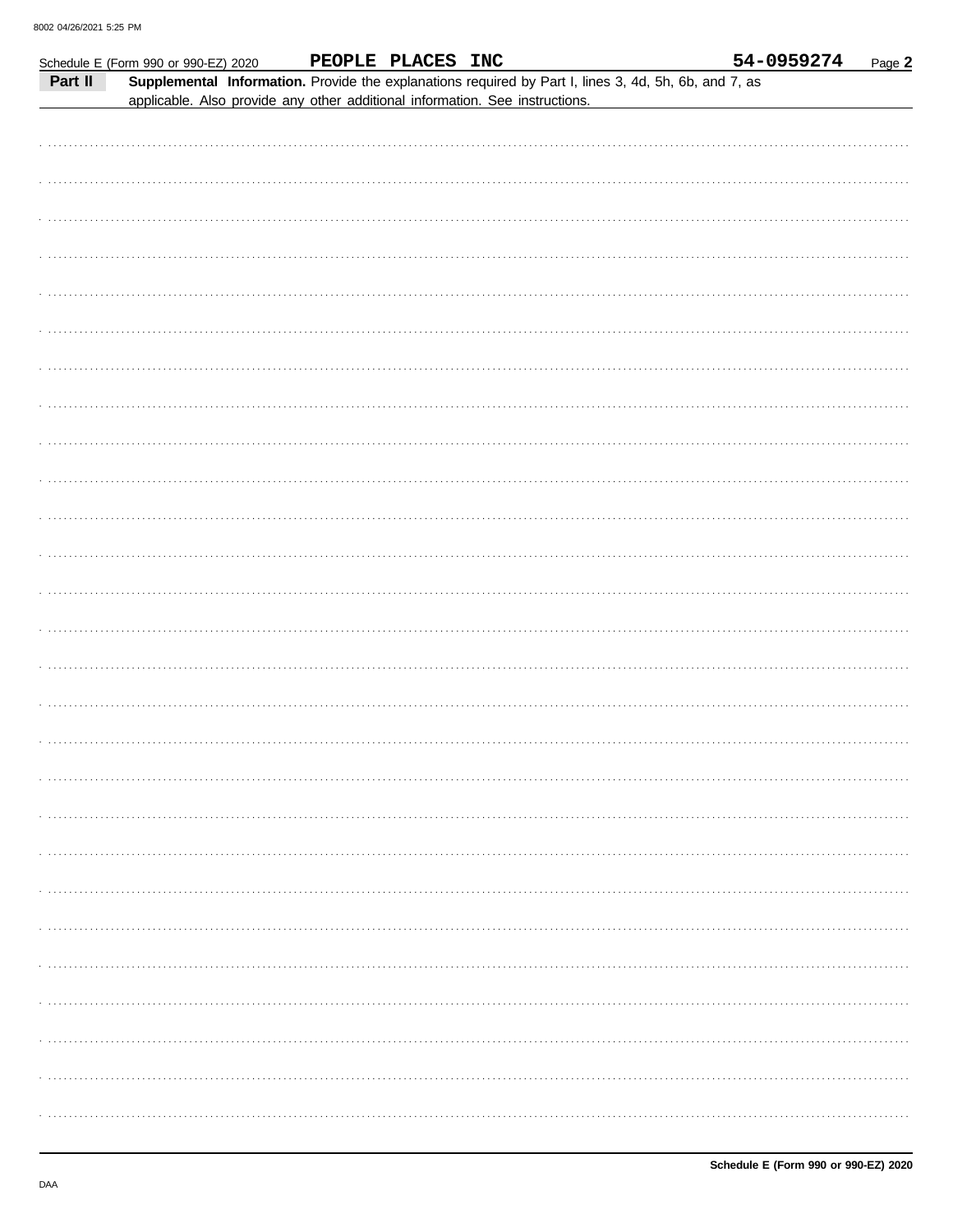8002 04/26/2021 5:25 PM

| <b>SCHEDULE J</b>                       |                                                                                                                                                     | <b>Compensation Information</b>                                                                                      | OMB No. 1545-0047          |                   |    |  |
|-----------------------------------------|-----------------------------------------------------------------------------------------------------------------------------------------------------|----------------------------------------------------------------------------------------------------------------------|----------------------------|-------------------|----|--|
| (Form 990)                              |                                                                                                                                                     | For certain Officers, Directors, Trustees, Key Employees, and Highest                                                |                            | <b>2020</b>       |    |  |
|                                         |                                                                                                                                                     | <b>Compensated Employees</b><br>u Complete if the organization answered "Yes" on Form 990, Part IV, line 23.         |                            |                   |    |  |
| Department of the Treasury              |                                                                                                                                                     | u Attach to Form 990.                                                                                                | Open to Public             |                   |    |  |
| Internal Revenue Service                |                                                                                                                                                     | uGo to www.irs.gov/Form990 for instructions and the latest information.                                              |                            | <b>Inspection</b> |    |  |
| Name of the organization                | PEOPLE PLACES INC                                                                                                                                   | Employer identification number<br>54-0959274                                                                         |                            |                   |    |  |
| Part I                                  | Questions Regarding Compensation                                                                                                                    |                                                                                                                      |                            |                   |    |  |
|                                         |                                                                                                                                                     |                                                                                                                      |                            | Yes               | No |  |
|                                         |                                                                                                                                                     | 1a Check the appropriate box(es) if the organization provided any of the following to or for a person listed on Form |                            |                   |    |  |
|                                         |                                                                                                                                                     | 990, Part VII, Section A, line 1a. Complete Part III to provide any relevant information regarding these items.      |                            |                   |    |  |
| First-class or charter travel           |                                                                                                                                                     | Housing allowance or residence for personal use                                                                      |                            |                   |    |  |
| Travel for companions                   |                                                                                                                                                     | Payments for business use of personal residence                                                                      |                            |                   |    |  |
|                                         | Tax indemnification and gross-up payments                                                                                                           | Health or social club dues or initiation fees                                                                        |                            |                   |    |  |
| Discretionary spending account          |                                                                                                                                                     | Personal services (such as maid, chauffeur, chef)                                                                    |                            |                   |    |  |
|                                         |                                                                                                                                                     | <b>b</b> If any of the boxes on line 1a are checked, did the organization follow a written policy regarding payment  |                            |                   |    |  |
|                                         | or reimbursement or provision of all of the expenses described above? If "No," complete Part III to                                                 |                                                                                                                      |                            |                   |    |  |
|                                         |                                                                                                                                                     | explain explain                                                                                                      | 1b                         |                   |    |  |
|                                         |                                                                                                                                                     |                                                                                                                      |                            |                   |    |  |
| 2                                       | Did the organization require substantiation prior to reimbursing or allowing expenses incurred by all                                               |                                                                                                                      |                            |                   |    |  |
|                                         |                                                                                                                                                     | directors, trustees, and officers, including the CEO/Executive Director, regarding the items checked on line         |                            |                   |    |  |
|                                         |                                                                                                                                                     |                                                                                                                      | 2                          |                   |    |  |
|                                         |                                                                                                                                                     |                                                                                                                      |                            |                   |    |  |
| 3                                       | Indicate which, if any, of the following the organization used to establish the compensation of the                                                 |                                                                                                                      |                            |                   |    |  |
|                                         |                                                                                                                                                     | organization's CEO/Executive Director. Check all that apply. Do not check any boxes for methods used by a            |                            |                   |    |  |
|                                         | related organization to establish compensation of the CEO/Executive Director, but explain in Part III.                                              |                                                                                                                      |                            |                   |    |  |
| Compensation committee                  |                                                                                                                                                     | Written employment contract                                                                                          |                            |                   |    |  |
| Form 990 of other organizations         | Independent compensation consultant                                                                                                                 | Compensation survey or study<br>Approval by the board or compensation committee                                      |                            |                   |    |  |
|                                         |                                                                                                                                                     |                                                                                                                      |                            |                   |    |  |
| 4                                       |                                                                                                                                                     | During the year, did any person listed on Form 990, Part VII, Section A, line 1a, with respect to the filing         |                            |                   |    |  |
| organization or a related organization: |                                                                                                                                                     |                                                                                                                      |                            |                   |    |  |
|                                         | a Receive a severance payment or change-of-control payment?                                                                                         |                                                                                                                      | 4a                         |                   | х  |  |
|                                         |                                                                                                                                                     |                                                                                                                      | 4b                         |                   | X  |  |
|                                         |                                                                                                                                                     |                                                                                                                      | 4c                         |                   | X  |  |
|                                         |                                                                                                                                                     | If "Yes" to any of lines 4a-c, list the persons and provide the applicable amounts for each item in Part III.        |                            |                   |    |  |
|                                         |                                                                                                                                                     |                                                                                                                      |                            |                   |    |  |
|                                         | Only section $501(c)(3)$ , $501(c)(4)$ , and $501(c)(29)$ organizations must complete lines $5-9$ .                                                 |                                                                                                                      |                            |                   |    |  |
| 5                                       | For persons listed on Form 990, Part VII, Section A, line 1a, did the organization pay or accrue any<br>compensation contingent on the revenues of: |                                                                                                                      |                            |                   |    |  |
|                                         |                                                                                                                                                     |                                                                                                                      | 5a                         |                   | X  |  |
|                                         |                                                                                                                                                     |                                                                                                                      | 5b                         |                   | X  |  |
|                                         | If "Yes" on line 5a or 5b, describe in Part III.                                                                                                    |                                                                                                                      |                            |                   |    |  |
|                                         |                                                                                                                                                     |                                                                                                                      |                            |                   |    |  |
| 6                                       | For persons listed on Form 990, Part VII, Section A, line 1a, did the organization pay or accrue any                                                |                                                                                                                      |                            |                   |    |  |
|                                         | compensation contingent on the net earnings of:                                                                                                     |                                                                                                                      |                            |                   |    |  |
| a The organization?                     |                                                                                                                                                     |                                                                                                                      | 6a                         |                   | x  |  |
|                                         |                                                                                                                                                     |                                                                                                                      | 6b                         |                   | X  |  |
|                                         | If "Yes" on line 6a or 6b, describe in Part III.                                                                                                    |                                                                                                                      |                            |                   |    |  |
|                                         |                                                                                                                                                     |                                                                                                                      |                            |                   |    |  |
| 7                                       | For persons listed on Form 990, Part VII, Section A, line 1a, did the organization provide any nonfixed                                             |                                                                                                                      |                            |                   | x  |  |
| 8                                       | payments not described on lines 5 and 6? If "Yes," describe in Part III                                                                             | Were any amounts reported on Form 990, Part VII, paid or accrued pursuant to a contract that was subject             | 7                          |                   |    |  |
|                                         | to the initial contract exception described in Regulations section 53.4958-4(a)(3)? If "Yes," describe                                              |                                                                                                                      |                            |                   |    |  |
|                                         |                                                                                                                                                     | $\ $ n Part III $\ $                                                                                                 | 8                          |                   | x  |  |
|                                         |                                                                                                                                                     |                                                                                                                      |                            |                   |    |  |
| 9                                       | If "Yes" on line 8, did the organization also follow the rebuttable presumption procedure described in                                              |                                                                                                                      |                            |                   |    |  |
|                                         |                                                                                                                                                     |                                                                                                                      | 9                          |                   |    |  |
|                                         | For Paperwork Reduction Act Notice, see the Instructions for Form 990.                                                                              |                                                                                                                      | Schedule J (Form 990) 2020 |                   |    |  |

DAA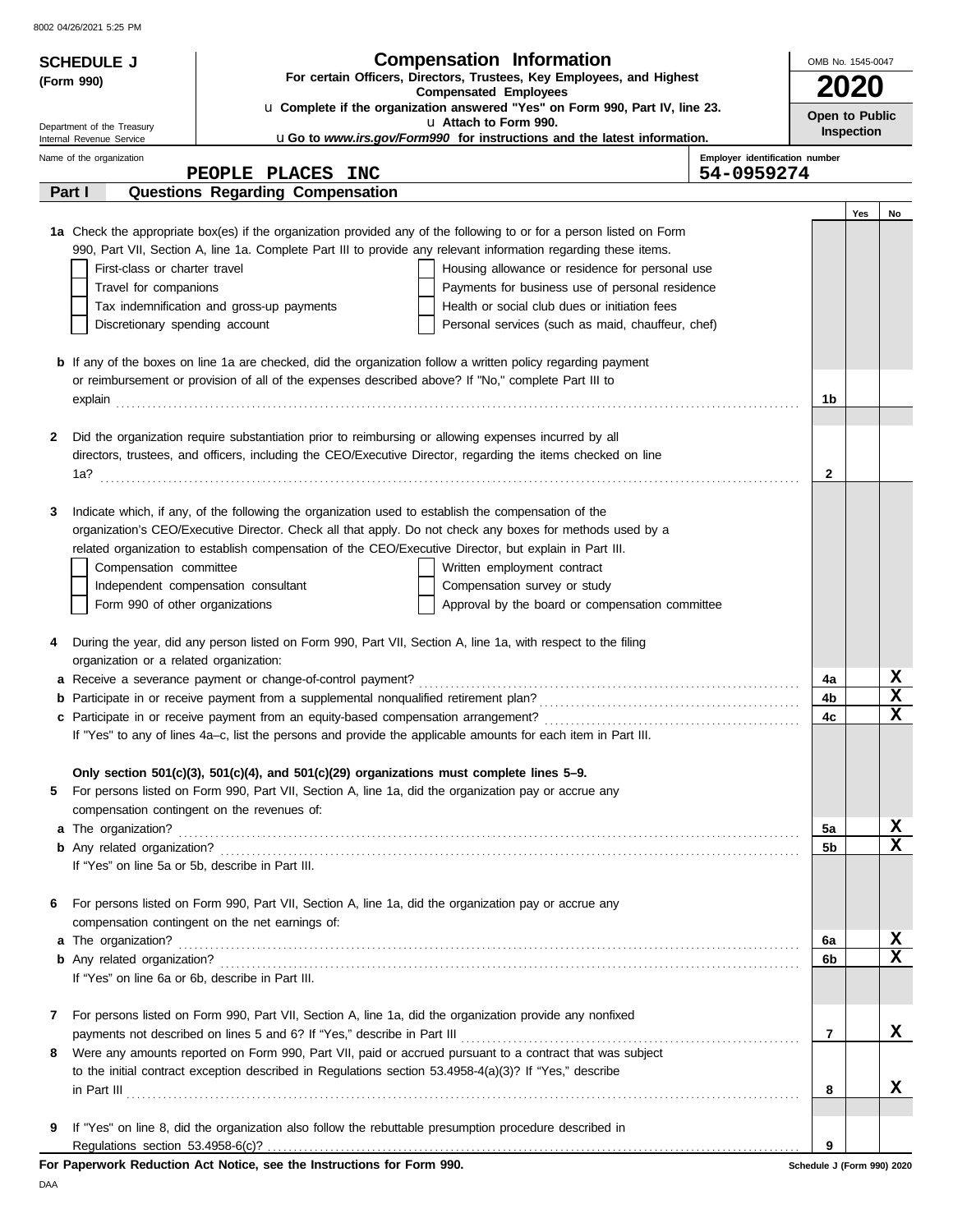### Schedule J (Form 990) 2020 PEOPLE PLACES INC Officers, Directors, Trustees, Key Employees, and Highest Compensated Employees. Use duplicate copies if additional space is needed. Part II

For each individual whose compensation must be reported on Schedule J, report compensation from the organization on row (i) and from related organizations, described in the

instructions, on row (ii). Do not list any individuals that aren't listed on Form 990, Part VII.

Note: The sum of columns (B)(i)-(iii) for each listed individual must equal the total amount of Form 990, Part VII, Section A, line 1a, applicable column (D) and (E) amounts for that individual.

|                                |                          | (B) Breakdown of W-2 and/or 1099-MISC compensation |                                           | (C) Retirement and             | (D) Nontaxable | (E) Total of columns | (F) Compensation                                           |
|--------------------------------|--------------------------|----------------------------------------------------|-------------------------------------------|--------------------------------|----------------|----------------------|------------------------------------------------------------|
| (A) Name and Title             | (i) Base<br>compensation | (ii) Bonus & incentive<br>compensation             | (iii) Other<br>reportable<br>compensation | other deferred<br>compensation | benefits       | $(B)(i)$ - $(D)$     | in column (B) reported<br>as deferred on prior<br>Form 990 |
| NANCY STRANG<br>(i)            | 135,588                  | 0                                                  |                                           | 19,546                         | οI             | 155,134              | $\mathbf 0$                                                |
| 1 EXECUTIVE DIRECTOR           |                          |                                                    |                                           |                                | 0              |                      | 0                                                          |
| MICHAEL BLINN<br>(i)           | 120,551                  | n                                                  |                                           | 14,397                         | 0              | 134,948              | 0                                                          |
| 2 COO/FORMER TREASURER<br>(ii) | 0                        | O                                                  |                                           |                                | 0              |                      | 0                                                          |
|                                |                          |                                                    |                                           |                                |                |                      |                                                            |
|                                |                          |                                                    |                                           |                                |                |                      |                                                            |
|                                |                          |                                                    |                                           |                                |                |                      |                                                            |
| (i)                            |                          |                                                    |                                           |                                |                |                      |                                                            |
|                                |                          |                                                    |                                           |                                |                |                      |                                                            |
| (i)                            |                          |                                                    |                                           |                                |                |                      |                                                            |
| 6                              |                          |                                                    |                                           |                                |                |                      |                                                            |
| $\overline{7}$                 |                          |                                                    |                                           |                                |                |                      |                                                            |
|                                |                          |                                                    |                                           |                                |                |                      |                                                            |
|                                |                          |                                                    |                                           |                                |                |                      |                                                            |
|                                |                          |                                                    |                                           |                                |                |                      |                                                            |
|                                |                          |                                                    |                                           |                                |                |                      |                                                            |
| 10                             |                          |                                                    |                                           |                                |                |                      |                                                            |
|                                |                          |                                                    |                                           |                                |                |                      |                                                            |
| 11                             |                          |                                                    |                                           |                                |                |                      |                                                            |
| 12                             |                          |                                                    |                                           |                                |                |                      |                                                            |
|                                |                          |                                                    |                                           |                                |                |                      |                                                            |
| 13                             |                          |                                                    |                                           |                                |                |                      |                                                            |
| 14                             |                          |                                                    |                                           |                                |                |                      |                                                            |
|                                |                          |                                                    |                                           |                                |                |                      |                                                            |
| 15                             |                          |                                                    |                                           |                                |                |                      |                                                            |
| (ii)                           |                          |                                                    |                                           |                                |                |                      |                                                            |
| 16                             |                          |                                                    |                                           |                                |                |                      |                                                            |

Schedule J (Form 990) 2020

54-0959274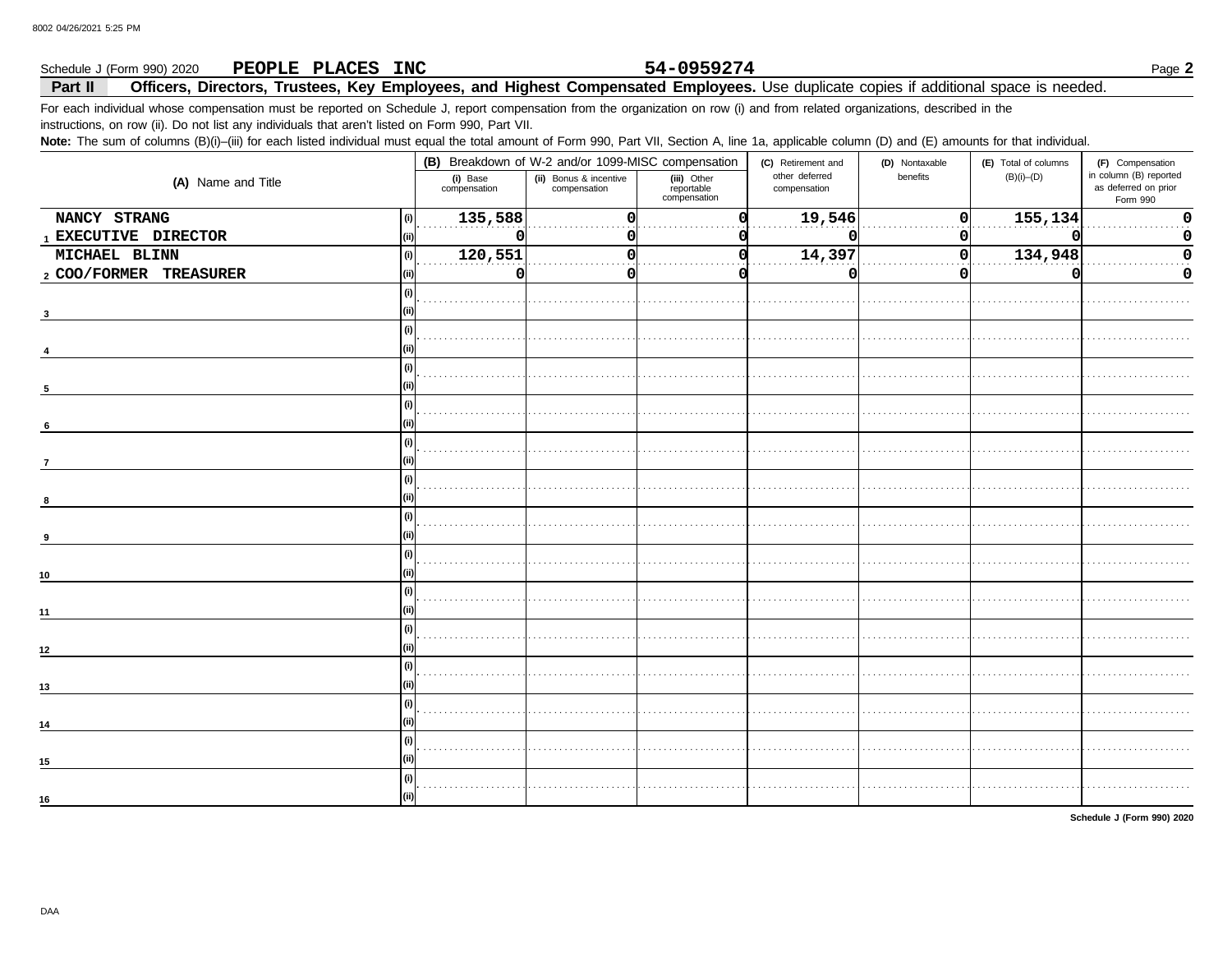|          |                                 |                          | Schedule J (Form 990) 2020 PEOPLE PLACES INC |  | 54-0959274 |                                                                                                                                                                            | Page 3 |
|----------|---------------------------------|--------------------------|----------------------------------------------|--|------------|----------------------------------------------------------------------------------------------------------------------------------------------------------------------------|--------|
| Part III | for any additional information. | Supplemental Information |                                              |  |            | Provide the information, explanation, or descriptions required for Part I, lines 1a, 1b, 3, 4a, 4b, 4c, 5a, 5b, 6a, 6b, 7, and 8, and for Part II. Also complete this part |        |
|          |                                 |                          |                                              |  |            |                                                                                                                                                                            |        |
|          |                                 |                          |                                              |  |            |                                                                                                                                                                            |        |
|          |                                 |                          |                                              |  |            |                                                                                                                                                                            |        |
|          |                                 |                          |                                              |  |            |                                                                                                                                                                            |        |
|          |                                 |                          |                                              |  |            |                                                                                                                                                                            |        |
|          |                                 |                          |                                              |  |            |                                                                                                                                                                            |        |
|          |                                 |                          |                                              |  |            |                                                                                                                                                                            |        |
|          |                                 |                          |                                              |  |            |                                                                                                                                                                            |        |
|          |                                 |                          |                                              |  |            |                                                                                                                                                                            |        |
|          |                                 |                          |                                              |  |            |                                                                                                                                                                            |        |
|          |                                 |                          |                                              |  |            |                                                                                                                                                                            |        |
|          |                                 |                          |                                              |  |            |                                                                                                                                                                            |        |
|          |                                 |                          |                                              |  |            |                                                                                                                                                                            |        |
|          |                                 |                          |                                              |  |            |                                                                                                                                                                            |        |
|          |                                 |                          |                                              |  |            |                                                                                                                                                                            |        |
|          |                                 |                          |                                              |  |            |                                                                                                                                                                            |        |
|          |                                 |                          |                                              |  |            |                                                                                                                                                                            |        |
|          |                                 |                          |                                              |  |            |                                                                                                                                                                            |        |
|          |                                 |                          |                                              |  |            |                                                                                                                                                                            |        |
|          |                                 |                          |                                              |  |            |                                                                                                                                                                            |        |
|          |                                 |                          |                                              |  |            |                                                                                                                                                                            |        |
|          |                                 |                          |                                              |  |            |                                                                                                                                                                            |        |
|          |                                 |                          |                                              |  |            |                                                                                                                                                                            |        |
|          |                                 |                          |                                              |  |            | Schedule J (Form 990) 2020                                                                                                                                                 |        |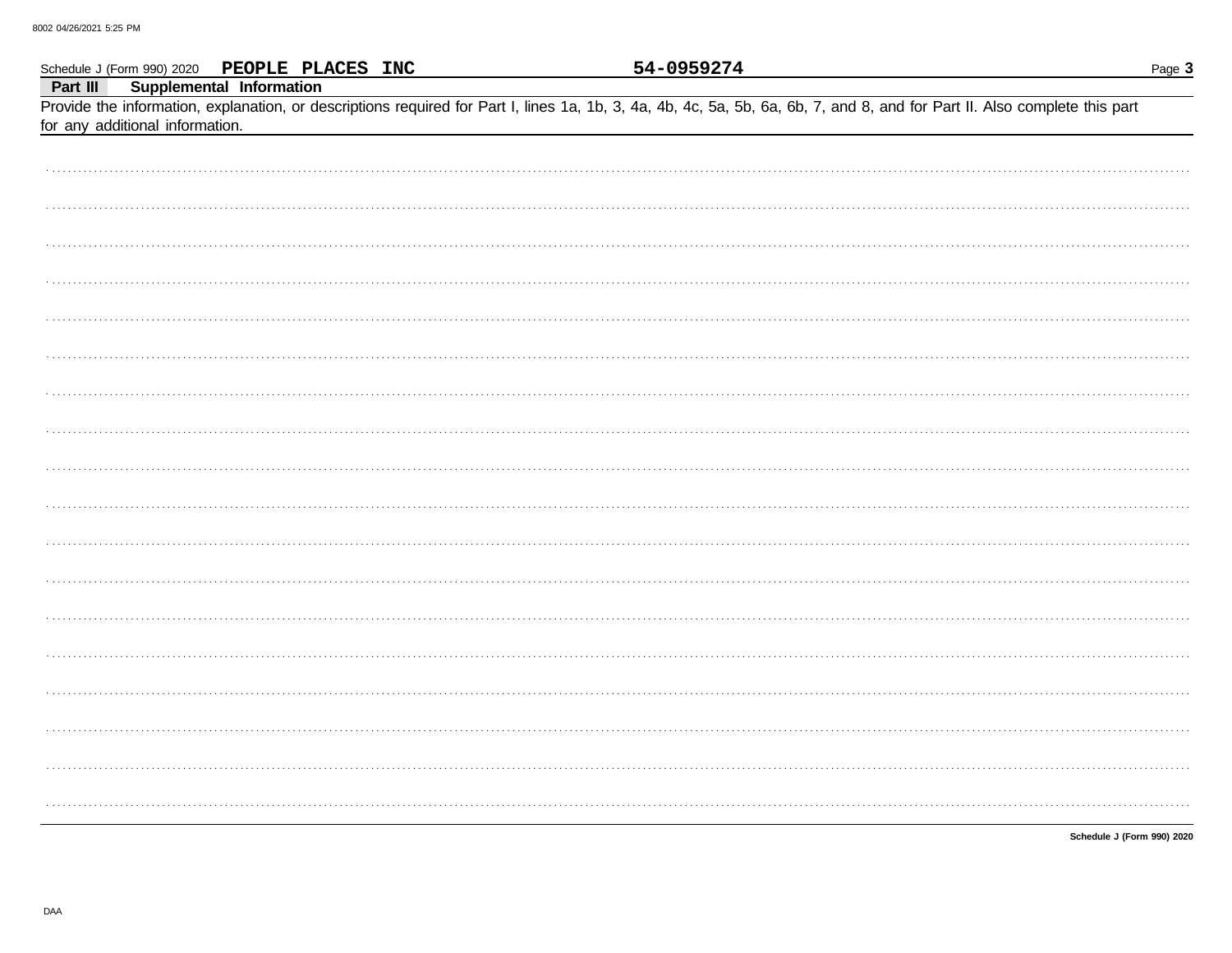8002 04/26/2021 5:25 PM

| <b>SCHEDULE O</b>                                      | Supplemental Information to Form 990 or 990-EZ                                                                                         | OMB No. 1545-0047                          |
|--------------------------------------------------------|----------------------------------------------------------------------------------------------------------------------------------------|--------------------------------------------|
| (Form 990 or 990-EZ)                                   | Complete to provide information for responses to specific questions on<br>Form 990 or 990-EZ or to provide any additional information. | <b>2020</b>                                |
| Department of the Treasury<br>Internal Revenue Service | u Attach to Form 990 or 990-EZ.                                                                                                        | <b>Open to Public</b><br><b>Inspection</b> |
| Name of the organization                               | u Go to www.irs.gov/Form990 for the latest information.                                                                                | Employer identification number             |
|                                                        | PEOPLE PLACES<br><b>INC</b>                                                                                                            | 54-0959274                                 |
|                                                        | FORM 990, PART I, LINE 6                                                                                                               |                                            |
| <b>VOLUNTEERS</b>                                      | THE ORGANIZATION CONSIST SOLELY OF VOLUNTEER MEMBERS<br>OF                                                                             | OF<br>THE                                  |
| BOARD OF DIRECTORS.                                    |                                                                                                                                        |                                            |
|                                                        |                                                                                                                                        |                                            |
|                                                        | FORM 990, PART III, LINE 4D - ALL OTHER ACCOMPLISHMENTS                                                                                |                                            |
|                                                        | OTHER PROGRAMS PROVIDED<br>INCLUDE COMMUNITY BASED FAMILY MENTORING                                                                    | <b>SERVICES,</b>                           |
|                                                        | COUNSELING SERVICES FOR YOUTH AND FAMILIES, AND YOUTH THERAPEUTIC                                                                      | <b>GROUPS.</b>                             |
|                                                        | FORM 990, PART VI, LINE 11B - ORGANIZATION'S PROCESS TO REVIEW FORM 990                                                                |                                            |
|                                                        |                                                                                                                                        |                                            |
|                                                        | REVIEWED BY CHIEF FINANCIAL OFFICER PRIOR TO FILING                                                                                    |                                            |
|                                                        | FORM 990, PART VI, LINE 15A - COMPENSATION PROCESS FOR TOP OFFICIAL                                                                    |                                            |
|                                                        | ALL SALARIES ARE SUBJECT TO BOARD REVIEW AND APPROVAL.                                                                                 |                                            |
| <b>DODM 990</b>                                        | <b>DART</b><br>COVERNING DOCUMENTS<br>T.TNR.<br>- 1 Q<br>- 37 T                                                                        | DISCLOSURE EXPLANATION                     |
|                                                        | AVAILABLE FOR INSPECTION AT BUSINESS ADDRESS.                                                                                          |                                            |
|                                                        |                                                                                                                                        |                                            |
|                                                        |                                                                                                                                        |                                            |
|                                                        |                                                                                                                                        |                                            |
|                                                        |                                                                                                                                        |                                            |
|                                                        |                                                                                                                                        |                                            |
|                                                        |                                                                                                                                        |                                            |
|                                                        |                                                                                                                                        |                                            |
|                                                        |                                                                                                                                        |                                            |
|                                                        |                                                                                                                                        |                                            |
|                                                        |                                                                                                                                        |                                            |
|                                                        |                                                                                                                                        |                                            |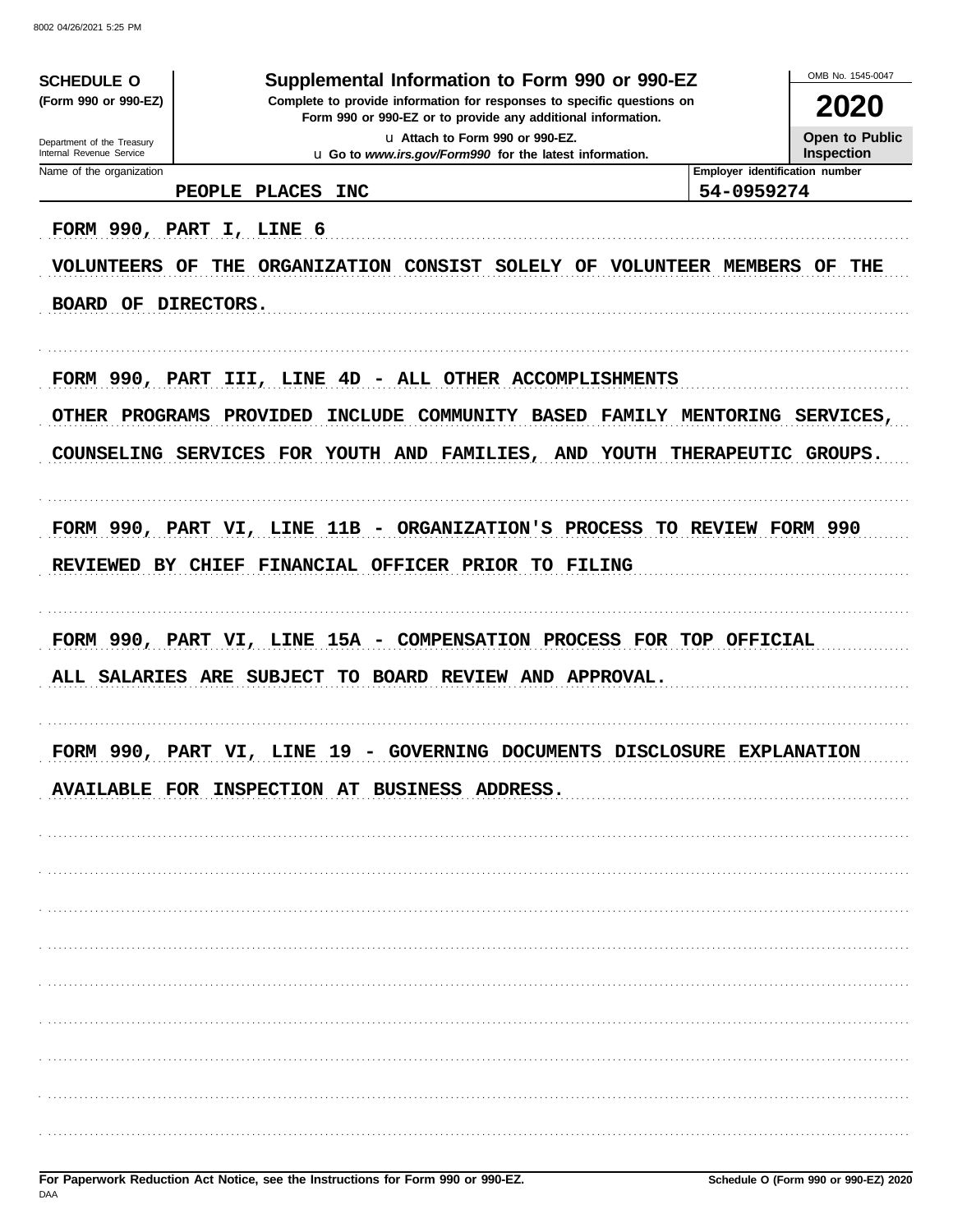8002 04/26/2021 5:25 PM

|     | Form 4562<br>Department of the Treasury                     |                                                                                                                                                                                                                                    |                                                                                  | OMB No. 1545-0172<br>Attachment<br>179 |                 |                  |                         |                                     |
|-----|-------------------------------------------------------------|------------------------------------------------------------------------------------------------------------------------------------------------------------------------------------------------------------------------------------|----------------------------------------------------------------------------------|----------------------------------------|-----------------|------------------|-------------------------|-------------------------------------|
|     | (99)<br>Internal Revenue Service<br>Name(s) shown on return |                                                                                                                                                                                                                                    | u Go to www.irs.gov/Form4562 for instructions and the latest information.        |                                        |                 |                  | Identifying number      | Sequence No.                        |
|     |                                                             | PEOPLE PLACES INC                                                                                                                                                                                                                  |                                                                                  |                                        |                 |                  |                         | 54-0959274                          |
|     | Business or activity to which this form relates             |                                                                                                                                                                                                                                    |                                                                                  |                                        |                 |                  |                         |                                     |
|     | INDIRECT DEPRECIATION                                       |                                                                                                                                                                                                                                    |                                                                                  |                                        |                 |                  |                         |                                     |
|     | Part I                                                      | Election To Expense Certain Property Under Section 179                                                                                                                                                                             |                                                                                  |                                        |                 |                  |                         |                                     |
|     |                                                             | Note: If you have any listed property, complete Part V before you complete Part I.                                                                                                                                                 |                                                                                  |                                        |                 |                  |                         |                                     |
| 1   | Maximum amount (see instructions)                           |                                                                                                                                                                                                                                    |                                                                                  |                                        |                 |                  | 1                       | 1,040,000                           |
| 2   |                                                             |                                                                                                                                                                                                                                    |                                                                                  |                                        |                 |                  | $\mathbf{2}$            |                                     |
| 3   |                                                             |                                                                                                                                                                                                                                    |                                                                                  |                                        |                 |                  | 3                       | 2,590,000                           |
| 4   |                                                             | Reduction in limitation. Subtract line 3 from line 2. If zero or less, enter -0-                                                                                                                                                   |                                                                                  |                                        |                 |                  | $\overline{\mathbf{4}}$ |                                     |
| 5   |                                                             | Dollar limitation for tax year. Subtract line 4 from line 1. If zero or less, enter -0-. If married filing separately, see instructions                                                                                            |                                                                                  |                                        |                 |                  | 5                       |                                     |
| 6   |                                                             | (a) Description of property                                                                                                                                                                                                        |                                                                                  | (b) Cost (business use only)           |                 | (c) Elected cost |                         |                                     |
|     |                                                             |                                                                                                                                                                                                                                    |                                                                                  |                                        |                 |                  |                         |                                     |
| 7   |                                                             |                                                                                                                                                                                                                                    |                                                                                  |                                        | $\overline{7}$  |                  |                         |                                     |
| 8   |                                                             |                                                                                                                                                                                                                                    |                                                                                  |                                        |                 |                  | 8                       |                                     |
| 9   |                                                             | Tentative deduction. Enter the smaller of line 5 or line 8                                                                                                                                                                         |                                                                                  |                                        |                 |                  | 9                       |                                     |
| 10  |                                                             |                                                                                                                                                                                                                                    |                                                                                  |                                        |                 |                  | 10                      |                                     |
| 11  |                                                             | Business income limitation. Enter the smaller of business income (not less than zero) or line 5. See instructions                                                                                                                  |                                                                                  |                                        |                 |                  | 11                      |                                     |
| 12  |                                                             | Section 179 expense deduction. Add lines 9 and 10, but don't enter more than line 11  [11] expense deduction. Add lines 9 and 10, but don't enter more than line 11                                                                |                                                                                  |                                        |                 |                  | 12                      |                                     |
| 13  |                                                             | Carryover of disallowed deduction to 2021. Add lines 9 and 10, less line 12 ▶                                                                                                                                                      |                                                                                  |                                        | 13              |                  |                         |                                     |
|     |                                                             | Note: Don't use Part II or Part III below for listed property. Instead, use Part V.                                                                                                                                                |                                                                                  |                                        |                 |                  |                         |                                     |
|     | Part II                                                     | Special Depreciation Allowance and Other Depreciation (Don't include listed property. See instructions.)                                                                                                                           |                                                                                  |                                        |                 |                  |                         |                                     |
| 14  |                                                             | Special depreciation allowance for qualified property (other than listed property) placed in service                                                                                                                               |                                                                                  |                                        |                 |                  |                         |                                     |
|     | during the tax year. See instructions                       |                                                                                                                                                                                                                                    |                                                                                  |                                        |                 |                  | 14                      |                                     |
| 15  |                                                             |                                                                                                                                                                                                                                    |                                                                                  |                                        |                 |                  | 15                      |                                     |
| 16  |                                                             |                                                                                                                                                                                                                                    |                                                                                  |                                        |                 |                  | 16                      | 34,225                              |
|     | Part III                                                    | MACRS Depreciation (Don't include listed property. See instructions.)                                                                                                                                                              |                                                                                  |                                        |                 |                  |                         |                                     |
|     |                                                             |                                                                                                                                                                                                                                    | <b>Section A</b>                                                                 |                                        |                 |                  |                         |                                     |
| 17  |                                                             |                                                                                                                                                                                                                                    |                                                                                  |                                        |                 |                  | 17                      | 2,686                               |
| 18  |                                                             | If you are electing to group any assets placed in service during the tax year into one or more general asset accounts, check here<br>Section B-Assets Placed in Service During 2020 Tax Year Using the General Depreciation System |                                                                                  |                                        |                 | $\mathbf{u}$     |                         |                                     |
|     | (a) Classification of property                              | (b) Month and year<br>placed in<br>service                                                                                                                                                                                         | (c) Basis for depreciation<br>(business/investment use<br>only-see instructions) | (d) Recovery<br>period                 | (e) Convention  | (f) Method       |                         | (g) Depreciation deduction          |
| 19a | 3-year property                                             |                                                                                                                                                                                                                                    |                                                                                  |                                        |                 |                  |                         |                                     |
| b   | 5-year property                                             |                                                                                                                                                                                                                                    |                                                                                  |                                        |                 |                  |                         |                                     |
| c   | 7-year property                                             |                                                                                                                                                                                                                                    | 9,028                                                                            | 7.0                                    | HY              | 200DB            |                         | 1,290                               |
| d   | 10-year property                                            |                                                                                                                                                                                                                                    |                                                                                  |                                        |                 |                  |                         |                                     |
| е   | 15-year property                                            |                                                                                                                                                                                                                                    | 333,385                                                                          | 15.0                                   | HY              | 150DB            |                         | 16,669                              |
| f   | 20-year property                                            |                                                                                                                                                                                                                                    |                                                                                  |                                        |                 |                  |                         |                                     |
| g   | 25-year property                                            |                                                                                                                                                                                                                                    |                                                                                  | 25 yrs.                                |                 | S/L              |                         |                                     |
|     | <b>h</b> Residential rental                                 |                                                                                                                                                                                                                                    |                                                                                  | 27.5 yrs.                              | МM              | S/L              |                         |                                     |
|     | property                                                    | 09/30/20                                                                                                                                                                                                                           | 608,329                                                                          | 27.5 yrs.                              | МM              | S/L<br>S/L       |                         | 4,549                               |
|     | i Nonresidential real<br>property                           |                                                                                                                                                                                                                                    |                                                                                  | 39 yrs.                                | МM<br><b>MM</b> | S/L              |                         |                                     |
|     |                                                             | Section C-Assets Placed in Service During 2020 Tax Year Using the Alternative Depreciation System                                                                                                                                  |                                                                                  |                                        |                 |                  |                         |                                     |
| 20a | Class life                                                  |                                                                                                                                                                                                                                    |                                                                                  |                                        |                 | S/L              |                         |                                     |
| b   | 12-year                                                     |                                                                                                                                                                                                                                    |                                                                                  | 12 yrs.                                |                 | S/L              |                         |                                     |
| C   | 30-year                                                     |                                                                                                                                                                                                                                    |                                                                                  | 30 yrs.                                | MM              | S/L              |                         |                                     |
| d   | 40-year                                                     |                                                                                                                                                                                                                                    |                                                                                  | 40 yrs.                                | MM              | S/L              |                         |                                     |
|     | Part IV                                                     | <b>Summary</b> (See instructions.)                                                                                                                                                                                                 |                                                                                  |                                        |                 |                  |                         |                                     |
| 21  | Listed property. Enter amount from line 28                  |                                                                                                                                                                                                                                    |                                                                                  |                                        |                 |                  | 21                      | 3,534                               |
| 22  |                                                             | Total. Add amounts from line 12, lines 14 through 17, lines 19 and 20 in column (g), and line 21. Enter                                                                                                                            |                                                                                  |                                        |                 |                  |                         |                                     |
|     |                                                             | here and on the appropriate lines of your return. Partnerships and S corporations—see instructions                                                                                                                                 |                                                                                  |                                        |                 |                  | 22                      | 62,953                              |
| 23  |                                                             | For assets shown above and placed in service during the current year, enter the                                                                                                                                                    |                                                                                  |                                        | 23              |                  |                         |                                     |
|     |                                                             | For Depertuarly Poduction, Act Notice, can concrete instructions                                                                                                                                                                   |                                                                                  |                                        |                 |                  |                         | $\triangle$ $\triangle$ $\triangle$ |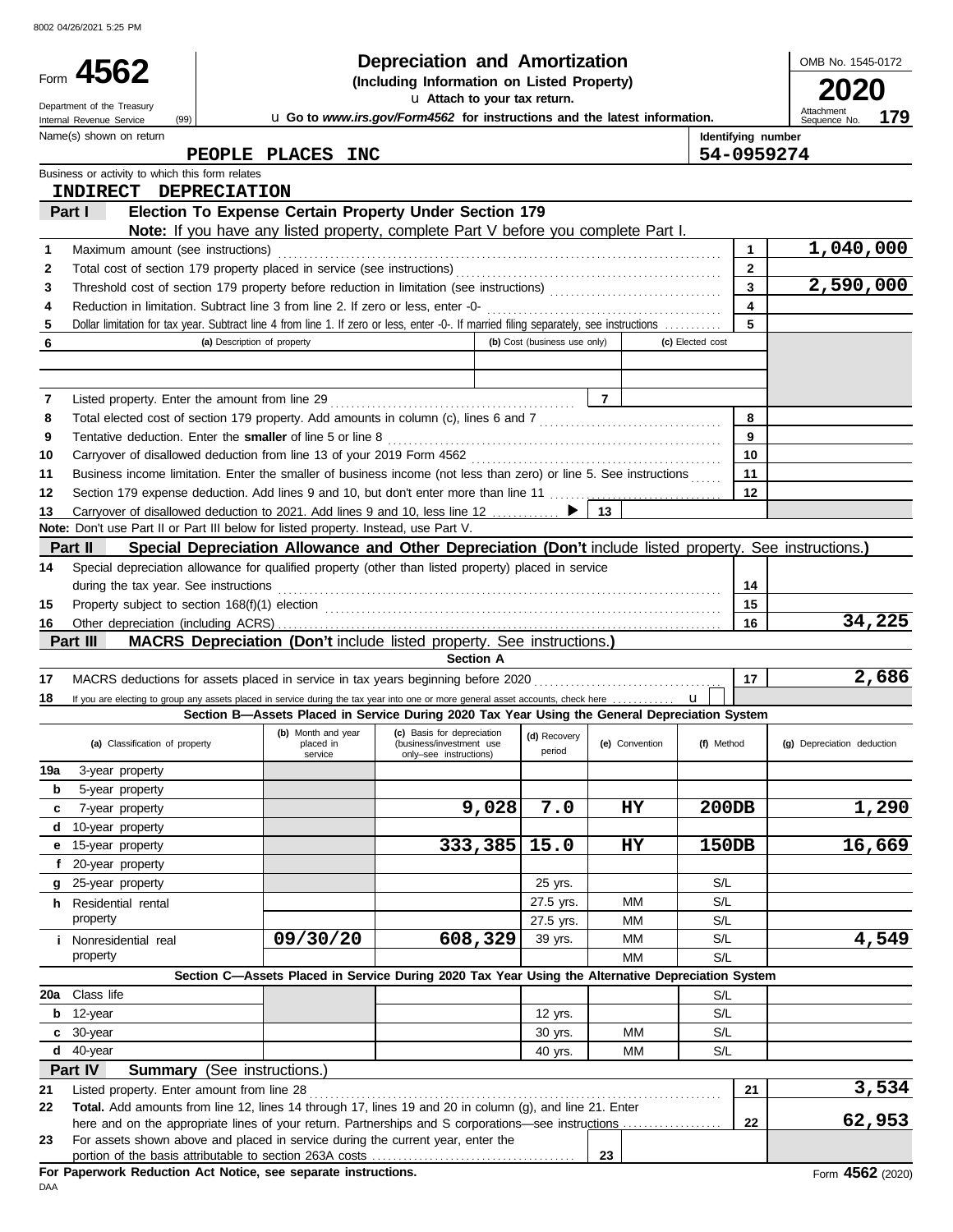| Form 4562 (2020)<br>Listed Property (Include automobiles, certain other vehicles, certain aircraft, and property used for<br>Part V<br>entertainment, recreation, or amusement.)<br>Note: For any vehicle for which you are using the standard mileage rate or deducting lease expense, complete only 24a,<br>24b, columns (a) through (c) of Section A, all of Section B, and Section C if applicable.<br>Section A-Depreciation and Other Information (Caution: See the instructions for limits for passenger automobiles.)<br>$ X $ No<br>X Yes<br>No<br>24b If "Yes," is the evidence written?<br>Yes<br><b>24a</b> Do you have evidence to support the business/investment use claimed?<br>(c)<br>(i)<br>(h)<br>(f)<br>(g)<br>(a)<br>(b)<br>(e)<br>(d)<br>Business/<br>Elected section 179<br>Type of property<br>Method/<br>Depreciation<br>Date placed<br>Basis for depreciation<br>Recovery<br>Cost or other basis<br>investment use<br>(list vehicles first)<br>(business/investment<br>cost<br>Convention<br>in service<br>period<br>deduction<br>percentage<br>use only)<br>Special depreciation allowance for qualified listed property placed in service during<br>25<br>the tax year and used more than 50% in a qualified business use. See instructions<br>25<br>Property used more than 50% in a qualified business use:<br>26<br><b>STATEMENT</b><br>SEE<br>56,330<br>3,534<br>56,330<br>%<br>Property used 50% or less in a qualified business use:<br>27<br>$S/L$ -<br>%<br>$S/L$ -<br>3,534<br>Add amounts in column (h), lines 25 through 27. Enter here and on line 21, page 1<br>28<br>28<br><u> 1986 - Johann Stoff, Amerikaansk kanton en </u><br>29<br>29<br>Section B-Information on Use of Vehicles<br>Complete this section for vehicles used by a sole proprietor, partner, or other "more than 5% owner," or related person. If you provided vehicles<br>to your employees, first answer the questions in Section C to see if you meet an exception to completing this section for those vehicles.<br>(b)<br>(d)<br>(f)<br>(a)<br>(e)<br>(c)<br>Vehicle 1<br>Vehicle 2<br>Vehicle 3<br>Vehicle 4<br>Vehicle 6<br>Vehicle 5<br>Total business/investment miles driven during<br>30<br>the year (don't include commuting miles)<br>Total commuting miles driven during the year<br>31<br>Total other personal (noncommuting)<br>32<br>miles driven<br>Total miles driven during the year. Add<br>33<br>lines 30 through 32<br>Was the vehicle available for personal<br>Yes<br>Yes<br>Yes<br>Yes<br>No<br>No<br>Yes<br>No<br>Yes<br>No<br>No<br>No<br>34<br>use during off-duty hours?<br>Was the vehicle used primarily by a more<br>35<br>than 5% owner or related person?<br>Is another vehicle available for personal use?<br>36<br>Section C-Questions for Employers Who Provide Vehicles for Use by Their Employees<br>Answer these questions to determine if you meet an exception to completing Section B for vehicles used by employees who aren't<br>more than 5% owners or related persons. See instructions.<br>Do you maintain a written policy statement that prohibits all personal use of vehicles, including commuting, by<br>Yes<br>37<br>No<br>$\mathbf x$<br>your employees?<br>Do you maintain a written policy statement that prohibits personal use of vehicles, except commuting, by your<br>38<br>X<br>$\mathbf x$<br>Do you treat all use of vehicles by employees as personal use?<br>39<br>Do you provide more than five vehicles to your employees, obtain information from your employees about the<br>40<br>X<br>use of the vehicles, and retain the information received?<br>$\mathbf x$<br>Do you meet the requirements concerning qualified automobile demonstration use? See instructions<br>41<br>Note: If your answer to 37, 38, 39, 40, or 41 is "Yes," don't complete Section B for the covered vehicles.<br>Part VI<br><u>Amortization</u><br>(e)<br>(b)<br>(d)<br>(f)<br>(a)<br>(c)<br>Amortization<br>Date amortization<br>Description of costs<br>Amortizable amount<br>Amortization for this year<br>Code section<br>period or<br>begins<br>percentage<br>Amortization of costs that begins during your 2020 tax year (see instructions):<br>42<br>Amortization of costs that began before your 2020 tax year<br>43<br>43<br>44<br>44 | 8002 04/26/2021 5:25 PM | PEOPLE PLACES INC |  |  | 54-0959274 |  |  |  |        |
|-----------------------------------------------------------------------------------------------------------------------------------------------------------------------------------------------------------------------------------------------------------------------------------------------------------------------------------------------------------------------------------------------------------------------------------------------------------------------------------------------------------------------------------------------------------------------------------------------------------------------------------------------------------------------------------------------------------------------------------------------------------------------------------------------------------------------------------------------------------------------------------------------------------------------------------------------------------------------------------------------------------------------------------------------------------------------------------------------------------------------------------------------------------------------------------------------------------------------------------------------------------------------------------------------------------------------------------------------------------------------------------------------------------------------------------------------------------------------------------------------------------------------------------------------------------------------------------------------------------------------------------------------------------------------------------------------------------------------------------------------------------------------------------------------------------------------------------------------------------------------------------------------------------------------------------------------------------------------------------------------------------------------------------------------------------------------------------------------------------------------------------------------------------------------------------------------------------------------------------------------------------------------------------------------------------------------------------------------------------------------------------------------------------------------------------------------------------------------------------------------------------------------------------------------------------------------------------------------------------------------------------------------------------------------------------------------------------------------------------------------------------------------------------------------------------------------------------------------------------------------------------------------------------------------------------------------------------------------------------------------------------------------------------------------------------------------------------------------------------------------------------------------------------------------------------------------------------------------------------------------------------------------------------------------------------------------------------------------------------------------------------------------------------------------------------------------------------------------------------------------------------------------------------------------------------------------------------------------------------------------------------------------------------------------------------------------------------------------------------------------------------------------------------------------------------------------------------------------------------------------------------------------------------------------------------------------------------------------------------------------------------------------------------------------------------------------------------------------------------------------------------------------------------------------------------------------------------------------------------------------------------------------------------------------------------------|-------------------------|-------------------|--|--|------------|--|--|--|--------|
|                                                                                                                                                                                                                                                                                                                                                                                                                                                                                                                                                                                                                                                                                                                                                                                                                                                                                                                                                                                                                                                                                                                                                                                                                                                                                                                                                                                                                                                                                                                                                                                                                                                                                                                                                                                                                                                                                                                                                                                                                                                                                                                                                                                                                                                                                                                                                                                                                                                                                                                                                                                                                                                                                                                                                                                                                                                                                                                                                                                                                                                                                                                                                                                                                                                                                                                                                                                                                                                                                                                                                                                                                                                                                                                                                                                                                                                                                                                                                                                                                                                                                                                                                                                                                                                                                                                 |                         |                   |  |  |            |  |  |  | Page 2 |
|                                                                                                                                                                                                                                                                                                                                                                                                                                                                                                                                                                                                                                                                                                                                                                                                                                                                                                                                                                                                                                                                                                                                                                                                                                                                                                                                                                                                                                                                                                                                                                                                                                                                                                                                                                                                                                                                                                                                                                                                                                                                                                                                                                                                                                                                                                                                                                                                                                                                                                                                                                                                                                                                                                                                                                                                                                                                                                                                                                                                                                                                                                                                                                                                                                                                                                                                                                                                                                                                                                                                                                                                                                                                                                                                                                                                                                                                                                                                                                                                                                                                                                                                                                                                                                                                                                                 |                         |                   |  |  |            |  |  |  |        |
|                                                                                                                                                                                                                                                                                                                                                                                                                                                                                                                                                                                                                                                                                                                                                                                                                                                                                                                                                                                                                                                                                                                                                                                                                                                                                                                                                                                                                                                                                                                                                                                                                                                                                                                                                                                                                                                                                                                                                                                                                                                                                                                                                                                                                                                                                                                                                                                                                                                                                                                                                                                                                                                                                                                                                                                                                                                                                                                                                                                                                                                                                                                                                                                                                                                                                                                                                                                                                                                                                                                                                                                                                                                                                                                                                                                                                                                                                                                                                                                                                                                                                                                                                                                                                                                                                                                 |                         |                   |  |  |            |  |  |  |        |
|                                                                                                                                                                                                                                                                                                                                                                                                                                                                                                                                                                                                                                                                                                                                                                                                                                                                                                                                                                                                                                                                                                                                                                                                                                                                                                                                                                                                                                                                                                                                                                                                                                                                                                                                                                                                                                                                                                                                                                                                                                                                                                                                                                                                                                                                                                                                                                                                                                                                                                                                                                                                                                                                                                                                                                                                                                                                                                                                                                                                                                                                                                                                                                                                                                                                                                                                                                                                                                                                                                                                                                                                                                                                                                                                                                                                                                                                                                                                                                                                                                                                                                                                                                                                                                                                                                                 |                         |                   |  |  |            |  |  |  |        |
|                                                                                                                                                                                                                                                                                                                                                                                                                                                                                                                                                                                                                                                                                                                                                                                                                                                                                                                                                                                                                                                                                                                                                                                                                                                                                                                                                                                                                                                                                                                                                                                                                                                                                                                                                                                                                                                                                                                                                                                                                                                                                                                                                                                                                                                                                                                                                                                                                                                                                                                                                                                                                                                                                                                                                                                                                                                                                                                                                                                                                                                                                                                                                                                                                                                                                                                                                                                                                                                                                                                                                                                                                                                                                                                                                                                                                                                                                                                                                                                                                                                                                                                                                                                                                                                                                                                 |                         |                   |  |  |            |  |  |  |        |
|                                                                                                                                                                                                                                                                                                                                                                                                                                                                                                                                                                                                                                                                                                                                                                                                                                                                                                                                                                                                                                                                                                                                                                                                                                                                                                                                                                                                                                                                                                                                                                                                                                                                                                                                                                                                                                                                                                                                                                                                                                                                                                                                                                                                                                                                                                                                                                                                                                                                                                                                                                                                                                                                                                                                                                                                                                                                                                                                                                                                                                                                                                                                                                                                                                                                                                                                                                                                                                                                                                                                                                                                                                                                                                                                                                                                                                                                                                                                                                                                                                                                                                                                                                                                                                                                                                                 |                         |                   |  |  |            |  |  |  |        |
|                                                                                                                                                                                                                                                                                                                                                                                                                                                                                                                                                                                                                                                                                                                                                                                                                                                                                                                                                                                                                                                                                                                                                                                                                                                                                                                                                                                                                                                                                                                                                                                                                                                                                                                                                                                                                                                                                                                                                                                                                                                                                                                                                                                                                                                                                                                                                                                                                                                                                                                                                                                                                                                                                                                                                                                                                                                                                                                                                                                                                                                                                                                                                                                                                                                                                                                                                                                                                                                                                                                                                                                                                                                                                                                                                                                                                                                                                                                                                                                                                                                                                                                                                                                                                                                                                                                 |                         |                   |  |  |            |  |  |  |        |
|                                                                                                                                                                                                                                                                                                                                                                                                                                                                                                                                                                                                                                                                                                                                                                                                                                                                                                                                                                                                                                                                                                                                                                                                                                                                                                                                                                                                                                                                                                                                                                                                                                                                                                                                                                                                                                                                                                                                                                                                                                                                                                                                                                                                                                                                                                                                                                                                                                                                                                                                                                                                                                                                                                                                                                                                                                                                                                                                                                                                                                                                                                                                                                                                                                                                                                                                                                                                                                                                                                                                                                                                                                                                                                                                                                                                                                                                                                                                                                                                                                                                                                                                                                                                                                                                                                                 |                         |                   |  |  |            |  |  |  |        |
|                                                                                                                                                                                                                                                                                                                                                                                                                                                                                                                                                                                                                                                                                                                                                                                                                                                                                                                                                                                                                                                                                                                                                                                                                                                                                                                                                                                                                                                                                                                                                                                                                                                                                                                                                                                                                                                                                                                                                                                                                                                                                                                                                                                                                                                                                                                                                                                                                                                                                                                                                                                                                                                                                                                                                                                                                                                                                                                                                                                                                                                                                                                                                                                                                                                                                                                                                                                                                                                                                                                                                                                                                                                                                                                                                                                                                                                                                                                                                                                                                                                                                                                                                                                                                                                                                                                 |                         |                   |  |  |            |  |  |  |        |
|                                                                                                                                                                                                                                                                                                                                                                                                                                                                                                                                                                                                                                                                                                                                                                                                                                                                                                                                                                                                                                                                                                                                                                                                                                                                                                                                                                                                                                                                                                                                                                                                                                                                                                                                                                                                                                                                                                                                                                                                                                                                                                                                                                                                                                                                                                                                                                                                                                                                                                                                                                                                                                                                                                                                                                                                                                                                                                                                                                                                                                                                                                                                                                                                                                                                                                                                                                                                                                                                                                                                                                                                                                                                                                                                                                                                                                                                                                                                                                                                                                                                                                                                                                                                                                                                                                                 |                         |                   |  |  |            |  |  |  |        |
|                                                                                                                                                                                                                                                                                                                                                                                                                                                                                                                                                                                                                                                                                                                                                                                                                                                                                                                                                                                                                                                                                                                                                                                                                                                                                                                                                                                                                                                                                                                                                                                                                                                                                                                                                                                                                                                                                                                                                                                                                                                                                                                                                                                                                                                                                                                                                                                                                                                                                                                                                                                                                                                                                                                                                                                                                                                                                                                                                                                                                                                                                                                                                                                                                                                                                                                                                                                                                                                                                                                                                                                                                                                                                                                                                                                                                                                                                                                                                                                                                                                                                                                                                                                                                                                                                                                 |                         |                   |  |  |            |  |  |  |        |
|                                                                                                                                                                                                                                                                                                                                                                                                                                                                                                                                                                                                                                                                                                                                                                                                                                                                                                                                                                                                                                                                                                                                                                                                                                                                                                                                                                                                                                                                                                                                                                                                                                                                                                                                                                                                                                                                                                                                                                                                                                                                                                                                                                                                                                                                                                                                                                                                                                                                                                                                                                                                                                                                                                                                                                                                                                                                                                                                                                                                                                                                                                                                                                                                                                                                                                                                                                                                                                                                                                                                                                                                                                                                                                                                                                                                                                                                                                                                                                                                                                                                                                                                                                                                                                                                                                                 |                         |                   |  |  |            |  |  |  |        |
|                                                                                                                                                                                                                                                                                                                                                                                                                                                                                                                                                                                                                                                                                                                                                                                                                                                                                                                                                                                                                                                                                                                                                                                                                                                                                                                                                                                                                                                                                                                                                                                                                                                                                                                                                                                                                                                                                                                                                                                                                                                                                                                                                                                                                                                                                                                                                                                                                                                                                                                                                                                                                                                                                                                                                                                                                                                                                                                                                                                                                                                                                                                                                                                                                                                                                                                                                                                                                                                                                                                                                                                                                                                                                                                                                                                                                                                                                                                                                                                                                                                                                                                                                                                                                                                                                                                 |                         |                   |  |  |            |  |  |  |        |
|                                                                                                                                                                                                                                                                                                                                                                                                                                                                                                                                                                                                                                                                                                                                                                                                                                                                                                                                                                                                                                                                                                                                                                                                                                                                                                                                                                                                                                                                                                                                                                                                                                                                                                                                                                                                                                                                                                                                                                                                                                                                                                                                                                                                                                                                                                                                                                                                                                                                                                                                                                                                                                                                                                                                                                                                                                                                                                                                                                                                                                                                                                                                                                                                                                                                                                                                                                                                                                                                                                                                                                                                                                                                                                                                                                                                                                                                                                                                                                                                                                                                                                                                                                                                                                                                                                                 |                         |                   |  |  |            |  |  |  |        |
|                                                                                                                                                                                                                                                                                                                                                                                                                                                                                                                                                                                                                                                                                                                                                                                                                                                                                                                                                                                                                                                                                                                                                                                                                                                                                                                                                                                                                                                                                                                                                                                                                                                                                                                                                                                                                                                                                                                                                                                                                                                                                                                                                                                                                                                                                                                                                                                                                                                                                                                                                                                                                                                                                                                                                                                                                                                                                                                                                                                                                                                                                                                                                                                                                                                                                                                                                                                                                                                                                                                                                                                                                                                                                                                                                                                                                                                                                                                                                                                                                                                                                                                                                                                                                                                                                                                 |                         |                   |  |  |            |  |  |  |        |
|                                                                                                                                                                                                                                                                                                                                                                                                                                                                                                                                                                                                                                                                                                                                                                                                                                                                                                                                                                                                                                                                                                                                                                                                                                                                                                                                                                                                                                                                                                                                                                                                                                                                                                                                                                                                                                                                                                                                                                                                                                                                                                                                                                                                                                                                                                                                                                                                                                                                                                                                                                                                                                                                                                                                                                                                                                                                                                                                                                                                                                                                                                                                                                                                                                                                                                                                                                                                                                                                                                                                                                                                                                                                                                                                                                                                                                                                                                                                                                                                                                                                                                                                                                                                                                                                                                                 |                         |                   |  |  |            |  |  |  |        |
|                                                                                                                                                                                                                                                                                                                                                                                                                                                                                                                                                                                                                                                                                                                                                                                                                                                                                                                                                                                                                                                                                                                                                                                                                                                                                                                                                                                                                                                                                                                                                                                                                                                                                                                                                                                                                                                                                                                                                                                                                                                                                                                                                                                                                                                                                                                                                                                                                                                                                                                                                                                                                                                                                                                                                                                                                                                                                                                                                                                                                                                                                                                                                                                                                                                                                                                                                                                                                                                                                                                                                                                                                                                                                                                                                                                                                                                                                                                                                                                                                                                                                                                                                                                                                                                                                                                 |                         |                   |  |  |            |  |  |  |        |
|                                                                                                                                                                                                                                                                                                                                                                                                                                                                                                                                                                                                                                                                                                                                                                                                                                                                                                                                                                                                                                                                                                                                                                                                                                                                                                                                                                                                                                                                                                                                                                                                                                                                                                                                                                                                                                                                                                                                                                                                                                                                                                                                                                                                                                                                                                                                                                                                                                                                                                                                                                                                                                                                                                                                                                                                                                                                                                                                                                                                                                                                                                                                                                                                                                                                                                                                                                                                                                                                                                                                                                                                                                                                                                                                                                                                                                                                                                                                                                                                                                                                                                                                                                                                                                                                                                                 |                         |                   |  |  |            |  |  |  |        |
|                                                                                                                                                                                                                                                                                                                                                                                                                                                                                                                                                                                                                                                                                                                                                                                                                                                                                                                                                                                                                                                                                                                                                                                                                                                                                                                                                                                                                                                                                                                                                                                                                                                                                                                                                                                                                                                                                                                                                                                                                                                                                                                                                                                                                                                                                                                                                                                                                                                                                                                                                                                                                                                                                                                                                                                                                                                                                                                                                                                                                                                                                                                                                                                                                                                                                                                                                                                                                                                                                                                                                                                                                                                                                                                                                                                                                                                                                                                                                                                                                                                                                                                                                                                                                                                                                                                 |                         |                   |  |  |            |  |  |  |        |
|                                                                                                                                                                                                                                                                                                                                                                                                                                                                                                                                                                                                                                                                                                                                                                                                                                                                                                                                                                                                                                                                                                                                                                                                                                                                                                                                                                                                                                                                                                                                                                                                                                                                                                                                                                                                                                                                                                                                                                                                                                                                                                                                                                                                                                                                                                                                                                                                                                                                                                                                                                                                                                                                                                                                                                                                                                                                                                                                                                                                                                                                                                                                                                                                                                                                                                                                                                                                                                                                                                                                                                                                                                                                                                                                                                                                                                                                                                                                                                                                                                                                                                                                                                                                                                                                                                                 |                         |                   |  |  |            |  |  |  |        |
|                                                                                                                                                                                                                                                                                                                                                                                                                                                                                                                                                                                                                                                                                                                                                                                                                                                                                                                                                                                                                                                                                                                                                                                                                                                                                                                                                                                                                                                                                                                                                                                                                                                                                                                                                                                                                                                                                                                                                                                                                                                                                                                                                                                                                                                                                                                                                                                                                                                                                                                                                                                                                                                                                                                                                                                                                                                                                                                                                                                                                                                                                                                                                                                                                                                                                                                                                                                                                                                                                                                                                                                                                                                                                                                                                                                                                                                                                                                                                                                                                                                                                                                                                                                                                                                                                                                 |                         |                   |  |  |            |  |  |  |        |
|                                                                                                                                                                                                                                                                                                                                                                                                                                                                                                                                                                                                                                                                                                                                                                                                                                                                                                                                                                                                                                                                                                                                                                                                                                                                                                                                                                                                                                                                                                                                                                                                                                                                                                                                                                                                                                                                                                                                                                                                                                                                                                                                                                                                                                                                                                                                                                                                                                                                                                                                                                                                                                                                                                                                                                                                                                                                                                                                                                                                                                                                                                                                                                                                                                                                                                                                                                                                                                                                                                                                                                                                                                                                                                                                                                                                                                                                                                                                                                                                                                                                                                                                                                                                                                                                                                                 |                         |                   |  |  |            |  |  |  |        |
|                                                                                                                                                                                                                                                                                                                                                                                                                                                                                                                                                                                                                                                                                                                                                                                                                                                                                                                                                                                                                                                                                                                                                                                                                                                                                                                                                                                                                                                                                                                                                                                                                                                                                                                                                                                                                                                                                                                                                                                                                                                                                                                                                                                                                                                                                                                                                                                                                                                                                                                                                                                                                                                                                                                                                                                                                                                                                                                                                                                                                                                                                                                                                                                                                                                                                                                                                                                                                                                                                                                                                                                                                                                                                                                                                                                                                                                                                                                                                                                                                                                                                                                                                                                                                                                                                                                 |                         |                   |  |  |            |  |  |  |        |
|                                                                                                                                                                                                                                                                                                                                                                                                                                                                                                                                                                                                                                                                                                                                                                                                                                                                                                                                                                                                                                                                                                                                                                                                                                                                                                                                                                                                                                                                                                                                                                                                                                                                                                                                                                                                                                                                                                                                                                                                                                                                                                                                                                                                                                                                                                                                                                                                                                                                                                                                                                                                                                                                                                                                                                                                                                                                                                                                                                                                                                                                                                                                                                                                                                                                                                                                                                                                                                                                                                                                                                                                                                                                                                                                                                                                                                                                                                                                                                                                                                                                                                                                                                                                                                                                                                                 |                         |                   |  |  |            |  |  |  |        |
|                                                                                                                                                                                                                                                                                                                                                                                                                                                                                                                                                                                                                                                                                                                                                                                                                                                                                                                                                                                                                                                                                                                                                                                                                                                                                                                                                                                                                                                                                                                                                                                                                                                                                                                                                                                                                                                                                                                                                                                                                                                                                                                                                                                                                                                                                                                                                                                                                                                                                                                                                                                                                                                                                                                                                                                                                                                                                                                                                                                                                                                                                                                                                                                                                                                                                                                                                                                                                                                                                                                                                                                                                                                                                                                                                                                                                                                                                                                                                                                                                                                                                                                                                                                                                                                                                                                 |                         |                   |  |  |            |  |  |  |        |
|                                                                                                                                                                                                                                                                                                                                                                                                                                                                                                                                                                                                                                                                                                                                                                                                                                                                                                                                                                                                                                                                                                                                                                                                                                                                                                                                                                                                                                                                                                                                                                                                                                                                                                                                                                                                                                                                                                                                                                                                                                                                                                                                                                                                                                                                                                                                                                                                                                                                                                                                                                                                                                                                                                                                                                                                                                                                                                                                                                                                                                                                                                                                                                                                                                                                                                                                                                                                                                                                                                                                                                                                                                                                                                                                                                                                                                                                                                                                                                                                                                                                                                                                                                                                                                                                                                                 |                         |                   |  |  |            |  |  |  |        |
|                                                                                                                                                                                                                                                                                                                                                                                                                                                                                                                                                                                                                                                                                                                                                                                                                                                                                                                                                                                                                                                                                                                                                                                                                                                                                                                                                                                                                                                                                                                                                                                                                                                                                                                                                                                                                                                                                                                                                                                                                                                                                                                                                                                                                                                                                                                                                                                                                                                                                                                                                                                                                                                                                                                                                                                                                                                                                                                                                                                                                                                                                                                                                                                                                                                                                                                                                                                                                                                                                                                                                                                                                                                                                                                                                                                                                                                                                                                                                                                                                                                                                                                                                                                                                                                                                                                 |                         |                   |  |  |            |  |  |  |        |
|                                                                                                                                                                                                                                                                                                                                                                                                                                                                                                                                                                                                                                                                                                                                                                                                                                                                                                                                                                                                                                                                                                                                                                                                                                                                                                                                                                                                                                                                                                                                                                                                                                                                                                                                                                                                                                                                                                                                                                                                                                                                                                                                                                                                                                                                                                                                                                                                                                                                                                                                                                                                                                                                                                                                                                                                                                                                                                                                                                                                                                                                                                                                                                                                                                                                                                                                                                                                                                                                                                                                                                                                                                                                                                                                                                                                                                                                                                                                                                                                                                                                                                                                                                                                                                                                                                                 |                         |                   |  |  |            |  |  |  |        |
|                                                                                                                                                                                                                                                                                                                                                                                                                                                                                                                                                                                                                                                                                                                                                                                                                                                                                                                                                                                                                                                                                                                                                                                                                                                                                                                                                                                                                                                                                                                                                                                                                                                                                                                                                                                                                                                                                                                                                                                                                                                                                                                                                                                                                                                                                                                                                                                                                                                                                                                                                                                                                                                                                                                                                                                                                                                                                                                                                                                                                                                                                                                                                                                                                                                                                                                                                                                                                                                                                                                                                                                                                                                                                                                                                                                                                                                                                                                                                                                                                                                                                                                                                                                                                                                                                                                 |                         |                   |  |  |            |  |  |  |        |
|                                                                                                                                                                                                                                                                                                                                                                                                                                                                                                                                                                                                                                                                                                                                                                                                                                                                                                                                                                                                                                                                                                                                                                                                                                                                                                                                                                                                                                                                                                                                                                                                                                                                                                                                                                                                                                                                                                                                                                                                                                                                                                                                                                                                                                                                                                                                                                                                                                                                                                                                                                                                                                                                                                                                                                                                                                                                                                                                                                                                                                                                                                                                                                                                                                                                                                                                                                                                                                                                                                                                                                                                                                                                                                                                                                                                                                                                                                                                                                                                                                                                                                                                                                                                                                                                                                                 |                         |                   |  |  |            |  |  |  |        |
|                                                                                                                                                                                                                                                                                                                                                                                                                                                                                                                                                                                                                                                                                                                                                                                                                                                                                                                                                                                                                                                                                                                                                                                                                                                                                                                                                                                                                                                                                                                                                                                                                                                                                                                                                                                                                                                                                                                                                                                                                                                                                                                                                                                                                                                                                                                                                                                                                                                                                                                                                                                                                                                                                                                                                                                                                                                                                                                                                                                                                                                                                                                                                                                                                                                                                                                                                                                                                                                                                                                                                                                                                                                                                                                                                                                                                                                                                                                                                                                                                                                                                                                                                                                                                                                                                                                 |                         |                   |  |  |            |  |  |  |        |
|                                                                                                                                                                                                                                                                                                                                                                                                                                                                                                                                                                                                                                                                                                                                                                                                                                                                                                                                                                                                                                                                                                                                                                                                                                                                                                                                                                                                                                                                                                                                                                                                                                                                                                                                                                                                                                                                                                                                                                                                                                                                                                                                                                                                                                                                                                                                                                                                                                                                                                                                                                                                                                                                                                                                                                                                                                                                                                                                                                                                                                                                                                                                                                                                                                                                                                                                                                                                                                                                                                                                                                                                                                                                                                                                                                                                                                                                                                                                                                                                                                                                                                                                                                                                                                                                                                                 |                         |                   |  |  |            |  |  |  |        |
|                                                                                                                                                                                                                                                                                                                                                                                                                                                                                                                                                                                                                                                                                                                                                                                                                                                                                                                                                                                                                                                                                                                                                                                                                                                                                                                                                                                                                                                                                                                                                                                                                                                                                                                                                                                                                                                                                                                                                                                                                                                                                                                                                                                                                                                                                                                                                                                                                                                                                                                                                                                                                                                                                                                                                                                                                                                                                                                                                                                                                                                                                                                                                                                                                                                                                                                                                                                                                                                                                                                                                                                                                                                                                                                                                                                                                                                                                                                                                                                                                                                                                                                                                                                                                                                                                                                 |                         |                   |  |  |            |  |  |  |        |
|                                                                                                                                                                                                                                                                                                                                                                                                                                                                                                                                                                                                                                                                                                                                                                                                                                                                                                                                                                                                                                                                                                                                                                                                                                                                                                                                                                                                                                                                                                                                                                                                                                                                                                                                                                                                                                                                                                                                                                                                                                                                                                                                                                                                                                                                                                                                                                                                                                                                                                                                                                                                                                                                                                                                                                                                                                                                                                                                                                                                                                                                                                                                                                                                                                                                                                                                                                                                                                                                                                                                                                                                                                                                                                                                                                                                                                                                                                                                                                                                                                                                                                                                                                                                                                                                                                                 |                         |                   |  |  |            |  |  |  |        |
|                                                                                                                                                                                                                                                                                                                                                                                                                                                                                                                                                                                                                                                                                                                                                                                                                                                                                                                                                                                                                                                                                                                                                                                                                                                                                                                                                                                                                                                                                                                                                                                                                                                                                                                                                                                                                                                                                                                                                                                                                                                                                                                                                                                                                                                                                                                                                                                                                                                                                                                                                                                                                                                                                                                                                                                                                                                                                                                                                                                                                                                                                                                                                                                                                                                                                                                                                                                                                                                                                                                                                                                                                                                                                                                                                                                                                                                                                                                                                                                                                                                                                                                                                                                                                                                                                                                 |                         |                   |  |  |            |  |  |  |        |
|                                                                                                                                                                                                                                                                                                                                                                                                                                                                                                                                                                                                                                                                                                                                                                                                                                                                                                                                                                                                                                                                                                                                                                                                                                                                                                                                                                                                                                                                                                                                                                                                                                                                                                                                                                                                                                                                                                                                                                                                                                                                                                                                                                                                                                                                                                                                                                                                                                                                                                                                                                                                                                                                                                                                                                                                                                                                                                                                                                                                                                                                                                                                                                                                                                                                                                                                                                                                                                                                                                                                                                                                                                                                                                                                                                                                                                                                                                                                                                                                                                                                                                                                                                                                                                                                                                                 |                         |                   |  |  |            |  |  |  |        |
|                                                                                                                                                                                                                                                                                                                                                                                                                                                                                                                                                                                                                                                                                                                                                                                                                                                                                                                                                                                                                                                                                                                                                                                                                                                                                                                                                                                                                                                                                                                                                                                                                                                                                                                                                                                                                                                                                                                                                                                                                                                                                                                                                                                                                                                                                                                                                                                                                                                                                                                                                                                                                                                                                                                                                                                                                                                                                                                                                                                                                                                                                                                                                                                                                                                                                                                                                                                                                                                                                                                                                                                                                                                                                                                                                                                                                                                                                                                                                                                                                                                                                                                                                                                                                                                                                                                 |                         |                   |  |  |            |  |  |  |        |
|                                                                                                                                                                                                                                                                                                                                                                                                                                                                                                                                                                                                                                                                                                                                                                                                                                                                                                                                                                                                                                                                                                                                                                                                                                                                                                                                                                                                                                                                                                                                                                                                                                                                                                                                                                                                                                                                                                                                                                                                                                                                                                                                                                                                                                                                                                                                                                                                                                                                                                                                                                                                                                                                                                                                                                                                                                                                                                                                                                                                                                                                                                                                                                                                                                                                                                                                                                                                                                                                                                                                                                                                                                                                                                                                                                                                                                                                                                                                                                                                                                                                                                                                                                                                                                                                                                                 |                         |                   |  |  |            |  |  |  |        |
|                                                                                                                                                                                                                                                                                                                                                                                                                                                                                                                                                                                                                                                                                                                                                                                                                                                                                                                                                                                                                                                                                                                                                                                                                                                                                                                                                                                                                                                                                                                                                                                                                                                                                                                                                                                                                                                                                                                                                                                                                                                                                                                                                                                                                                                                                                                                                                                                                                                                                                                                                                                                                                                                                                                                                                                                                                                                                                                                                                                                                                                                                                                                                                                                                                                                                                                                                                                                                                                                                                                                                                                                                                                                                                                                                                                                                                                                                                                                                                                                                                                                                                                                                                                                                                                                                                                 |                         |                   |  |  |            |  |  |  |        |
|                                                                                                                                                                                                                                                                                                                                                                                                                                                                                                                                                                                                                                                                                                                                                                                                                                                                                                                                                                                                                                                                                                                                                                                                                                                                                                                                                                                                                                                                                                                                                                                                                                                                                                                                                                                                                                                                                                                                                                                                                                                                                                                                                                                                                                                                                                                                                                                                                                                                                                                                                                                                                                                                                                                                                                                                                                                                                                                                                                                                                                                                                                                                                                                                                                                                                                                                                                                                                                                                                                                                                                                                                                                                                                                                                                                                                                                                                                                                                                                                                                                                                                                                                                                                                                                                                                                 |                         |                   |  |  |            |  |  |  |        |
|                                                                                                                                                                                                                                                                                                                                                                                                                                                                                                                                                                                                                                                                                                                                                                                                                                                                                                                                                                                                                                                                                                                                                                                                                                                                                                                                                                                                                                                                                                                                                                                                                                                                                                                                                                                                                                                                                                                                                                                                                                                                                                                                                                                                                                                                                                                                                                                                                                                                                                                                                                                                                                                                                                                                                                                                                                                                                                                                                                                                                                                                                                                                                                                                                                                                                                                                                                                                                                                                                                                                                                                                                                                                                                                                                                                                                                                                                                                                                                                                                                                                                                                                                                                                                                                                                                                 |                         |                   |  |  |            |  |  |  |        |
|                                                                                                                                                                                                                                                                                                                                                                                                                                                                                                                                                                                                                                                                                                                                                                                                                                                                                                                                                                                                                                                                                                                                                                                                                                                                                                                                                                                                                                                                                                                                                                                                                                                                                                                                                                                                                                                                                                                                                                                                                                                                                                                                                                                                                                                                                                                                                                                                                                                                                                                                                                                                                                                                                                                                                                                                                                                                                                                                                                                                                                                                                                                                                                                                                                                                                                                                                                                                                                                                                                                                                                                                                                                                                                                                                                                                                                                                                                                                                                                                                                                                                                                                                                                                                                                                                                                 |                         |                   |  |  |            |  |  |  |        |
|                                                                                                                                                                                                                                                                                                                                                                                                                                                                                                                                                                                                                                                                                                                                                                                                                                                                                                                                                                                                                                                                                                                                                                                                                                                                                                                                                                                                                                                                                                                                                                                                                                                                                                                                                                                                                                                                                                                                                                                                                                                                                                                                                                                                                                                                                                                                                                                                                                                                                                                                                                                                                                                                                                                                                                                                                                                                                                                                                                                                                                                                                                                                                                                                                                                                                                                                                                                                                                                                                                                                                                                                                                                                                                                                                                                                                                                                                                                                                                                                                                                                                                                                                                                                                                                                                                                 |                         |                   |  |  |            |  |  |  |        |
|                                                                                                                                                                                                                                                                                                                                                                                                                                                                                                                                                                                                                                                                                                                                                                                                                                                                                                                                                                                                                                                                                                                                                                                                                                                                                                                                                                                                                                                                                                                                                                                                                                                                                                                                                                                                                                                                                                                                                                                                                                                                                                                                                                                                                                                                                                                                                                                                                                                                                                                                                                                                                                                                                                                                                                                                                                                                                                                                                                                                                                                                                                                                                                                                                                                                                                                                                                                                                                                                                                                                                                                                                                                                                                                                                                                                                                                                                                                                                                                                                                                                                                                                                                                                                                                                                                                 |                         |                   |  |  |            |  |  |  |        |
|                                                                                                                                                                                                                                                                                                                                                                                                                                                                                                                                                                                                                                                                                                                                                                                                                                                                                                                                                                                                                                                                                                                                                                                                                                                                                                                                                                                                                                                                                                                                                                                                                                                                                                                                                                                                                                                                                                                                                                                                                                                                                                                                                                                                                                                                                                                                                                                                                                                                                                                                                                                                                                                                                                                                                                                                                                                                                                                                                                                                                                                                                                                                                                                                                                                                                                                                                                                                                                                                                                                                                                                                                                                                                                                                                                                                                                                                                                                                                                                                                                                                                                                                                                                                                                                                                                                 |                         |                   |  |  |            |  |  |  |        |
|                                                                                                                                                                                                                                                                                                                                                                                                                                                                                                                                                                                                                                                                                                                                                                                                                                                                                                                                                                                                                                                                                                                                                                                                                                                                                                                                                                                                                                                                                                                                                                                                                                                                                                                                                                                                                                                                                                                                                                                                                                                                                                                                                                                                                                                                                                                                                                                                                                                                                                                                                                                                                                                                                                                                                                                                                                                                                                                                                                                                                                                                                                                                                                                                                                                                                                                                                                                                                                                                                                                                                                                                                                                                                                                                                                                                                                                                                                                                                                                                                                                                                                                                                                                                                                                                                                                 |                         |                   |  |  |            |  |  |  |        |
|                                                                                                                                                                                                                                                                                                                                                                                                                                                                                                                                                                                                                                                                                                                                                                                                                                                                                                                                                                                                                                                                                                                                                                                                                                                                                                                                                                                                                                                                                                                                                                                                                                                                                                                                                                                                                                                                                                                                                                                                                                                                                                                                                                                                                                                                                                                                                                                                                                                                                                                                                                                                                                                                                                                                                                                                                                                                                                                                                                                                                                                                                                                                                                                                                                                                                                                                                                                                                                                                                                                                                                                                                                                                                                                                                                                                                                                                                                                                                                                                                                                                                                                                                                                                                                                                                                                 |                         |                   |  |  |            |  |  |  |        |
|                                                                                                                                                                                                                                                                                                                                                                                                                                                                                                                                                                                                                                                                                                                                                                                                                                                                                                                                                                                                                                                                                                                                                                                                                                                                                                                                                                                                                                                                                                                                                                                                                                                                                                                                                                                                                                                                                                                                                                                                                                                                                                                                                                                                                                                                                                                                                                                                                                                                                                                                                                                                                                                                                                                                                                                                                                                                                                                                                                                                                                                                                                                                                                                                                                                                                                                                                                                                                                                                                                                                                                                                                                                                                                                                                                                                                                                                                                                                                                                                                                                                                                                                                                                                                                                                                                                 |                         |                   |  |  |            |  |  |  |        |
|                                                                                                                                                                                                                                                                                                                                                                                                                                                                                                                                                                                                                                                                                                                                                                                                                                                                                                                                                                                                                                                                                                                                                                                                                                                                                                                                                                                                                                                                                                                                                                                                                                                                                                                                                                                                                                                                                                                                                                                                                                                                                                                                                                                                                                                                                                                                                                                                                                                                                                                                                                                                                                                                                                                                                                                                                                                                                                                                                                                                                                                                                                                                                                                                                                                                                                                                                                                                                                                                                                                                                                                                                                                                                                                                                                                                                                                                                                                                                                                                                                                                                                                                                                                                                                                                                                                 |                         |                   |  |  |            |  |  |  |        |
|                                                                                                                                                                                                                                                                                                                                                                                                                                                                                                                                                                                                                                                                                                                                                                                                                                                                                                                                                                                                                                                                                                                                                                                                                                                                                                                                                                                                                                                                                                                                                                                                                                                                                                                                                                                                                                                                                                                                                                                                                                                                                                                                                                                                                                                                                                                                                                                                                                                                                                                                                                                                                                                                                                                                                                                                                                                                                                                                                                                                                                                                                                                                                                                                                                                                                                                                                                                                                                                                                                                                                                                                                                                                                                                                                                                                                                                                                                                                                                                                                                                                                                                                                                                                                                                                                                                 |                         |                   |  |  |            |  |  |  |        |
|                                                                                                                                                                                                                                                                                                                                                                                                                                                                                                                                                                                                                                                                                                                                                                                                                                                                                                                                                                                                                                                                                                                                                                                                                                                                                                                                                                                                                                                                                                                                                                                                                                                                                                                                                                                                                                                                                                                                                                                                                                                                                                                                                                                                                                                                                                                                                                                                                                                                                                                                                                                                                                                                                                                                                                                                                                                                                                                                                                                                                                                                                                                                                                                                                                                                                                                                                                                                                                                                                                                                                                                                                                                                                                                                                                                                                                                                                                                                                                                                                                                                                                                                                                                                                                                                                                                 |                         |                   |  |  |            |  |  |  |        |
|                                                                                                                                                                                                                                                                                                                                                                                                                                                                                                                                                                                                                                                                                                                                                                                                                                                                                                                                                                                                                                                                                                                                                                                                                                                                                                                                                                                                                                                                                                                                                                                                                                                                                                                                                                                                                                                                                                                                                                                                                                                                                                                                                                                                                                                                                                                                                                                                                                                                                                                                                                                                                                                                                                                                                                                                                                                                                                                                                                                                                                                                                                                                                                                                                                                                                                                                                                                                                                                                                                                                                                                                                                                                                                                                                                                                                                                                                                                                                                                                                                                                                                                                                                                                                                                                                                                 |                         |                   |  |  |            |  |  |  |        |
|                                                                                                                                                                                                                                                                                                                                                                                                                                                                                                                                                                                                                                                                                                                                                                                                                                                                                                                                                                                                                                                                                                                                                                                                                                                                                                                                                                                                                                                                                                                                                                                                                                                                                                                                                                                                                                                                                                                                                                                                                                                                                                                                                                                                                                                                                                                                                                                                                                                                                                                                                                                                                                                                                                                                                                                                                                                                                                                                                                                                                                                                                                                                                                                                                                                                                                                                                                                                                                                                                                                                                                                                                                                                                                                                                                                                                                                                                                                                                                                                                                                                                                                                                                                                                                                                                                                 |                         |                   |  |  |            |  |  |  |        |
|                                                                                                                                                                                                                                                                                                                                                                                                                                                                                                                                                                                                                                                                                                                                                                                                                                                                                                                                                                                                                                                                                                                                                                                                                                                                                                                                                                                                                                                                                                                                                                                                                                                                                                                                                                                                                                                                                                                                                                                                                                                                                                                                                                                                                                                                                                                                                                                                                                                                                                                                                                                                                                                                                                                                                                                                                                                                                                                                                                                                                                                                                                                                                                                                                                                                                                                                                                                                                                                                                                                                                                                                                                                                                                                                                                                                                                                                                                                                                                                                                                                                                                                                                                                                                                                                                                                 |                         |                   |  |  |            |  |  |  |        |
|                                                                                                                                                                                                                                                                                                                                                                                                                                                                                                                                                                                                                                                                                                                                                                                                                                                                                                                                                                                                                                                                                                                                                                                                                                                                                                                                                                                                                                                                                                                                                                                                                                                                                                                                                                                                                                                                                                                                                                                                                                                                                                                                                                                                                                                                                                                                                                                                                                                                                                                                                                                                                                                                                                                                                                                                                                                                                                                                                                                                                                                                                                                                                                                                                                                                                                                                                                                                                                                                                                                                                                                                                                                                                                                                                                                                                                                                                                                                                                                                                                                                                                                                                                                                                                                                                                                 |                         |                   |  |  |            |  |  |  |        |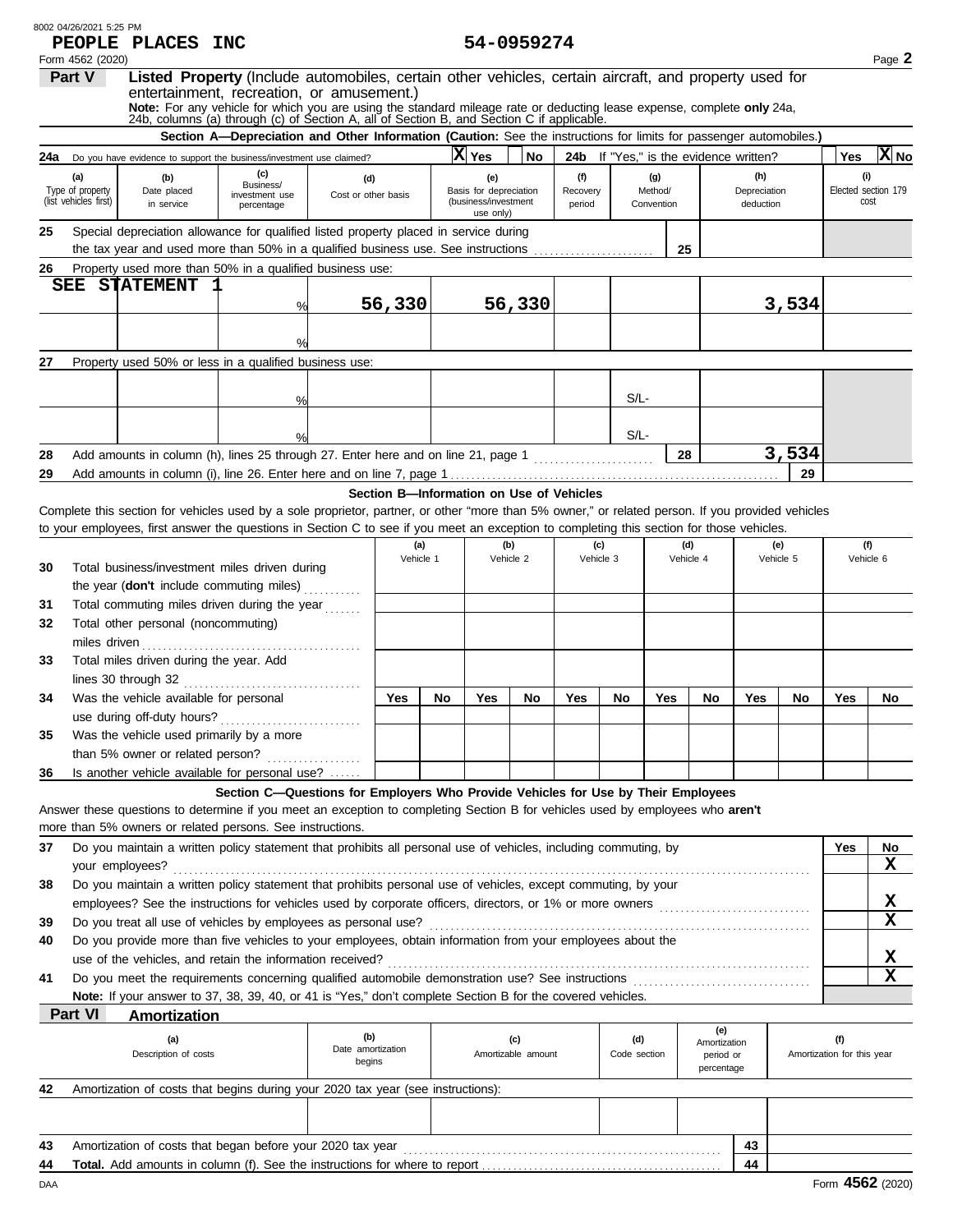### PEOPLE PLACES INC 1215 NORTH AUGUSTA STREET STAUNTON, VA 24401

### **Section 1.263(a)-1(f) De Minimis Safe Harbor Election**

Under Regulation 1.263(a)-1(f), the taxpayer hereby elects to apply the de minimis safe harbor election to all qualifying property placed in service during the tax year.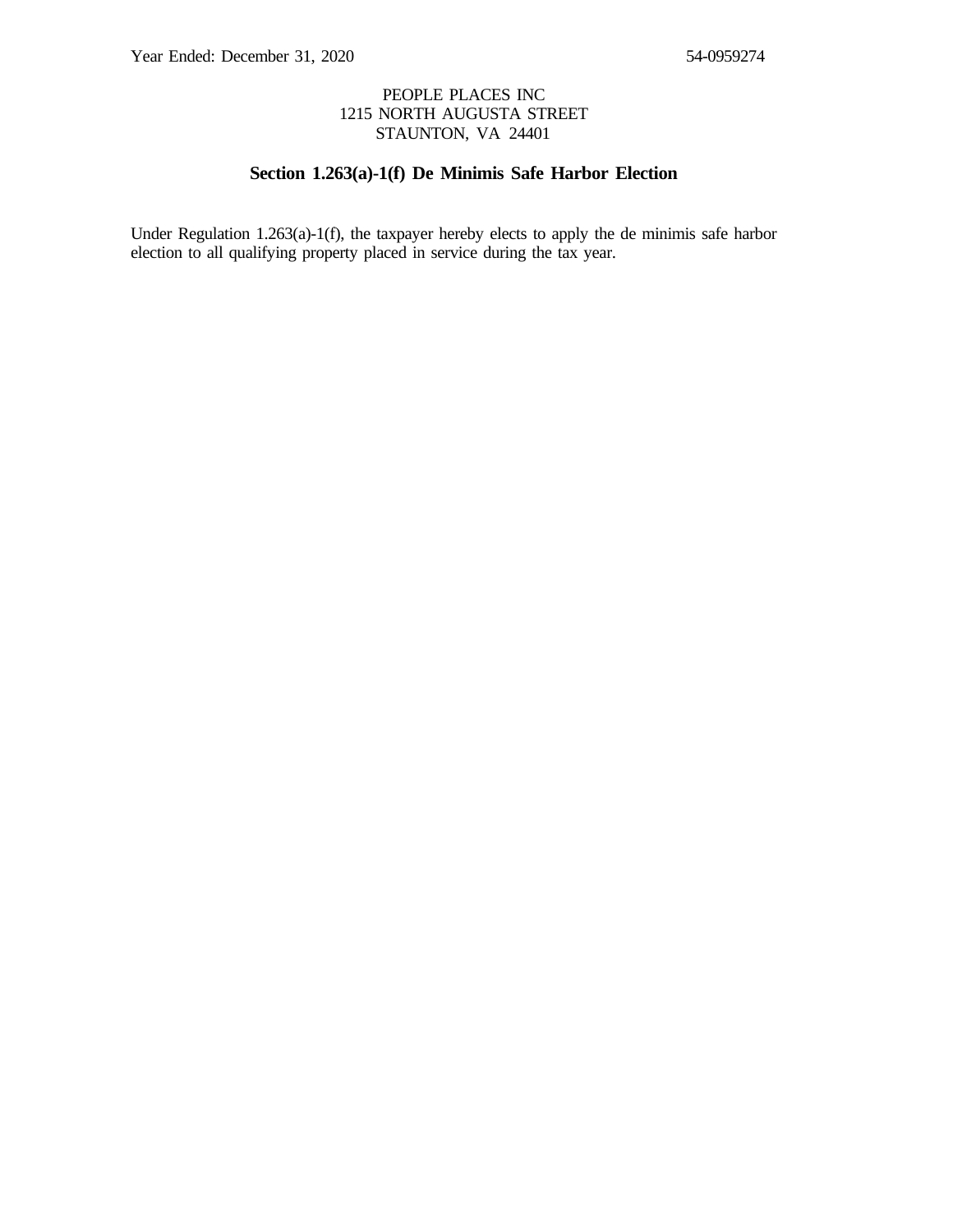8002 PEOPLE PLACES INC 8002 PEOPLE PLACES INC

# 54-0959274 **Federal Asset Report**

| Asset                                                                                                                                                | Description                                                                                                                                                                                                                                                                                                                                                                                                                                                                                                                                                                                                                                                                                                                                        | Date<br>In Service                                                                                                                                                                                                                                             | Cost                                                                                                                                                                                                                    | Bus Sec<br>%<br>179 Bonus for Depr | <b>Basis</b>                                                                                                        |        | PerConv Meth                                                                                                                                                                                                                                                                                                                                                                                  | Prior                                                                                                                                                                                                                  | Current                                                                                                                                                                                                                                                                                                                                                                        |
|------------------------------------------------------------------------------------------------------------------------------------------------------|----------------------------------------------------------------------------------------------------------------------------------------------------------------------------------------------------------------------------------------------------------------------------------------------------------------------------------------------------------------------------------------------------------------------------------------------------------------------------------------------------------------------------------------------------------------------------------------------------------------------------------------------------------------------------------------------------------------------------------------------------|----------------------------------------------------------------------------------------------------------------------------------------------------------------------------------------------------------------------------------------------------------------|-------------------------------------------------------------------------------------------------------------------------------------------------------------------------------------------------------------------------|------------------------------------|---------------------------------------------------------------------------------------------------------------------|--------|-----------------------------------------------------------------------------------------------------------------------------------------------------------------------------------------------------------------------------------------------------------------------------------------------------------------------------------------------------------------------------------------------|------------------------------------------------------------------------------------------------------------------------------------------------------------------------------------------------------------------------|--------------------------------------------------------------------------------------------------------------------------------------------------------------------------------------------------------------------------------------------------------------------------------------------------------------------------------------------------------------------------------|
| 394                                                                                                                                                  | <b>7-year GDS Property:</b><br>SIGN - HARRISONBURG                                                                                                                                                                                                                                                                                                                                                                                                                                                                                                                                                                                                                                                                                                 | 9/30/20                                                                                                                                                                                                                                                        | 9,028                                                                                                                                                                                                                   |                                    | 9,028                                                                                                               |        | 7 HY 200DB                                                                                                                                                                                                                                                                                                                                                                                    | $\overline{0}$                                                                                                                                                                                                         | 1,290                                                                                                                                                                                                                                                                                                                                                                          |
|                                                                                                                                                      |                                                                                                                                                                                                                                                                                                                                                                                                                                                                                                                                                                                                                                                                                                                                                    |                                                                                                                                                                                                                                                                | 9,028                                                                                                                                                                                                                   |                                    | 9,028                                                                                                               |        |                                                                                                                                                                                                                                                                                                                                                                                               | $\theta$                                                                                                                                                                                                               | 1,290                                                                                                                                                                                                                                                                                                                                                                          |
|                                                                                                                                                      | <b>15-year GDS Property:</b><br>393 Land Improvements - Harrisonburg                                                                                                                                                                                                                                                                                                                                                                                                                                                                                                                                                                                                                                                                               | 9/30/20                                                                                                                                                                                                                                                        | 333,385<br>333,385                                                                                                                                                                                                      |                                    | 333,385<br>333,385                                                                                                  |        | 15 HY 150DB                                                                                                                                                                                                                                                                                                                                                                                   | $\overline{0}$<br>$\theta$                                                                                                                                                                                             | 16,669<br>16,669                                                                                                                                                                                                                                                                                                                                                               |
| 395                                                                                                                                                  | <b>Non-Residential Real Property:</b><br>3201 PEOPLES DR HARRISONBURG                                                                                                                                                                                                                                                                                                                                                                                                                                                                                                                                                                                                                                                                              | 9/30/20                                                                                                                                                                                                                                                        | 608,329<br>608,329                                                                                                                                                                                                      |                                    | 608,329<br>608,329                                                                                                  |        | 39 MM S/L                                                                                                                                                                                                                                                                                                                                                                                     | $\mathbf{0}$<br>$\Omega$                                                                                                                                                                                               | 4,549<br>4,549                                                                                                                                                                                                                                                                                                                                                                 |
| 347<br>379<br>380<br>381<br>382<br>383<br>384<br>385<br>386<br>387<br>389<br>390-                                                                    | <b>Prior MACRS:</b><br>HVAC - CHARLOTTESVILLE<br><b>PYGMALION ROOF</b><br>DELL LAPTOP<br><b>PYGMALION FLOOR</b><br><b>BOILER 1205 N AUGUSTA</b><br><b>FOUNDERS ROOM</b><br>PARTITION WALL<br>SIDING 1002 E JEFFERSON<br><b>GUTTER GAURDS</b><br><b>LAPTOP</b><br>ADA BATHROOM UPGRADE<br>ADA RAMP AND MARKINGS                                                                                                                                                                                                                                                                                                                                                                                                                                     | 5/16/12<br>3/31/16<br>4/05/16<br>7/27/16<br>10/18/16<br>10/22/16<br>11/04/16<br>11/11/16<br>11/07/16<br>12/16/16<br>11/09/17<br>12/27/17                                                                                                                       | 7,613<br>7,500<br>3,043<br>3,835<br>15,383<br>6,093<br>4,354<br>28,558<br>1,850<br>2,313<br>8,500<br>9,636<br>98,678                                                                                                    | X<br>X<br>X<br>X<br>X              | 7,613<br>1,522<br>1,918<br>7,691<br>6,093<br>4,354<br>28,558<br>1,850<br>1,157<br>8,500<br>$\overline{0}$<br>76,756 | $\tau$ | 39 MM S/L<br>7,500 39 MM S/L<br>5 MQ200DB<br>MQ200DB<br>15 MQ150DB<br>39 MM S/L<br>39 MM S/L<br>39 MM S/L<br>39 MM S/L<br>5 MQ200DB<br>39 MM S/L<br>15 MQ150DB                                                                                                                                                                                                                                | 1,488<br>729<br>2,805<br>3,211<br>9,846<br>501<br>349<br>2,288<br>148<br>2,076<br>463<br>9,636<br>33,540                                                                                                               | 196<br>192<br>173<br>178<br>554<br>157<br>111<br>733<br>48<br>126<br>218<br>$\overline{0}$<br>2,686                                                                                                                                                                                                                                                                            |
| 1<br>2<br>3<br>4<br>5<br>6<br>7<br>8                                                                                                                 | <b>Other Depreciation:</b><br>LAND<br><b>LAND</b><br>LAND 1205 N. AUGUSTA<br><b>BUILDING</b><br><b>IMPROVEMENTS</b><br><b>BUILDING IMPROVEMENTS</b><br><b>BUILDING</b><br><b>BASKETBALL GOAD</b>                                                                                                                                                                                                                                                                                                                                                                                                                                                                                                                                                   | 1/09/87<br>9/01/89<br>8/30/96<br>1/09/87<br>5/01/87<br>9/01/89<br>9/01/89<br>4/02/90                                                                                                                                                                           | 48,310<br>49,325<br>34,224<br>82,966<br>18,748<br>43,034<br>64,248<br>437                                                                                                                                               |                                    | 48,310<br>49,325<br>34,224<br>82,966<br>18,748<br>43,034<br>64,248<br>437                                           |        | $0 -$<br>Land<br>Land<br>$0 -$<br>$0 -$<br>Land<br>30 MO S/L<br>30 MO S/L<br>30 MO S/L<br>30 MO S/L<br>15 MO S/L                                                                                                                                                                                                                                                                              | $\mathbf 0$<br>$\mathbf 0$<br>$\theta$<br>82,966<br>18,748<br>43,034<br>64,248<br>437                                                                                                                                  | $\boldsymbol{0}$<br>$\boldsymbol{0}$<br>$\boldsymbol{0}$<br>0<br>$\boldsymbol{0}$<br>$\mathbf{0}$<br>$\mathbf{0}$<br>$\mathbf{0}$                                                                                                                                                                                                                                              |
| 9<br>11<br>12<br>13<br>14<br>15<br>16<br>19<br>20<br>21<br>22<br>65<br>67<br>73<br>74<br>138<br>147<br>149<br>150<br>151<br>207<br>213<br>230<br>231 | Sold/Scrapped: 1/01/20<br><b>INSTALL SEWER LINE</b><br>10 OFFICE IMPROVEMENTS<br><b>STORM WINDOWS</b><br>NEW STORM WINDOWS AND DOORS<br><b>BUILDING 1205 N AUGUSTA</b><br>IMPROVEMENTS TO 1205 N AUGUSTA 10/31/96<br><b>ROOF REPAIRS</b><br>PARKING LOT LIGHT<br>REWIRING DAHL HOUSE<br>WIRING AC UNITS<br><b>INSTALL AC IN DAHL HOUSE</b><br><b>INSTALL NEW CARPET</b><br><b>ITL SECURITY SYSTEM</b><br><b>CEILING FANS</b><br><b>DRAPERIES</b><br><b>OAK DESK</b><br><b>FURNITURE 1205 N AUGUSTA</b><br><b>BOOKCASE</b><br><b>CONFERENCE TABLE</b><br><b>13 STORAGE FILES</b><br>FILING CABINET AND FOLDING CHAIl 7/08/99<br><b>COMPUTER CAVLEING</b><br><b>DATA OUTLET</b><br><b>LAND - CHRLOTTESVILLE</b><br><b>BUILDING - CHARLOTTESVILLE</b> | 2/28/92<br>9/01/93<br>12/07/94<br>8/21/95<br>8/30/96<br>11/18/96<br>11/18/96<br>3/15/01<br>5/18/01<br>7/23/01<br>9/17/01<br>5/05/87<br>6/02/87<br>12/31/87<br>3/07/88<br>10/31/96<br>8/27/97<br>3/03/99<br>3/03/99<br>1/04/01<br>5/21/01<br>4/28/95<br>4/28/95 | 2,500<br>5,327<br>6,341<br>3,983<br>136,898<br>12,426<br>1,935<br>217<br>3,610<br>1,507<br>10,100<br>10,106<br>1,500<br>352<br>1,866<br>425<br>6,566<br>356<br>675<br>1,820<br>970<br>1,662<br>424<br>89,123<br>152,129 |                                    | 136,898<br>1,500<br>352<br>1,866<br>425<br>6,566<br>356<br>675<br>1,820<br>970<br>1,662<br>424<br>89,123<br>152,129 |        | 2,500 30 MO S/L<br>5,327 30 MO S/L<br>6,341 39 MO S/L<br>3,983 40 MO S/L<br>40 MO S/L<br>12,426 40 MO S/L<br>1,935 20 MO S/L<br>217 10 MO S/L<br>3,610 15 MO S/L<br>1,507 15 MO S/L<br>10,100 15 MO S/L<br>10,106 10 MO S/L<br>5 MO S/L<br>5 MO S/L<br>$10$ MO S/L<br>7 MO S/L<br>7 MO S/L<br>7 MO S/L<br>7 MO S/L<br>7 MO S/L<br>7 MO S/L<br>5 MO S/L<br>5 MO S/L<br>$0 -$ Land<br>40 MO S/L | 2,319<br>4,676<br>4,072<br>2,423<br>79,857<br>7,197<br>1,935<br>217<br>3,610<br>1,507<br>10,100<br>10,106<br>1,500<br>352<br>1,866<br>425<br>6,566<br>356<br>675<br>1,820<br>970<br>1,662<br>424<br>$\theta$<br>93,813 | 84<br>178<br>162<br>100<br>3,423<br>310<br>$\overline{0}$<br>$\boldsymbol{0}$<br>$\boldsymbol{0}$<br>$\boldsymbol{0}$<br>$\mathbf{0}$<br>$\boldsymbol{0}$<br>$\mathbf{0}$<br>$\mathbf{0}$<br>$\mathbf{0}$<br>$\boldsymbol{0}$<br>$\mathbf{0}$<br>$\boldsymbol{0}$<br>$\mathbf{0}$<br>$\boldsymbol{0}$<br>$\mathbf{0}$<br>$\overline{0}$<br>$\overline{0}$<br>$\theta$<br>3,803 |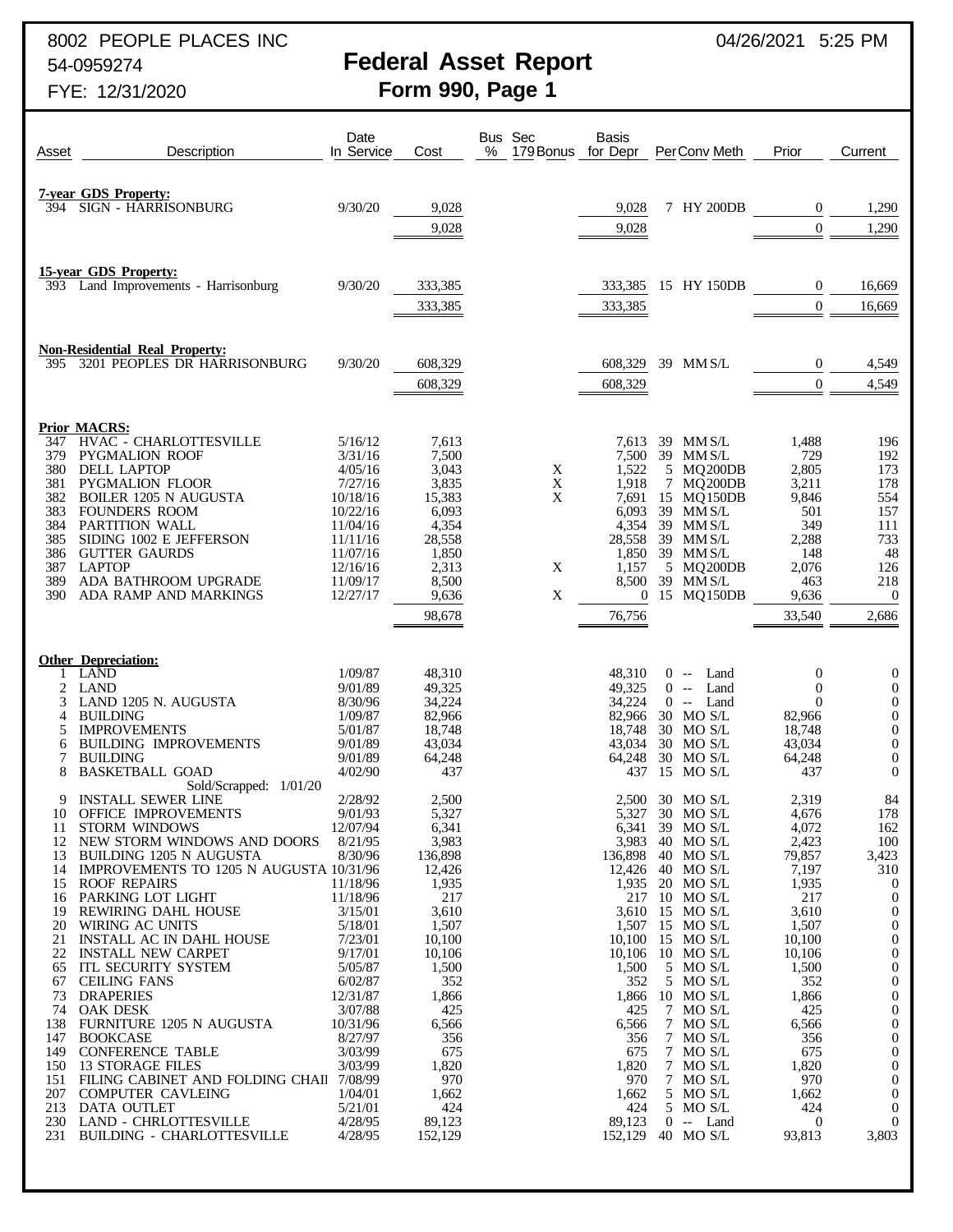# 8002 PEOPLE PLACES INC 8002 PEOPLE PLACES INC

## 54-0959274 **Federal Asset Report**

|            |                                                                             | Date                 |                   |   | Bus Sec            | <b>Basis</b>      |                             |                          |                                    |
|------------|-----------------------------------------------------------------------------|----------------------|-------------------|---|--------------------|-------------------|-----------------------------|--------------------------|------------------------------------|
| Asset      | Description                                                                 | In Service           | Cost              | % | 179 Bonus for Depr |                   | PerConv Meth                | Prior                    | Current                            |
| 235<br>236 | LAND - 922 E JEFFERSON ST CHARLO 4/01/02<br><b>BUILDING 922 E JEFFERSON</b> | 4/01/02              | 210,684<br>56,681 |   |                    | 210,684<br>56,681 | $0 -$ Land<br>39 MO S/L     | $\overline{0}$<br>25,797 | $\overline{0}$<br>1,454            |
| 237        | <b>BUILDING IMPROVEMENTS 922 E JEFI</b>                                     | 4/01/02              | 48,306            |   |                    | 48,306            | 39 MO S/L                   | 21,986                   | 1,238                              |
| 238        | ADDITIONAL COST OF REMODELING                                               | 4/01/02              | 76,203            |   |                    | 76,203            | 39 MO S/L                   | 34,682                   | 1,954                              |
| 239<br>244 | PARKING LOT IMPROVEMENTS<br><b>OFFICE FURNITURE</b>                         | 9/07/04<br>3/20/95   | 3,699<br>1,646    |   |                    | 3,699<br>1,646    | 15 MO S/L<br>7 MO S/L       | 3,699<br>1,646           | $\boldsymbol{0}$<br>$\overline{0}$ |
| 245        | OAK DESK                                                                    | 4/11/95              | 540               |   |                    | 540               | 7 MO S/L                    | 540                      | $\boldsymbol{0}$                   |
| 251        | FILING CABINET, DESK & CHAIR                                                | 6/15/95              | 221               |   |                    | 221               | 7 MO S/L                    | 221                      | $\mathbf{0}$                       |
| 252<br>256 | FILING CABINET, DESK & CHAIR<br>LOVESEAT                                    | 6/15/95<br>10/16/96  | 285<br>402        |   |                    | 285<br>402        | 7 MO S/L<br>7 MO S/L        | 285<br>402               | $\boldsymbol{0}$<br>$\mathbf{0}$   |
| 257        | <b>OFFICE FURNITURE</b>                                                     | 10/24/96             | 350               |   |                    | 350               | 7 MO S/L                    | 350                      | $\boldsymbol{0}$                   |
| 263        | WINE HI-BACK RECLINER                                                       | 10/21/01             | 344               |   |                    | 344               | 5 MO S/L                    | 344                      | $\mathbf{0}$                       |
| 264        | <b>FURNITURE</b>                                                            | 6/14/02              | 1,065             |   |                    | 1,065             | 7 MO S/L                    | 1,065                    | $\boldsymbol{0}$                   |
| 274<br>319 | NETWORK INSTALLATION<br>AIR CONDITIONER                                     | 6/21/99<br>9/21/07   | 1,589<br>449      |   |                    | 1,589<br>449      | 5 MO S/L<br>5 MO S/L        | 1,589<br>449             | $\mathbf{0}$<br>$\boldsymbol{0}$   |
| 322        | <b>DESK - TINA</b>                                                          | 1/18/07              | 353               |   |                    | 353               | 7 MO S/L                    | 353                      | $\mathbf{0}$                       |
| 323        | <b>DESK - TINA</b>                                                          | 1/22/07              | 437               |   |                    | 437               | 7 MO S/L                    | 437                      | $\boldsymbol{0}$                   |
| 324<br>325 | <b>REFRIGERATOR</b>                                                         | 2/28/07<br>1/23/08   | 533<br>1,827      |   |                    | 533<br>1,827      | 5 MO S/L<br>7 MO S/L        | 533<br>1,827             | $\mathbf{0}$<br>$\boldsymbol{0}$   |
| 326        | Office Furniture-Desk & Chair<br>Sofa                                       | 9/05/08              | 700               |   |                    | 700               | 7 MO S/L                    | 700                      | $\mathbf{0}$                       |
| 327        | 2 Wood Desks                                                                | 9/08/08              | 1,390             |   |                    | 1,390             | 7 MO S/L                    | 1,390                    | $\boldsymbol{0}$                   |
| 328        | Gas logs                                                                    | 10/23/08             | 421               |   |                    | 421               | 7 MO S/L                    | 421                      | $\mathbf{0}$                       |
| 329<br>333 | Range<br>Network equipment                                                  | 11/24/08<br>3/17/08  | 510<br>1,289      |   |                    | 510<br>1,289      | 10 MO S/L<br>$3$ MO S/L     | 510<br>1,289             | $\boldsymbol{0}$<br>$\mathbf{0}$   |
| 335        | Vehicle                                                                     | 4/08/08              | 9,431             |   |                    | 9,431             | 5 MO S/L                    | 9,431                    | $\mathbf{0}$                       |
| 336        | Land-Harrisonburg (Raw)                                                     | 3/17/08              | 227,524           |   |                    | 227,524           | $0 -$ Land                  | $\overline{0}$           | $\overline{0}$                     |
| 341        | GUTTERING - 1205 BUILDING - STAUN 10/14/10                                  |                      | 3,680             |   |                    | 3,680             | 15 MO S/L                   | 2,269                    | 246                                |
| 342<br>343 | SNOW GUARDS - BUILDING - STAUNT 10/14/10<br>STUDY CARRELS - PYGMALION       | 8/10/10              | 1,532<br>2,077    |   |                    | 1,532<br>2,077    | 15 MO S/L<br>5 MO S/L       | 945<br>2,077             | 102<br>$\overline{0}$              |
| 345        | LCD PROJECTOR                                                               | 12/07/11             | 1,993             |   |                    | 1,993             | 7 MO S/L                    | 1,993                    | $\overline{0}$                     |
| 348        | <b>CARPET</b>                                                               | 11/14/12             | 2,058             |   |                    | 2,058             | 15 MO S/L                   | 983                      | 138                                |
| 350<br>351 | CP C35 KONICA MINOLTA BIZHUB                                                | 1/24/12<br>4/13/12   | 1,919<br>1,919    |   |                    | 1,919<br>1,919    | 5 MO S/L<br>5 MO S/L        | 1,919<br>1,919           | $\overline{0}$<br>$\overline{0}$   |
| 353        | C35 KONICA MINOLTA COPIER<br>VINYL FLOORING 1215 N AUGUSTA                  | 5/10/13              | 1,335             |   |                    | 1,335             | 15 MO S/L                   | 593                      | 89                                 |
| 354        | DUCTWORK - PYGMALION                                                        | 4/02/13              | 2,882             |   |                    | 2,882             | 39 MO S/L                   | 499                      | 74                                 |
| 355        | HVAC - C'VILLE-1002 E JEFFERSON                                             | 5/15/13              | 8,803             |   |                    | 8,803             | 39 MO S/L                   | 1,505                    | 226                                |
| 356<br>357 | <b>COMPUTERS-PYGMALION</b><br><b>COMPUTERS-C'VILLE</b>                      | 5/28/13<br>5/28/13   | 1,951<br>2,754    |   |                    | 1,951<br>2,754    | 5 MO S/L<br>5 MO S/L        | 1,951<br>2,754           | $\overline{0}$<br>$\overline{0}$   |
| 358        | <b>COMPUTERS-STAUNTON</b>                                                   | 5/28/13              | 4,590             |   |                    | 4,590             | 5 MO S/L                    | 4,590                    | $\overline{0}$                     |
| 359        | BUILDING-1109 N AUGUSTA ST                                                  | 1/01/15              | 147,432           |   |                    | 147,432           | 39 MO S/L                   | 18,902                   | 3,780                              |
| 360        | LAND-1107 N AUGUSTA STREET<br>BUILDING IMPROVEMENTS-1107 N AU 1/01/15       | 6/26/13              | 30,197            |   |                    | 30,197            | $0 -$<br>Land               | $\overline{0}$           | $\overline{0}$                     |
| 362<br>366 | <b>SERVERS</b>                                                              | 3/11/14              | 77,650<br>16,172  |   |                    | 77,650<br>16,172  | 39 MO S/L<br>5 MO S/L       | 9,955<br>16,172          | 1,991<br>- 0                       |
| 367        | PHONE SYSTEM                                                                | 6/09/14              | 36,033            |   |                    | 36,033            | 7 MO S/L                    | 28,740                   | 5,148                              |
| 368        | <b>HVAC - CVILLE</b>                                                        | 6/13/14              | 8,673             |   |                    | 8,673             | 39 MO S/L                   | 1,242                    | 222                                |
| 369        | HEAT PUMP - PYGMALION<br>370 XEROX - CVILLE                                 | 6/19/14<br>6/23/14   | 9,894<br>1,051    |   |                    | 1,051             | 9,894 39 MO S/L<br>5 MO S/L | 1,395<br>1,051           | 254<br>$\overline{0}$              |
| 371        | <b>CAMERA SYSTEM</b>                                                        | 11/28/14             | 3,098             |   |                    | 3,098             | 7 MO S/L                    | 2,250                    | 443                                |
| 372        | PRINTER/SCAN/FAX                                                            | 7/29/14              | 2,976             |   |                    | 2,976             | 7 MO S/L                    | 2,303                    | 425                                |
| 373        | COMPUTERS (5)                                                               | 9/05/14              | 3,188             |   |                    | 3,188             | 5 MO S/L                    | 3,188                    | $\bf{0}$                           |
| 374<br>375 | Snow Blower<br>Riding Mower                                                 | 10/13/15<br>10/13/15 | 1,199<br>1,498    |   |                    | 1,199<br>1,498    | 5 MO S/L<br>5 MO S/L        | 1,019<br>1,273           | 180<br>225                         |
| 376        | Alienware Laptops (2)                                                       | 2/02/15              | 3,090             |   |                    | 3,090             | 5 MO S/L                    | 3,039                    | 51                                 |
| 377        | Air Conditioner Dahl House                                                  | 4/22/15              | 7,970             |   |                    | 7,970             | 39 MO S/L                   | 954                      | 204                                |
| 378<br>388 | Replacement Windows<br>2014 HYUNDAI SONATA                                  | 12/15/15<br>3/21/17  | 11,754<br>14,000  |   |                    | 11,754<br>14,000  | 39 MO S/L<br>3 MO S/L       | 1,231<br>11,433          | 301<br>2,567                       |
| 392        | 2017 TOYOTA SIENNA                                                          | 12/31/19             | 24,264            |   |                    | 24,264            | 5 MO S/L                    | $\boldsymbol{0}$         | 4,853                              |
|            | <b>Total Other Depreciation</b>                                             |                      | 1,878,621         |   |                    | 1,878,621         |                             | 685,971                  | 34,225                             |
|            |                                                                             |                      | 1,878,621         |   |                    | 1,878,621         |                             |                          |                                    |
|            | <b>Total ACRS and Other Depreciation</b>                                    |                      |                   |   |                    |                   |                             | 685,971                  | 34,225                             |
|            | <b>Listed Property:</b>                                                     |                      |                   |   |                    |                   |                             |                          |                                    |
| 361        | 2007 CHRYSLER SPORT VAN                                                     | 4/18/13              | 7,600             |   |                    | 7,600             | 5 MO S/L                    | 7,600                    | $\boldsymbol{0}$                   |
| 363        | 2003 FORD VAN<br>2007 TOYOTA SIENNA CE VAN                                  | 6/21/07<br>5/15/07   | 10,032<br>23,198  |   |                    | 10,032<br>23,198  | 5 HY 200DB<br>5 HY 200DB    | 10,032<br>23,198         | $\overline{0}$<br>$\theta$         |
| 365<br>391 | 2015 HYUNDAI SONATA                                                         | 11/08/18             | 15,500            |   |                    | 15,500            | 5 MQ200DB                   | 6,665                    | 3,534                              |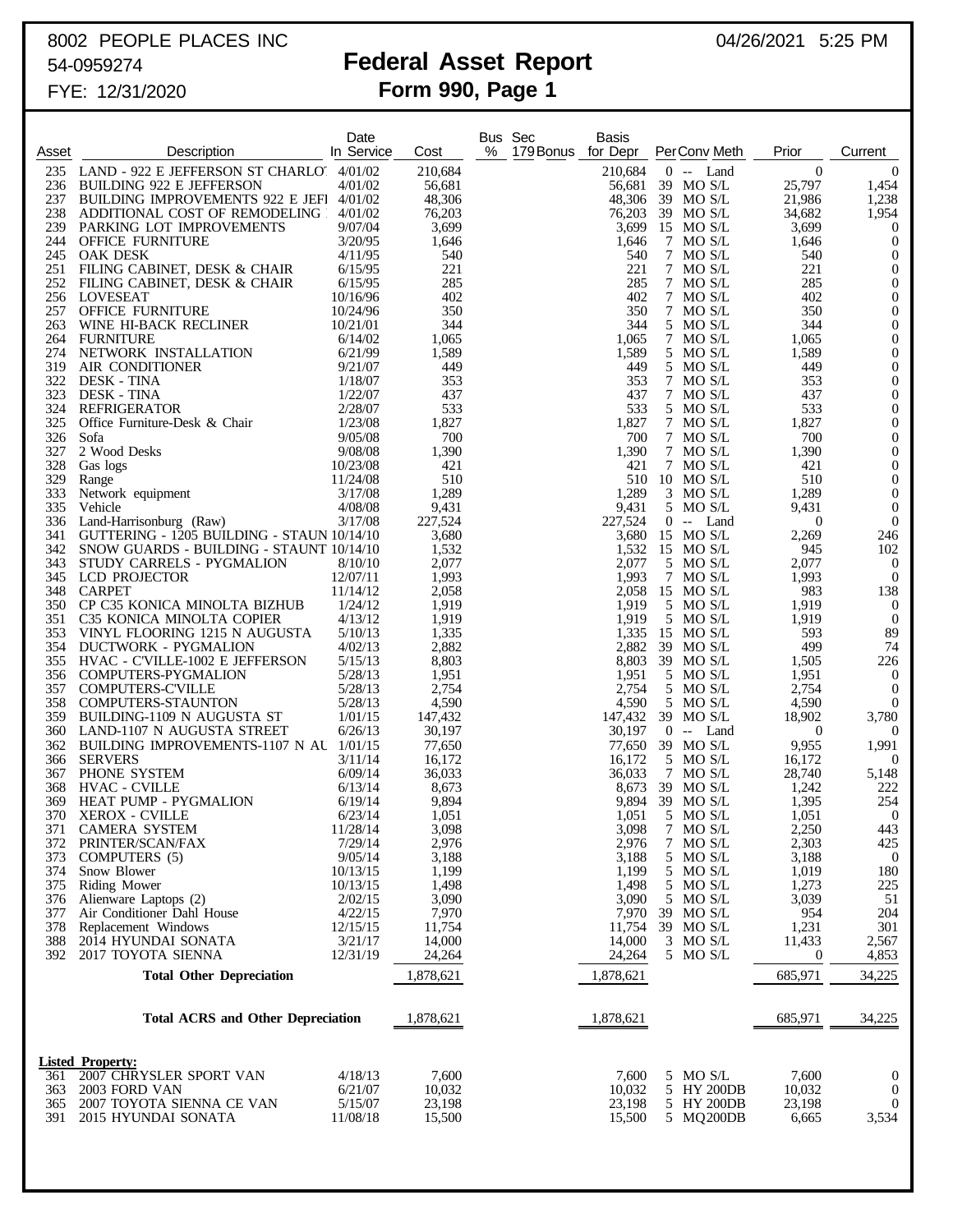8002 PEOPLE PLACES INC 8002 PEOPLE PLACES INC

# 54-0959274 **Federal Asset Report**

| Asset | <b>Description</b>                                                                           | Date<br>In Service<br>Cost | <b>Basis</b><br>Bus Sec<br>%<br>for Depr<br>179 Bonus | Prior<br>PerConv Meth<br>Current |
|-------|----------------------------------------------------------------------------------------------|----------------------------|-------------------------------------------------------|----------------------------------|
|       |                                                                                              | 56,330                     | 56,330                                                | 3,534<br>47.495                  |
|       | <b>Grand Totals</b><br><b>Less: Dispositions and Transfers</b><br>Less: Start-up/Org Expense | 2,984,371<br>437           | 2,962,449<br>437                                      | 767,006<br>62,953<br>437         |
|       | <b>Net Grand Totals</b>                                                                      | 2,983,934                  | 2,962,012                                             | 766,569<br>62,953                |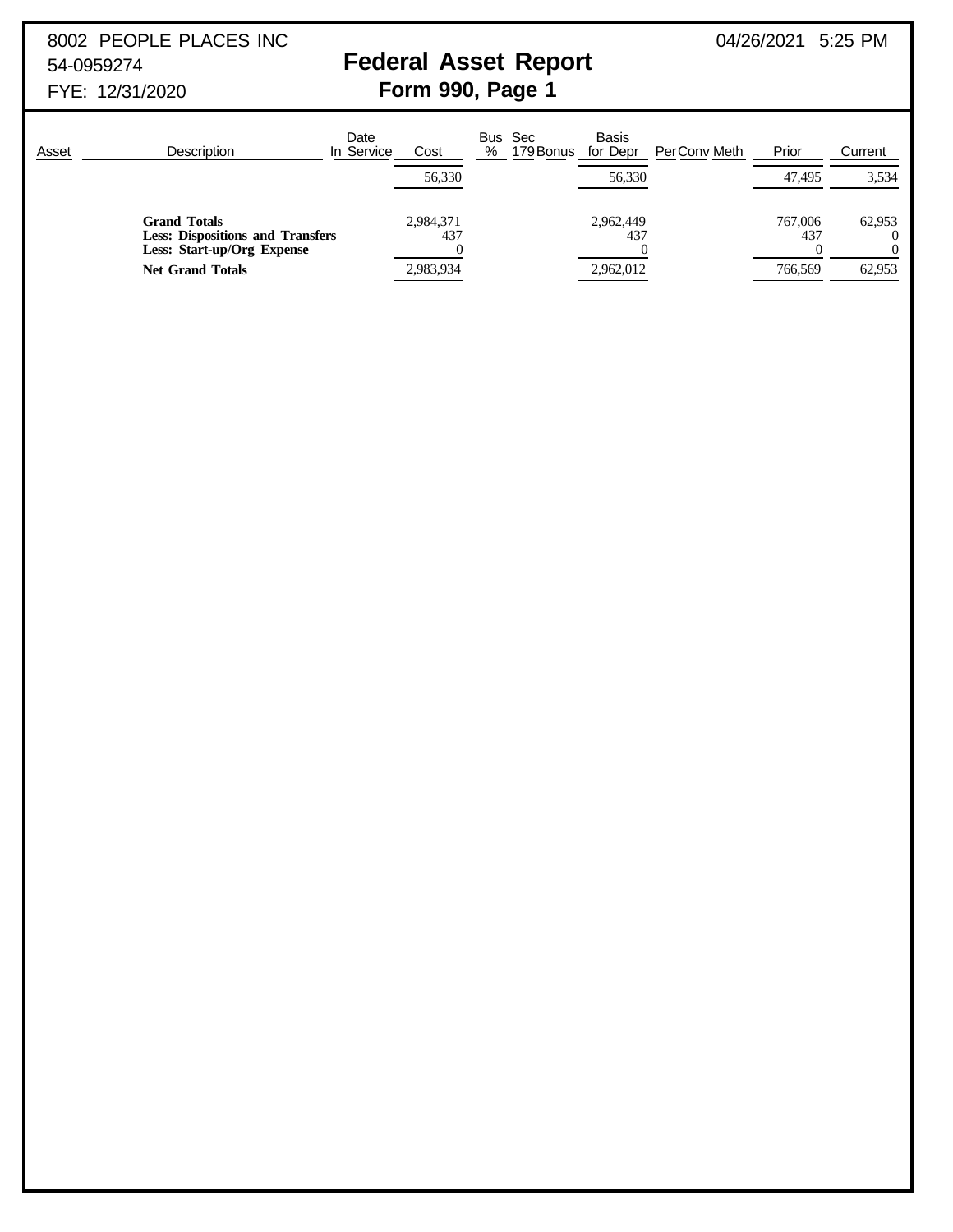8002 PEOPLE PLACES INC **04/26/2021** 5:25 PM

# 54-0959274 **VA Asset Report**

| Asset      | Description                                                           | Date<br>In Service   | Cost             | <b>Basis</b><br>for Depr | VA<br>Prior          | VA<br>Current                    | Federal<br>Current                 | <b>Difference</b><br>Fed - VA        |
|------------|-----------------------------------------------------------------------|----------------------|------------------|--------------------------|----------------------|----------------------------------|------------------------------------|--------------------------------------|
|            |                                                                       |                      |                  |                          |                      |                                  |                                    |                                      |
| 394        | <b>7-year GDS Property:</b><br><b>SIGN - HARRISONBURG</b>             | 9/30/20              | 9,028            | 9,028                    | $\boldsymbol{0}$     | 1,290                            | 1,290                              | $\boldsymbol{0}$                     |
|            |                                                                       |                      | 9,028            | 9,028                    | $\mathbf{0}$         | 1,290                            | 1,290                              | $\overline{0}$                       |
|            |                                                                       |                      |                  |                          |                      |                                  |                                    |                                      |
|            | <b>15-year GDS Property:</b>                                          |                      |                  |                          |                      |                                  |                                    |                                      |
|            | 393 Land Improvements - Harrisonburg                                  | 9/30/20              | 333,385          | 333,385                  | $\boldsymbol{0}$     | 16,669                           | 16,669                             | 0                                    |
|            |                                                                       |                      | 333,385          | 333,385                  | $\overline{0}$       | 16,669                           | 16,669                             | $\overline{0}$                       |
|            |                                                                       |                      |                  |                          |                      |                                  |                                    |                                      |
| 395.       | <b>Non-Residential Real Property:</b><br>3201 PEOPLES DR HARRISONBURG | 9/30/20              | 608,329          | 608,329                  | $\boldsymbol{0}$     | 4,549                            | 4,549                              | $\boldsymbol{0}$                     |
|            |                                                                       |                      | 608,329          | 608,329                  | $\mathbf{0}$         | 4,549                            | 4,549                              | $\boldsymbol{0}$                     |
|            |                                                                       |                      |                  |                          |                      |                                  |                                    |                                      |
|            | <b>Prior MACRS:</b>                                                   |                      |                  |                          |                      |                                  |                                    |                                      |
| 347<br>379 | HVAC - CHARLOTTESVILLE<br><b>PYGMALION ROOF</b>                       | 5/16/12<br>3/31/16   | 7,613<br>7,500   | 7,613<br>7,500           | 1,488<br>729         | 196<br>192                       | 196<br>192                         | $\boldsymbol{0}$<br>$\boldsymbol{0}$ |
| 380        | <b>DELL LAPTOP</b>                                                    | 4/05/16              | 3,043            | 3,043                    | 2,567                | 346                              | 173                                | $-173$                               |
| 381<br>382 | <b>PYGMALION FLOOR</b><br><b>BOILER 1205 N AUGUSTA</b>                | 7/27/16<br>10/18/16  | 3,835<br>15,383  | 3,835<br>15,383          | 2,587<br>4,309       | 356<br>1,107                     | 178<br>554                         | $-178$<br>$-553$                     |
| 383        | <b>FOUNDERS ROOM</b>                                                  | 10/22/16             | 6,093            | 6,093                    | 501                  | 157                              | 157                                | $\boldsymbol{0}$                     |
| 384        | PARTITION WALL                                                        | 11/04/16             | 4,354            | 4,354                    | 349                  | 111                              | 111                                | $\boldsymbol{0}$                     |
| 385<br>386 | SIDING 1002 E JEFFERSON<br><b>GUTTER GAURDS</b>                       | 11/11/16<br>11/07/16 | 28,558<br>1,850  | 28,558<br>1,850          | 2,288<br>148         | 733<br>48                        | 733<br>48                          | $\boldsymbol{0}$<br>$\boldsymbol{0}$ |
| 387        | <b>LAPTOP</b>                                                         | 12/16/16             | 2,313            | 2,313                    | 1,838                | 253                              | 126                                | $-127$                               |
| 389<br>390 | ADA BATHROOM UPGRADE                                                  | 11/09/17             | 8,500            | 8,500<br>9,636           | 463                  | 218                              | 218                                | $\boldsymbol{0}$                     |
|            | ADA RAMP AND MARKINGS                                                 | 12/27/17             | 9,636<br>98,678  | 98,678                   | 1,929<br>19,196      | 770<br>4,487                     | $\boldsymbol{0}$<br>2,686          | $-770$<br>$-1,801$                   |
|            |                                                                       |                      |                  |                          |                      |                                  |                                    |                                      |
|            | <b>Other Depreciation:</b>                                            |                      |                  |                          |                      |                                  |                                    |                                      |
|            | <b>LAND</b>                                                           | 1/09/87              | 48,310           | 48,310                   | $\boldsymbol{0}$     | $\boldsymbol{0}$                 | $\boldsymbol{0}$                   | $\boldsymbol{0}$                     |
| 2<br>3     | <b>LAND</b><br>LAND 1205 N. AUGUSTA                                   | 9/01/89<br>8/30/96   | 49,325<br>34,224 | 49,325<br>34,224         | $\theta$<br>$\theta$ | $\mathbf{0}$<br>$\mathbf{0}$     | $\overline{0}$<br>$\boldsymbol{0}$ | $\boldsymbol{0}$<br>$\boldsymbol{0}$ |
| 4          | <b>BUILDING</b>                                                       | 1/09/87              | 82,966           | 82,966                   | 82,966               | 0                                | $\overline{0}$                     | $\boldsymbol{0}$                     |
| 5          | <b>IMPROVEMENTS</b>                                                   | 5/01/87              | 18,748           | 18,748                   | 18,748               | $\mathbf{0}$                     | $\boldsymbol{0}$                   | $\boldsymbol{0}$                     |
| 6<br>7     | <b>BUILDING IMPROVEMENTS</b><br><b>BUILDING</b>                       | 9/01/89<br>9/01/89   | 43,034<br>64,248 | 43,034<br>64,248         | 43,034<br>64,248     | $\mathbf{0}$<br>$\boldsymbol{0}$ | $\overline{0}$<br>$\boldsymbol{0}$ | $\boldsymbol{0}$<br>$\boldsymbol{0}$ |
| 8          | <b>BASKETBALL GOAD</b>                                                | 4/02/90              | 437              | 437                      | 437                  | $\overline{0}$                   | $\overline{0}$                     | $\mathbf{0}$                         |
| 9          | Sold/Scrapped: 1/01/20<br><b>INSTALL SEWER LINE</b>                   | 2/28/92              | 2,500            | 2,500                    | 2,319                | 84                               | 84                                 | $\boldsymbol{0}$                     |
| 10         | <b>OFFICE IMPROVEMENTS</b>                                            | 9/01/93              | 5,327            | 5,327                    | 4,676                | 178                              | 178                                | $\theta$                             |
| 11         | <b>STORM WINDOWS</b>                                                  | 12/07/94             | 6,341            | 6,341                    | 4,078                | 163                              | 162                                | -1                                   |
| 12<br>13   | NEW STORM WINDOWS AND DOORS<br>BUILDING 1205 N AUGUSTA                | 8/21/95<br>8/30/96   | 3,983<br>136,898 | 3,983<br>136,898         | 2,423<br>79,857      | 100<br>3,423                     | 100<br>3,423                       | 0<br>$\theta$                        |
| 14         | IMPROVEMENTS TO 1205 N AUGUSTA 10/31/96                               |                      | 12,426           | 12,426                   | 7,197                | 310                              | 310                                | $\overline{0}$                       |
|            | 15 ROOF REPAIRS<br>PARKING LOT LIGHT                                  | 11/18/96             | 1,935            | 1,935<br>217             | 1,935                | 0<br>$\mathbf{0}$                | $\theta$<br>$\theta$               | $\theta$                             |
| 16<br>19   | REWIRING DAHL HOUSE                                                   | 11/18/96<br>3/15/01  | 217<br>3,610     | 3,610                    | 217<br>3,610         | 0                                | 0                                  | $\boldsymbol{0}$<br>$\theta$         |
| 20         | WIRING AC UNITS                                                       | 5/18/01              | 1,507            | 1,507                    | 1,507                | $\mathbf{0}$                     | $\overline{0}$                     | $\boldsymbol{0}$                     |
| 21<br>22   | INSTALL AC IN DAHL HOUSE<br><b>INSTALL NEW CARPET</b>                 | 7/23/01<br>9/17/01   | 10,100<br>10,106 | 10,100<br>10,106         | 10,100<br>10,106     | $\Omega$<br>0                    | 0<br>$\overline{0}$                | $\theta$<br>$\overline{0}$           |
| 65         | ITL SECURITY SYSTEM                                                   | 5/05/87              | 1,500            | 1,500                    | 1,500                | $\Omega$                         | $\overline{0}$                     | $\theta$                             |
| 67         | <b>CEILING FANS</b>                                                   | 6/02/87              | 352              | 352                      | 352                  | 0                                | $\overline{0}$                     | $\boldsymbol{0}$                     |
| 74         | 73 DRAPERIES<br><b>OAK DESK</b>                                       | 12/31/87<br>3/07/88  | 1,866<br>425     | 1,866<br>425             | 1,866<br>425         | $\Omega$<br>0                    | 0<br>$\overline{0}$                | $\theta$<br>$\overline{0}$           |
| 138        | FURNITURE 1205 N AUGUSTA                                              | 10/31/96             | 6,566            | 6,566                    | 6,566                | $\Omega$                         | 0                                  | $\theta$                             |
| 147<br>149 | <b>BOOKCASE</b><br><b>CONFERENCE TABLE</b>                            | 8/27/97<br>3/03/99   | 356<br>675       | 356<br>675               | 356<br>675           | 0<br>0                           | $\overline{0}$<br>0                | $\boldsymbol{0}$<br>$\theta$         |
| 150        | 13 STORAGE FILES                                                      | 3/03/99              | 1,820            | 1,820                    | 1,820                | 0                                | 0                                  | $\overline{0}$                       |
| 151        | FILING CABINET AND FOLDING CHAII 7/08/99                              |                      | 970              | 970                      | 970                  | $\Omega$                         | 0                                  | $\theta$                             |
| 207        | <b>COMPUTER CAVLEING</b><br>213 DATA OUTLET                           | 1/04/01<br>5/21/01   | 1,662<br>424     | 1,662<br>424             | 1,662<br>424         | $\mathbf{0}$<br>0                | $\theta$<br>$\theta$               | $\overline{0}$<br>$\theta$           |
| 230        | <b>LAND - CHRLOTTESVILLE</b>                                          | 4/28/95              | 89,123           | 89,123                   | $\overline{0}$       | $\theta$                         | $\overline{0}$                     | $\boldsymbol{0}$                     |
| 231        | <b>BUILDING - CHARLOTTESVILLE</b>                                     | 4/28/95              | 152,129          | 152,129                  | 93,813               | 3,803                            | 3,803                              | $\overline{0}$                       |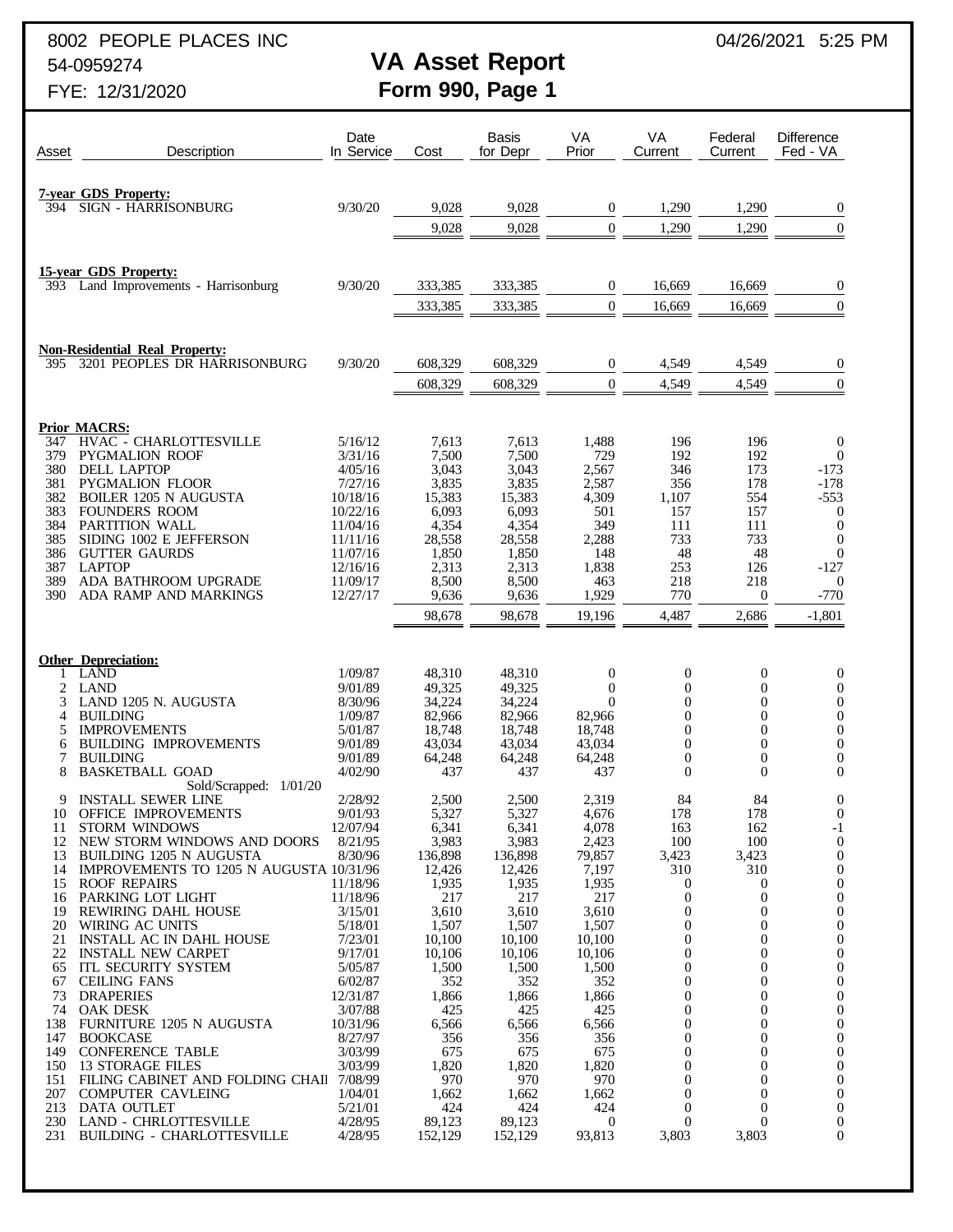## 8002 PEOPLE PLACES INC **04/26/2021** 5:25 PM 54-0959274 **VA Asset Report**

| Asset      | Description                                                               | Date<br>In Service   | Cost              | <b>Basis</b><br>for Depr | VA<br>Prior                | VA<br>Current                        | Federal<br>Current                   | Difference<br>Fed - VA             |
|------------|---------------------------------------------------------------------------|----------------------|-------------------|--------------------------|----------------------------|--------------------------------------|--------------------------------------|------------------------------------|
| 235        | LAND - 922 E JEFFERSON ST CHARLO 4/01/02                                  |                      | 210,684           | 210,684                  | $\mathbf{0}$               | $\mathbf{0}$                         | $\boldsymbol{0}$                     | $\overline{0}$                     |
| 236        | <b>BUILDING 922 E JEFFERSON</b>                                           | 4/01/02              | 56,681            | 56,681                   | 25,797                     | 1,454                                | 1,454                                | $\mathbf{0}$                       |
| 237<br>238 | BUILDING IMPROVEMENTS 922 E JEFI 4/01/02<br>ADDITIONAL COST OF REMODELING | 4/01/02              | 48,306<br>76,203  | 48,306<br>76,203         | 21,986<br>34,682           | 1,238<br>1,954                       | 1,238<br>1,954                       | $\overline{0}$<br>$\overline{0}$   |
| 239        | PARKING LOT IMPROVEMENTS                                                  | 9/07/04              | 3,699             | 3,699                    | 3,699                      | $\boldsymbol{0}$                     | $\mathbf 0$                          | $\overline{0}$                     |
| 244        | <b>OFFICE FURNITURE</b>                                                   | 3/20/95              | 1,646             | 1,646                    | 1,646                      | $\boldsymbol{0}$                     | $\boldsymbol{0}$                     | $\overline{0}$                     |
|            | 245 OAK DESK<br>251 FILING CABINET, DESK & CHAIR                          | 4/11/95<br>6/15/95   | 540<br>221        | 540<br>221               | 540<br>221                 | $\boldsymbol{0}$<br>$\boldsymbol{0}$ | $\boldsymbol{0}$<br>$\boldsymbol{0}$ | $\overline{0}$<br>$\overline{0}$   |
|            | 252 FILING CABINET, DESK & CHAIR                                          | 6/15/95              | 285               | 285                      | 285                        | $\boldsymbol{0}$                     | $\mathbf{0}$                         | $\overline{0}$                     |
|            | 256 LOVESEAT                                                              | 10/16/96             | 402               | 402                      | 402                        | $\boldsymbol{0}$                     | $\boldsymbol{0}$                     | $\overline{0}$                     |
| 257        | <b>OFFICE FURNITURE</b>                                                   | 10/24/96             | 350               | 350                      | 350                        | $\boldsymbol{0}$                     | 0                                    | $\overline{0}$                     |
| 263<br>264 | WINE HI-BACK RECLINER<br><b>FURNITURE</b>                                 | 10/21/01<br>6/14/02  | 344<br>1,065      | 344<br>1,065             | 344<br>1,065               | $\boldsymbol{0}$<br>$\boldsymbol{0}$ | $\boldsymbol{0}$<br>$\boldsymbol{0}$ | $\overline{0}$<br>$\overline{0}$   |
| 274        | NETWORK INSTALLATION                                                      | 6/21/99              | 1,589             | 1,589                    | 1,589                      | $\boldsymbol{0}$                     | $\boldsymbol{0}$                     | $\overline{0}$                     |
| 319        | AIR CONDITIONER                                                           | 9/21/07              | 449               | 449                      | 449                        | $\boldsymbol{0}$                     | $\boldsymbol{0}$                     | $\overline{0}$                     |
| 322        | <b>DESK - TINA</b>                                                        | 1/18/07              | 353               | 353                      | 353                        | $\boldsymbol{0}$                     | $\boldsymbol{0}$                     | $\overline{0}$                     |
| 323<br>324 | <b>DESK - TINA</b><br><b>REFRIGERATOR</b>                                 | 1/22/07<br>2/28/07   | 437<br>533        | 437<br>533               | 437<br>533                 | $\boldsymbol{0}$<br>$\boldsymbol{0}$ | $\boldsymbol{0}$<br>$\boldsymbol{0}$ | $\overline{0}$<br>$\overline{0}$   |
| 325        | Office Furniture-Desk & Chair                                             | 1/23/08              | 1,827             | 1,827                    | 1,827                      | $\boldsymbol{0}$                     | $\mathbf{0}$                         | $\overline{0}$                     |
| 326        | Sofa                                                                      | 9/05/08              | 700               | 700                      | 700                        | $\boldsymbol{0}$                     | $\boldsymbol{0}$                     | $\overline{0}$                     |
| 327<br>328 | 2 Wood Desks<br>Gas logs                                                  | 9/08/08<br>10/23/08  | 1,390<br>421      | 1,390<br>421             | 1,390<br>421               | $\boldsymbol{0}$<br>$\boldsymbol{0}$ | $\overline{0}$<br>$\boldsymbol{0}$   | $\overline{0}$<br>$\overline{0}$   |
| 329        | Range                                                                     | 11/24/08             | 510               | 510                      | 510                        | $\boldsymbol{0}$                     | $\boldsymbol{0}$                     | $\overline{0}$                     |
| 333        | Network equipment                                                         | 3/17/08              | 1,289             | 1,289                    | 1,289                      | $\boldsymbol{0}$                     | $\boldsymbol{0}$                     | $\overline{0}$                     |
| 335        | Vehicle                                                                   | 4/08/08              | 9,431             | 9,431                    | 9,431                      | $\mathbf{0}$                         | $\boldsymbol{0}$                     | $\overline{0}$                     |
| 341        | 336 Land-Harrisonburg (Raw)<br>GUTTERING - 1205 BUILDING - STAUN 10/14/10 | 3/17/08              | 227,524<br>3,680  | 227,524<br>3,680         | $\mathbf{0}$<br>2,269      | $\boldsymbol{0}$<br>246              | $\overline{0}$<br>246                | $\boldsymbol{0}$<br>$\overline{0}$ |
| 342        | SNOW GUARDS - BUILDING - STAUNT 10/14/10                                  |                      | 1,532             | 1,532                    | 945                        | 102                                  | 102                                  | $\boldsymbol{0}$                   |
| 343        | STUDY CARRELS - PYGMALION                                                 | 8/10/10              | 2,077             | 2,077                    | 2,077                      | $\boldsymbol{0}$                     | $\mathbf{0}$                         | $\overline{0}$                     |
| 348        | 345 LCD PROJECTOR<br><b>CARPET</b>                                        | 12/07/11<br>11/14/12 | 1,993<br>2,058    | 1,993<br>2,058           | 1,993<br>983               | $\boldsymbol{0}$<br>138              | $\overline{0}$<br>138                | $\boldsymbol{0}$<br>$\overline{0}$ |
|            | 350 CP C35 KONICA MINOLTA BIZHUB                                          | 1/24/12              | 1,919             | 1,919                    | 1,919                      | $\boldsymbol{0}$                     | $\mathbf 0$                          | $\overline{0}$                     |
| 351        | C35 KONICA MINOLTA COPIER                                                 | 4/13/12              | 1,919             | 1,919                    | 1,919                      | $\mathbf{0}$                         | $\boldsymbol{0}$                     | $\overline{0}$                     |
| 353        | VINYL FLOORING 1215 N AUGUSTA                                             | 5/10/13              | 1,335             | 1,335                    | 593                        | 89                                   | 89                                   | $\boldsymbol{0}$                   |
|            | 354 DUCTWORK - PYGMALION<br>355 HVAC - C'VILLE-1002 E JEFFERSON           | 4/02/13<br>5/15/13   | 2,882<br>8,803    | 2,882<br>8,803           | 499<br>1,505               | 74<br>226                            | 74<br>226                            | $\overline{0}$<br>$\overline{0}$   |
|            | 356 COMPUTERS-PYGMALION                                                   | 5/28/13              | 1,951             | 1,951                    | 1,951                      | $\boldsymbol{0}$                     | $\boldsymbol{0}$                     | $\overline{0}$                     |
|            | 357 COMPUTERS-C'VILLE                                                     | 5/28/13              | 2,754             | 2,754                    | 2,754                      | $\mathbf{0}$                         | $\boldsymbol{0}$                     | $\boldsymbol{0}$                   |
| 358        | <b>COMPUTERS-STAUNTON</b>                                                 | 5/28/13              | 4,590             | 4,590                    | 4,590                      | $\boldsymbol{0}$                     | $\overline{0}$<br>3,780              | $\overline{0}$<br>$\boldsymbol{0}$ |
| 359<br>360 | BUILDING-1109 N AUGUSTA ST<br>LAND-1107 N AUGUSTA STREET                  | 1/01/15<br>6/26/13   | 147,432<br>30,197 | 147,432<br>30,197        | 18,902<br>$\boldsymbol{0}$ | 3,780<br>$\theta$                    | 0                                    | $\overline{0}$                     |
| 362        | BUILDING IMPROVEMENTS-1107 N AU 1/01/15                                   |                      | 77,650            | 77,650                   | 9,955                      | 1,991                                | 1,991                                | $\mathbf{0}$                       |
| 366        | <b>SERVERS</b>                                                            | 3/11/14              | 16,172            | 16,172                   | 16,172                     | $\boldsymbol{0}$                     | $\mathbf 0$                          | $\boldsymbol{0}$                   |
| 367<br>368 | PHONE SYSTEM<br><b>HVAC - CVILLE</b>                                      | 6/09/14<br>6/13/14   | 36,033<br>8,673   | 36,033<br>8,673          | 28,740<br>1,242            | 5,148<br>222                         | 5,148<br>222                         | $\mathbf{0}$<br>$\boldsymbol{0}$   |
| 369        | <b>HEAT PUMP - PYGMALION</b>                                              | 6/19/14              | 9,894             | 9,894                    | 1.395                      | 254                                  | 254                                  | $\overline{0}$                     |
|            | 370 XEROX - CVILLE                                                        | 6/23/14              | 1,051             | 1,051                    | 1,051                      | $\boldsymbol{0}$                     | $\mathbf{0}$                         | $\boldsymbol{0}$                   |
| 371        | <b>CAMERA SYSTEM</b>                                                      | 11/28/14             | 3,098             | 3,098                    | 2,250                      | 443                                  | 443                                  | $\mathbf{0}$                       |
| 372<br>373 | PRINTER/SCAN/FAX<br>COMPUTERS (5)                                         | 7/29/14<br>9/05/14   | 2,976<br>3,188    | 2,976<br>3,188           | 2,303<br>3,188             | 425<br>$\boldsymbol{0}$              | 425<br>$\boldsymbol{0}$              | $\theta$<br>$\theta$               |
| 374        | Snow Blower                                                               | 10/13/15             | 1,199             | 1,199                    | 1,019                      | 180                                  | 180                                  | 0                                  |
| 375        | Riding Mower                                                              | 10/13/15             | 1,498             | 1,498                    | 1,273                      | 225                                  | 225                                  | 0                                  |
| 376<br>377 | Alienware Laptops (2)<br>Air Conditioner Dahl House                       | 2/02/15<br>4/22/15   | 3,090<br>7,970    | 3,090<br>7,970           | 3,039<br>954               | 51<br>204                            | 51<br>204                            | $\theta$<br>0                      |
| 378        | Replacement Windows                                                       | 12/15/15             | 11,754            | 11,754                   | 1,231                      | 301                                  | 301                                  | $\theta$                           |
| 388        | 2014 HYUNDAI SONATA                                                       | 3/21/17              | 14,000            | 14,000                   | 11,433                     | 2,567                                | 2,567                                | $\theta$                           |
| 392        | 2017 TOYOTA SIENNA                                                        | 12/31/19             | 24,264            | 24,264                   | $\boldsymbol{0}$           | 4,853                                | 4,853                                | $\mathbf{0}$                       |
|            | <b>Total Other Depreciation</b>                                           |                      | 1,878,621         | 1,878,621                | 685,977                    | 34,226                               | 34,225                               | $-1$                               |
|            | <b>Total ACRS and Other Depreciation</b>                                  | 1,878,621            | 1,878,621         | 685,977                  | 34,226                     | 34,225                               | -1                                   |                                    |
|            | <b>Listed Property:</b>                                                   |                      |                   |                          |                            |                                      |                                      |                                    |
| 361        | 2007 CHRYSLER SPORT VAN                                                   | 4/18/13              | 7,600             | 7,600                    | 7,600                      | $\mathbf{0}$                         | $\mathbf 0$                          | $\boldsymbol{0}$                   |
| 363        | 2003 FORD VAN                                                             | 6/21/07              | 10,032            | 10,032                   | 10,032                     | $\theta$                             | $\mathbf{0}$                         | $\mathbf{0}$                       |
| 365<br>391 | 2007 TOYOTA SIENNA CE VAN<br>2015 HYUNDAI SONATA                          | 5/15/07<br>11/08/18  | 23,198<br>15,500  | 23,198<br>15,500         | 23,198<br>6,665            | $\theta$<br>3,534                    | $\overline{0}$<br>3,534              | $\overline{0}$<br>$\mathbf{0}$     |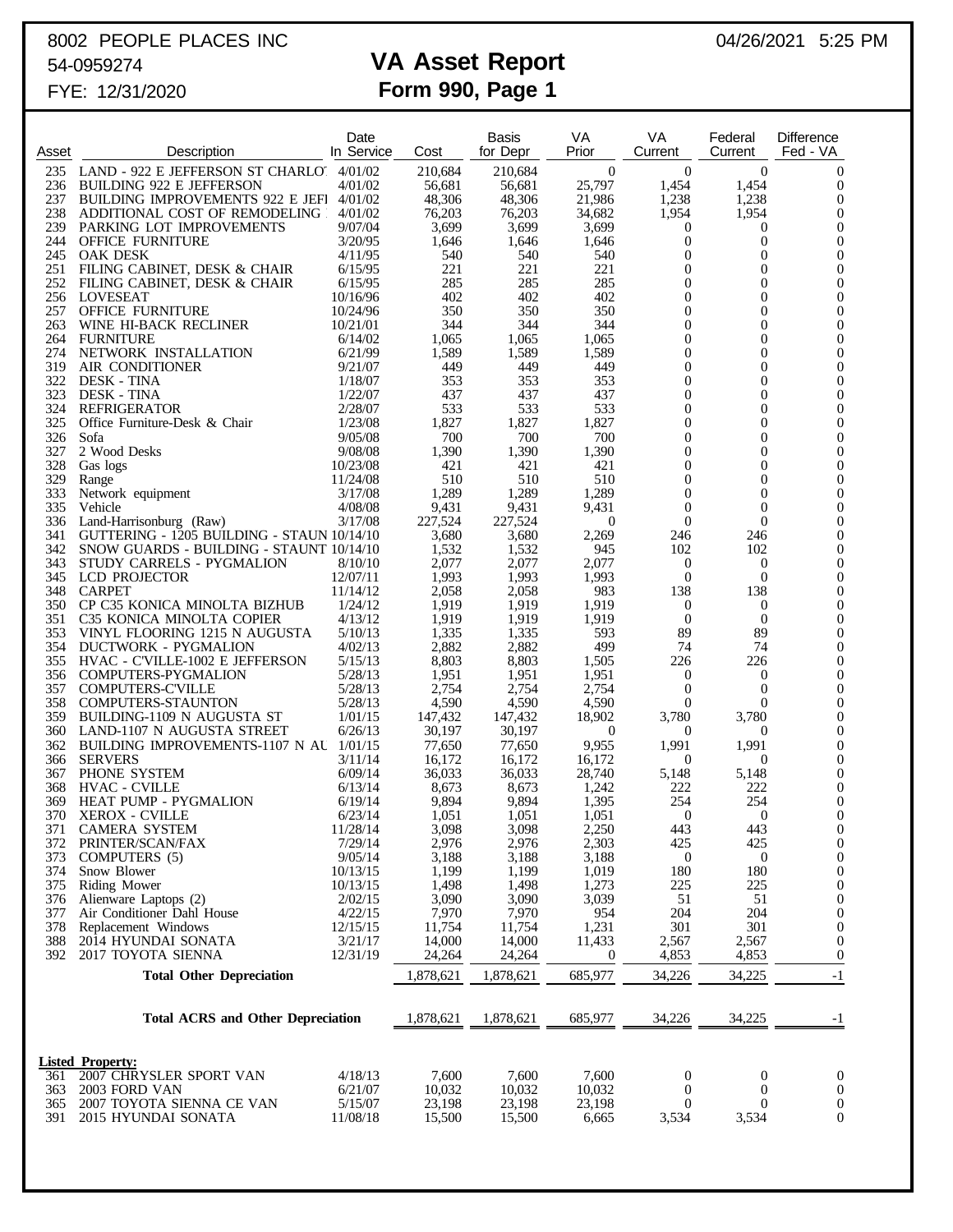8002 PEOPLE PLACES INC **04/26/2021** 5:25 PM 54-0959274 **VA Asset Report**

| Asset | <b>Description</b>                                                             | Date<br>In Service | Cost             | <b>Basis</b><br>for Depr | VA<br>Prior    | VA<br>Current | Federal<br>Current | <b>Difference</b><br>Fed - VA |
|-------|--------------------------------------------------------------------------------|--------------------|------------------|--------------------------|----------------|---------------|--------------------|-------------------------------|
|       |                                                                                |                    | 56,330           | 56.330                   | 47.495         | 3.534         | 3.534              | $\theta$                      |
|       | <b>Grand Totals</b><br><b>Less: Dispositions</b><br>Less: Start-up/Org Expense |                    | 2,984,371<br>437 | 2,984,371<br>437         | 752,668<br>437 | 64.755        | 62.953             | $-1,802$<br>$\theta$          |
|       | <b>Net Grand Totals</b>                                                        |                    | 2.983.934        | 2.983.934                | 752.231        | 64.755        | 62.953             | $-1,802$                      |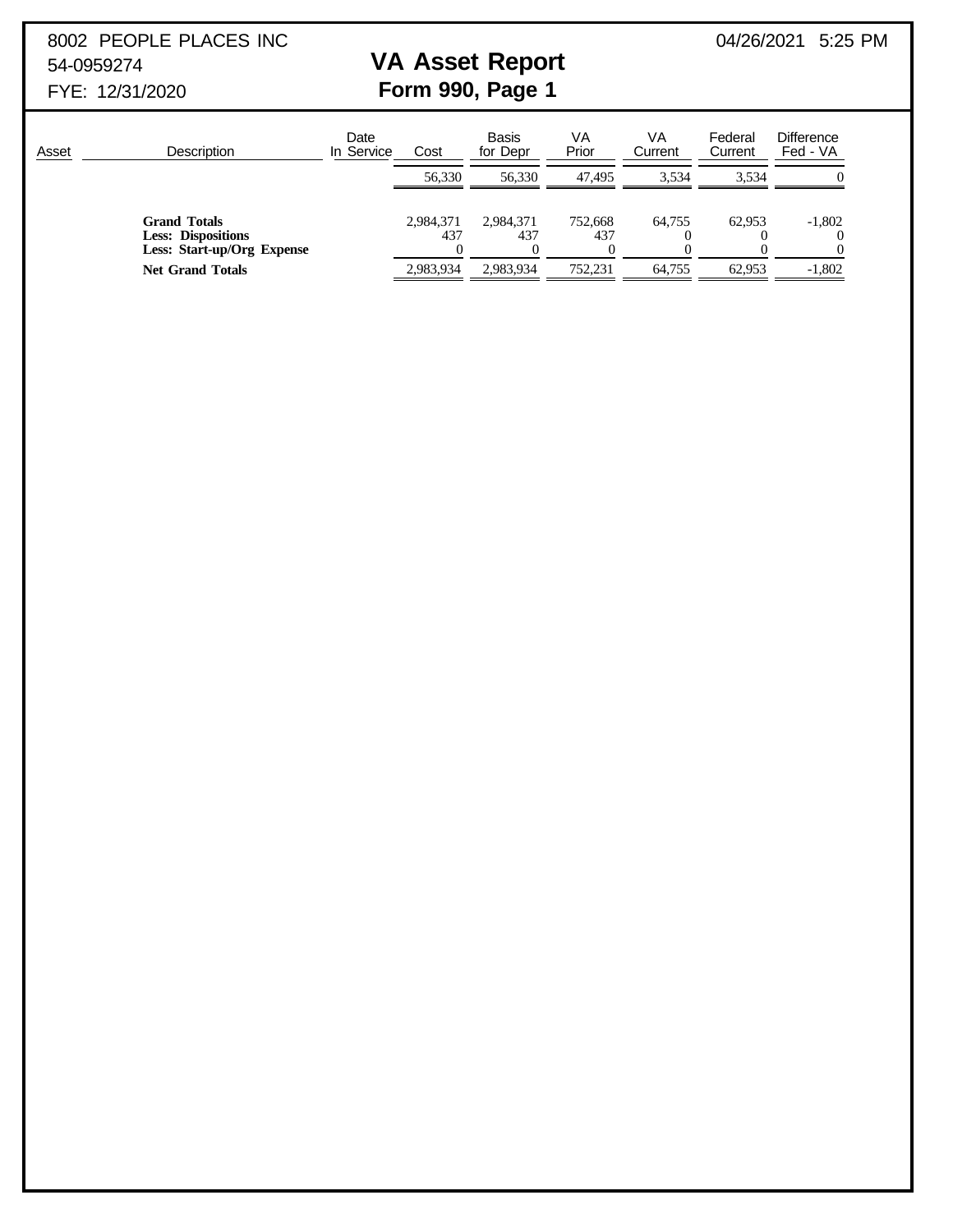# 8002 PEOPLE PLACES INC 2002 2021 5:25 PM

## 54-0959274 **Bonus Depreciation Report** FYE: 12/31/2020 **Form 990, Page 1**

| Asset | Description<br>Property   | Date In<br>Service | Tax<br>Cost | Bus<br>Pct | Tax Sec<br>179 Exp | Current<br><b>Bonus</b> | Prior<br><b>Bonus</b> | Tax - Basis<br>for Depr |
|-------|---------------------------|--------------------|-------------|------------|--------------------|-------------------------|-----------------------|-------------------------|
| 380   | DELL LAPTOP               | 4/05/16            | 3.043       |            |                    |                         | 1.521                 | 1.522                   |
| 381   | PYGMALION FLOOR           | 7/27/16            | 3.835       |            |                    |                         | 1.917                 | 1.918                   |
|       | 382 BOILER 1205 N AUGUSTA | 10/18/16           | 15,383      |            |                    |                         | 7.692                 | 7,691                   |
| 387   | <b>LAPTOP</b>             | 12/16/16           | 2,313       |            |                    |                         | 1,156                 | 1.157                   |
| 390   | ADA RAMP AND MARKINGS     | 12/27/17           | 9.636       |            |                    |                         | 9.636                 |                         |
| 394   | SIGN - HARRISONBURG       | 9/30/20            | 9.028       |            | 0                  |                         |                       | 9.028                   |
|       |                           | Grand Total        | 43,238      |            |                    |                         | 21.922                | 21.316                  |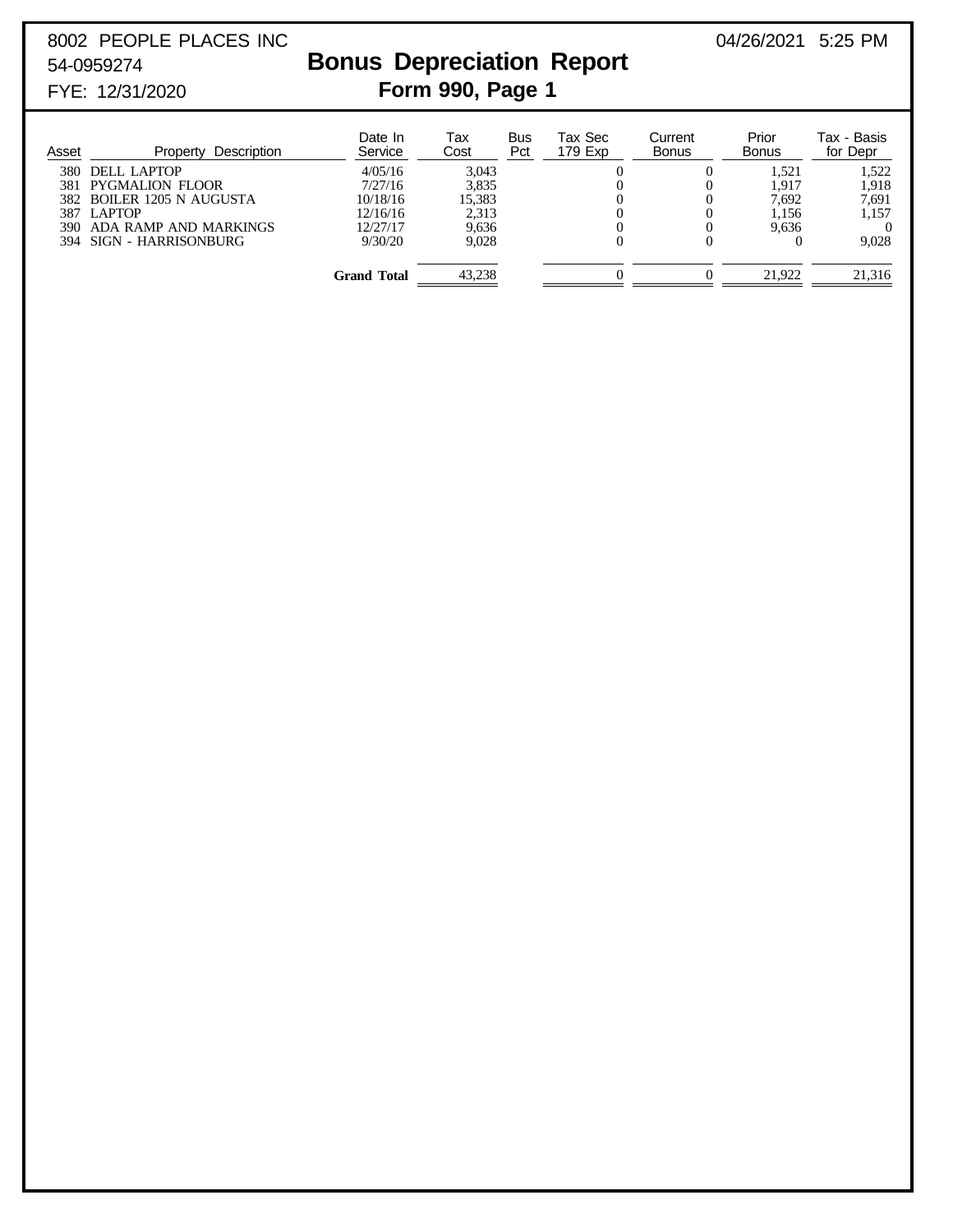| 8002 PEOPLE PLACES INC | 04/26/2021 5:25 PM                                                                     |                                    |
|------------------------|----------------------------------------------------------------------------------------|------------------------------------|
| 54-0959274             | <b>Depreciation Adjustment Report</b>                                                  |                                    |
| FYE: 12/31/2020        | <b>All Business Activities</b>                                                         |                                    |
| Form Unit Asset        | Description<br>Tax<br>AMT<br>There are no assets that meet the criteria of this report | AMT<br>Adjustments/<br>Preferences |
|                        |                                                                                        |                                    |
|                        |                                                                                        |                                    |
|                        |                                                                                        |                                    |
|                        |                                                                                        |                                    |
|                        |                                                                                        |                                    |
|                        |                                                                                        |                                    |
|                        |                                                                                        |                                    |
|                        |                                                                                        |                                    |
|                        |                                                                                        |                                    |
|                        |                                                                                        |                                    |
|                        |                                                                                        |                                    |
|                        |                                                                                        |                                    |
|                        |                                                                                        |                                    |
|                        |                                                                                        |                                    |
|                        |                                                                                        |                                    |
|                        |                                                                                        |                                    |
|                        |                                                                                        |                                    |
|                        |                                                                                        |                                    |
|                        |                                                                                        |                                    |
|                        |                                                                                        |                                    |
|                        |                                                                                        |                                    |
|                        |                                                                                        |                                    |
|                        |                                                                                        |                                    |
|                        |                                                                                        |                                    |
|                        |                                                                                        |                                    |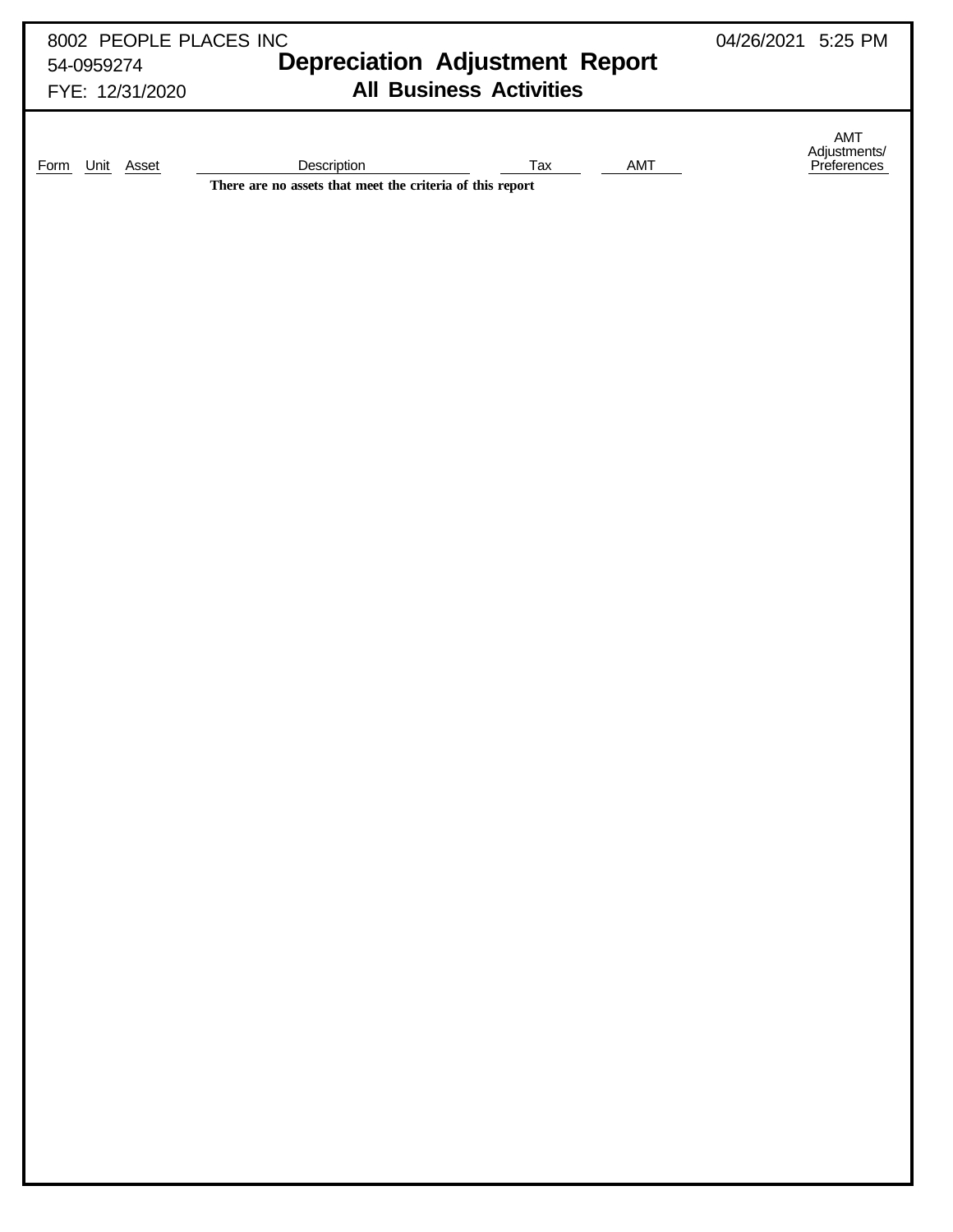## 8002 PEOPLE PLACES INC 04/26/2021 5:25 PM 54-0959274 **Future Depreciation Report FYE: 12/31/21**

| Asset               | Description                                                               | Date In<br>Service   | Cost               | Tax                                  | <b>AMT</b>                           |
|---------------------|---------------------------------------------------------------------------|----------------------|--------------------|--------------------------------------|--------------------------------------|
| <b>Prior MACRS:</b> |                                                                           |                      |                    |                                      |                                      |
| 347                 | HVAC - CHARLOTTESVILLE                                                    | 5/16/12              | 7,613              | 195                                  | $\boldsymbol{0}$                     |
| 379                 | <b>PYGMALION ROOF</b>                                                     | 3/31/16              | 7,500              | 193                                  | $\boldsymbol{0}$                     |
| 380                 | DELL LAPTOP                                                               | 4/05/16              | 3,043              | 65                                   | $\boldsymbol{0}$                     |
| 381                 | PYGMALION FLOOR                                                           | 7/27/16              | 3,835              | 170                                  | $\boldsymbol{0}$                     |
| 382<br>383          | <b>BOILER 1205 N AUGUSTA</b><br><b>FOUNDERS ROOM</b>                      | 10/18/16<br>10/22/16 | 15,383<br>6,093    | 498<br>156                           | $\boldsymbol{0}$<br>$\boldsymbol{0}$ |
| 384                 | PARTITION WALL                                                            | 11/04/16             | 4,354              | 112                                  | $\boldsymbol{0}$                     |
| 385                 | SIDING 1002 E JEFFERSON                                                   | 11/11/16             | 28,558             | 732                                  | $\boldsymbol{0}$                     |
| 386                 | <b>GUTTER GAURDS</b>                                                      | 11/07/16             | 1,850              | 47                                   | $\boldsymbol{0}$                     |
| 387<br>389          | <b>LAPTOP</b><br>ADA BATHROOM UPGRADE                                     | 12/16/16<br>11/09/17 | 2,313<br>8,500     | 111<br>218                           | $\boldsymbol{0}$<br>$\boldsymbol{0}$ |
| 390                 | ADA RAMP AND MARKINGS                                                     | 12/27/17             | 9,636              | 0                                    | $\boldsymbol{0}$                     |
| 393                 | Land Improvements - Harrisonburg                                          | 9/30/20              | 333,385            | 31,672                               | $\boldsymbol{0}$                     |
| 394                 | SIGN - HARRISONBURG                                                       | 9/30/20              | 9,028              | 2,211                                | $\boldsymbol{0}$                     |
| 395                 | 3201 PEOPLES DR HARRISONBURG                                              | 9/30/20              | 608,329            | 15,599                               | $\boldsymbol{0}$                     |
|                     |                                                                           |                      | 1,049,420          | 51,979                               | $\boldsymbol{0}$                     |
|                     | <b>Other Depreciation:</b>                                                |                      |                    |                                      |                                      |
| 1                   | <b>LAND</b>                                                               | 1/09/87              | 48,310             | 0                                    | $\boldsymbol{0}$                     |
| 2                   | <b>LAND</b>                                                               | 9/01/89              | 49,325             | 0                                    | $\mathbf{0}$                         |
| 3                   | LAND 1205 N. AUGUSTA                                                      | 8/30/96              | 34,224             | $\overline{0}$                       | $\boldsymbol{0}$                     |
| $\overline{4}$      | <b>BUILDING</b>                                                           | 1/09/87              | 82,966             | $\mathbf{0}$                         | $\boldsymbol{0}$                     |
| 5<br>6              | <b>IMPROVEMENTS</b><br><b>BUILDING IMPROVEMENTS</b>                       | 5/01/87<br>9/01/89   | 18,748<br>43,034   | 0<br>$\boldsymbol{0}$                | $\boldsymbol{0}$<br>$\boldsymbol{0}$ |
| 7                   | <b>BUILDING</b>                                                           | 9/01/89              | 64,248             | $\boldsymbol{0}$                     | $\boldsymbol{0}$                     |
| 9                   | <b>INSTALL SEWER LINE</b>                                                 | 2/28/92              | 2,500              | 83                                   | $\boldsymbol{0}$                     |
| 10                  | OFFICE IMPROVEMENTS                                                       | 9/01/93              | 5,327              | 177                                  | $\boldsymbol{0}$                     |
| 11<br>12            | <b>STORM WINDOWS</b><br>NEW STORM WINDOWS AND DOORS                       | 12/07/94<br>8/21/95  | 6,341              | 163                                  | $\boldsymbol{0}$                     |
| 13                  | <b>BUILDING 1205 N AUGUSTA</b>                                            | 8/30/96              | 3,983<br>136,898   | 99<br>3,422                          | $\boldsymbol{0}$<br>$\boldsymbol{0}$ |
| 14                  | <b>IMPROVEMENTS TO 1205 N AUGUSTA</b>                                     | 10/31/96             | 12,426             | 311                                  | $\boldsymbol{0}$                     |
| 15                  | <b>ROOF REPAIRS</b>                                                       | 11/18/96             | 1,935              | $\boldsymbol{0}$                     | $\boldsymbol{0}$                     |
| 16                  | PARKING LOT LIGHT                                                         | 11/18/96             | 217                | 0                                    | $\boldsymbol{0}$                     |
| 19<br>20            | REWIRING DAHL HOUSE<br>WIRING AC UNITS                                    | 3/15/01<br>5/18/01   | 3,610<br>1,507     | $\boldsymbol{0}$<br>0                | $\boldsymbol{0}$<br>$\boldsymbol{0}$ |
| 21                  | <b>INSTALL AC IN DAHL HOUSE</b>                                           | 7/23/01              | 10,100             | $\boldsymbol{0}$                     | $\boldsymbol{0}$                     |
| 22                  | <b>INSTALL NEW CARPET</b>                                                 | 9/17/01              | 10,106             | 0                                    | $\boldsymbol{0}$                     |
| 65                  | <b>ITL SECURITY SYSTEM</b>                                                | 5/05/87              | 1,500              | 0                                    | $\boldsymbol{0}$                     |
| 67<br>73            | <b>CEILING FANS</b>                                                       | 6/02/87<br>12/31/87  | 352                | 0                                    | $\boldsymbol{0}$<br>$\mathbf{0}$     |
| 74                  | <b>DRAPERIES</b><br>OAK DESK                                              | 3/07/88              | 1,866<br>425       | 0<br>0                               | $\boldsymbol{0}$                     |
| 138                 | FURNITURE 1205 N AUGUSTA                                                  | 10/31/96             | 6,566              | $\boldsymbol{0}$                     | $\boldsymbol{0}$                     |
| 147                 | <b>BOOKCASE</b>                                                           | 8/27/97              | 356                | $\boldsymbol{0}$                     | $\mathbf{0}$                         |
| 149                 | <b>CONFERENCE TABLE</b>                                                   | 3/03/99              | 675<br>1,820       | $\mathbf{0}$                         | $\boldsymbol{0}$                     |
| 150<br>151          | <b>13 STORAGE FILES</b><br>FILING CABINET AND FOLDING CHAIRS              | 3/03/99<br>7/08/99   | 970                | $\boldsymbol{0}$<br>$\mathbf{0}$     | $\boldsymbol{0}$<br>$\boldsymbol{0}$ |
| 207                 | <b>COMPUTER CAVLEING</b>                                                  | 1/04/01              | 1,662              | $\boldsymbol{0}$                     | $\boldsymbol{0}$                     |
| 213                 | DATA OUTLET                                                               | 5/21/01              | 424                | $\overline{0}$                       | $\boldsymbol{0}$                     |
| 230                 | <b>LAND - CHRLOTTESVILLE</b>                                              | 4/28/95              | 89,123             | $\overline{0}$                       | $\boldsymbol{0}$                     |
| 231<br>235          | <b>BUILDING - CHARLOTTESVILLE</b><br>LAND - 922 E JEFFERSON ST CHARLOTTES | 4/28/95<br>4/01/02   | 152,129<br>210,684 | 3,803<br>$\boldsymbol{0}$            | $\boldsymbol{0}$<br>$\boldsymbol{0}$ |
| 236                 | <b>BUILDING 922 E JEFFERSON</b>                                           | 4/01/02              | 56,681             | 1,453                                | $\boldsymbol{0}$                     |
| 237                 | <b>BUILDING IMPROVEMENTS 922 E JEFFERS</b>                                | 4/01/02              | 48,306             | 1,239                                | $\boldsymbol{0}$                     |
| 238                 | ADDITIONAL COST OF REMODELING NEW                                         | 4/01/02              | 76,203             | 1,954                                | $\boldsymbol{0}$                     |
| 239<br>244          | PARKING LOT IMPROVEMENTS                                                  | 9/07/04              | 3,699              | $\boldsymbol{0}$<br>$\mathbf{0}$     | $\boldsymbol{0}$                     |
| 245                 | <b>OFFICE FURNITURE</b><br>OAK DESK                                       | 3/20/95<br>4/11/95   | 1,646<br>540       | 0                                    | $\boldsymbol{0}$<br>$\boldsymbol{0}$ |
| 251                 | FILING CABINET, DESK & CHAIR                                              | 6/15/95              | 221                | $\mathbf{0}$                         | $\boldsymbol{0}$                     |
| 252                 | FILING CABINET, DESK & CHAIR                                              | 6/15/95              | 285                | $\overline{0}$                       | $\boldsymbol{0}$                     |
| 256                 | LOVESEAT                                                                  | 10/16/96             | 402                | $\mathbf{0}$                         | $\boldsymbol{0}$                     |
| 257                 | <b>OFFICE FURNITURE</b>                                                   | 10/24/96             | 350                | $\boldsymbol{0}$                     | $\mathbf{0}$                         |
| 263<br>264          | WINE HI-BACK RECLINER<br><b>FURNITURE</b>                                 | 10/21/01<br>6/14/02  | 344<br>1,065       | $\boldsymbol{0}$<br>$\boldsymbol{0}$ | $\mathbf{0}$<br>$\mathbf{0}$         |
| 274                 | NETWORK INSTALLATION                                                      | 6/21/99              | 1,589              | $\overline{0}$                       | 0                                    |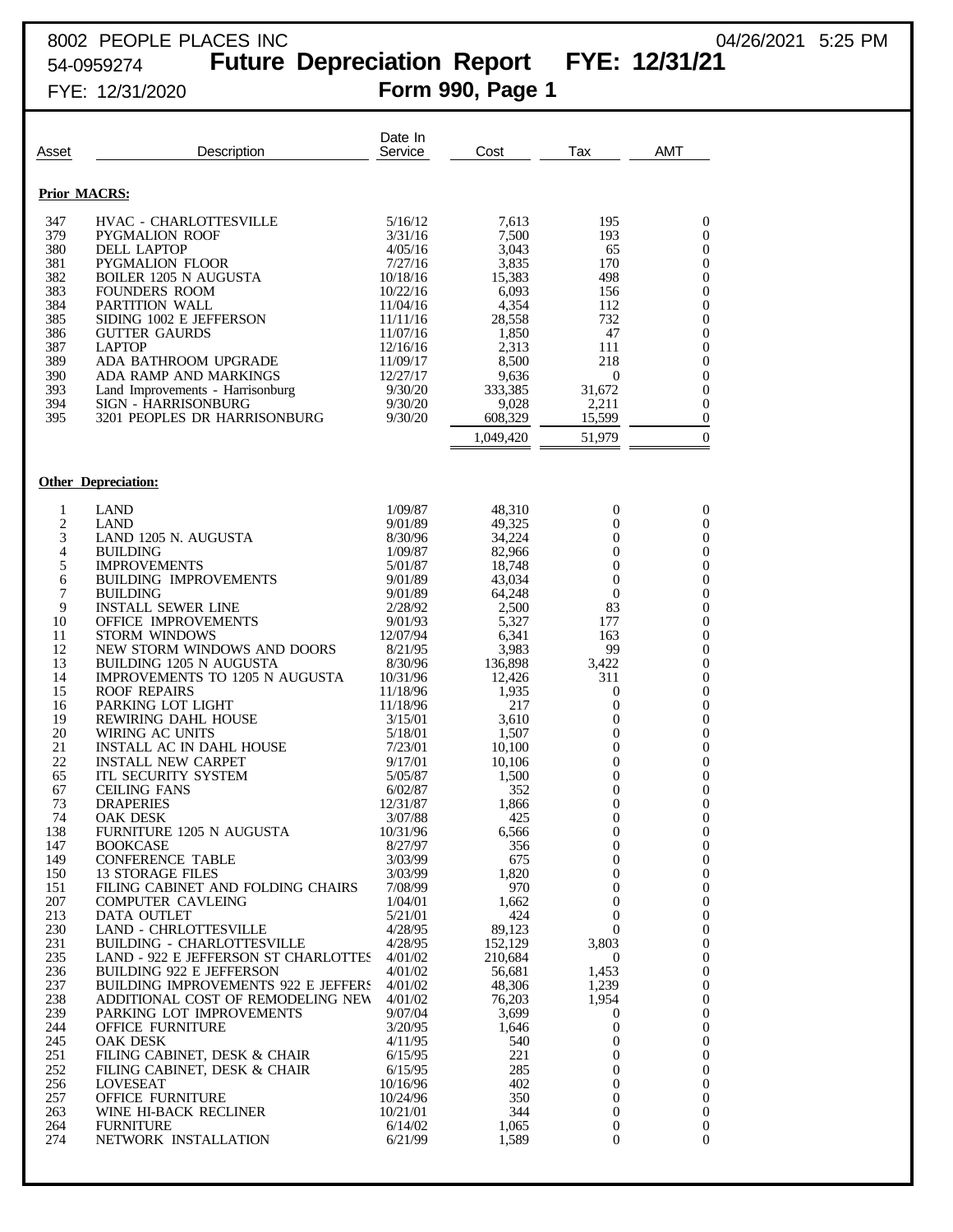## 8002 PEOPLE PLACES INC 8002 PEOPLE PLACES INC 54-0959274 **Future Depreciation Report FYE: 12/31/21**

| Asset      | Description                                               | Date In<br>Service   | Cost             | Tax                              | AMT                                  |
|------------|-----------------------------------------------------------|----------------------|------------------|----------------------------------|--------------------------------------|
| 319        | AIR CONDITIONER                                           | 9/21/07              | 449              | $\overline{0}$                   | $\mathbf 0$                          |
| 322        | <b>DESK - TINA</b>                                        | 1/18/07              | 353              | $\overline{0}$                   | $\mathbf{0}$                         |
| 323        | <b>DESK - TINA</b>                                        | 1/22/07              | 437              | $\overline{0}$                   | $\boldsymbol{0}$                     |
| 324        | <b>REFRIGERATOR</b>                                       | 2/28/07              | 533              | $\overline{0}$                   | $\mathbf{0}$                         |
| 325        | Office Furniture-Desk & Chair                             | 1/23/08              | 1,827            | $\overline{0}$                   | $\mathbf{0}$                         |
| 326        | Sofa                                                      | 9/05/08              | 700              | $\overline{0}$                   | $\mathbf{0}$                         |
| 327        | 2 Wood Desks                                              | 9/08/08              | 1,390            | $\overline{0}$                   | $\mathbf{0}$                         |
| 328<br>329 | Gas logs                                                  | 10/23/08<br>11/24/08 | 421<br>510       | $\overline{0}$<br>$\overline{0}$ | $\boldsymbol{0}$<br>$\mathbf{0}$     |
| 333        | Range<br>Network equipment                                | 3/17/08              | 1,289            | $\overline{0}$                   | $\boldsymbol{0}$                     |
| 335        | Vehicle                                                   | 4/08/08              | 9,431            | $\overline{0}$                   | $\mathbf{0}$                         |
| 336        | Land-Harrisonburg (Raw)                                   | 3/17/08              | 227,524          | $\overline{0}$                   | $\mathbf{0}$                         |
| 341        | GUTTERING - 1205 BUILDING - STAUNTON 10/14/10             |                      | 3,680            | 245                              | $\mathbf{0}$                         |
| 342        | SNOW GUARDS - BUILDING - STAUNTON                         | 10/14/10             | 1,532            | 102                              | $\mathbf{0}$                         |
| 343        | STUDY CARRELS - PYGMALION                                 | 8/10/10              | 2,077            | $\overline{0}$                   | $\mathbf{0}$                         |
| 345        | <b>LCD PROJECTOR</b>                                      | 12/07/11             | 1,993            | $\overline{0}$                   | $\mathbf{0}$                         |
| 348        | <b>CARPET</b>                                             | 11/14/12             | 2,058            | 137                              | $\mathbf{0}$                         |
| 350<br>351 | CP C35 KONICA MINOLTA BIZHUB<br>C35 KONICA MINOLTA COPIER | 1/24/12<br>4/13/12   | 1,919<br>1,919   | $\overline{0}$<br>$\overline{0}$ | $\boldsymbol{0}$<br>$\mathbf{0}$     |
| 353        | VINYL FLOORING 1215 N AUGUSTA                             | 5/10/13              | 1,335            | 89                               | $\mathbf{0}$                         |
| 354        | <b>DUCTWORK - PYGMALION</b>                               | 4/02/13              | 2,882            | 74                               | $\mathbf{0}$                         |
| 355        | HVAC - C'VILLE-1002 E JEFFERSON                           | 5/15/13              | 8,803            | 225                              | $\mathbf{0}$                         |
| 356        | COMPUTERS-PYGMALION                                       | 5/28/13              | 1,951            | $\boldsymbol{0}$                 | $\mathbf{0}$                         |
| 357        | <b>COMPUTERS-C'VILLE</b>                                  | 5/28/13              | 2,754            | $\overline{0}$                   | $\boldsymbol{0}$                     |
| 358        | <b>COMPUTERS-STAUNTON</b>                                 | 5/28/13              | 4,590            | $\Omega$                         | $\mathbf{0}$                         |
| 359        | BUILDING-1109 N AUGUSTA ST                                | 1/01/15              | 147,432          | 3,780                            | $\boldsymbol{0}$                     |
| 360        | LAND-1107 N AUGUSTA STREET                                | 6/26/13              | 30.197           | $\theta$                         | $\mathbf{0}$                         |
| 362        | BUILDING IMPROVEMENTS-1107 N AUGUS                        | 1/01/15              | 77,650           | 1,991                            | $\boldsymbol{0}$                     |
| 366        | <b>SERVERS</b>                                            | 3/11/14              | 16,172           | $\overline{0}$                   | $\mathbf{0}$                         |
| 367<br>368 | PHONE SYSTEM<br><b>HVAC - CVILLE</b>                      | 6/09/14<br>6/13/14   | 36,033           | 2,145<br>222                     | $\mathbf{0}$<br>$\mathbf{0}$         |
| 369        | HEAT PUMP - PYGMALION                                     | 6/19/14              | 8,673<br>9,894   | 254                              | $\boldsymbol{0}$                     |
| 370        | <b>XEROX - CVILLE</b>                                     | 6/23/14              | 1,051            | $\overline{0}$                   | $\mathbf{0}$                         |
| 371        | <b>CAMERA SYSTEM</b>                                      | 11/28/14             | 3,098            | 405                              | $\mathbf{0}$                         |
| 372        | PRINTER/SCAN/FAX                                          | 7/29/14              | 2,976            | 248                              | $\mathbf{0}$                         |
| 373        | COMPUTERS (5)                                             | 9/05/14              | 3,188            | $\boldsymbol{0}$                 | $\boldsymbol{0}$                     |
| 374        | Snow Blower                                               | 10/13/15             | 1,199            | $\overline{0}$                   | $\mathbf{0}$                         |
| 375        | Riding Mower                                              | 10/13/15             | 1,498            | $\overline{0}$                   | $\mathbf{0}$                         |
| 376        | Alienware Laptops (2)                                     | 2/02/15              | 3,090            | $\Omega$                         | $\mathbf{0}$                         |
| 377        | Air Conditioner Dahl House                                | 4/22/15              | 7,970            | 204                              | $\boldsymbol{0}$                     |
| 378        | Replacement Windows                                       | 12/15/15             | 11,754           | 301                              | $\boldsymbol{0}$                     |
| 388<br>392 | 2014 HYUNDAI SONATA<br>2017 TOYOTA SIENNA                 | 3/21/17<br>12/31/19  | 14,000<br>24,264 | $\boldsymbol{0}$<br>4,853        | $\boldsymbol{0}$<br>$\boldsymbol{0}$ |
|            |                                                           |                      |                  |                                  |                                      |
|            | <b>Total Other Depreciation</b>                           |                      | 1,878,184        | 27,979                           | $\mathbf{0}$                         |
|            | <b>Total ACRS and Other Depreciation</b>                  |                      | 1,878,184        | 27,979                           | $\overline{0}$                       |
|            | <b>Listed Property:</b>                                   |                      |                  |                                  |                                      |
| 361        | 2007 CHRYSLER SPORT VAN                                   | 4/18/13              | 7,600            | $\boldsymbol{0}$                 | $\boldsymbol{0}$                     |
| 363        | 2003 FORD VAN                                             | 6/21/07              | 10,032           | $\overline{0}$                   | $\boldsymbol{0}$                     |
| 365        | 2007 TOYOTA SIENNA CE VAN                                 | 5/15/07              | 23,198           | $\boldsymbol{0}$                 | $\boldsymbol{0}$                     |
| 391        | 2015 HYUNDAI SONATA                                       | 11/08/18             | 15,500           | 2,120                            | $\boldsymbol{0}$                     |
|            |                                                           |                      | 56,330           | 2,120                            | $\mathbf{0}$                         |
|            |                                                           |                      |                  |                                  |                                      |
|            | <b>Grand Totals</b>                                       |                      | 2,983,934        | 82,078                           | $\mathbf{0}$                         |
|            |                                                           |                      |                  |                                  |                                      |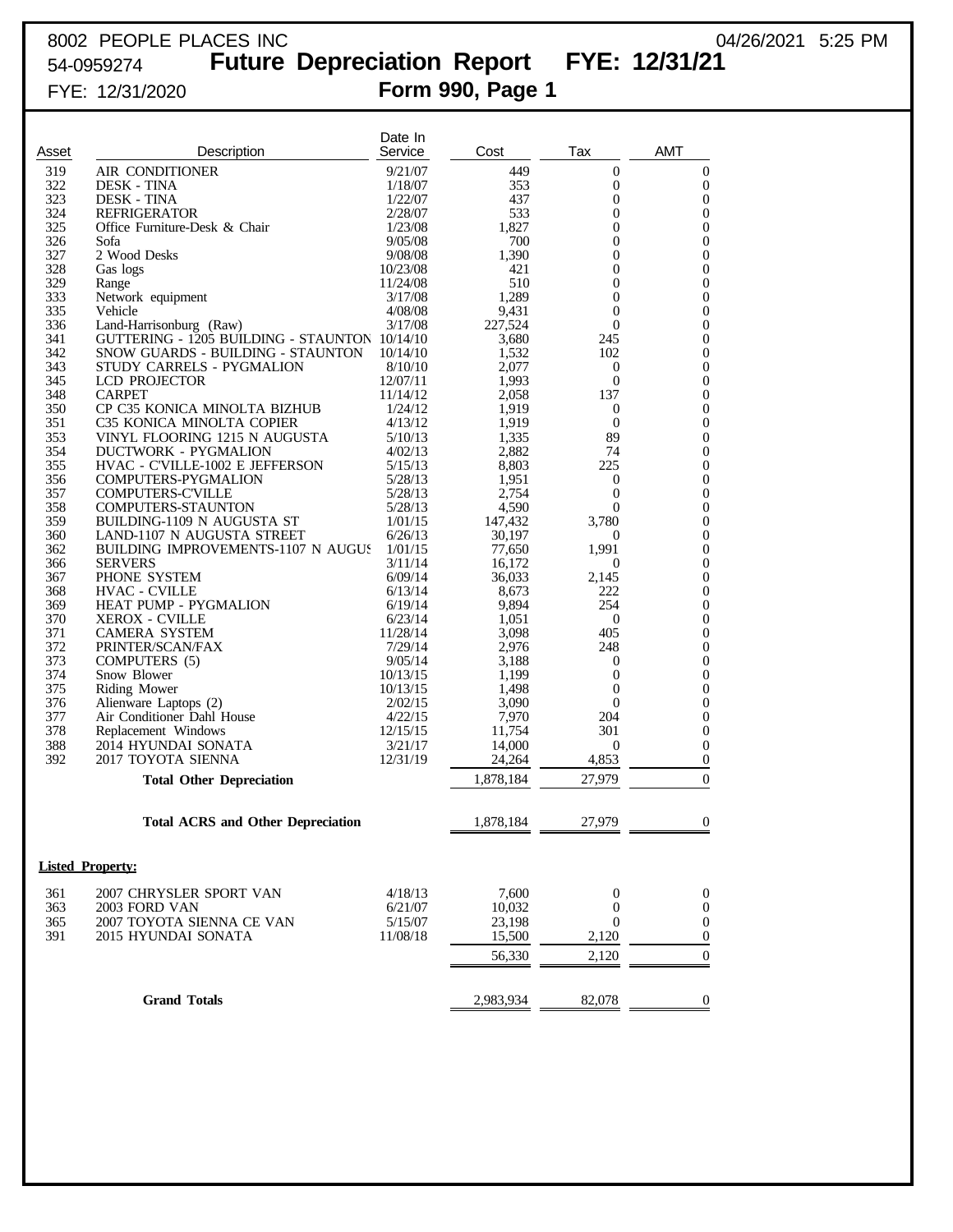## 8002 PEOPLE PLACES INC 04/26/2021 5:25 PM

54-0959274 **VA Future Depreciation Report FYE: 12/31/21**

| Asset                                                                                                                                                                                         | Description                                                                                                                                                                                                                                                                                                                                                                                                                                                                                                                                                                                                                                                                                                                              | Date In<br>Service                                                                                                                                                                                                                                                                                                     | Cost                                                                                                                                                                                                                                                     | VA                                                                                                                                                                                                                                                                                                     |
|-----------------------------------------------------------------------------------------------------------------------------------------------------------------------------------------------|------------------------------------------------------------------------------------------------------------------------------------------------------------------------------------------------------------------------------------------------------------------------------------------------------------------------------------------------------------------------------------------------------------------------------------------------------------------------------------------------------------------------------------------------------------------------------------------------------------------------------------------------------------------------------------------------------------------------------------------|------------------------------------------------------------------------------------------------------------------------------------------------------------------------------------------------------------------------------------------------------------------------------------------------------------------------|----------------------------------------------------------------------------------------------------------------------------------------------------------------------------------------------------------------------------------------------------------|--------------------------------------------------------------------------------------------------------------------------------------------------------------------------------------------------------------------------------------------------------------------------------------------------------|
| <b>Prior MACRS:</b>                                                                                                                                                                           |                                                                                                                                                                                                                                                                                                                                                                                                                                                                                                                                                                                                                                                                                                                                          |                                                                                                                                                                                                                                                                                                                        |                                                                                                                                                                                                                                                          |                                                                                                                                                                                                                                                                                                        |
| 347<br>379<br>380<br>381<br>382<br>383<br>384<br>385<br>386<br>387<br>389<br>390<br>393<br>394<br>395                                                                                         | HVAC - CHARLOTTESVILLE<br><b>PYGMALION ROOF</b><br>DELL LAPTOP<br>PYGMALION FLOOR<br><b>BOILER 1205 N AUGUSTA</b><br><b>FOUNDERS ROOM</b><br>PARTITION WALL<br>SIDING 1002 E JEFFERSON<br><b>GUTTER GAURDS</b><br><b>LAPTOP</b><br>ADA BATHROOM UPGRADE<br>ADA RAMP AND MARKINGS<br>Land Improvements - Harrisonburg<br>SIGN - HARRISONBURG<br>3201 PEOPLES DR HARRISONBURG                                                                                                                                                                                                                                                                                                                                                              | 5/16/12<br>3/31/16<br>4/05/16<br>7/27/16<br>10/18/16<br>10/22/16<br>11/04/16<br>11/11/16<br>11/07/16<br>12/16/16<br>11/09/17<br>12/27/17<br>9/30/20<br>9/30/20<br>9/30/20                                                                                                                                              | 7,613<br>7,500<br>3,043<br>3,835<br>15,383<br>6,093<br>4,354<br>28,558<br>1,850<br>2,313<br>8,500<br>9,636<br>333,385<br>9,028<br>608,329<br>1,049,420                                                                                                   | 195<br>193<br>130<br>340<br>997<br>156<br>112<br>732<br>47<br>222<br>218<br>694<br>31,672<br>2,211<br>15,599<br>53,518                                                                                                                                                                                 |
|                                                                                                                                                                                               | <b>Other Depreciation:</b>                                                                                                                                                                                                                                                                                                                                                                                                                                                                                                                                                                                                                                                                                                               |                                                                                                                                                                                                                                                                                                                        |                                                                                                                                                                                                                                                          |                                                                                                                                                                                                                                                                                                        |
| 1<br>$\overline{c}$<br>3<br>4<br>5<br>6<br>$\boldsymbol{7}$<br>9<br>10<br>11<br>12<br>13<br>14<br>15<br>16<br>19<br>20<br>21<br>22<br>65<br>67<br>73<br>74<br>138<br>147<br>149<br>150<br>151 | <b>LAND</b><br><b>LAND</b><br>LAND 1205 N. AUGUSTA<br><b>BUILDING</b><br><b>IMPROVEMENTS</b><br><b>BUILDING IMPROVEMENTS</b><br><b>BUILDING</b><br><b>INSTALL SEWER LINE</b><br><b>OFFICE IMPROVEMENTS</b><br><b>STORM WINDOWS</b><br>NEW STORM WINDOWS AND DOORS<br><b>BUILDING 1205 N AUGUSTA</b><br><b>IMPROVEMENTS TO 1205 N AUGUSTA</b><br><b>ROOF REPAIRS</b><br>PARKING LOT LIGHT<br>REWIRING DAHL HOUSE<br>WIRING AC UNITS<br><b>INSTALL AC IN DAHL HOUSE</b><br><b>INSTALL NEW CARPET</b><br><b>ITL SECURITY SYSTEM</b><br><b>CEILING FANS</b><br><b>DRAPERIES</b><br><b>OAK DESK</b><br>FURNITURE 1205 N AUGUSTA<br><b>BOOKCASE</b><br><b>CONFERENCE TABLE</b><br><b>13 STORAGE FILES</b><br>FILING CABINET AND FOLDING CHAIRS | 1/09/87<br>9/01/89<br>8/30/96<br>1/09/87<br>5/01/87<br>9/01/89<br>9/01/89<br>2/28/92<br>9/01/93<br>12/07/94<br>8/21/95<br>8/30/96<br>10/31/96<br>11/18/96<br>11/18/96<br>3/15/01<br>5/18/01<br>7/23/01<br>9/17/01<br>5/05/87<br>6/02/87<br>12/31/87<br>3/07/88<br>10/31/96<br>8/27/97<br>3/03/99<br>3/03/99<br>7/08/99 | 48,310<br>49,325<br>34.224<br>82,966<br>18,748<br>43,034<br>64,248<br>2,500<br>5,327<br>6,341<br>3,983<br>136,898<br>12,426<br>1,935<br>217<br>3,610<br>1,507<br>10,100<br>10,106<br>1,500<br>352<br>1,866<br>425<br>6,566<br>356<br>675<br>1,820<br>970 | 0<br>0<br>0<br>0<br>$\boldsymbol{0}$<br>$\boldsymbol{0}$<br>$\boldsymbol{0}$<br>83<br>177<br>162<br>99<br>3,422<br>311<br>0<br>$\boldsymbol{0}$<br>0<br>0<br>0<br>$\boldsymbol{0}$<br>0<br>$\boldsymbol{0}$<br>$\boldsymbol{0}$<br>0<br>$\mathbf{0}$<br>$\boldsymbol{0}$<br>$\boldsymbol{0}$<br>0<br>0 |
| 207<br>213<br>230<br>231<br>235<br>236<br>237<br>238<br>239<br>244<br>245<br>251<br>252<br>256<br>257<br>263<br>264<br>274                                                                    | <b>COMPUTER CAVLEING</b><br>DATA OUTLET<br><b>LAND - CHRLOTTESVILLE</b><br><b>BUILDING - CHARLOTTESVILLE</b><br>LAND - 922 E JEFFERSON ST CHARLOTTES<br><b>BUILDING 922 E JEFFERSON</b><br><b>BUILDING IMPROVEMENTS 922 E JEFFERS</b><br>ADDITIONAL COST OF REMODELING NEW<br>PARKING LOT IMPROVEMENTS<br>OFFICE FURNITURE<br>OAK DESK<br>FILING CABINET, DESK & CHAIR<br>FILING CABINET, DESK & CHAIR<br>LOVESEAT<br>OFFICE FURNITURE<br>WINE HI-BACK RECLINER<br><b>FURNITURE</b><br>NETWORK INSTALLATION                                                                                                                                                                                                                              | 1/04/01<br>5/21/01<br>4/28/95<br>4/28/95<br>4/01/02<br>4/01/02<br>4/01/02<br>4/01/02<br>9/07/04<br>3/20/95<br>4/11/95<br>6/15/95<br>6/15/95<br>10/16/96<br>10/24/96<br>10/21/01<br>6/14/02<br>6/21/99                                                                                                                  | 1,662<br>424<br>89.123<br>152,129<br>210,684<br>56,681<br>48,306<br>76,203<br>3,699<br>1,646<br>540<br>221<br>285<br>402<br>350<br>344<br>1,065<br>1,589                                                                                                 | 0<br>0<br>$\mathbf{0}$<br>3,803<br>$\theta$<br>1,453<br>1,239<br>1,954<br>$\mathbf{0}$<br>0<br>0<br>0<br>0<br>$\boldsymbol{0}$<br>0<br>0<br>0<br>$\theta$                                                                                                                                              |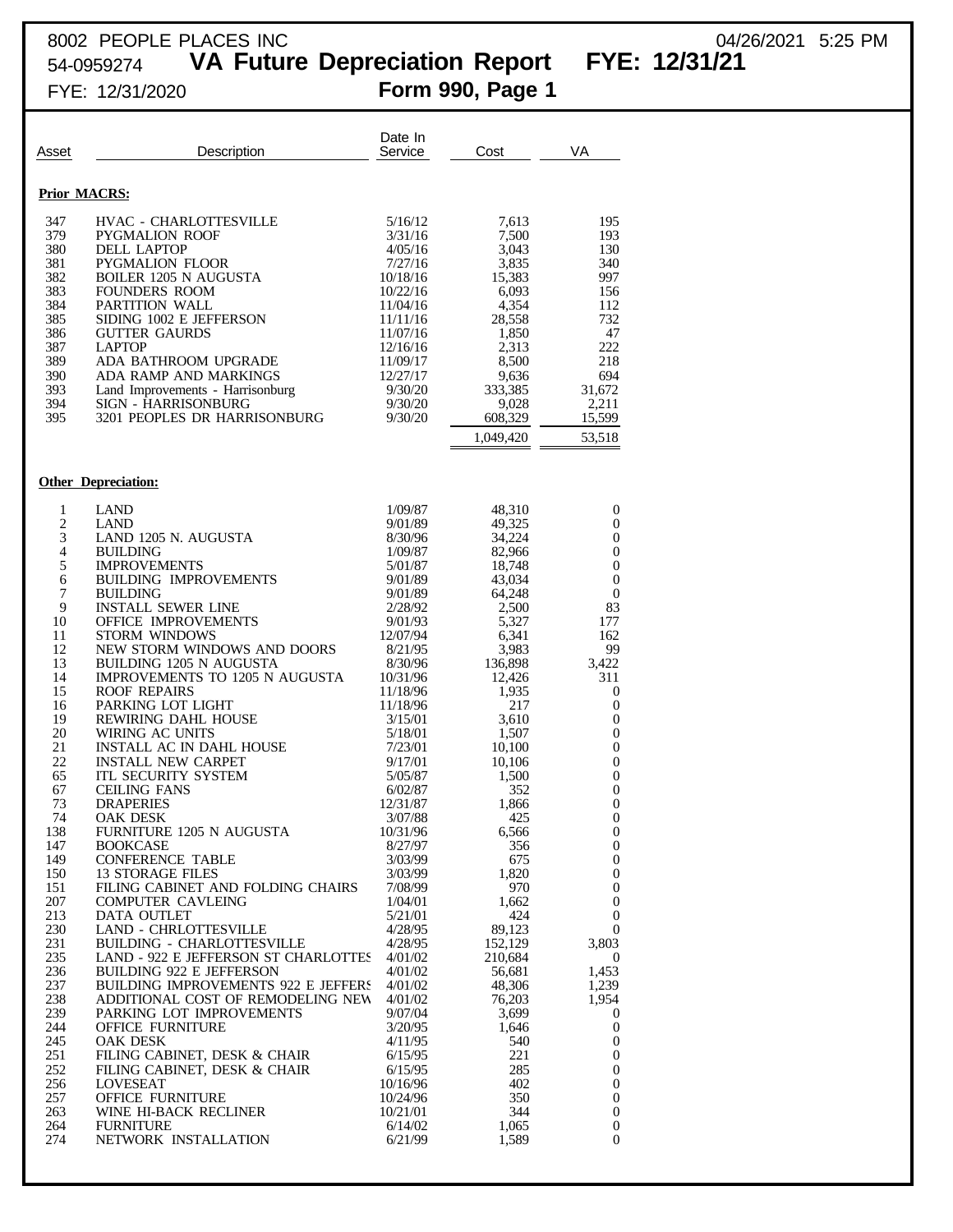## 8002 PEOPLE PLACES INC 04/26/2021 5:25 PM

54-0959274 **VA Future Depreciation Report FYE: 12/31/21**

| Asset<br>319<br>322<br>323 | Description<br>AIR CONDITIONER<br>DESK - TINA<br><b>DESK - TINA</b><br><b>REFRIGERATOR</b> | Service<br>9/21/07<br>1/18/07<br>1/22/07 | Cost<br>449<br>353 | VA<br>$\boldsymbol{0}$               |
|----------------------------|--------------------------------------------------------------------------------------------|------------------------------------------|--------------------|--------------------------------------|
|                            |                                                                                            |                                          |                    |                                      |
|                            |                                                                                            |                                          |                    |                                      |
|                            |                                                                                            |                                          |                    | 0                                    |
|                            |                                                                                            |                                          | 437                | $\boldsymbol{0}$                     |
| 324                        |                                                                                            | 2/28/07                                  | 533                | $\boldsymbol{0}$                     |
| 325                        | Office Furniture-Desk & Chair                                                              | 1/23/08                                  | 1,827              | $\mathbf{0}$                         |
| 326                        | Sofa                                                                                       | 9/05/08                                  | 700                | $\boldsymbol{0}$                     |
| 327<br>328                 | 2 Wood Desks                                                                               | 9/08/08<br>10/23/08                      | 1,390<br>421       | $\boldsymbol{0}$<br>$\boldsymbol{0}$ |
| 329                        | Gas logs<br>Range                                                                          | 11/24/08                                 | 510                | $\boldsymbol{0}$                     |
| 333                        | Network equipment                                                                          | 3/17/08                                  | 1,289              | $\boldsymbol{0}$                     |
| 335                        | Vehicle                                                                                    | 4/08/08                                  | 9,431              | $\boldsymbol{0}$                     |
| 336                        | Land-Harrisonburg (Raw)                                                                    | 3/17/08                                  | 227,524            | $\boldsymbol{0}$                     |
| 341                        | GUTTERING - 1205 BUILDING - STAUNTON 10/14/10                                              |                                          | 3,680              | 245                                  |
| 342                        | SNOW GUARDS - BUILDING - STAUNTON                                                          | 10/14/10                                 | 1,532              | 102                                  |
| 343                        | STUDY CARRELS - PYGMALION                                                                  | 8/10/10                                  | 2,077              | 0                                    |
| 345                        | LCD PROJECTOR                                                                              | 12/07/11                                 | 1,993              | $\boldsymbol{0}$                     |
| 348                        | <b>CARPET</b>                                                                              | 11/14/12                                 | 2,058              | 137                                  |
| 350                        | CP C35 KONICA MINOLTA BIZHUB                                                               | 1/24/12                                  | 1,919              | $\boldsymbol{0}$                     |
| 351                        | C35 KONICA MINOLTA COPIER                                                                  | 4/13/12                                  | 1,919              | $\mathbf{0}$                         |
| 353                        | VINYL FLOORING 1215 N AUGUSTA                                                              | 5/10/13                                  | 1,335              | 89                                   |
| 354                        | <b>DUCTWORK - PYGMALION</b>                                                                | 4/02/13                                  | 2,882              | 74                                   |
| 355                        | HVAC - C'VILLE-1002 E JEFFERSON                                                            | 5/15/13                                  | 8,803              | 225                                  |
| 356                        | COMPUTERS-PYGMALION                                                                        | 5/28/13                                  | 1,951              | 0                                    |
| 357                        | <b>COMPUTERS-C'VILLE</b>                                                                   | 5/28/13                                  | 2,754              | $\boldsymbol{0}$                     |
| 358                        | <b>COMPUTERS-STAUNTON</b>                                                                  | 5/28/13                                  | 4,590              | $\boldsymbol{0}$                     |
| 359                        | BUILDING-1109 N AUGUSTA ST                                                                 | 1/01/15                                  | 147,432            | 3,780                                |
| 360                        | LAND-1107 N AUGUSTA STREET                                                                 | 6/26/13                                  | 30,197             | $\theta$                             |
| 362                        | BUILDING IMPROVEMENTS-1107 N AUGUS                                                         | 1/01/15                                  | 77,650             | 1,991                                |
| 366                        | <b>SERVERS</b>                                                                             | 3/11/14                                  | 16,172             | $\mathbf{0}$                         |
| 367<br>368                 | PHONE SYSTEM                                                                               | 6/09/14                                  | 36,033             | 2,145<br>222                         |
| 369                        | <b>HVAC - CVILLE</b><br>HEAT PUMP - PYGMALION                                              | 6/13/14<br>6/19/14                       | 8,673<br>9,894     | 254                                  |
| 370                        | <b>XEROX - CVILLE</b>                                                                      | 6/23/14                                  | 1,051              | $\boldsymbol{0}$                     |
| 371                        | <b>CAMERA SYSTEM</b>                                                                       | 11/28/14                                 | 3,098              | 405                                  |
| 372                        | PRINTER/SCAN/FAX                                                                           | 7/29/14                                  | 2,976              | 248                                  |
| 373                        | COMPUTERS (5)                                                                              | 9/05/14                                  | 3,188              | 0                                    |
| 374                        | Snow Blower                                                                                | 10/13/15                                 | 1,199              | $\boldsymbol{0}$                     |
| 375                        | Riding Mower                                                                               | 10/13/15                                 | 1,498              | $\boldsymbol{0}$                     |
| 376                        | Alienware Laptops (2)                                                                      | 2/02/15                                  | 3,090              | $\boldsymbol{0}$                     |
| 377                        | Air Conditioner Dahl House                                                                 | 4/22/15                                  | 7,970              | 204                                  |
| 378                        | Replacement Windows                                                                        | 12/15/15                                 | 11,754             | 301                                  |
| 388                        | 2014 HYUNDAI SONATA                                                                        | 3/21/17                                  | 14,000             | $\boldsymbol{0}$                     |
| 392                        | 2017 TOYOTA SIENNA                                                                         | 12/31/19                                 | 24,264             | 4,853                                |
|                            | <b>Total Other Depreciation</b>                                                            |                                          | 1,878,184          | 27,978                               |
|                            |                                                                                            |                                          |                    |                                      |
|                            | <b>Total ACRS and Other Depreciation</b>                                                   |                                          | 1,878,184          | 27,978                               |
|                            |                                                                                            |                                          |                    |                                      |
|                            | <b>Listed Property:</b>                                                                    |                                          |                    |                                      |
| 361                        | 2007 CHRYSLER SPORT VAN                                                                    | 4/18/13                                  | 7,600              | $\boldsymbol{0}$                     |
| 363                        | 2003 FORD VAN                                                                              | 6/21/07                                  | 10,032             | $\boldsymbol{0}$                     |
| 365                        | 2007 TOYOTA SIENNA CE VAN                                                                  | 5/15/07                                  | 23,198             | $\boldsymbol{0}$                     |
| 391                        | 2015 HYUNDAI SONATA                                                                        | 11/08/18                                 | 15,500             | 2,120                                |
|                            |                                                                                            |                                          | 56,330             | 2,120                                |
|                            |                                                                                            |                                          |                    |                                      |
|                            | <b>Grand Totals</b>                                                                        |                                          | 2,983,934          | 83,616                               |
|                            |                                                                                            |                                          |                    |                                      |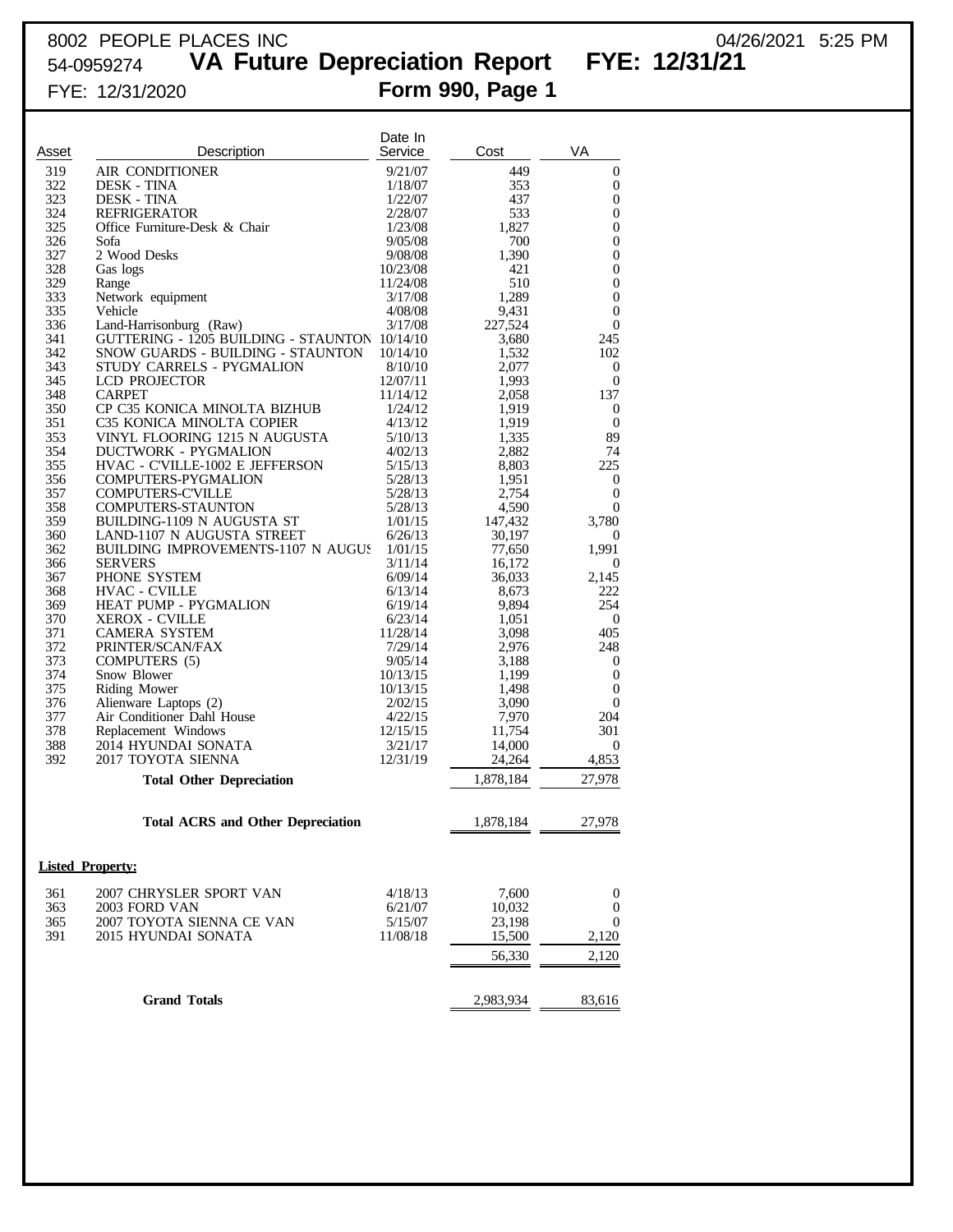r

|             | Form 990                 | <b>Two Year Comparison Report</b>                                                                                                                                                                                                    | 2019 & 2020      |                        |                 |                        |                                |  |
|-------------|--------------------------|--------------------------------------------------------------------------------------------------------------------------------------------------------------------------------------------------------------------------------------|------------------|------------------------|-----------------|------------------------|--------------------------------|--|
|             |                          | For calendar year 2020, or tax year beginning                                                                                                                                                                                        |                  |                        | , endina        |                        |                                |  |
| Name        |                          |                                                                                                                                                                                                                                      |                  |                        |                 |                        | Taxpayer Identification Number |  |
|             | PEOPLE PLACES INC        |                                                                                                                                                                                                                                      |                  |                        |                 | 54-0959274             |                                |  |
|             |                          |                                                                                                                                                                                                                                      |                  | 2019                   | 2020            |                        | <b>Differences</b>             |  |
|             |                          |                                                                                                                                                                                                                                      | $\mathbf{1}$ .   | 16,908                 |                 | 19,636                 | 2,728                          |  |
|             |                          |                                                                                                                                                                                                                                      | 2.               |                        |                 |                        |                                |  |
|             |                          |                                                                                                                                                                                                                                      | 3.               |                        |                 |                        |                                |  |
| Ξ           |                          |                                                                                                                                                                                                                                      | $\overline{4}$ . | 7,287,690              |                 | $\overline{6,304,711}$ | $-982,979$                     |  |
| ⋍           |                          |                                                                                                                                                                                                                                      | 5.               | 60,247                 |                 | 46,618                 | $-13,629$                      |  |
|             |                          |                                                                                                                                                                                                                                      | 6.               |                        |                 |                        |                                |  |
|             |                          | 7. Net gain or (loss) from sale of assets other than inventory                                                                                                                                                                       | $\overline{7}$ . | 27,635                 |                 | 9,573                  | $-18,062$                      |  |
|             |                          | 8. Net income or (loss) from fundraising events                                                                                                                                                                                      | 8.               |                        |                 |                        |                                |  |
|             |                          | 9. Net income or (loss) from gaming                                                                                                                                                                                                  | 9.               |                        |                 |                        |                                |  |
|             |                          |                                                                                                                                                                                                                                      | 10.              |                        |                 |                        |                                |  |
|             |                          | 11. Other revenue <b>constant of the constant of the constant of the constant of the constant of the constant of the constant of the constant of the constant of the constant of the constant of the constant of the constant of</b> | 11.              | 1,087                  |                 | 241                    | $-846$                         |  |
|             |                          | 12. Total revenue. Add lines 1 through 11                                                                                                                                                                                            | 12.              | $\overline{7,393,567}$ |                 | 6,380,779              | $-1,012,788$                   |  |
|             |                          | 13. Grants and similar amounts paid $\begin{bmatrix} 1 & 0 & 0 \\ 0 & 1 & 0 \\ 0 & 0 & 1 \end{bmatrix}$                                                                                                                              | 13.              |                        |                 |                        |                                |  |
|             |                          | 14. Benefits paid to or for members                                                                                                                                                                                                  | 14.              |                        |                 |                        |                                |  |
|             |                          | 15. Compensation of officers, directors, trustees, etc.                                                                                                                                                                              | 15.              | 154,865                |                 | 155,134                | 269                            |  |
|             |                          | 16. Salaries, other compensation, and employee benefits                                                                                                                                                                              | 16.              | 3,660,252              |                 | 3,639,841              | $-20,411$                      |  |
|             |                          |                                                                                                                                                                                                                                      | 17.              |                        |                 |                        |                                |  |
|             |                          |                                                                                                                                                                                                                                      | 18.              | 25,829                 |                 | 22,587                 | $-3,242$                       |  |
| ш           |                          |                                                                                                                                                                                                                                      | 19.              | 217,076                |                 | 206,960                | $-10,116$                      |  |
|             |                          |                                                                                                                                                                                                                                      | 20.              | 47,703                 |                 | 65,205                 | 17,502                         |  |
|             |                          |                                                                                                                                                                                                                                      | 21.              | 2,521,284              |                 | 2,102,077              | $-419,207$                     |  |
|             |                          | 22. Total expenses. Add lines 13 through 21                                                                                                                                                                                          | 22.              | 6,627,009              |                 | 6,191,804              | $-435,205$                     |  |
|             |                          | 23. Excess or (Deficit). Subtract line 22 from line 12                                                                                                                                                                               | 23.              | 766,558                |                 | 188,975                | $-577,583$                     |  |
|             |                          |                                                                                                                                                                                                                                      | 24.              | 7,393,567              |                 | 6,380,779              | $-1,012,788$                   |  |
|             |                          |                                                                                                                                                                                                                                      | 25.              |                        |                 |                        |                                |  |
|             |                          |                                                                                                                                                                                                                                      | 26.              | 7,376,659              |                 | 6,361,143              | $-1,015,516$                   |  |
|             |                          |                                                                                                                                                                                                                                      | 27.              | 8,130,273              |                 | 8,469,390              | 339,117                        |  |
| Information | 28. Total liabilities    |                                                                                                                                                                                                                                      | 28.              | 501,534                |                 | 485,481                | $-16,053$                      |  |
|             |                          |                                                                                                                                                                                                                                      | 29.              | 7,628,739              |                 | 7,983,909              | 355,170                        |  |
|             |                          | 30. Number of voting members of governing body                                                                                                                                                                                       | 30.              | 5                      | 5               |                        |                                |  |
|             |                          | 31. Number of independent voting members of governing body                                                                                                                                                                           | 31.              | $\overline{5}$         | $\overline{5}$  |                        |                                |  |
|             | 32. Number of employees  |                                                                                                                                                                                                                                      | 32.              | 109                    | $\overline{98}$ |                        |                                |  |
|             | 33. Number of volunteers |                                                                                                                                                                                                                                      | 33.              | 5                      | 5               |                        |                                |  |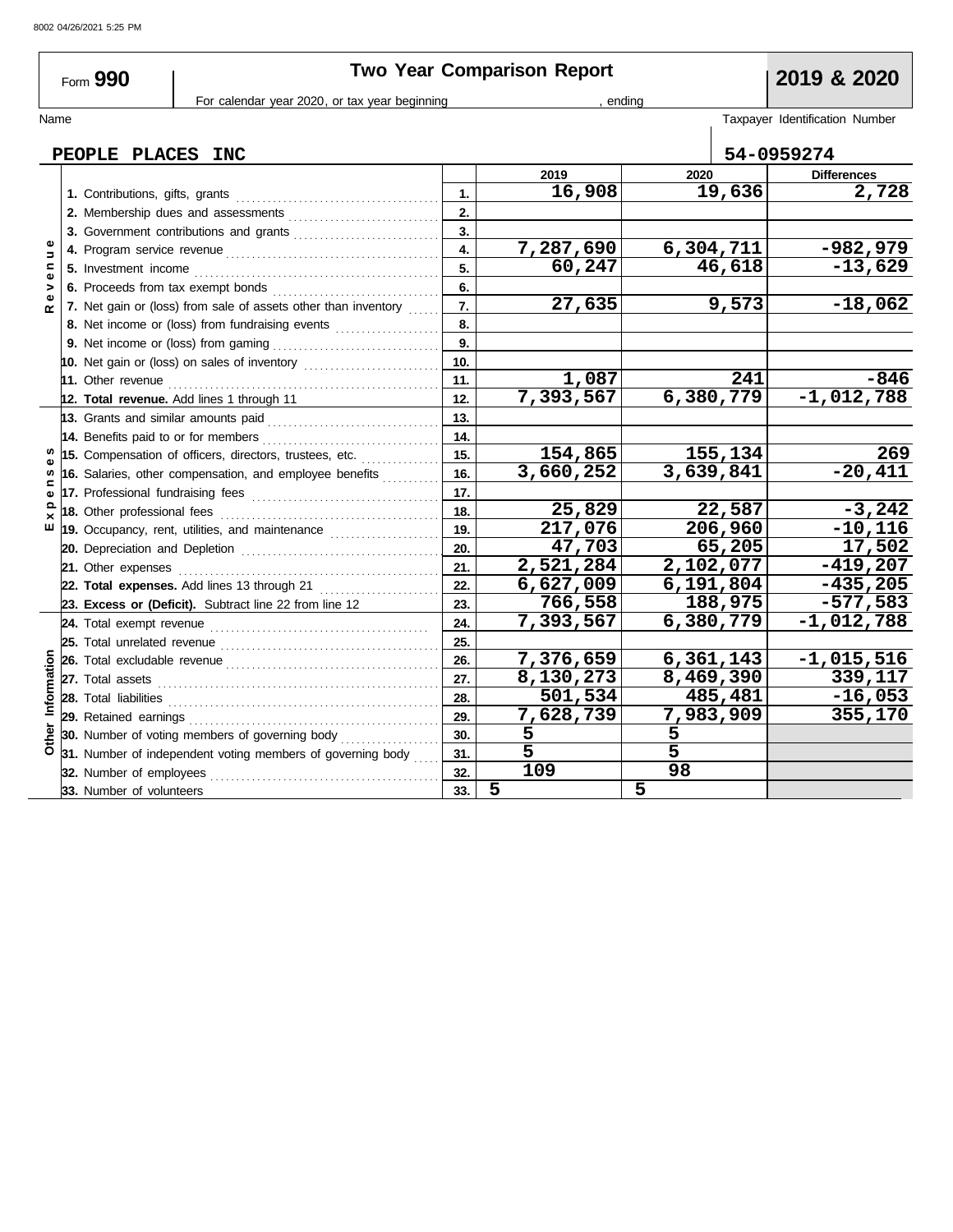### 8002 04/26/2021 5:25 PM

## Form **990 Tax Return History 2020**

PEOPLE PLACES INC

Name Employer Identification Number

|                                                                     | 2016                 | 2017      | 2018      | 2019      | 2020      | 2021 |
|---------------------------------------------------------------------|----------------------|-----------|-----------|-----------|-----------|------|
| Contributions, gifts, grants                                        | 20,042               | 12,657    | 19,611    | 16,908    | 19,636    |      |
| Membership dues                                                     |                      |           |           |           |           |      |
| Program service revenue                                             | 7,030,750            | 6,635,752 | 7,269,042 | 7,287,690 | 6,304,711 |      |
| Capital gain or loss                                                | $-85$                | 191,561   |           | 27,635    | 9,573     |      |
| Investment income                                                   | 50,753               | 38,510    | 41,147    | 60,247    | 46,618    |      |
| Fundraising revenue (income/loss)                                   |                      |           |           |           |           |      |
| Gaming revenue (income/loss)                                        |                      |           |           |           |           |      |
| Other revenue $\ldots$ $\ldots$ $\ldots$ $\ldots$ $\ldots$ $\ldots$ | 860                  | 11,705    | 258       | 1,087     | 241       |      |
| Total revenue                                                       | 7,102,320            | 6,890,185 | 7,330,058 | 7,393,567 | 6,380,779 |      |
| Grants and similar amounts paid                                     |                      |           |           |           |           |      |
| Benefits paid to or for members                                     |                      |           |           |           |           |      |
| Compensation of officers, etc.                                      | $\overline{569,097}$ | 234,432   | 116,456   | 154,865   | 155,134   |      |
| Other compensation                                                  | 3,454,620            | 3,852,054 | 3,943,476 | 3,660,252 | 3,639,841 |      |
| Professional fees                                                   |                      |           | 29,666    | 25,829    | 22,587    |      |
| Occupancy costs                                                     | 150,142              | 242,845   | 251,992   | 217,076   | 206,960   |      |
| Depreciation and depletion [1] [1] [1] Depreciation and depletion   | 47,989               | 49,142    | 48,390    | 47,703    | 65,205    |      |
|                                                                     | 2,531,763            | 2,303,647 | 2,378,413 | 2,521,284 | 2,102,077 |      |
| Total expenses                                                      | 6,753,611            | 6,682,120 | 6,768,393 | 6,627,009 | 6,191,804 |      |
| Excess or (Deficit)                                                 | 348,709              | 208,065   | 561,665   | 766,558   | 188,975   |      |
|                                                                     |                      |           |           |           |           |      |
| Total exempt revenue                                                | 7,102,320            | 6,890,185 | 7,330,058 | 7,393,567 | 6,380,779 |      |
| Total unrelated revenue                                             |                      |           |           |           |           |      |
| Total excludable revenue                                            | 7,082,278            | 6,877,528 | 7,310,447 | 7,376,659 | 6,361,143 |      |
|                                                                     | 6,416,623            | 6,686,354 | 7,094,503 | 8,130,273 | 8,469,390 |      |
| Total Liabilities                                                   | 452,417              | 531,776   | 496,556   | 501,534   | 485,481   |      |
| Net Fund Balances                                                   | 5,964,206            | 6,154,578 | 6,597,947 | 7,628,739 | 7,983,909 |      |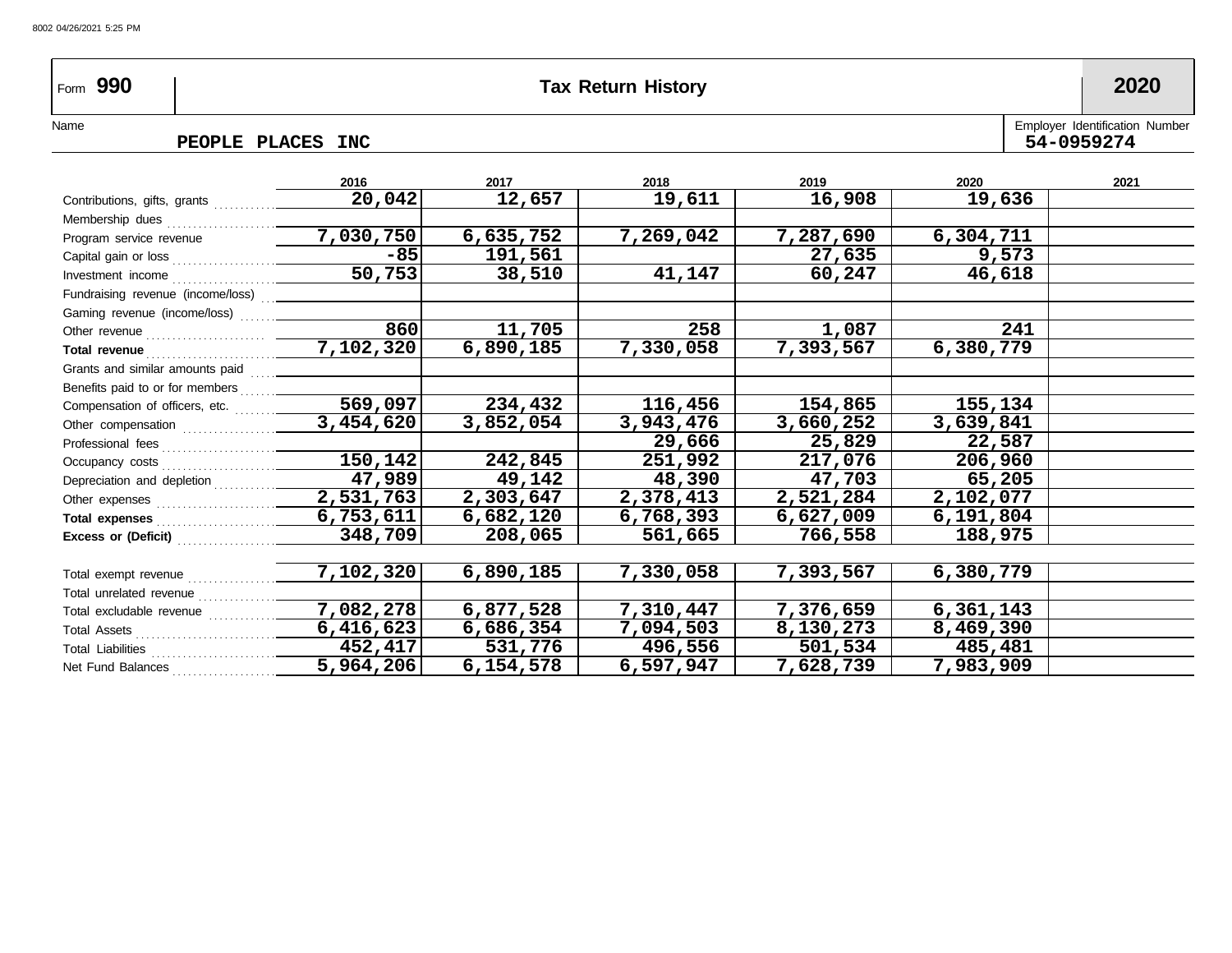|                                          |    |        | <b>Taxable Interest on Investments</b> |      |                                                              |                       |  |  |  |
|------------------------------------------|----|--------|----------------------------------------|------|--------------------------------------------------------------|-----------------------|--|--|--|
| <b>Description</b>                       |    |        |                                        |      |                                                              |                       |  |  |  |
|                                          |    | Amount | <b>Business</b>                        | Code | Unrelated Exclusion Postal Acquired after<br>6/30/75<br>Code | US<br>Obs $($$ or $%$ |  |  |  |
| INTEREST                                 |    |        |                                        |      |                                                              |                       |  |  |  |
|                                          | \$ | 1,756  |                                        | 14   |                                                              |                       |  |  |  |
| TOTAL                                    |    | 1,756  |                                        |      |                                                              |                       |  |  |  |
| <b>Taxable Dividends from Securities</b> |    |        |                                        |      |                                                              |                       |  |  |  |
| <b>Description</b>                       |    |        |                                        |      |                                                              |                       |  |  |  |

|           | Amount | <b>Business</b> | Code | Code | Unrelated Exclusion Postal Acquired after<br>6/30/75 | Obs $(\$$ or $%$ |
|-----------|--------|-----------------|------|------|------------------------------------------------------|------------------|
| DIVIDENDS |        |                 |      |      |                                                      |                  |
|           | 44,862 |                 | 14   |      |                                                      |                  |
| TOTAL     | 44,862 |                 |      |      |                                                      |                  |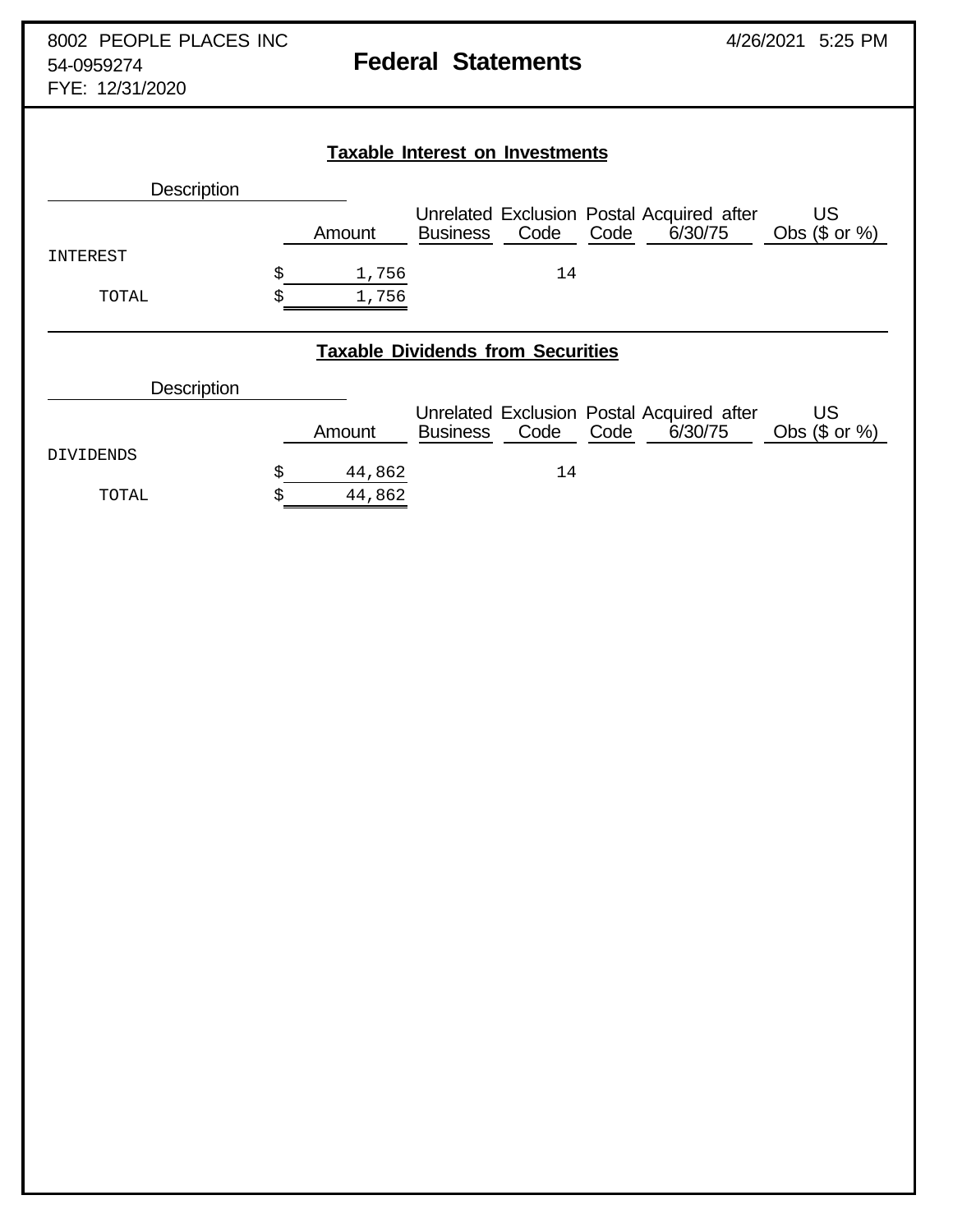### **Form 990, Part IX, Line 24e - All Other Expenses**

| <b>Description</b>                                             | Total<br>Expenses         | Program<br>Service       | Management &<br>General | Fund<br>Raising |  |
|----------------------------------------------------------------|---------------------------|--------------------------|-------------------------|-----------------|--|
| OTHER<br>EXPENSES<br>COMMUNICATION EXP.<br>DEBT EXPENSE<br>BAD | 57,659<br>48,478<br>1,023 | 7,007<br>21,554<br>1,023 | 50,652<br>26,924        |                 |  |
| TOTAL                                                          | 107,160                   | 29,584                   | 77,576                  |                 |  |